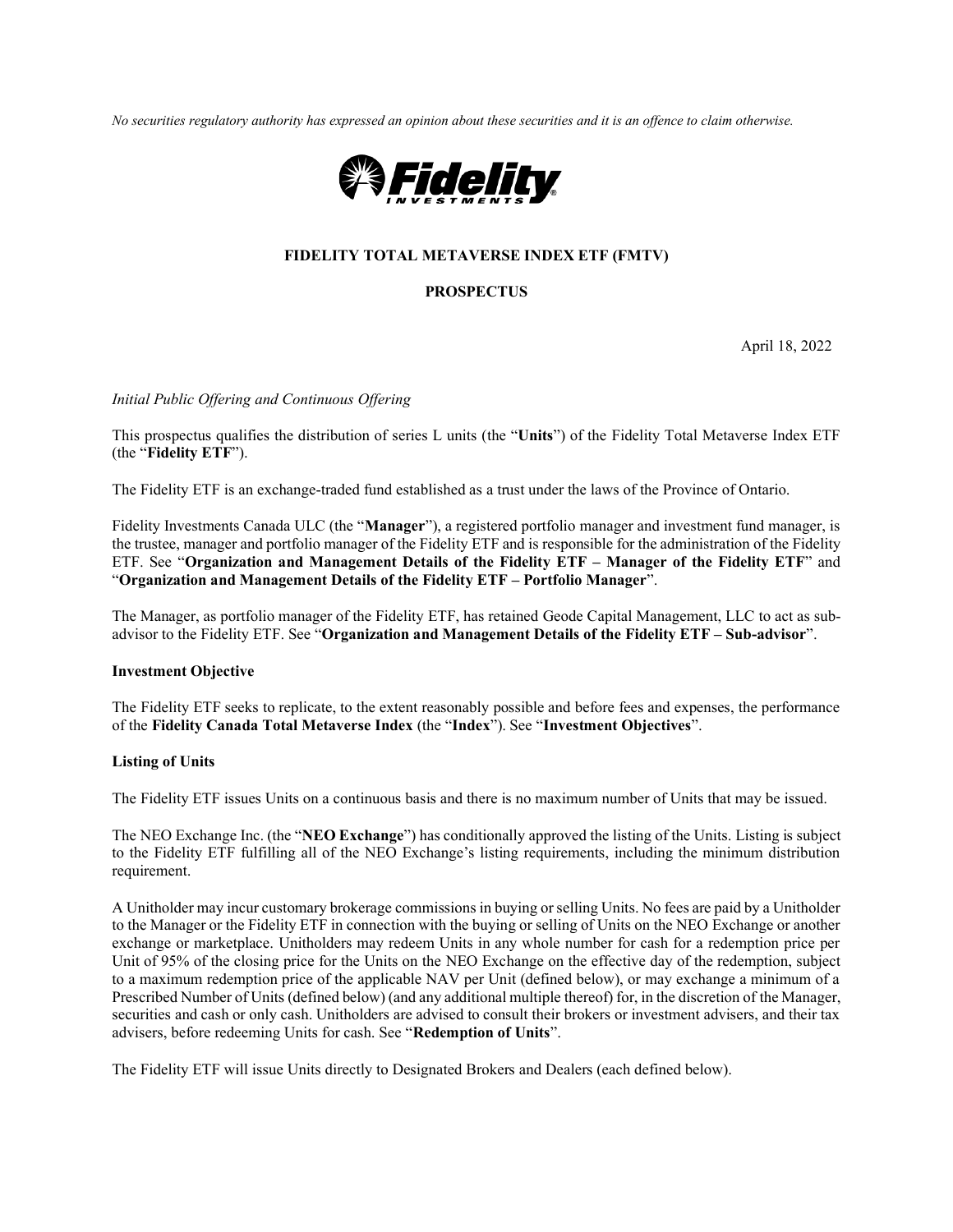The base currency of the Fidelity ETF is Canadian dollars.

#### **Additional Considerations**

**No Dealer or Designated Broker has been involved in the preparation of the prospectus or has performed any review of the contents of the prospectus and, as such, the Dealers and the Designated Brokers do not perform many of the usual underwriting activities in connection with the distribution by the Fidelity ETF of its Units under this prospectus.**

For a discussion of the risks associated with an investment in Units of the Fidelity ETF, see "**[Risk Factors](#page-21-0)**".

Registration of interests in, and transfer of, the Units will be made only through CDS Clearing and Depository Services Inc. Beneficial owners will not have the right to receive physical certificates evidencing their ownership.

The Fidelity ETF is a mutual fund under the securities legislation of certain provinces and territories of Canada.

In the opinion of the Manager, Units of the Fidelity ETF are index participation units within the meaning of National Instrument 81-102 - *Investment Funds* ("**NI 81-102**"). A mutual fund wishing to invest in Units of the Fidelity ETF should make its own assessment of its ability to do so after careful consideration of the relevant provisions of NI 81- 102.

The Units are not and will not be registered under the U.S. *Securities Act of 1933*, as amended. Subject to certain exceptions, the Units may not be offered or sold in the U.S. or offered or sold to U.S. persons. The Fidelity ETF is not and will not be registered under, and the Manager is not registered under, the U.S. *Investment Company Act of 1940*, as amended.

#### <span id="page-1-0"></span>**Documents Incorporated by Reference**

Additional information about the Fidelity ETF is available in the most recently filed ETF Facts, the most recently filed annual financial statements, if any, any interim financial statements filed after those annual financial statements, the most recently filed annual management report of fund performance ("**MRFP**"), if any, and any interim MRFP filed after that annual MRFP. These documents are incorporated by reference into, and legally form an integral part of, this prospectus. These documents are publicly available on the Manager's website at www.fidelity.ca and may be obtained upon request, at no cost, by calling 1-800-263-4077 or by contacting a registered dealer. These documents and other information about the Fidelity ETF are also publicly available at www.sedar.com. See "**[Documents Incorporated by](#page-60-0)  [Reference](#page-60-0)**" for further details.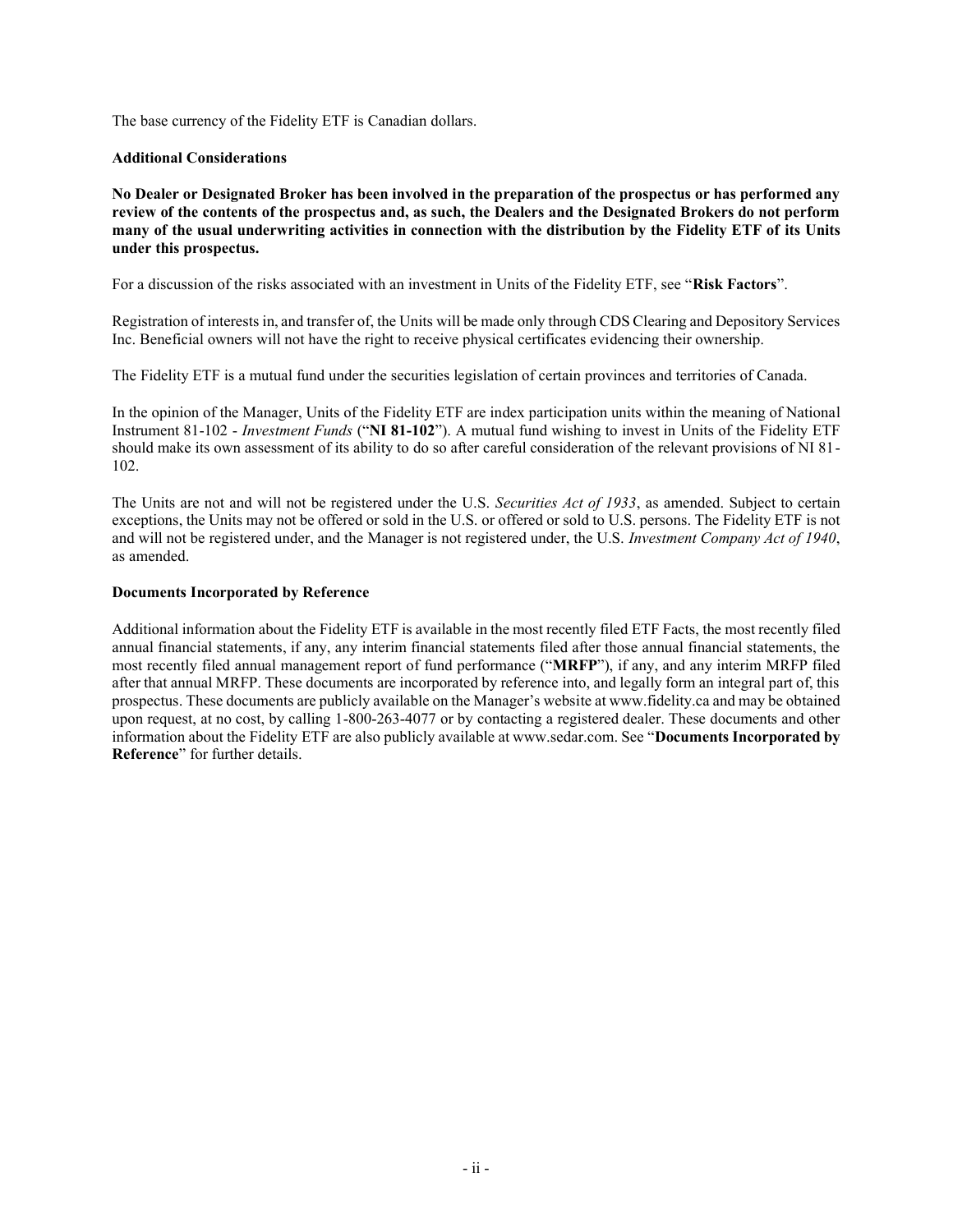# **TABLE OF CONTENTS**

| SUMMARY OF FEES AND EXPENSES10                                            |  |
|---------------------------------------------------------------------------|--|
| OVERVIEW OF THE LEGAL STRUCTURE                                           |  |
|                                                                           |  |
|                                                                           |  |
| THE INDEX FOR THE FIDELITY ETF12                                          |  |
|                                                                           |  |
| OVERVIEW OF THE SECTORS IN WHICH                                          |  |
|                                                                           |  |
|                                                                           |  |
|                                                                           |  |
|                                                                           |  |
|                                                                           |  |
|                                                                           |  |
|                                                                           |  |
| INCOME TAX CONSIDERATIONS 36                                              |  |
| INTERNATIONAL INFORMATION                                                 |  |
|                                                                           |  |
|                                                                           |  |
| ORGANIZATION AND MANAGEMENT                                               |  |
|                                                                           |  |
| CALCULATION OF NET ASSET VALUE 49                                         |  |
|                                                                           |  |
|                                                                           |  |
| TERMINATION OF THE FIDELITY ETF54                                         |  |
| RELATIONSHIP BETWEEN THE FIDELITY                                         |  |
|                                                                           |  |
| PRINCIPAL HOLDERS OF SECURITIES OF                                        |  |
|                                                                           |  |
| PROXY VOTING DISCLOSURE FOR                                               |  |
|                                                                           |  |
|                                                                           |  |
| LEGAL AND ADMINISTRATIVE                                                  |  |
|                                                                           |  |
|                                                                           |  |
|                                                                           |  |
|                                                                           |  |
| PURCHASERS' STATUTORY RIGHTS OF                                           |  |
|                                                                           |  |
| DOCUMENTS INCORPORATED BY                                                 |  |
|                                                                           |  |
|                                                                           |  |
| CERTIFICATE OF THE FIDELITY ETF, THE<br>TRUSTEE, MANAGER AND PROMOTER C-1 |  |
|                                                                           |  |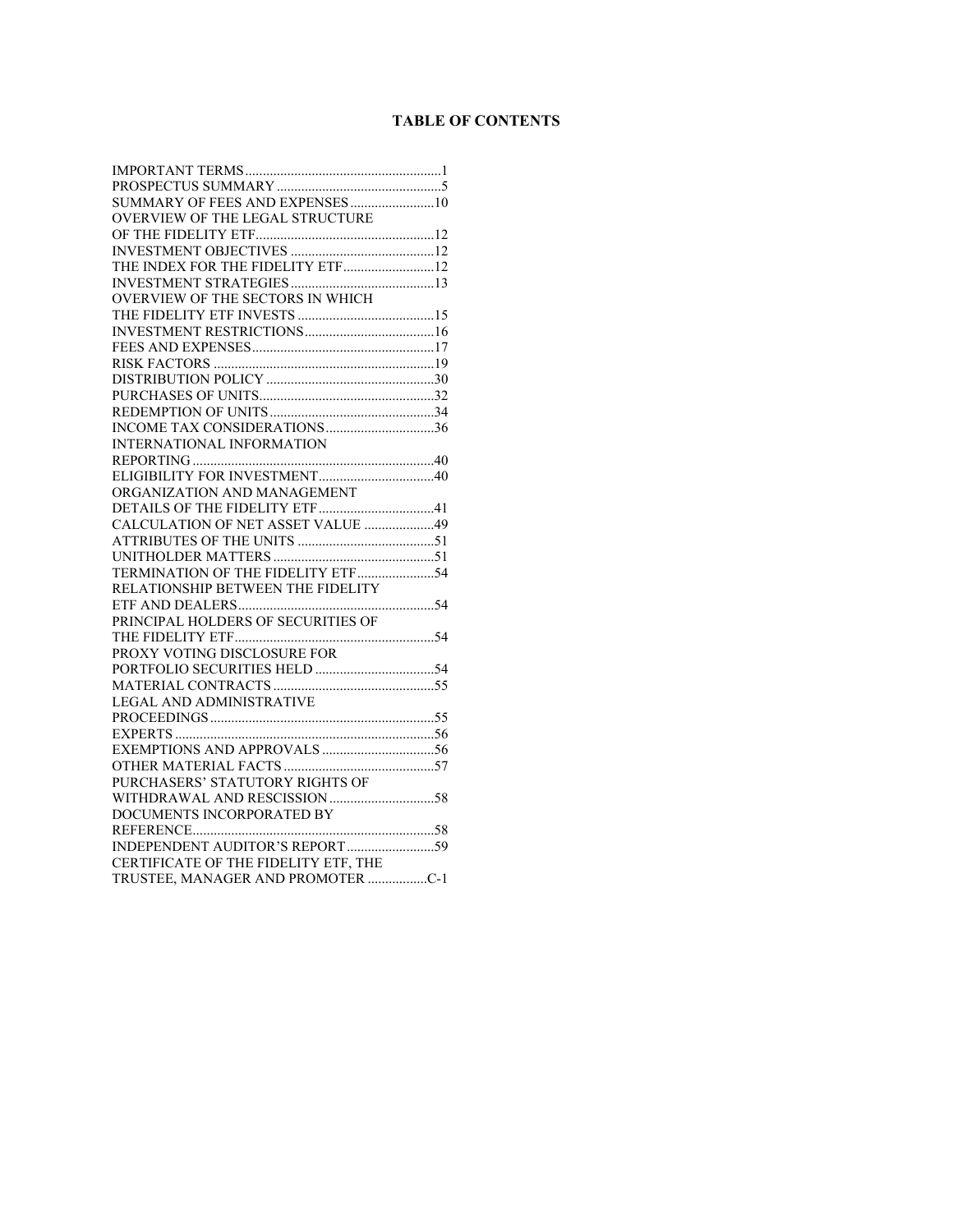#### **IMPORTANT TERMS**

<span id="page-3-0"></span>Unless otherwise indicated, all references to dollar amounts in this prospectus are to Canadian dollars and all references to times in this prospectus are to Toronto time.

*Accounting and Administrative Services Agreement* – the accounting and administrative services agreement dated August 31, 2018, between the Manager and the Fund Administrator, as the same may be amended or restated from time to time.

*ADRs* – American depository receipts.

*Basket of Securities* – means in relation to the Fidelity ETF (A) a group of some or all of the Constituent Securities held, to the extent reasonably possible, in approximately the same proportion as they are reflected in the applicable Index, or (B) a group of some or all of the Constituent Securities and other securities selected by the Sub-advisor from time to time that collectively reflect the aggregate investment characteristics of, or a representative sample of, the applicable Index.

*business day* **–** any day other than a Saturday, Sunday or a statutory holiday in Ontario, Canada.

*Canadian securities legislation* – the securities legislation in force in each province and territory of Canada, all regulations, rules, orders and policies made thereunder and all multilateral and national instruments adopted by the securities regulatory authorities, as the same may be amended, restated or replaced from time to time.

*Capital Gains Refund* – has the meaning ascribed thereto under "**Income Tax Considerations – Taxation of the Fidelity ETF**".

*CDS* – CDS Clearing and Depository Services Inc.

*CDS Participant* – a registered dealer or other financial institution that is a participant in CDS and that holds Units on behalf of beneficial owners of Units.

*China A-Shares* - securities that are listed and traded on the Shanghai Stock Exchange or Shenzhen Stock Exchange through Stock Connect programs

*Commodity ETFs –* exchange-traded funds that trade on a stock exchange in Canada or the U.S. the securities of which do not qualify as index participation units, as defined in NI 81-102, and that have exposure to one or more physical commodities, including, but not limited to, gold and silver on an unlevered basis.

*Constituent Issuers* **–** in relation to a particular Index, the issuers that are included from time to time in that Index as selected by the Index Provider.

*Constituent Securities* – in relation to a particular Index, the specific class or series of securities of the Constituent Issuers included in that Index, and may include ADRs, GDRs and other negotiable financial instruments that represent such securities.

*CRA* – the Canada Revenue Agency.

*Custodian* – State Street Trust Company Canada or its successor.

*Custodian Agreement* – the master custodial services agreement dated November 16, 2012, between the Manager, on behalf of the Fidelity ETF, and the Custodian, as the same may be amended or restated from time to time.

*Cut-Off Time* – in relation to each issuance or exchange of Units of the Fidelity ETF, the applicable time set out under "**[Purchases of Units](#page-34-0) – [Issuance of Units](#page-34-1)**".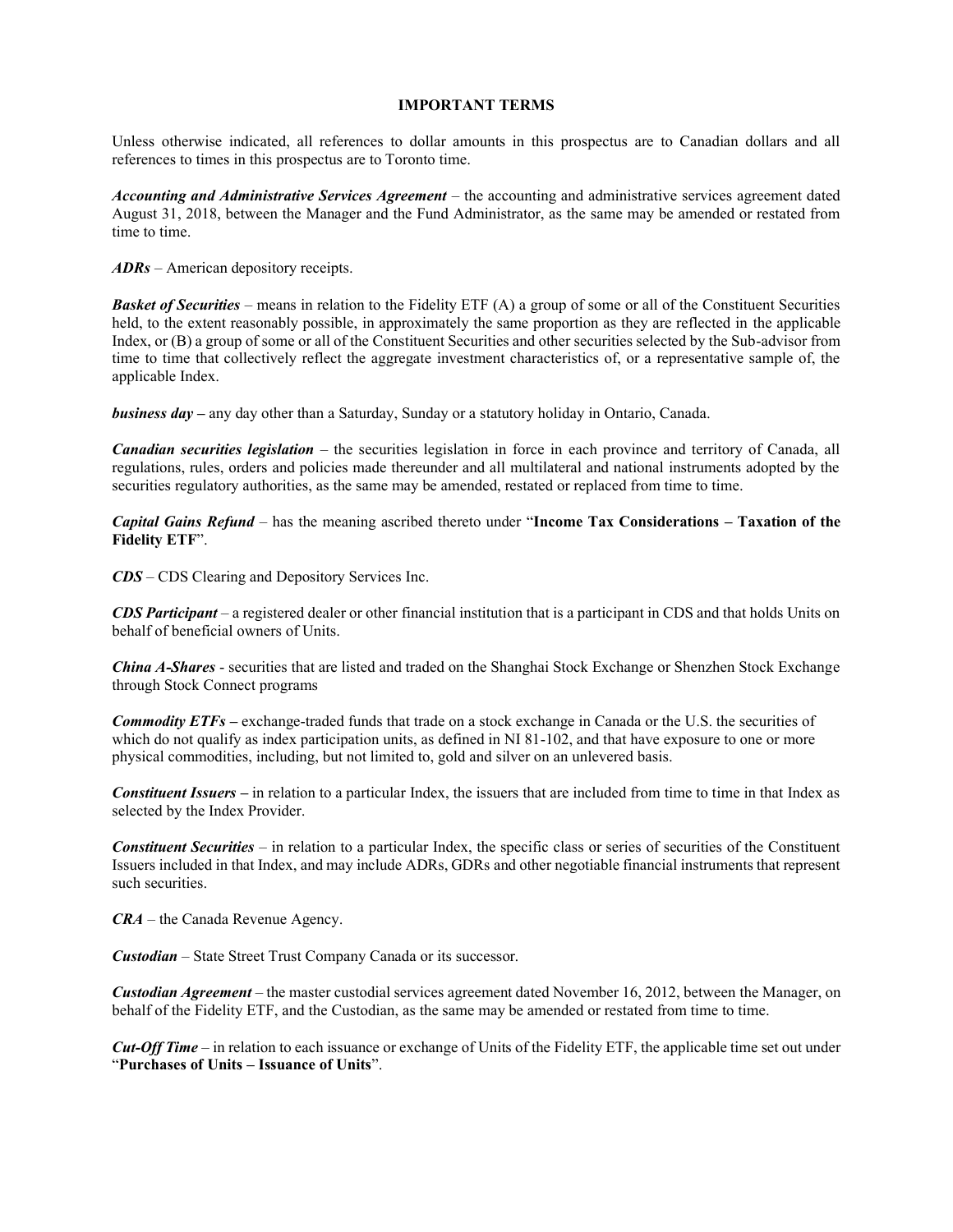*Dealer* – a registered dealer (that may or may not be a Designated Broker) that has entered into a continuous distribution dealer agreement with the Manager, on behalf of the Fidelity ETF, and that subscribes for and purchases Units from the Fidelity ETF as described under "**[Purchases of Units](#page-34-0) – [Issuance of Units](#page-34-1)**".

*Declaration of Trust* – the amended and restated master declaration of trust establishing, among others, the Fidelity ETF dated November 22, 2021, as the same may be further amended from time to time.

*Designated Broker* – a registered dealer that has entered into a designated broker agreement with the Manager, on behalf of the Fidelity ETF, pursuant to which the Designated Broker agrees to perform certain duties in relation to the Fidelity ETF.

*distribution payment date* – a date, which is no later than the tenth business day following the applicable distribution record date, on which the Fidelity ETF pays a distribution to its Unitholders.

*ESG –* refers to environmental, social and governance.

*distribution record date* – a date designated by the Manager as a record date for the determination of Unitholders entitled to receive a distribution from the Fidelity ETF.

*ETF Facts* – a document that summarizes certain features of Units of the Fidelity ETF.

*Fidelity ETF* **–** Fidelity Total Metaverse Index ETF, established as a trust under the laws of Ontario pursuant to the Declaration of Trust.

*FPSLLC - Fidelity Product Services LLC.*

*Fund Administrator* – State Street Trust Company Canada or its successor.

*GDRs* – global depository receipts.

*Geode* – Geode Capital Management, LLC.

*Geode Sub-advisory Agreement* – the sub-advisory agreement dated August 31, 2018, between the Portfolio Manager and Geode, as the same may be amended or restated from time to time.

*GST/HST* – the taxes exigible under Part IX of the *Excise Tax Act* (Canada) and the regulations made thereunder.

*IFRS* – International Financial Reporting Standards.

*Index/Indices* – a benchmark or index, provided by the Index Provider, that is used by the Fidelity ETF in relation to the Fidelity ETF's investment objective and includes, as required, a replacement or alternative benchmark or index that applies substantially similar criteria to those currently used by the Index Provider for the benchmark or index and/or a successor index that is generally comprised of, or would be generally comprised of, the same Constituent Securities as the benchmark or index.

*Index License Agreement* – the agreement pursuant to which the Manager licenses the Index from the Index Provider for use by the Fidelity ETF.

*Index Provider* **–** Fidelity Product Services LLC, which has assumed the obligations of FMR Co., Inc. effective December 31, 2019, with whom the Manager has entered into the Index License Agreement to use the Index and certain related data in connection with the operation of the Fidelity ETF.

*IRC* – the Independent Review Committee of, among others, the Fidelity ETF.

*Management Agreement* – the master management and distribution agreement dated November 22, 2021 between Fidelity Investments Canada ULC, as trustee of, among others, the Fidelity ETF, and the Manager, as the same may be amended or restated from time to time.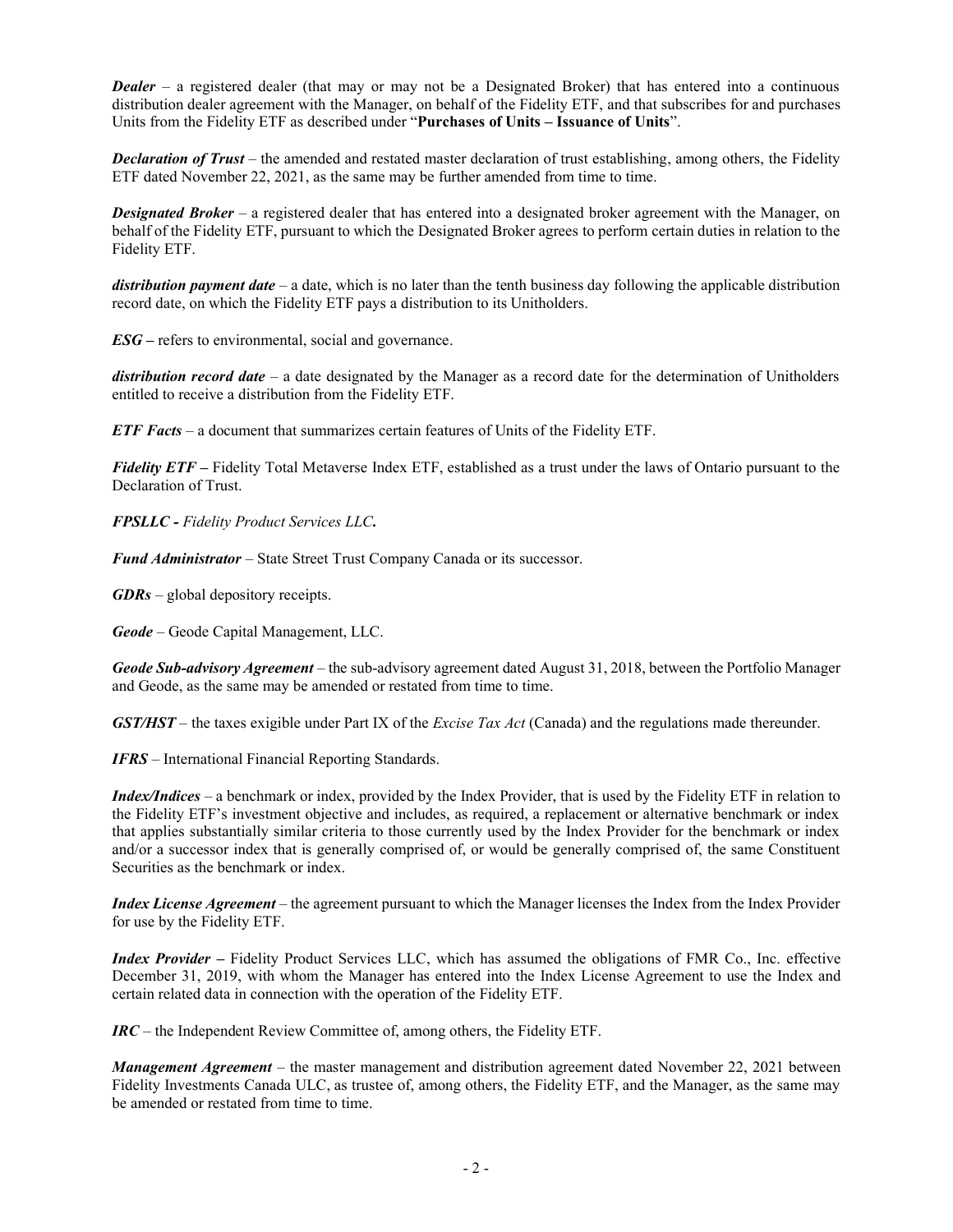*Management Fee Distributions* – has the meaning ascribed thereto under "**Fees and Expenses Payable by the Fidelity ETF – Management Fee Distributions**".

*Manager* – Fidelity Investments Canada ULC, a corporation continued under the laws of Alberta, or its successor.

*Metaverse* - a term that describes a future state of the internet characterized by a network of both augmented reality and virtual worlds that can be experienced persistently and in a shared environment by large numbers of users.

*MRFP* – management report of fund performance, as defined in NI 81-106.

*NAV* and *NAV per Unit* –the aggregate net asset value of the Units of the Fidelity ETF and the net asset value per Unit, respectively, calculated by the Fund Administrator as described in "**[Calculation of Net Asset Value](#page-51-0)**".

*NEO Exchange* – the Neo Exchange Inc.

*NI 81-102* – National Instrument 81-102 – *Investment Funds*, as the same may be amended, restated or replaced from time to time.

*NI 81-106* **–** National Instrument 81-106 – *Investment Fund Continuous Disclosure*, as the same may be amended, restated or replaced from time to time.

*NI 81-107* – National Instrument 81-107 – *Independent Review Committee for Investment Funds*, as the same may be amended, restated or replaced from time to time.

*Plan Agent* – State Street Trust Company Canada or its successor, as the plan agent under the Reinvestment Plan.

*Plan Participant* – a Unitholder that participates in the Reinvestment Plan.

*Plan Units* – additional Units acquired in the market by the Plan Agent under the Reinvestment Plan.

*Portfolio Manager* – Fidelity Investments Canada ULC, a corporation continued under the laws of Alberta, or its successor.

*Prescribed Number of Units* – the number of Units determined by the Manager from time to time for the purpose of subscription orders, exchanges, redemptions or for other purposes.

*Registered Plans* – trusts governed by registered retirement savings plans, registered retirement income funds, registered education savings plans, tax-free savings accounts, deferred profit sharing plans and registered disability savings plans.

*Registrar and Transfer Agent* – State Street Trust Company Canada or its successor.

*Reinvestment Plan* – means the distribution reinvestment plan offered by the Manager for the Fidelity ETF.

*Securities Lending Agent* – State Street Bank and Trust Company or its successor.

*Securities Lending Agreement* – the agreement between, among others, the Fidelity ETF, the Manager and the Securities Lending Agent, as the same may be amended or restated from time to time.

*securities regulatory authorities* – the securities commission or similar regulatory authority in each province and territory of Canada that is responsible for administering the Canadian securities legislation in force in such province or territory.

*SIFT trust* – a specified investment flow-through trust within the meaning of the Tax Act.

*SSGA* – State Street Global Advisors, Ltd.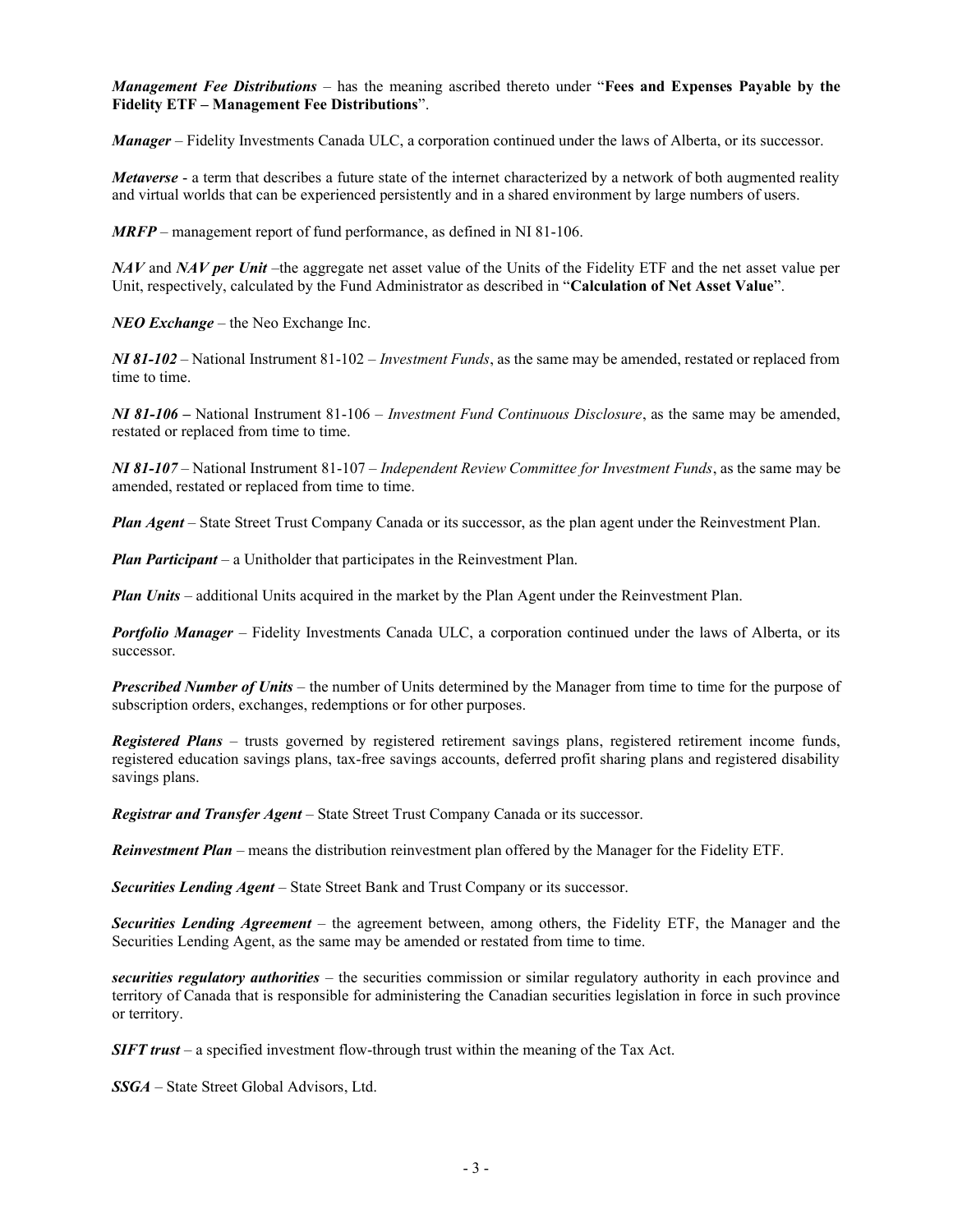*Stock Connect* - the Shanghai-Hong Kong Stock Connect and the Shenzhen-Hong Kong Stock Connect programs, which are securities trading and clearing linked programs that allow international investors to trade China A-Shares listed on the Shanghai Stock Exchange or Shenzhen Stock Exchange.

*Sub-advisory Agreement* – the Geode Sub-advisory Agreement.

*Sub-advisor* – Geode, or its successors.

*Tax Act* – the *Income Tax Act* (Canada) and the regulations issued thereunder, as amended from time to time.

*Tax Proposals* – all specific proposals to amend the Tax Act that have been publicly announced in writing by the Minister of Finance (Canada) prior to the date of this prospectus.

*third-tier funds* **-** funds in which an Underlying Fidelity ETF may hold directly or indirectly more than 10% of its net assets, including ETFs managed by other Fidelity entities and other funds managed by Fidelity.

*Trading Day* – means, for the Fidelity ETF, unless otherwise agreed by the Manager, a day on which (i) a session of the exchange on which the Units of the Fidelity ETF are listed is held; (ii) the primary market or exchange for the securities held by the Fidelity ETF is open for trading; and (iii) the Index Provider calculates and publishes data relating to the Index of the Fidelity Index ETF.

*Underlying Fidelity ETF* – an exchange-traded fund managed by Fidelity or an affiliate that is held by the Fidelity ETF.

*Unit* – a redeemable, transferable series L unit which represents an equal, undivided interest in that series' proportionate share of the assets of the Fidelity ETF.

*Unitholder* – a holder of one or more Units of the Fidelity ETF.

*Valuation Date* – each business day and any other day designated by the Manager on which the NAV and NAV per Unit of the Fidelity ETF is calculated.

*Valuation Time* – 4:00 p.m. (Toronto time) or such other time that the Manager deems appropriate on each Valuation Date.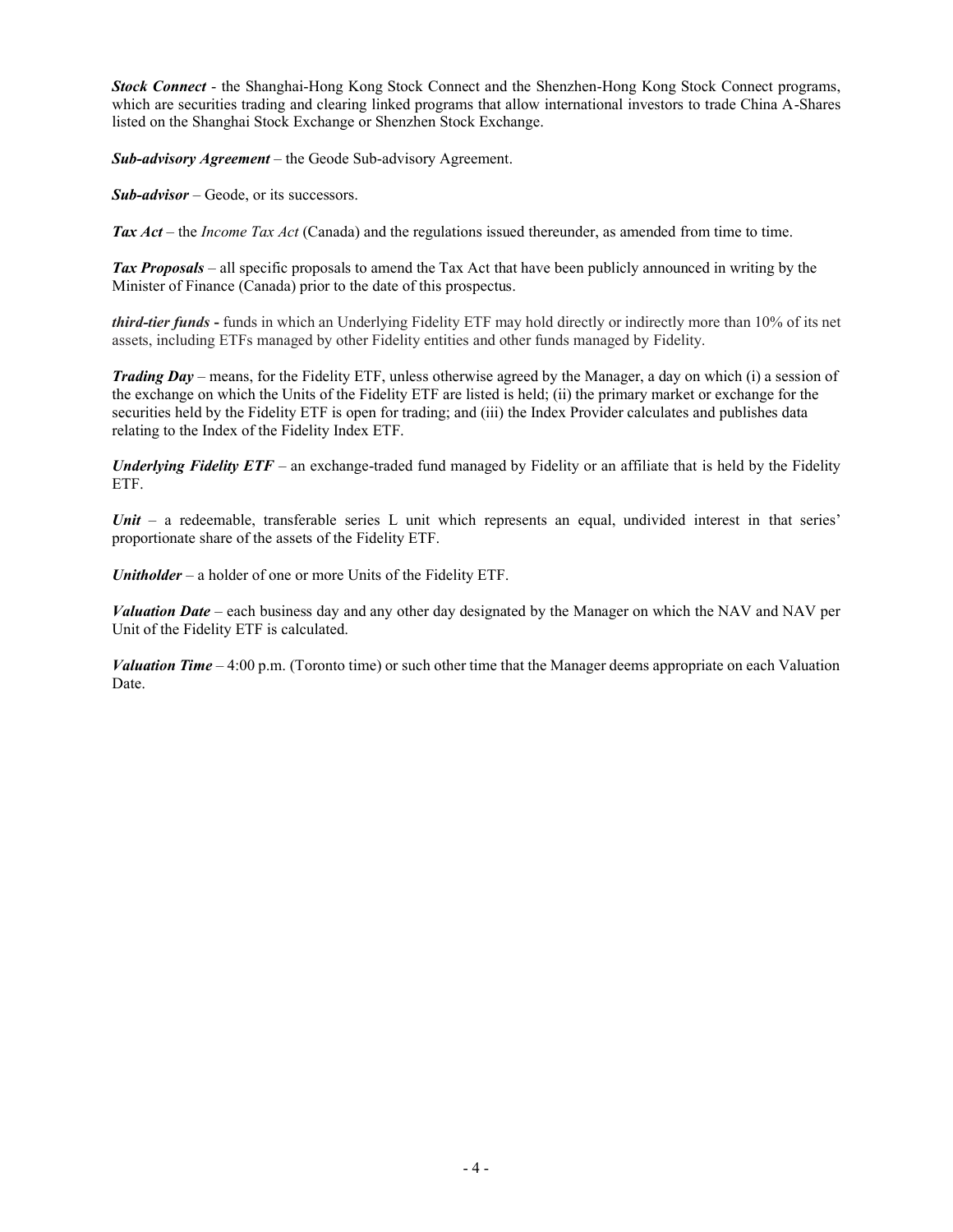# **PROSPECTUS SUMMARY**

<span id="page-7-0"></span>The following is a summary of the principal features of the Units of the Fidelity ETF and should be read together with the more detailed information and statements contained elsewhere in this prospectus or incorporated by reference in this prospectus.

| <b>Issuers:</b>                    | <b>Fidelity ETF</b>                                                                                                                                                                                                                                                                                                            |                                                                                                                                                                                                                                                                                                                                                                                                                                                                                                                                                                          |  |
|------------------------------------|--------------------------------------------------------------------------------------------------------------------------------------------------------------------------------------------------------------------------------------------------------------------------------------------------------------------------------|--------------------------------------------------------------------------------------------------------------------------------------------------------------------------------------------------------------------------------------------------------------------------------------------------------------------------------------------------------------------------------------------------------------------------------------------------------------------------------------------------------------------------------------------------------------------------|--|
|                                    | Fidelity Total Metaverse Index ETF (FMTV)                                                                                                                                                                                                                                                                                      |                                                                                                                                                                                                                                                                                                                                                                                                                                                                                                                                                                          |  |
|                                    | ETF.                                                                                                                                                                                                                                                                                                                           | The Fidelity ETF is an exchange-traded fund established as a trust under the laws of Ontario.<br>Fidelity Investments Canada ULC is the trustee, manager and portfolio manager of the Fidelity                                                                                                                                                                                                                                                                                                                                                                           |  |
| Units:                             |                                                                                                                                                                                                                                                                                                                                | The Fidelity ETF offers series L Units under this prospectus (the "Units").                                                                                                                                                                                                                                                                                                                                                                                                                                                                                              |  |
| Continuous<br><b>Distribution:</b> | number of Units that may be issued.                                                                                                                                                                                                                                                                                            | Units of the Fidelity ETF are being offered on a continuous basis and there is no maximum                                                                                                                                                                                                                                                                                                                                                                                                                                                                                |  |
|                                    | minimum distribution requirement.                                                                                                                                                                                                                                                                                              | The NEO Exchange has conditionally approved the listing of the Units. Listing is subject to<br>the Fidelity ETFs fulfilling all of the NEO Exchange's listing requirements, including the                                                                                                                                                                                                                                                                                                                                                                                |  |
|                                    |                                                                                                                                                                                                                                                                                                                                | A Unitholder may incur customary brokerage commissions in buying or selling Units. No fees<br>are paid by a Unitholder to the Manager or the Fidelity ETF in connection with the buying or<br>selling of Units on the NEO Exchange or another exchange or marketplace, as applicable.<br>Unitholders may trade Units in the same way as other securities listed on the NEO Exchange,<br>including by using market orders and limit orders.                                                                                                                               |  |
|                                    | The Fidelity ETF will issue Units directly to Designated Brokers and Dealers. The initial<br>issuance of Units of the Fidelity ETF to the Designated Broker will not occur until the Fidelity<br>ETF has received, in aggregate, subscriptions sufficient to satisfy the original listing<br>requirements of the NEO Exchange. |                                                                                                                                                                                                                                                                                                                                                                                                                                                                                                                                                                          |  |
|                                    | Units".                                                                                                                                                                                                                                                                                                                        | See "Purchases of Units - Issuance of Units" and "Purchases of Units - Buying and Selling                                                                                                                                                                                                                                                                                                                                                                                                                                                                                |  |
| Investment                         | <b>Fidelity ETF</b>                                                                                                                                                                                                                                                                                                            | <b>Investment Objective</b>                                                                                                                                                                                                                                                                                                                                                                                                                                                                                                                                              |  |
| Objectives:                        | <b>Fidelity Total</b><br>Metaverse Index<br><b>ETF</b>                                                                                                                                                                                                                                                                         | Fidelity Total Metaverse Index ETF seeks to replicate, to the extent<br>reasonably possible and before fees and expenses, the performance<br>of the Fidelity Canada Total Metaverse Index. The Fidelity ETF<br>invests primarily in equity securities of issuers from around the<br>world that develop, manufacture, distribute and sell products and/or<br>services related to establishing and enabling the metaverse,<br>including digital payment processing and cryptocurrency-related<br>industries, which aim to support the digital economy of the<br>metaverse. |  |
|                                    | See "Investment Objectives".                                                                                                                                                                                                                                                                                                   |                                                                                                                                                                                                                                                                                                                                                                                                                                                                                                                                                                          |  |
|                                    |                                                                                                                                                                                                                                                                                                                                |                                                                                                                                                                                                                                                                                                                                                                                                                                                                                                                                                                          |  |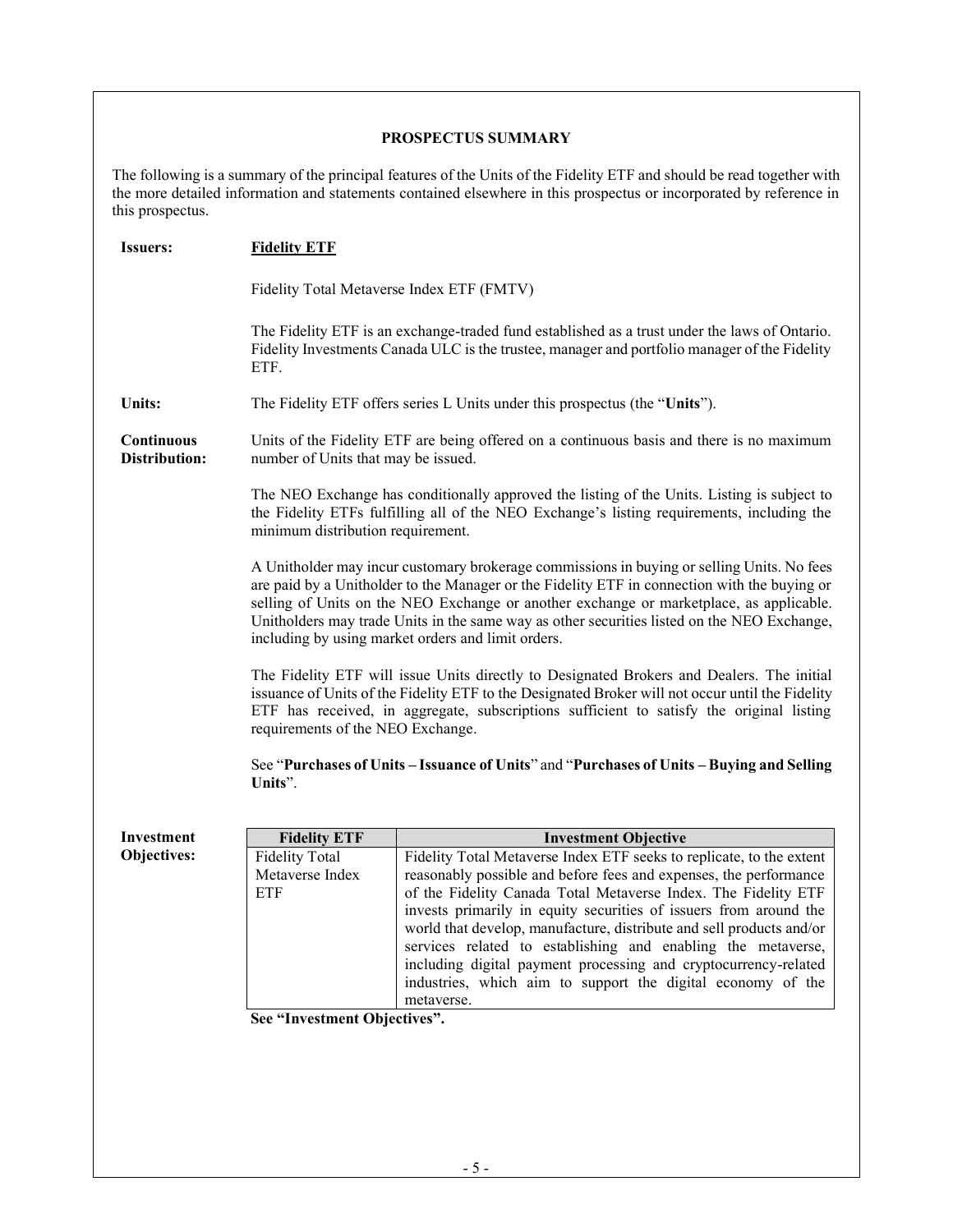| The Index for                                                                                                                                                                                                                                                                                                                                                                                                                                                                                                |                                                                    | <b>Fidelity ETF</b>                                                                                                                                                                                                                              | <b>Index</b>                                                                                                                                                                                                                                                                                                                                                                                                                                                                                                                                                                                 |
|--------------------------------------------------------------------------------------------------------------------------------------------------------------------------------------------------------------------------------------------------------------------------------------------------------------------------------------------------------------------------------------------------------------------------------------------------------------------------------------------------------------|--------------------------------------------------------------------|--------------------------------------------------------------------------------------------------------------------------------------------------------------------------------------------------------------------------------------------------|----------------------------------------------------------------------------------------------------------------------------------------------------------------------------------------------------------------------------------------------------------------------------------------------------------------------------------------------------------------------------------------------------------------------------------------------------------------------------------------------------------------------------------------------------------------------------------------------|
| the Fidelity<br>ETF:                                                                                                                                                                                                                                                                                                                                                                                                                                                                                         |                                                                    | <b>Fidelity Total Metaverse Index ETF</b>                                                                                                                                                                                                        | Fidelity Canada Total Metaverse Index                                                                                                                                                                                                                                                                                                                                                                                                                                                                                                                                                        |
| <b>Investment</b><br><b>Strategies:</b>                                                                                                                                                                                                                                                                                                                                                                                                                                                                      |                                                                    | <b>Fidelity Total Metaverse Index ETF</b>                                                                                                                                                                                                        |                                                                                                                                                                                                                                                                                                                                                                                                                                                                                                                                                                                              |
|                                                                                                                                                                                                                                                                                                                                                                                                                                                                                                              |                                                                    |                                                                                                                                                                                                                                                  | In order to achieve its investment objective, Fidelity Total Metaverse Index ETF normally<br>invests its assets in the Constituent Securities of the Fidelity Canada Total Metaverse Index. In<br>the alternative, the Fidelity ETF may use a sampling methodology to invest in a broadly<br>diversified collection of securities that, in the aggregate, approximates the Index in terms of<br>key characteristics by taking into account such factors as thematic relevancy, capitalization,<br>industry exposure, fundamental characteristics, liquidity and the effect of foreign taxes. |
|                                                                                                                                                                                                                                                                                                                                                                                                                                                                                                              |                                                                    | See "Investment Strategies".                                                                                                                                                                                                                     |                                                                                                                                                                                                                                                                                                                                                                                                                                                                                                                                                                                              |
| The provisions of the so-called "early warning" reporting requirements in Canadian securities<br><b>Special</b><br><b>Considerations</b><br>legislation do not apply if a person or company acquires 10% or more of the Units of the<br>for Purchasers:<br>Fidelity ETF. The Fidelity ETF has obtained exemptive relief to permit Unitholders to acquire<br>more than 20% of the Units of the Fidelity ETF without regard to the takeover bid requirements<br>of applicable Canadian securities legislation. |                                                                    |                                                                                                                                                                                                                                                  |                                                                                                                                                                                                                                                                                                                                                                                                                                                                                                                                                                                              |
|                                                                                                                                                                                                                                                                                                                                                                                                                                                                                                              |                                                                    | provisions of NI 81-102.                                                                                                                                                                                                                         | In the opinion of the Manager, Units of the Fidelity ETF are index participation units within<br>the meaning of NI 81-102. A mutual fund wishing to invest in Units of the Fidelity ETF should<br>make its own assessment of its ability to do so after careful consideration of the relevant                                                                                                                                                                                                                                                                                                |
|                                                                                                                                                                                                                                                                                                                                                                                                                                                                                                              | See "Purchases of Units – Special Considerations for Unitholders". |                                                                                                                                                                                                                                                  |                                                                                                                                                                                                                                                                                                                                                                                                                                                                                                                                                                                              |
| <b>Risk Factors:</b>                                                                                                                                                                                                                                                                                                                                                                                                                                                                                         |                                                                    |                                                                                                                                                                                                                                                  | There are certain general risk factors inherent in an investment in the Fidelity ETF, including:                                                                                                                                                                                                                                                                                                                                                                                                                                                                                             |
|                                                                                                                                                                                                                                                                                                                                                                                                                                                                                                              | (i)<br>(ii)<br>(iii)<br>(iv)<br>(v)<br>(vi)<br>(vii)<br>(viii)     | illiquidity risk;<br>concentration risk;<br>large-capitalization investing risk;<br>mid-capitalization investing risk;<br>large transaction risk;<br>absence of active market risk;<br>trading price of Units risk;<br>fluctuations in NAV risk; |                                                                                                                                                                                                                                                                                                                                                                                                                                                                                                                                                                                              |
|                                                                                                                                                                                                                                                                                                                                                                                                                                                                                                              | (ix)<br>(x)<br>(xi)<br>(xii)<br>(xiii)                             | borrowing risk;<br>legislation risk;<br>securities lending risk;<br>derivatives risk;<br>taxation risk;                                                                                                                                          |                                                                                                                                                                                                                                                                                                                                                                                                                                                                                                                                                                                              |
|                                                                                                                                                                                                                                                                                                                                                                                                                                                                                                              | (xiv)<br>(xv)<br>(xvi)<br>(xvii)<br>(xviii)                        | cease trading of securities risk;<br>halted trading of Units risk;<br>cyber security risk;<br>series risk;<br>Unit split and Unit consolidation risk; and<br>listing application risk.                                                           |                                                                                                                                                                                                                                                                                                                                                                                                                                                                                                                                                                                              |
|                                                                                                                                                                                                                                                                                                                                                                                                                                                                                                              | (xix)                                                              |                                                                                                                                                                                                                                                  |                                                                                                                                                                                                                                                                                                                                                                                                                                                                                                                                                                                              |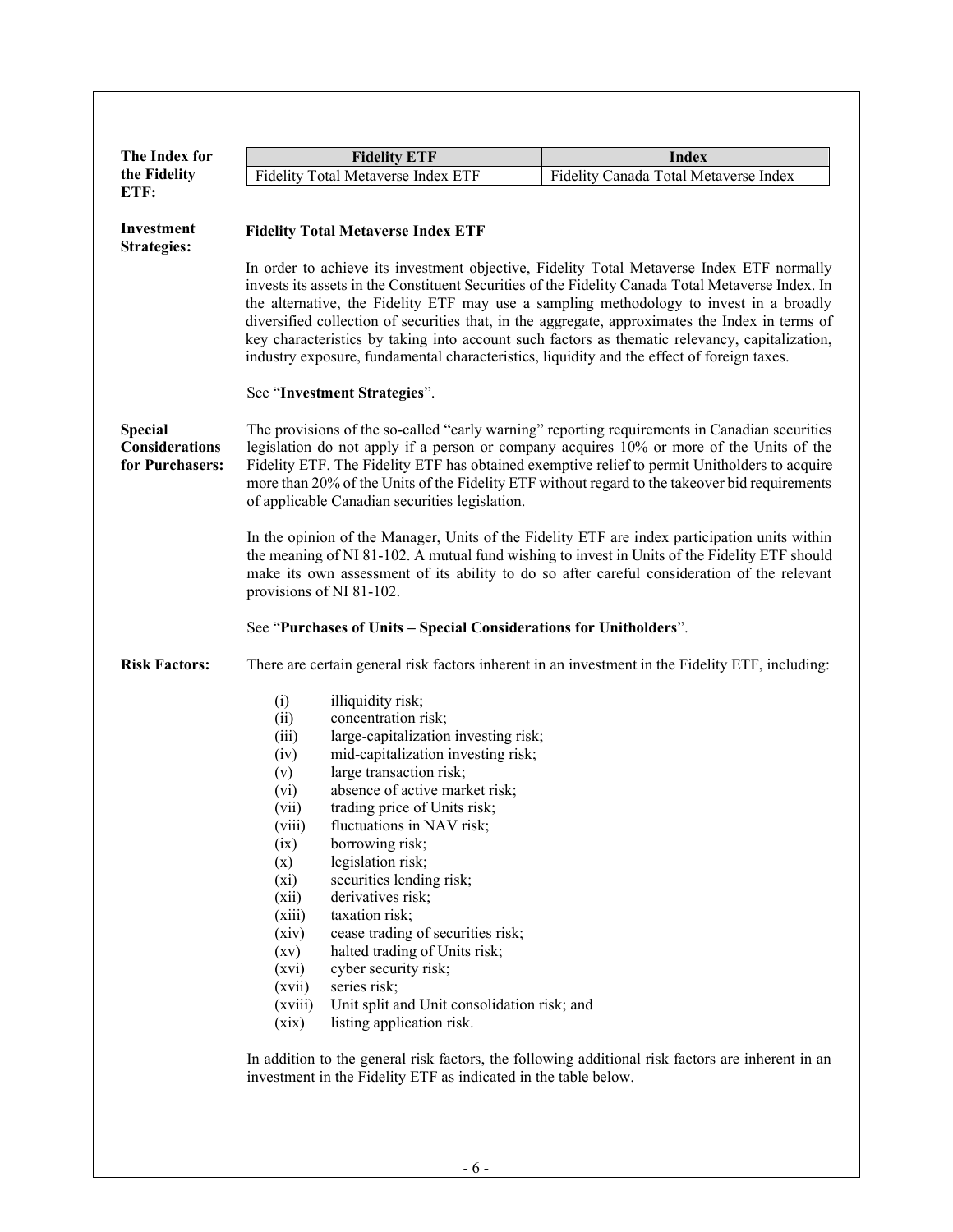|                                             | <b>Fidelity ETF</b>                                                    | <b>Additional Risks</b>                                                                                                                                                                                                                                                                                                                                                                                                                                                                                                                                                                                                                                                                                                                                                                                                                                                                                                                                                                                                                                                                                       |
|---------------------------------------------|------------------------------------------------------------------------|---------------------------------------------------------------------------------------------------------------------------------------------------------------------------------------------------------------------------------------------------------------------------------------------------------------------------------------------------------------------------------------------------------------------------------------------------------------------------------------------------------------------------------------------------------------------------------------------------------------------------------------------------------------------------------------------------------------------------------------------------------------------------------------------------------------------------------------------------------------------------------------------------------------------------------------------------------------------------------------------------------------------------------------------------------------------------------------------------------------|
|                                             | Fidelity Total Metaverse Index<br><b>ETF</b>                           | calculation and termination of the Indices risk; cease<br>trading of Constituent Securities risk; cryptocurrency<br>risk; currency risk; equity risk; foreign investment risk;<br>index investment strategy risk; metaverse risk;<br>rebalancing<br>and<br>subscription<br>risk;<br>sampling<br>methodology risk; specialization risk; tracking error<br>risk                                                                                                                                                                                                                                                                                                                                                                                                                                                                                                                                                                                                                                                                                                                                                 |
|                                             | See "Risk Factors".                                                    |                                                                                                                                                                                                                                                                                                                                                                                                                                                                                                                                                                                                                                                                                                                                                                                                                                                                                                                                                                                                                                                                                                               |
| <b>Income Tax</b><br><b>Considerations:</b> | costs of disposition.                                                  | Each year a Unitholder who is an individual (other than a trust) resident in Canada and who<br>holds Units as capital property (all within the meaning of the Tax Act) will generally be<br>required to include in computing income for tax purposes the amount of any income and the<br>taxable portion of any capital gains of the Fidelity ETF distributed to the Unitholder in the year<br>(including any Management Fee Distributions), whether such amounts are paid in cash or<br>reinvested in additional Units. Any other non-taxable distribution (other than the non-taxable<br>portion of any capital gains of the Fidelity ETF), paid or payable to a Unitholder in a taxation<br>year, such as a return of capital, reduces the adjusted cost base of the Unitholder's Units. A<br>Unitholder will generally realize a capital gain (or loss) on the sale, redemption, exchange or<br>other disposition of a Unit to the extent that the proceeds of disposition for the Unit exceed (or<br>are less than) the total of the adjusted cost base to the Unitholder of the Unit and any reasonable |
|                                             |                                                                        | Each investor should satisfy himself, herself, or itself as to the tax consequences of an<br>investment in Units of the Fidelity ETF by obtaining advice from their tax advisor.                                                                                                                                                                                                                                                                                                                                                                                                                                                                                                                                                                                                                                                                                                                                                                                                                                                                                                                              |
|                                             | See "Income Tax Considerations".                                       |                                                                                                                                                                                                                                                                                                                                                                                                                                                                                                                                                                                                                                                                                                                                                                                                                                                                                                                                                                                                                                                                                                               |
| <b>Exchanges and</b><br><b>Redemptions:</b> | cash or other securities and cash.                                     | In addition to the ability to sell Units on the NEO Exchange or another exchange or<br>marketplace, as applicable, Unitholders may (i) redeem Units in any whole number for cash<br>for a redemption price per Unit of 95% of the closing price for the Units on the NEO Exchange<br>on the effective day of the redemption, subject to a maximum redemption price of the NAV<br>per Unit, or (ii) exchange a minimum of a Prescribed Number of Units (and any additional<br>multiple thereof) for, in the discretion of the Manager, a Basket of Securities and cash, only                                                                                                                                                                                                                                                                                                                                                                                                                                                                                                                                   |
|                                             | See "Redemption of Units".                                             |                                                                                                                                                                                                                                                                                                                                                                                                                                                                                                                                                                                                                                                                                                                                                                                                                                                                                                                                                                                                                                                                                                               |
| <b>Distributions</b>                        | Cash distributions on Units of the Fidelity ETF will be paid annually. |                                                                                                                                                                                                                                                                                                                                                                                                                                                                                                                                                                                                                                                                                                                                                                                                                                                                                                                                                                                                                                                                                                               |
|                                             |                                                                        | The Manager may, in its discretion, change the frequency of cash distributions, and will issue<br>a press release if such a change is made. Cash distributions are expected to consist primarily of<br>income but may, at the Manager's discretion, include capital gains and/or returns of capital.                                                                                                                                                                                                                                                                                                                                                                                                                                                                                                                                                                                                                                                                                                                                                                                                          |
|                                             | <b>Tax Considerations".</b>                                            | The Fidelity ETF distributes a sufficient amount of its net income and net realized capital gains<br>to Unitholders for each taxation year so that it will not be liable for ordinary income tax. To the<br>extent that the Fidelity ETF has not otherwise distributed a sufficient amount of its net income<br>or net realized capital gains, it will pay a distribution to Unitholders at the end of the year and<br>that distribution will be automatically reinvested in additional Units. Immediately following<br>such reinvestment, the number of Units outstanding will be consolidated so that the NAV per<br>Unit following the distribution and reinvestment is the same as it would have been if the<br>distribution had not been paid. These reinvested distributions may be subject to withholding<br>tax. The tax treatment to Unitholders of distributions is discussed under the heading "Income                                                                                                                                                                                             |
|                                             |                                                                        |                                                                                                                                                                                                                                                                                                                                                                                                                                                                                                                                                                                                                                                                                                                                                                                                                                                                                                                                                                                                                                                                                                               |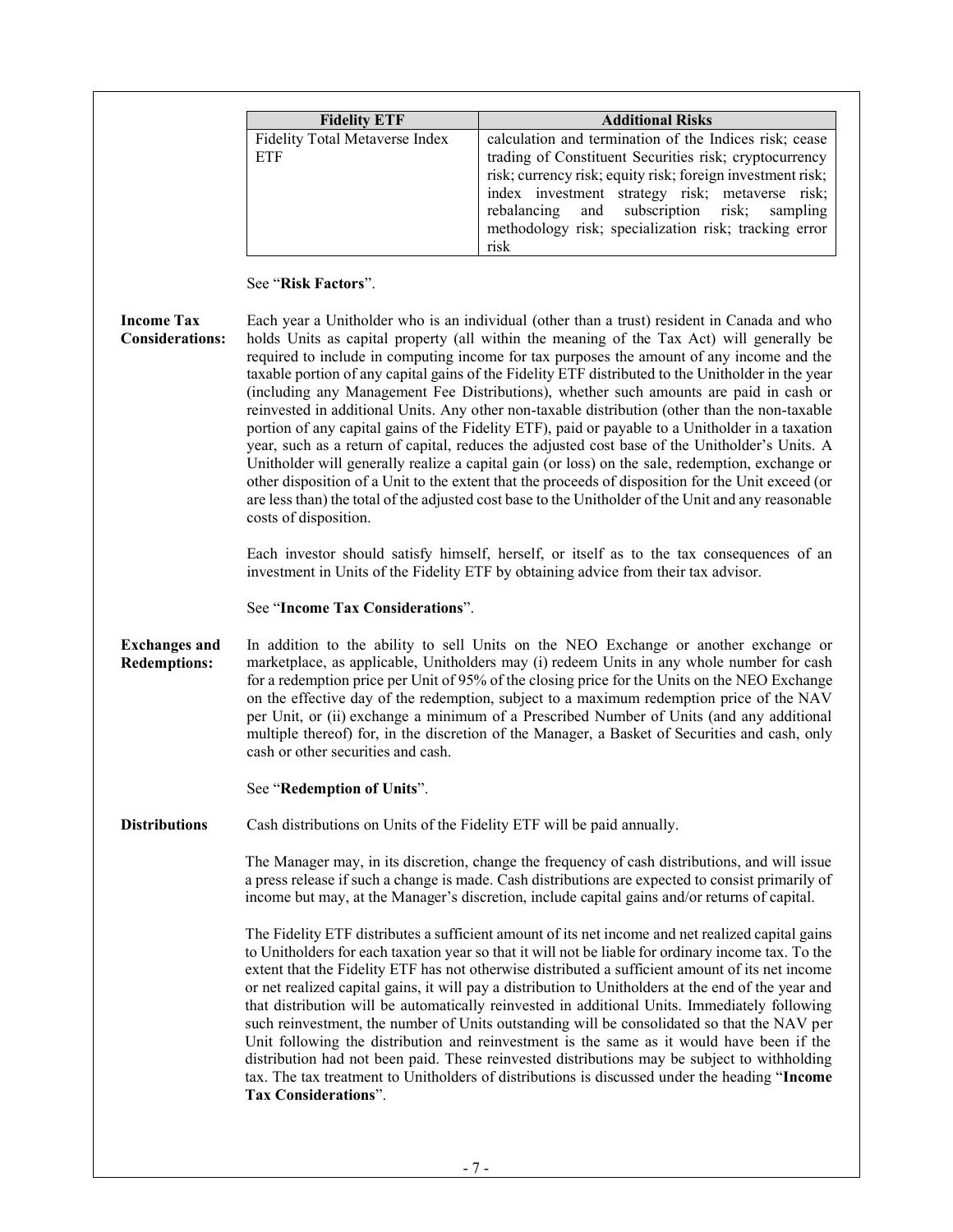|                                                   | See "Distribution Policy".                                                                                                                                                                                                                                                                                                                                                                                                                                                                                                                                                                                                                                                                                                                                                                   |
|---------------------------------------------------|----------------------------------------------------------------------------------------------------------------------------------------------------------------------------------------------------------------------------------------------------------------------------------------------------------------------------------------------------------------------------------------------------------------------------------------------------------------------------------------------------------------------------------------------------------------------------------------------------------------------------------------------------------------------------------------------------------------------------------------------------------------------------------------------|
| <b>Distribution</b><br><b>Reinvestment:</b>       | The Manager has implemented a Reinvestment Plan for the Fidelity ETF under which cash<br>distributions are used to acquire Plan Units in the market, which are then credited to the<br>account of the Plan Participant through CDS. A Unitholder may elect to participate in the<br>Reinvestment Plan by contacting the CDS Participant through which the Unitholder holds his,<br>her or its Units.                                                                                                                                                                                                                                                                                                                                                                                         |
|                                                   | See "Distribution Policy - Reinvestment Plan".                                                                                                                                                                                                                                                                                                                                                                                                                                                                                                                                                                                                                                                                                                                                               |
| <b>Termination:</b>                               | The Fidelity ETF does not have a fixed termination date but may be terminated by the Manager<br>upon not less than 60 days' written notice to Unitholders.                                                                                                                                                                                                                                                                                                                                                                                                                                                                                                                                                                                                                                   |
|                                                   | See "Termination of the Fidelity ETF".                                                                                                                                                                                                                                                                                                                                                                                                                                                                                                                                                                                                                                                                                                                                                       |
|                                                   | If the Index Provider ceases to calculate an Index or the Index License Agreement in respect<br>of an Index is terminated, the Manager may: (i) terminate the Fidelity ETF on not less than 60<br>days' notice to Unitholders; (ii) change the investment objective of the Fidelity ETF or seek<br>to replicate an alternative index (subject to any Unitholder approval in accordance with<br>Canadian securities legislation); or (iii) make such other arrangement as the Manager<br>considers appropriate and in the best interests of Unitholders of the Fidelity ETF in the<br>circumstances.                                                                                                                                                                                          |
|                                                   | See "The Index for the Fidelity ETF - Termination of the Index".                                                                                                                                                                                                                                                                                                                                                                                                                                                                                                                                                                                                                                                                                                                             |
| <b>Documents</b><br>Incorporated by<br>Reference: | Additional information about the Fidelity ETF is available in the most recently filed ETF<br>Facts, the most recently filed annual financial statements, if any, any interim financial<br>statements filed after those annual financial statements, the most recently filed annual MRFP,<br>if any, and any interim MRFP filed after that annual MRFP. These documents are incorporated<br>by reference into, and legally form an integral part of, this prospectus. These documents are<br>publicly available on the Manager's website at www.fidelity.ca and may be obtained upon<br>request, at no cost, by calling 1-800-263-4077 or by contacting a registered dealer. These<br>documents and other information about the Fidelity ETF are also publicly available at<br>www.sedar.com. |
|                                                   | See "Documents Incorporated by Reference".                                                                                                                                                                                                                                                                                                                                                                                                                                                                                                                                                                                                                                                                                                                                                   |
| <b>Eligibility for</b><br><b>Investment:</b>      | The Units of the Fidelity ETF will be a "qualified investment" under the Tax Act for a<br>Registered Plan at any time that the Fidelity ETF qualifies or is deemed to qualify as a "mutual"<br>fund trust" under the Tax Act or that the Units are listed on a "designated stock exchange"<br>within the meaning of the Tax Act, which includes the NEO Exchange.                                                                                                                                                                                                                                                                                                                                                                                                                            |
|                                                   | The Manager, on behalf of the Fidelity ETF, has applied to list the Units of the Fidelity ETF<br>on the NEO Exchange.                                                                                                                                                                                                                                                                                                                                                                                                                                                                                                                                                                                                                                                                        |
|                                                   | Investors should consult their own tax advisers for advice on whether Units of the Fidelity<br>ETF would be a "prohibited investment" under the Tax Act for their Registered Plan.                                                                                                                                                                                                                                                                                                                                                                                                                                                                                                                                                                                                           |
|                                                   | See "Eligibility for Investment".                                                                                                                                                                                                                                                                                                                                                                                                                                                                                                                                                                                                                                                                                                                                                            |
|                                                   | <b>ORGANIZATION AND MANAGEMENT OF THE FIDELITY ETF</b>                                                                                                                                                                                                                                                                                                                                                                                                                                                                                                                                                                                                                                                                                                                                       |
| Manager:                                          | Fidelity Investments Canada ULC is the manager of the Fidelity ETF and is responsible for<br>managing the overall business of the Fidelity ETF, including selecting the portfolio<br>management team for the Fidelity ETF's portfolio, providing the Fidelity ETF with accounting<br>and administration services and promoting sales of the Fidelity ETF's securities through                                                                                                                                                                                                                                                                                                                                                                                                                |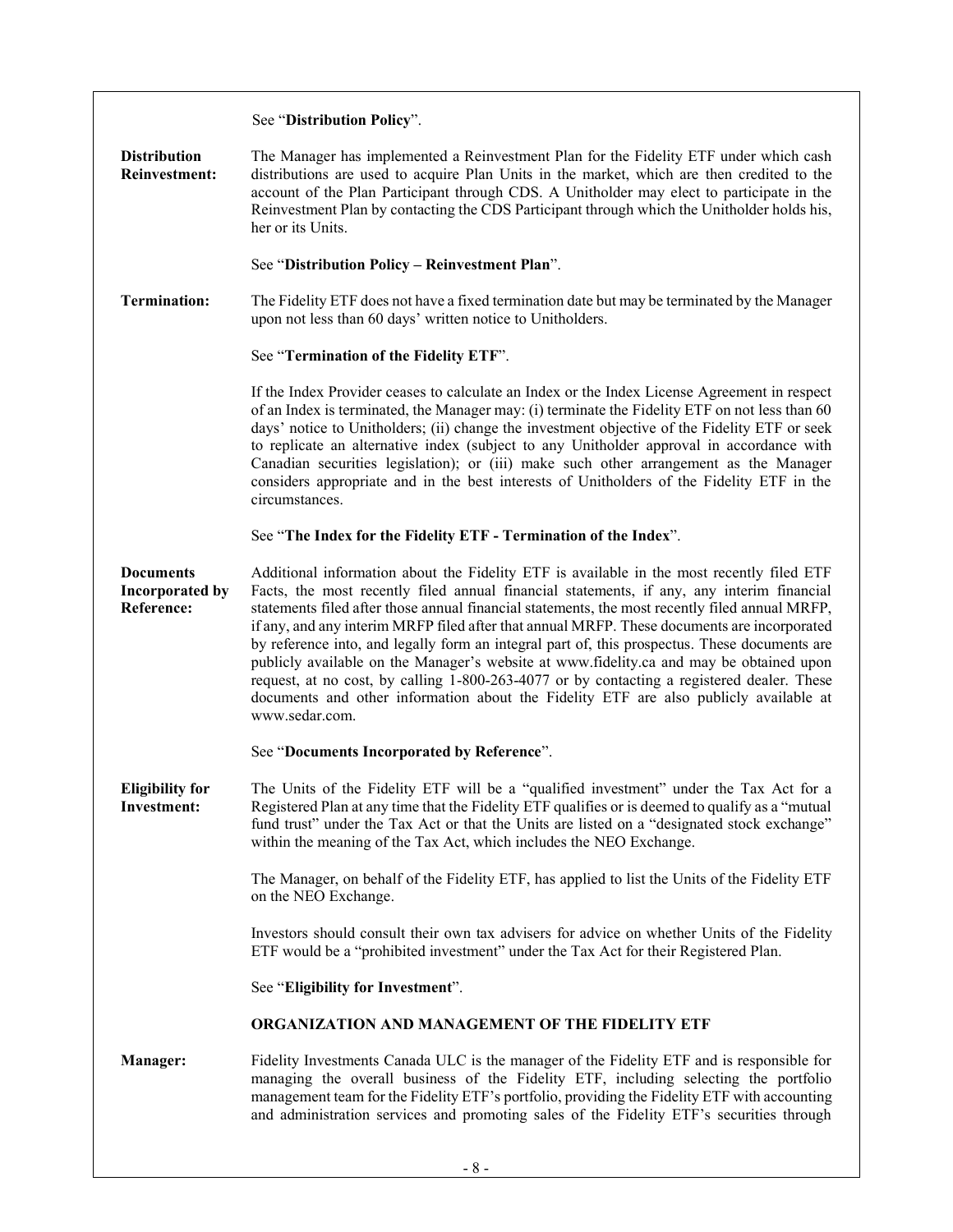|                                                | financial advisers in each province and territory of Canada. The head office of the Fidelity<br>ETF and the Manager is located at 483 Bay Street, Suite 300, Toronto, Ontario M5G 2N7.                                                                                                                                                                                                                                                        |
|------------------------------------------------|-----------------------------------------------------------------------------------------------------------------------------------------------------------------------------------------------------------------------------------------------------------------------------------------------------------------------------------------------------------------------------------------------------------------------------------------------|
|                                                | See "Organization and Management Details of the Fidelity ETF – Manager of the<br><b>Fidelity ETF".</b>                                                                                                                                                                                                                                                                                                                                        |
| <b>Trustee:</b>                                | Fidelity Investments Canada ULC is the trustee of the Fidelity ETF pursuant to the Declaration<br>of Trust and holds title to the assets of the Fidelity ETF in trust for the Unitholders.                                                                                                                                                                                                                                                    |
|                                                | See "Organization and Management Details of the Fidelity ETF - Trustee".                                                                                                                                                                                                                                                                                                                                                                      |
| Portfolio<br>Manager:                          | Fidelity Investments Canada ULC has been appointed portfolio manager to the Fidelity ETF.<br>The Portfolio Manager provides investment management services with respect to the Fidelity<br>ETF. The Portfolio Manager has the authority to appoint sub-advisors to provide investment<br>management services in respect of the Fidelity ETF. The Portfolio Manager is responsible for<br>the investment advice provided by the Sub-advisor.   |
|                                                | See "Organization and Management Details of the Fidelity ETF – Portfolio Manager".                                                                                                                                                                                                                                                                                                                                                            |
| Sub-advisor:                                   | Fidelity Investments Canada ULC, acting as portfolio manager of the Fidelity ETF, has<br>retained Geode Capital Management, LLC to act as sub-advisor to the Fidelity ETF. Geode is<br>a registered investment adviser in the United States with offices based in Boston,<br>Massachusetts. Geode manages the investment portfolios of the Fidelity ETF, provides<br>analysis and makes investment and, if applicable, rebalancing decisions. |
|                                                | The Portfolio Manager is responsible for the investment advice that Geode provides to the<br>Fidelity ETF. As Geode is resident outside of Canada, and all or a substantial portion of its<br>assets are situated outside of Canada, there may be difficulty in enforcing any legal rights<br>against it.                                                                                                                                     |
|                                                | See "Organization and Management Details of the Fidelity ETF – Sub-advisor".                                                                                                                                                                                                                                                                                                                                                                  |
| <b>Promoter:</b>                               | Fidelity Investments Canada ULC has taken the initiative in founding and organizing the<br>Fidelity ETF and is, accordingly, the promoter of the Fidelity ETF within the meaning of<br>securities legislation of certain provinces and territories of Canada.                                                                                                                                                                                 |
|                                                | See "Organization and Management Details of the Fidelity ETF - Promoter".                                                                                                                                                                                                                                                                                                                                                                     |
| Custodian:                                     | The Manager has retained the services of State Street Trust Company Canada, at its principal<br>offices in Toronto, Ontario, to act as the custodian of the assets of the Fidelity ETF and to hold<br>those assets in safekeeping.                                                                                                                                                                                                            |
|                                                | See "Organization and Management Details of the Fidelity ETF – Custodian".                                                                                                                                                                                                                                                                                                                                                                    |
| <b>Securities</b><br><b>Lending Agent:</b>     | The Manager has retained the services of State Street Bank and Trust Company to act as the<br>securities lending agent of the Fidelity ETF.                                                                                                                                                                                                                                                                                                   |
|                                                | See "Organization and Management Details of the Fidelity ETF – Securities Lending<br>Agent".                                                                                                                                                                                                                                                                                                                                                  |
| <b>Registrar and</b><br><b>Transfer Agent:</b> | The Manager has retained the services of State Street Trust Company Canada at its principal<br>offices in Toronto, Ontario, to act as the registrar and transfer agent for the Units of the Fidelity<br>ETF and to maintain the register of registered Unitholders. The register of the Fidelity ETF is<br>kept in Toronto, Ontario.                                                                                                          |
|                                                |                                                                                                                                                                                                                                                                                                                                                                                                                                               |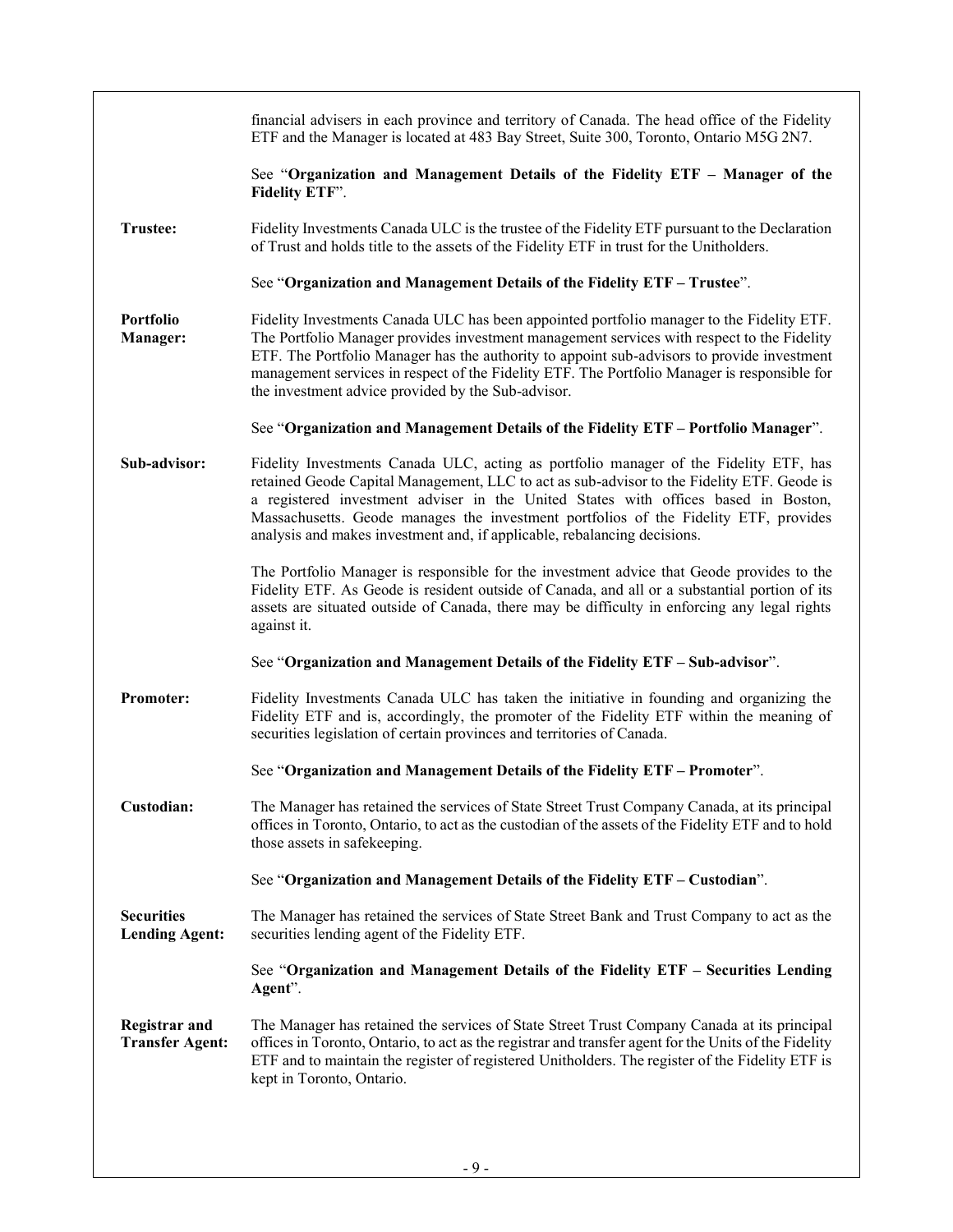See "**[Organization and Management Details of the Fidelity ETF](#page-43-0) – [Registrar and Transfer](#page-50-3)  [Agent](#page-50-3)**". **Auditor:** PricewaterhouseCoopers LLP, at its principal offices in Toronto, Ontario, is the auditor of the Fidelity ETF. The auditor audits the Fidelity ETF's annual financial statements and provides an opinion as to whether they present fairly the Fidelity ETF's financial position, financial performance and cash flows in accordance with International Financial Reporting Standards. The auditor is independent of the Manager. See "**[Organization and Management Details of the Fidelity ETF](#page-43-0) – [Auditor](#page-50-4)**". **Fund Administrator:** The Manager has retained the services of State Street Trust Company Canada to act as the fund administrator. The Fund Administrator is responsible for certain aspects of the day-today administration of the Fidelity ETF, including NAV calculations, accounting for net income and net realized capital gains of the Fidelity ETF and maintaining books and records with respect to the Fidelity ETF. See "**[Organization and Management Details of the Fidelity ETF](#page-43-0) – [Fund Administrator](#page-51-2)**".

# **SUMMARY OF FEES AND EXPENSES**

<span id="page-12-0"></span>The following sets out the fees and expenses that a Unitholder may have to pay if the Unitholder invests in the Fidelity ETF. A Unitholder may have to pay some of these fees and expenses directly. The Fidelity ETF may have to pay some of these fees and expenses, which will therefore reduce the value of an investment in the Fidelity ETF.

See "**[Fees and Expenses](#page-19-0)**".

|                          | Fees and Expenses Payable by the Fidelity ETF                                                                                                                                                                                                                                                                                                                                                                                                                                                                                                                                                                                                                                                                                                                                                                                                                                        |                              |
|--------------------------|--------------------------------------------------------------------------------------------------------------------------------------------------------------------------------------------------------------------------------------------------------------------------------------------------------------------------------------------------------------------------------------------------------------------------------------------------------------------------------------------------------------------------------------------------------------------------------------------------------------------------------------------------------------------------------------------------------------------------------------------------------------------------------------------------------------------------------------------------------------------------------------|------------------------------|
| <b>Type of Fee</b>       | <b>Amount and Description</b>                                                                                                                                                                                                                                                                                                                                                                                                                                                                                                                                                                                                                                                                                                                                                                                                                                                        |                              |
| <b>Management Fee:</b>   | The Fidelity ETF pays a management fee to the Manager based on the annual rate set<br>forth in the table below and the NAV of the Units of the Fidelity ETF. This management<br>fee, plus applicable GST/HST, is calculated and accrued daily and paid monthly.                                                                                                                                                                                                                                                                                                                                                                                                                                                                                                                                                                                                                      |                              |
|                          | The management fee covers certain of the Manager's fees and costs associated with<br>acting as the manager and the portfolio manager of the Fidelity ETF, the fees paid to the<br>Sub-advisor and the other expenses described below that are payable by the Manager in<br>connection with the Fidelity ETF. See "Fees and Expenses Payable Directly by the<br>Manager".                                                                                                                                                                                                                                                                                                                                                                                                                                                                                                             |                              |
|                          | <b>Fidelity ETF</b>                                                                                                                                                                                                                                                                                                                                                                                                                                                                                                                                                                                                                                                                                                                                                                                                                                                                  | Management fee (annual rate) |
|                          | Fidelity Total Metaverse Index ETF                                                                                                                                                                                                                                                                                                                                                                                                                                                                                                                                                                                                                                                                                                                                                                                                                                                   | 0.50% of NAV                 |
| <b>Certain Expenses:</b> | In addition to the applicable management fee, the only expenses payable by the Fidelity<br>ETF are: (i) the fees and expenses relating to the operation of the IRC; (ii) portfolio<br>transaction costs, including brokerage commissions and other securities transaction<br>related expenses, including the costs of derivatives and foreign exchange transactions;<br>(iii) interest and borrowing costs; (iv) any new fee related to external services that is not<br>commonly charged in the Canadian exchange-traded fund industry as of the date of<br>creation of the Fidelity ETF; (v) the costs of complying with any new regulatory<br>requirement, including any new fee introduced after the date of creation of the Fidelity<br>ETF; and (vi) any applicable taxes, including income, withholding or other taxes, and<br>also including applicable GST/HST on expenses. |                              |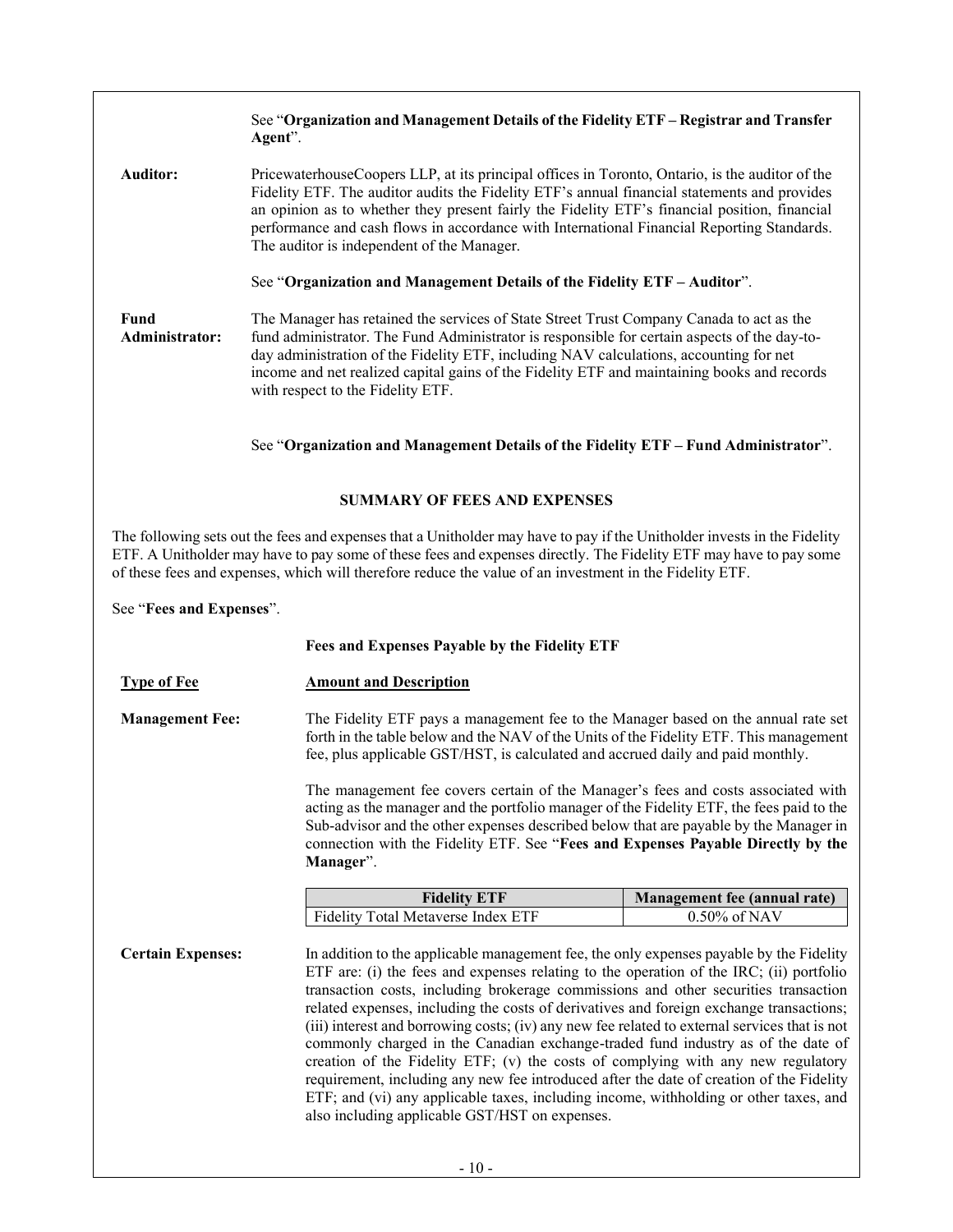|                       | The Manager may decide, in its discretion, to pay some of these expenses, rather than<br>having the Fidelity ETF incur such expenses. The Manager is under no obligation to do<br>so and, if any expense is reimbursed by the Manager, it may discontinue this practice at<br>any time.                                                                                                                                                                                                                                                                                                                                                                                                                                                                                                                                                                                                                                                                                                                                                                             |
|-----------------------|---------------------------------------------------------------------------------------------------------------------------------------------------------------------------------------------------------------------------------------------------------------------------------------------------------------------------------------------------------------------------------------------------------------------------------------------------------------------------------------------------------------------------------------------------------------------------------------------------------------------------------------------------------------------------------------------------------------------------------------------------------------------------------------------------------------------------------------------------------------------------------------------------------------------------------------------------------------------------------------------------------------------------------------------------------------------|
| <b>Fund of Funds:</b> | The Fidelity ETF may, in accordance with applicable securities laws, invest in other<br>exchange traded funds or other investment funds managed by the Manager or its<br>affiliates and other exchange-traded funds managed by third parties. With respect to<br>such investments, no management or incentive fees are payable by the Fidelity ETF that,<br>to a reasonable person, would duplicate a fee payable by the other investment funds for<br>the same service. Where the Fidelity ETF invests in another exchange traded fund or<br>other investment fund managed by the Manager or its affiliates and such other fund pays<br>a management fee to the Manager or its affiliates in respect of such investment that is<br>higher than the management fee payable by the Fidelity ETF, the Manager will adjust<br>the management fee payable by the Fidelity ETF to ensure that the total annual fees<br>paid, directly or indirectly, to the Manager by the Fidelity ETF does not exceed the<br>annual management fee set out above for the Fidelity ETF. |
|                       | Where the Fidelity ETF invests in an exchange-traded fund or other investment fund<br>that is not managed by the Manager or its affiliate, the fees and expenses payable in<br>connection with the management of that exchange-traded fund, including management<br>and incentive fees, are not duplicative and are in addition to those payable by the Fidelity<br>ETF. No sales or redemption fees are payable by the Fidelity ETF in relation to any<br>purchase or redemption of the securities of such investment funds. Commissions may<br>apply to the purchase or sale of exchange-traded fund securities.                                                                                                                                                                                                                                                                                                                                                                                                                                                  |
|                       | Fees and Expenses Payable Directly by the Manager                                                                                                                                                                                                                                                                                                                                                                                                                                                                                                                                                                                                                                                                                                                                                                                                                                                                                                                                                                                                                   |
| <b>Type of Fee</b>    | <b>Amount and Description</b>                                                                                                                                                                                                                                                                                                                                                                                                                                                                                                                                                                                                                                                                                                                                                                                                                                                                                                                                                                                                                                       |
|                       |                                                                                                                                                                                                                                                                                                                                                                                                                                                                                                                                                                                                                                                                                                                                                                                                                                                                                                                                                                                                                                                                     |
| Other Expenses:       | Other than the expenses payable by the Fidelity ETF, as described above, the Manager<br>is responsible for all of the other costs and expenses of the Fidelity ETF. These costs<br>and expenses include, but are not limited to: (i) transfer agency fees; (ii) legal, audit and<br>custodial fees; (iii) administrative costs and trustee services relating to Registered Plans;<br>(iv) filing, listing and other regulatory fees; and (v) the costs of preparing and<br>distributing the Fidelity ETF's financial reports, prospectus, ETF Facts and the other<br>investor communications that the Manager is required to prepare to comply with<br>applicable laws.                                                                                                                                                                                                                                                                                                                                                                                             |
|                       | <b>Fees and Expenses Payable Directly by Unitholders</b>                                                                                                                                                                                                                                                                                                                                                                                                                                                                                                                                                                                                                                                                                                                                                                                                                                                                                                                                                                                                            |
| <b>Type of Fee</b>    | <b>Amount and Description</b>                                                                                                                                                                                                                                                                                                                                                                                                                                                                                                                                                                                                                                                                                                                                                                                                                                                                                                                                                                                                                                       |
| <b>Other Charges:</b> | An amount may be charged to a Designated Broker or Dealer to offset certain<br>transaction and other costs associated with the listing, issue, exchange and/or<br>redemption of Units of the Fidelity ETF. This charge, which is payable to the Fidelity<br>ETF, does not apply to Unitholders who buy and sell their Units through the facilities<br>of the NEO Exchange or another exchange or marketplace. See "Purchases of Units"<br>and "Redemption of Units".                                                                                                                                                                                                                                                                                                                                                                                                                                                                                                                                                                                                |
|                       | See "Fees and Expenses".                                                                                                                                                                                                                                                                                                                                                                                                                                                                                                                                                                                                                                                                                                                                                                                                                                                                                                                                                                                                                                            |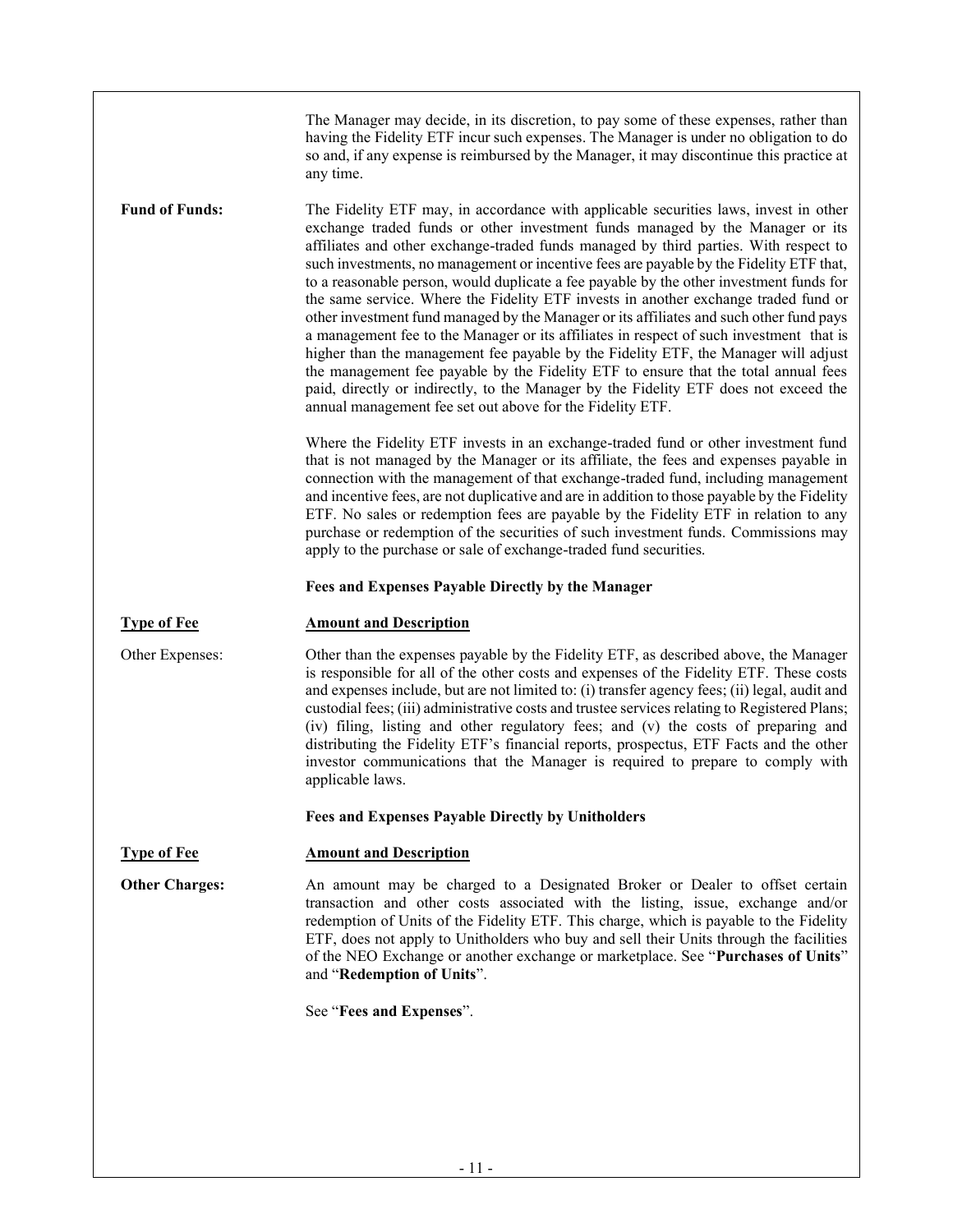# **OVERVIEW OF THE LEGAL STRUCTURE OF THE FIDELITY ETF**

<span id="page-14-1"></span>The Fidelity ETF is an exchange-traded fund established as unit trust under the laws of the Province of Ontario. The Fidelity ETF has been established pursuant to the Declaration of Trust.

While the Fidelity ETF is a mutual fund under the securities legislation of certain provinces and territories of Canada, the Fidelity ETF has obtained exemptive relief from certain provisions of Canadian securities legislation applicable to conventional mutual funds.

The head office of the Fidelity ETF and the Manager is located at 483 Bay Street, Suite 300, Toronto, Ontario M5G 2N7.

## **INVESTMENT OBJECTIVES**

#### <span id="page-14-0"></span>**Fidelity Total Metaverse Index ETF**

Fidelity Total Metaverse Index ETF seeks to replicate, to the extent reasonably possible and before fees and expenses, the performance of the Fidelity Canada Total Metaverse Index. The Fidelity ETF invests primarily in equity securities of issuers from around the world that develop, manufacture, distribute and sell products and/or services related to establishing and enabling the metaverse, including digital payment processing and cryptocurrency-related industries, which aim to support the digital economy of the metaverse.

## **THE INDEX FOR THE FIDELITY ETF**

<span id="page-14-2"></span>The Fidelity Canada Total Metaverse Index is provided by the Index Provider and represents an example of what is commonly referred to as a thematic investment methodology. Thematic investing involves constructing a portfolio of issuers that are related to a potential long-term trend or theme. Passive thematic investing products employ specific inclusion criteria and portfolio construction rules to inform security selection.

The Index Provider's website, at [https://research2.fidelity.com/pi/FidelityIndex/RebalanceSchedules,](https://research2.fidelity.com/pi/FidelityIndex/RebalanceSchedules) provides more detailed information on the methodology for the Index.

The Fidelity Canada Total Metaverse Index is designed to reflect the performance of a global universe of companies that develop, manufacture, distribute, sell products and/or services related to establishing and enabling the metaverse, including digital payment processing and cryptocurrency-related industries, which aim to support the digital economy of the metaverse.

Securities are identified for inclusion in the Index based on their thematic relevancy score, a proprietary measure developed by the Index Provider, which is based on three factors: (1) total revenue of the issuer tied to "relevant business activities"; (2) percentage of total revenue of the issuer tied to "relevant business activities"; and (3) the issuer's natural language processing score. Natural language processing, or NLP, is a subfield of artificial intelligence which enables computers to process and analyze large amounts of natural language data. Relevant theme-related keywords are identified and searched across documents (e.g. earnings call transcripts) using a natural language processing algorithm. The outputs of this process are company level scores – generally companies with more keyword hits will receive higher scores than those with less.

"Relevant business activities" are business activities in the areas of computing hardware/components, digital infrastructure, virtual worlds, content software and service, and smartphone and wearable technologies, or business activities in digital payment solutions, cryptocurrency mining, cryptocurrency trading platforms and services, and other blockchain technologies. Securities must meet liquidity and investability criteria set by the Index Provider. Securities of issuers engaged in metaverse related business activities must also meet a quality screen. Securities included in the Index must be traded on a stock exchange located anywhere in the world.

Index construction begins by applying the non-proprietary screens noted above and then ranking the remaining issuers by their thematic relevancy score. The approximately top 50 ranked securities of issuers that engage in the digital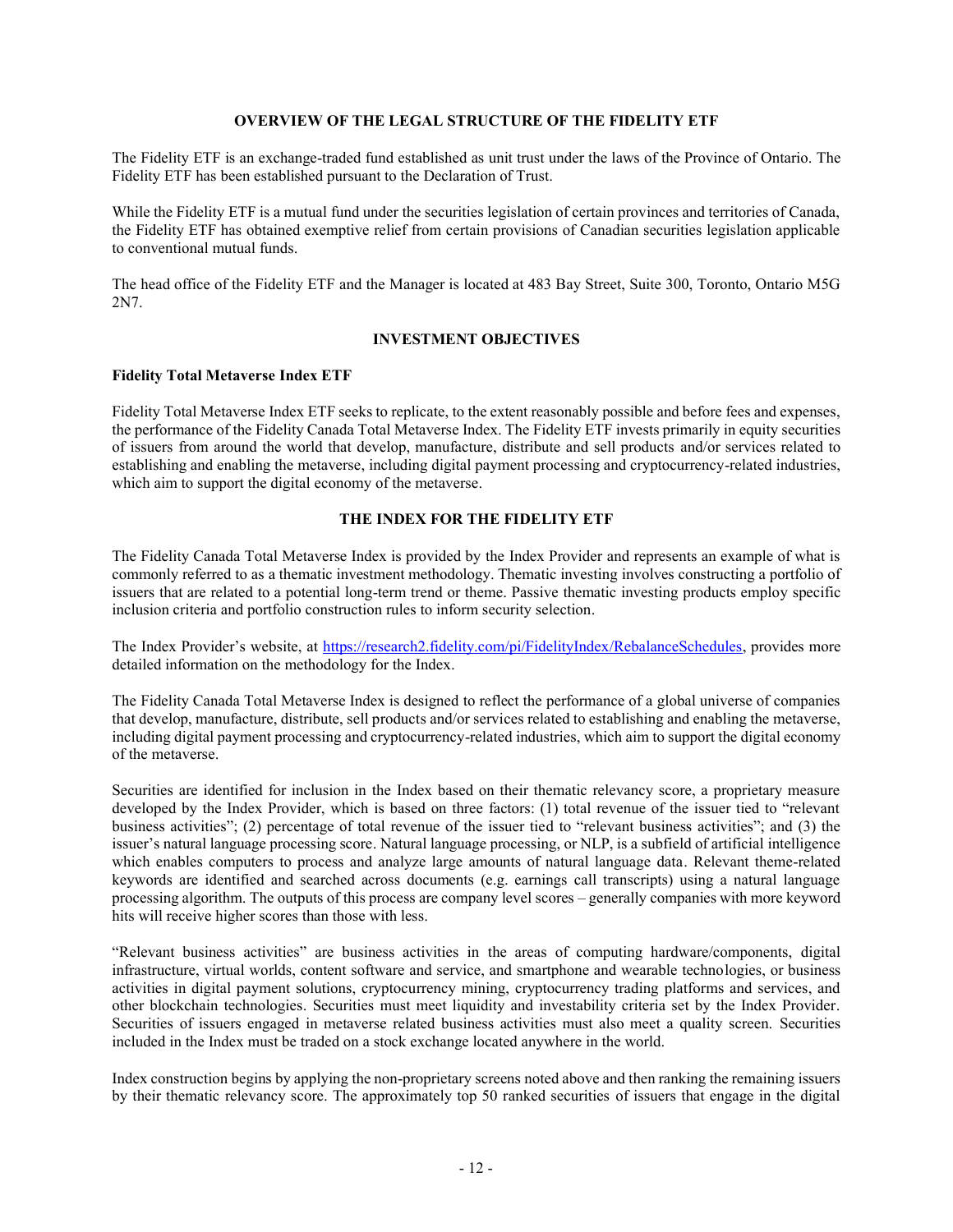payments and cryptocurrency industries and the approximately top 50 ranked securities with metaverse connections other than digital payments and cryptocurrency industries are then selected for inclusion in the Index. The Index is weighted so that the exposure to digital payments and cryptocurrency industry-related securities is limited to approximately 15%. The Index seeks to include 100 securities but the final constituent count may be more or less than the applicable target. Individual weightings in the Index are based on adjusted market capitalization, percentage of the issuer's revenue from relevant business activities, and additional liquidity constraints. There is generally a 4.5% weight cap on individual securities, although the redistribution process may cause some securities to exceed that limit.

The Index is rebalanced on a quarterly basis on the 3<sup>rd</sup> Friday of March, June, September and December as at the close of business on the day that is 10 business days prior to the scheduled rebalance.

#### **Change in an Index**

The Manager may, subject to any required Unitholder approval, change the Index tracked by the Fidelity ETF to another widely-recognized index in order to provide investors with substantially the same exposure to the asset class to that which the Fidelity ETF is currently exposed. If the Manager changes the Index, or any index replacing such index, the Manager will issue a press release identifying the new index, describing its constituent securities and specifying the reasons for the change.

#### **Termination of the Index**

Each Index is calculated and maintained by or on behalf of the Index Provider. If the Index Provider ceases to calculate an Index or the Index License Agreement in respect of an Index is terminated, the Manager may: (i) terminate the Fidelity ETF on not less than 60 days' notice to Unitholders; (ii) change the investment objective of the Fidelity ETF or seek to replicate an alternative index (subject to any Unitholder approval in accordance with Canadian securities legislation); or (iii) make such other arrangement as the Manager considers appropriate and in the best interests of Unitholders of the Fidelity ETF in the circumstances.

#### **Use of the Index**

The Manager and the Fidelity ETF are permitted to use the Index and certain related data pursuant to the Index License Agreement. The initial term of the Index License Agreement is two years. The Manager and the Fidelity ETF do not accept responsibility for, or guarantee the accuracy and/or completeness of, the Index or any data included in the Index. If the Index License Agreement is terminated for any reason in respect of the Fidelity ETF, the Manager will no longer be able to base the Fidelity ETF on the applicable Index.

## **INVESTMENT STRATEGIES**

## <span id="page-15-0"></span>*Fidelity Total Metaverse Index ETF*

In order to achieve its investment objective, Fidelity Total Metaverse Index ETF normally invests its assets in the Constituent Securities of the Fidelity Canada Total Metaverse Index. In the alternative, the Fidelity ETF may use a sampling methodology to invest in a broadly diversified collection of securities that, in the aggregate, approximates the Index in terms of key characteristics by taking into account such factors as thematic relevancy, capitalization, industry exposure, fundamental characteristics, and liquidity and the effect of foreign taxes.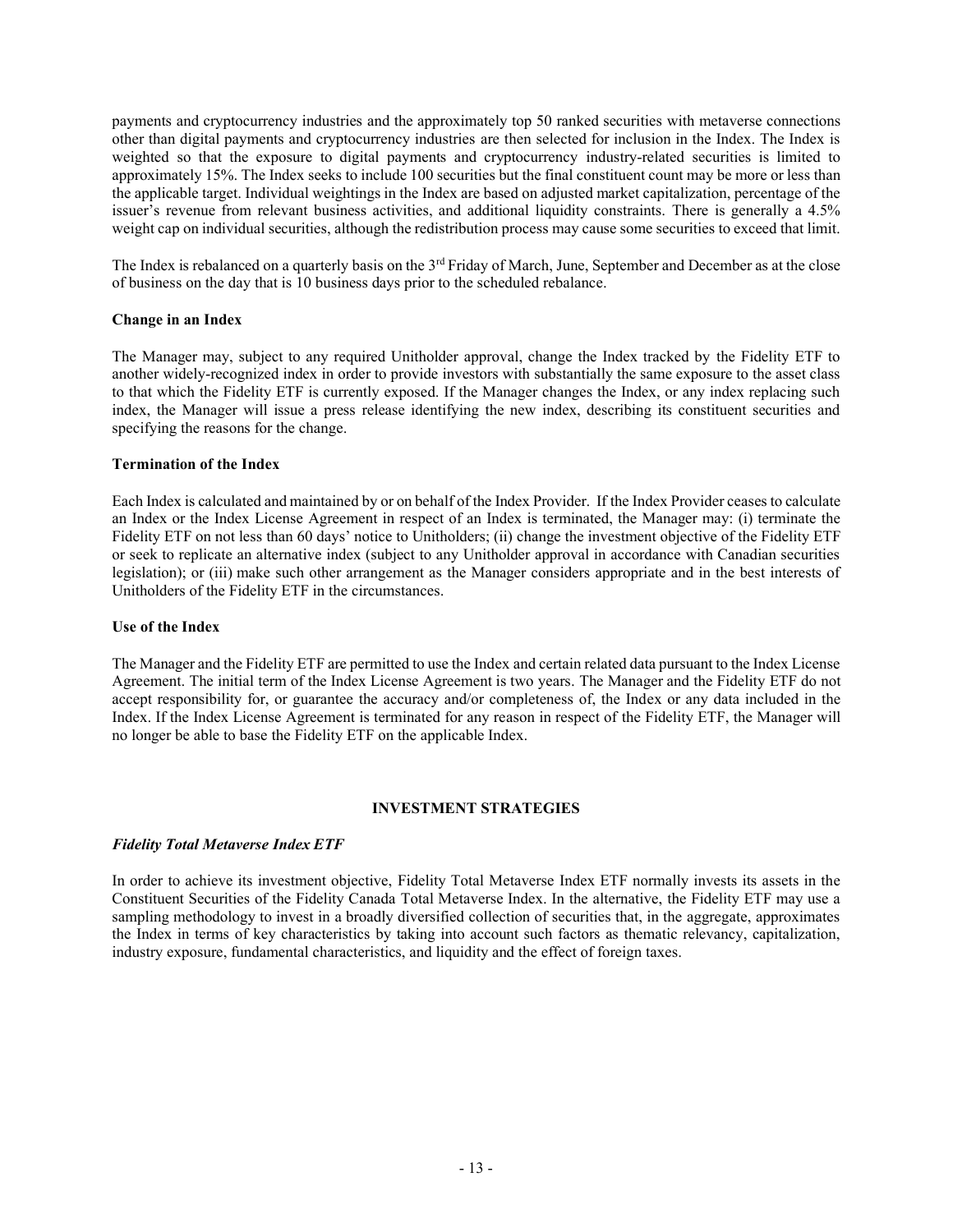## **Additional Investment Strategies of the Fidelity ETF**

## *Securities Lending Transactions*

The Fidelity ETF may, in compliance with NI 81-102, lend securities to securities borrowers acceptable to it pursuant to the terms of a securities lending agreement between the Securities Lending Agent and any such borrower under which: (i) the borrower will pay to the Fidelity ETF a negotiated securities lending fee and will make compensation payments to the Fidelity ETF equal to any distributions received by the borrower on the securities borrowed; (ii) the securities loans must qualify as "securities lending arrangements" for the purposes of the Tax Act; and (iii) the Fidelity ETF will receive collateral security.

Securities lending transactions may be utilized by the Fidelity ETF to provide incremental return to the Fidelity ETF or to generate income for the purposes of meeting its current obligations. Any securities lending transaction entered into by the Fidelity ETF must be consistent with the investment objectives of the Fidelity ETF.

Under applicable securities legislation, the collateral posted by the securities borrower is required to have an aggregate value of not less than 102% of the market value of the loaned securities. The total value of the securities loaned by the Fidelity ETF at any time is not permitted to exceed 50% of the NAV of the Fidelity ETF (excluding any collateral received from securities lending activities). Any cash collateral acquired by the Fidelity ETF may be invested only in the securities permitted under NI 81-102 that have a remaining term to maturity of no longer than 90 days. The securities lending agent is responsible for the ongoing administration of the securities loans, including the obligation to mark-to-market the collateral on a daily basis.

## *Use of Derivative Instruments*

The Fidelity ETF may use derivative instruments from time to time for hedging or investment purposes. Any use of derivative instruments by the Fidelity ETF must be in compliance with NI 81-102 and any exemptive relief obtained by the Fidelity ETF from the requirements of NI 81-102 and must be consistent with the investment objectives and investment strategies of the Fidelity ETF.

The derivatives most likely to be used by the Fidelity ETF are options, forwards, futures or swaps. If the Fidelity ETF purchases an option, it has the right, but not the obligation, to buy or sell the underlying interest at an agreed price within a certain time period. A purchased call option gives the Fidelity ETF the right to buy; a purchased put option gives the Fidelity ETF the right to sell. If the Fidelity ETF writes an option, it has the obligation, at the election of the holder of the option, to buy or sell the underlying interest at an agreed price within a certain time period. A written call option obliges the Fidelity ETF to sell if the option is exercised; a written put option obliges the Fidelity ETF to purchase if the option is exercised. A forward is a commitment to buy or sell the underlying interest for an agreed price on a future date. A future is similar to a forward, except that futures are traded on exchanges. A swap is a commitment to exchange one set of payments for another set of payments.

#### <span id="page-16-0"></span>*Cash Management*

From time to time, the Fidelity ETF may receive or hold surplus cash. The Fidelity ETF may temporarily hold this cash or invest it in money market instruments or other cash management investment vehicles managed by the Manager or an affiliate of the Manager. Alternatively, the Fidelity ETF may use the cash to pay those expenses that the Fidelity ETF is responsible for paying, to purchase additional Baskets of Securities or portions thereof or to increase the notional amount under its derivative instruments, as applicable.

From time to time, the Fidelity ETF or an Underlying Fidelity ETF in which the Fidelity ETF invests may depart from its investment objective or strategies by temporarily investing all or a portion of its assets in cash or fixed income securities issued or guaranteed by a Canadian or U.S. government, government agency or company. The Sub-advisor may take this action to try to protect the Fidelity ETF or Underlying Fidelity ETF during a market downturn, or for other reasons.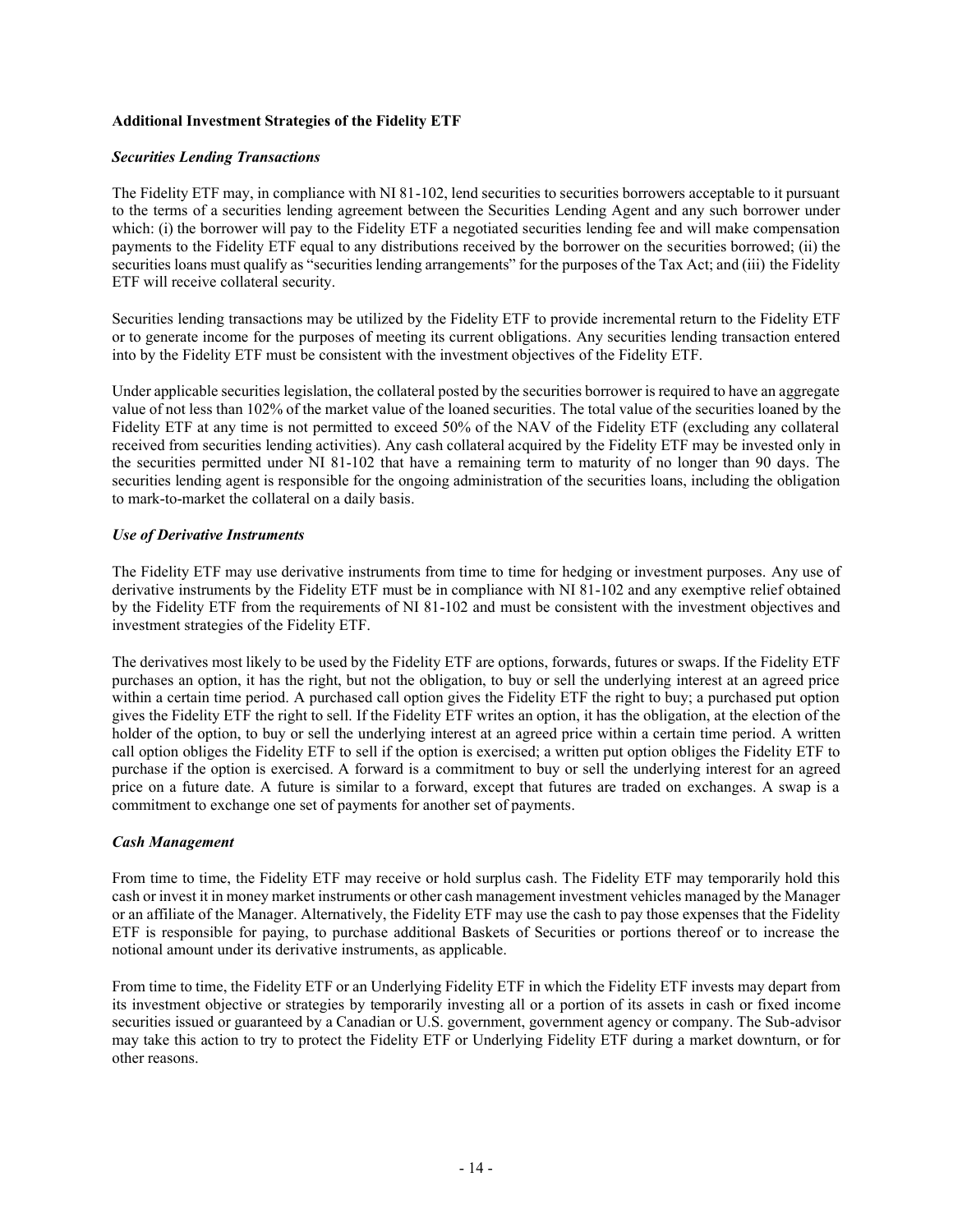## *Rebalancing Events Impacting the Fidelity ETF*

Whenever the Index Provider rebalances or adjusts an Index, including by adding securities to or subtracting securities from that Index, or whenever the Sub-advisor determines that there should be a change to the representative sample of the Index, the Fidelity ETF will acquire and/or dispose of the appropriate number of securities, either through a Designated Broker or one or more Dealers or through other brokers in the open market. If the rebalancing is done through a Designated Broker and if the value of all securities purchased by the Fidelity ETF exceeds the value of all securities disposed of by that Fidelity ETF as part of the rebalancing process, the Fidelity ETF may issue Units to the Designated Broker with an aggregate NAV per Unit equal to the excess value or, in the alternative, may pay a cash amount equal to such excess amount. Conversely, if the value of all securities disposed of by the Fidelity ETF exceeds the value of all securities acquired by the Fidelity ETF, the Fidelity ETF may receive the excess value in cash and will manage this cash as described above under "**[Cash Management](#page-16-0)**".

If a cash dividend or distribution is paid on a Constituent Security of an Index held by the Fidelity ETF, the dividend or distribution will be managed as described above under "**[Cash Management](#page-16-0)**".

## *Actions Affecting Constituent Issuers of the Fidelity ETF*

From time to time, certain corporate or other actions may be taken or proposed by a Constituent Issuer or by a third party that could affect a Constituent Issuer of an Index. An example of such an action would be if a takeover bid or an issuer bid is made for a Constituent Security. In each such case, the Sub-advisor will determine, in its discretion, what steps, if any, the Fidelity ETF will take to address the action. In exercising such discretion, the Sub-advisor will generally take those steps necessary to ensure that the Fidelity ETF continues to seek to replicate, to the extent reasonably possible and before fees and expenses, the applicable Index or, if a sampling methodology is being used, that the Fidelity ETF continues to have, in the aggregate, the investment characteristics that are similar to the applicable Index.

## **OVERVIEW OF THE SECTORS IN WHICH THE FIDELITY ETF INVESTS**

<span id="page-17-0"></span>Fidelity Total Metaverse Index ETF invests in equity securities of issuers from around the world based on certain thematic relevancy scores that are used to assess a company's relevance to a specific theme. Thematic relevancy scores are based on identification of relevant business activities as well as natural language processing ("**NLP**"), which is used as a method of identifying relevant issuers for thematic investing by using keywords based on relevant business activities to analyze an issuer's documents using artificial intelligence.

With respect to the metaverse theme, relevant business activities include computing hardware/components, digital infrastructure, virtual worlds, content software and services and smart phone and wearable technology. With respect to the digital payments and cryptocurrency theme, relevant business activities include digital payment solutions, cryptocurrency mining, cryptocurrency trading platforms and services, and other blockchain technologies.

In addition to these thematic factors, there are many general factors that can impact the market price of an equity security. These factors include specific developments relating to the company that issued the securities, conditions in the market where the securities are traded, and general economic, financial and political conditions in the country or countries where the company operates. The value of equity securities generally tends to change more frequently and varies more widely than the value of fixed-income securities.

Please see "**[Investment Objectives](#page-14-0)**" and "**[INVESTMENT](#page-15-0)** STRATEGIES **Strategies**[INVESTMENT](#page-15-0)  [STRATEGIES"](#page-15-0) for additional information on the geographic sectors applicable to the Fidelity ETF.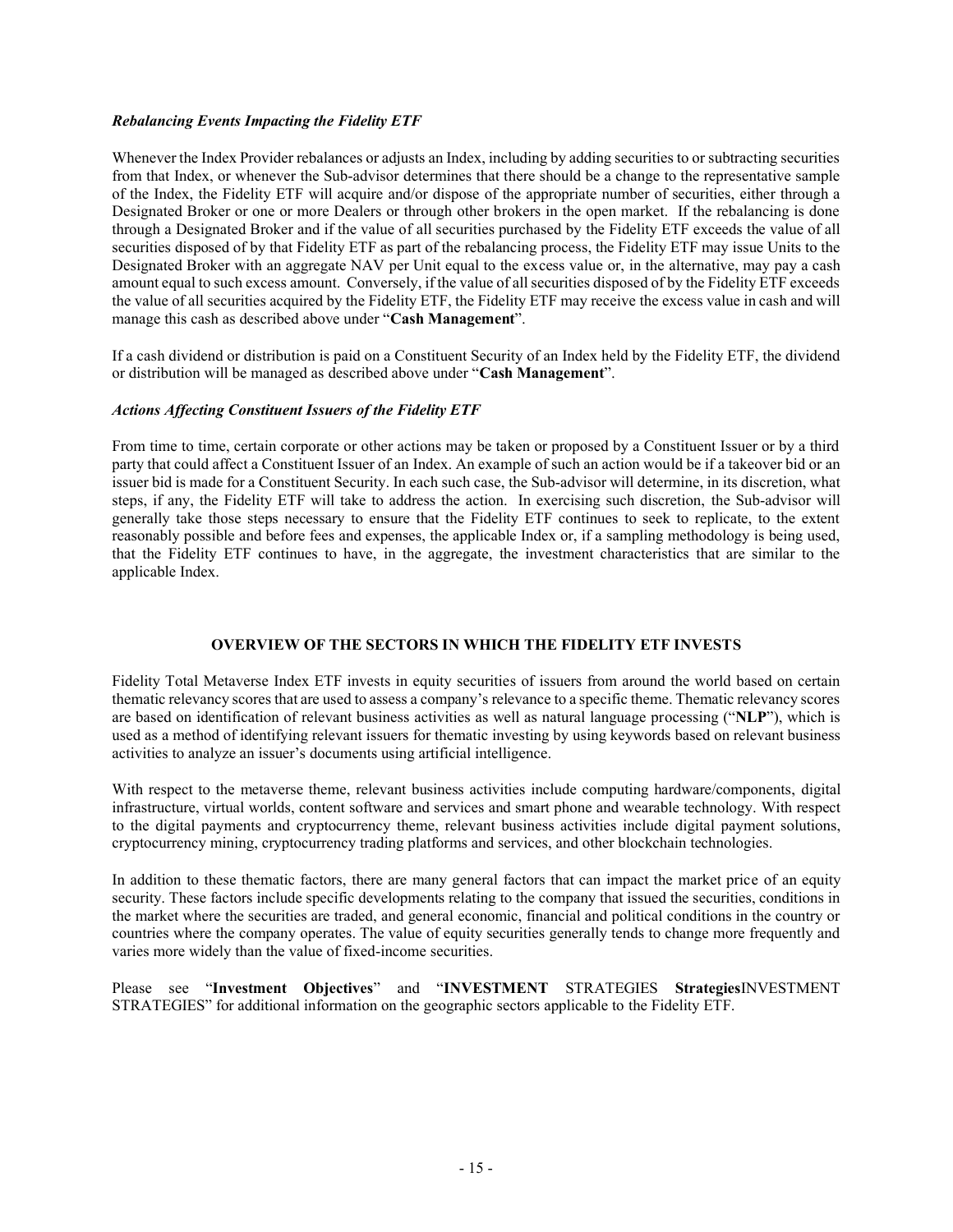## **INVESTMENT RESTRICTIONS**

<span id="page-18-0"></span>The Fidelity ETF is subject to certain restrictions and practices contained in securities legislation, including NI 81- 102. The Fidelity ETF is managed in accordance with these restrictions and practices, except as otherwise permitted by exemptions obtained from the Canadian securities regulatory authorities (see "**[Exemptions and A](#page-18-1)pprovals**"). A change to the investment objective of the Fidelity ETF would require the approval of the Unitholders. Please see "**[Unitholder Matters](#page-53-1) – [Matters Requiring Unitholders Approval](#page-54-0)**".

The Fidelity ETF is also restricted from making an investment or undertaking an activity that would result in such Fidelity ETF failing to qualify as a "mutual fund trust" for the purposes of the Tax Act. In addition, the Fidelity ETF may not invest in any property or engage in any undertaking that would cause the Fidelity ETF to have "non-portfolio earnings" as defined in section 122.1 of the Tax Act in an amount that would result in the Fidelity ETF paying a material amount of income tax.

#### <span id="page-18-1"></span>**Exemptions and Approvals**

The Fidelity ETF has obtained exemptive relief from the Canadian securities regulatory authorities to permit:

- (i) the purchase by a Unitholder of more than 20% of the Units of the Fidelity ETF without regard to the takeover bid requirements of applicable Canadian securities legislation;
- (ii) the Fidelity ETF to borrow cash in an amount not exceeding 5% of the net assets of the Fidelity ETF for a period not longer than 45 days and, if required by the lender, to provide a security interest over any of its portfolio assets as a temporary measure to fund the portion of any distribution payable to Unitholders that represents amounts that have not yet been received by the Fidelity ETF; and
- (iii) the Fidelity ETF to prepare a prospectus without including a certificate of an underwriter.

In addition, the Fidelity ETF may rely on exemptive relief obtained by Fidelity's mutual funds to permit them to:

- (i) invest up to 10% of the Fidelity ETF's NAV in precious metals and other physical commodities on an unlevered basis through Commodity ETFs and derivatives; and
- (ii) use additional assets to cover the Fidelity ETF's market exposure: (i) when opening or maintaining a long position in a debt-like security that has a component that is a long position in a forward contract, or in a standardized future or forward contract; and (ii) when entering into or maintaining a swap position.

## **Independent Review Committee Policies and Procedures**

The IRC reviews and, where appropriate, arranges for periodic reporting on each of the following conflict of interest matters referred to it by the Manager. The Manager has received standing instructions from the IRC to apply the following policies, related to the Fidelity ETF or the Manager in accordance with their terms.

|                | <b>POLICY</b>                                 | <b>DESCRIPTION</b>                                                                                                                                                                                                                                |
|----------------|-----------------------------------------------|---------------------------------------------------------------------------------------------------------------------------------------------------------------------------------------------------------------------------------------------------|
|                | Code of Ethics /Personal<br>Investing         | This policy governs the personal investing and other activities of employees<br>of the Manager and certain of its affiliates.                                                                                                                     |
| 2              | Business Entertainment and<br>Workplace Gifts | This policy governs the provision and acceptance of gifts and business<br>entertainment by employees of the Manager and certain of its affiliates.                                                                                                |
|                | Trade Allocation                              | This policy governs the allocation of trades of portfolio securities between the<br>Fidelity ETF or client accounts when more than one Fidelity ETF or client<br>account is buying or selling securities of a particular issuer at the same time. |
| $\overline{4}$ | Best Execution and Fair Trading               | This policy addresses the quality of execution of trades of portfolio securities<br>or foreign exchange trades by brokers, including both 3 <sup>rd</sup> party brokers and                                                                       |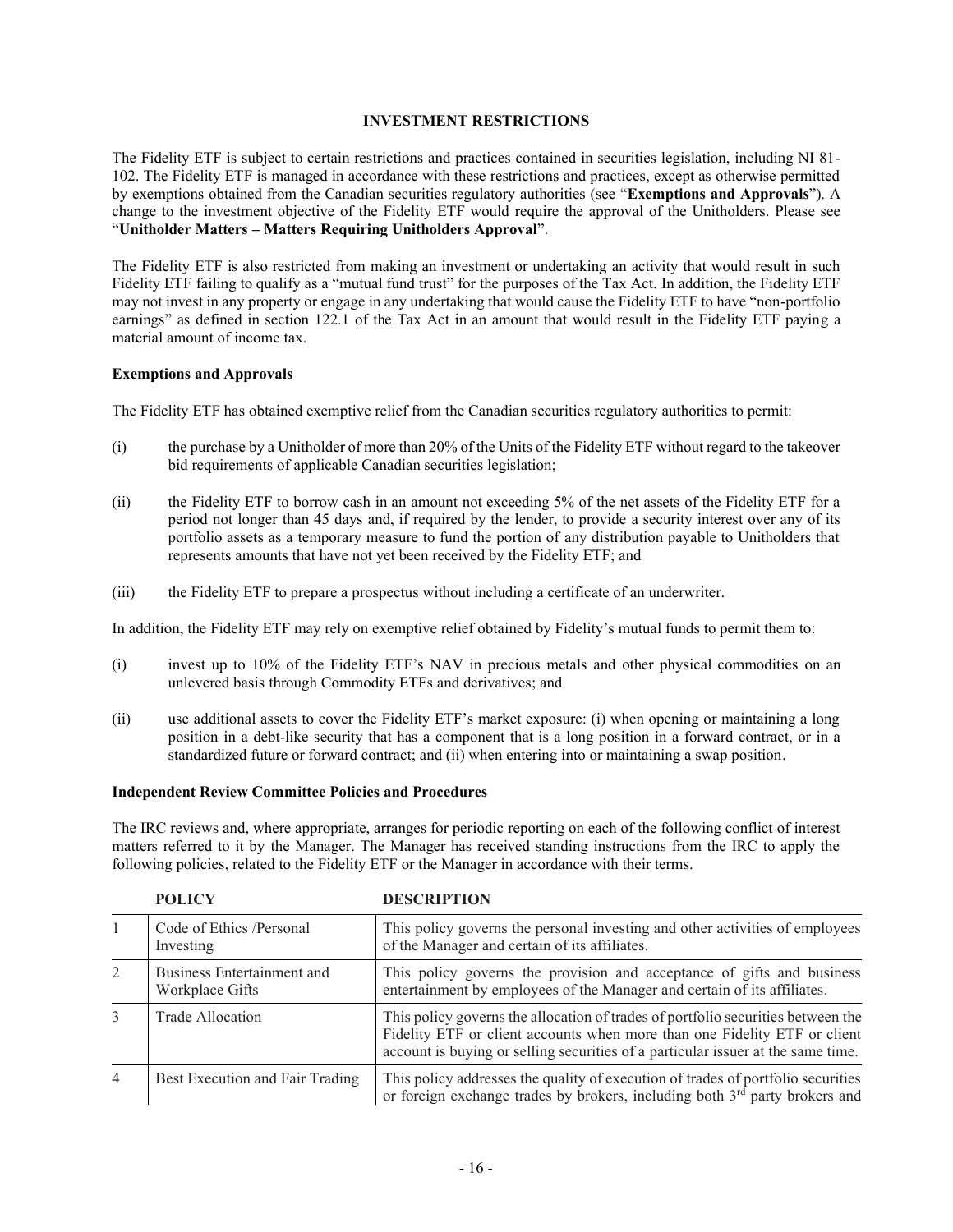|    | <b>POLICY</b>                                                 | <b>DESCRIPTION</b>                                                                                                                                                                                                                                                                                                                        |
|----|---------------------------------------------------------------|-------------------------------------------------------------------------------------------------------------------------------------------------------------------------------------------------------------------------------------------------------------------------------------------------------------------------------------------|
|    |                                                               | brokers affiliated to the Manager, on behalf of the Fidelity ETF.                                                                                                                                                                                                                                                                         |
| 5  | <b>Trade Errors</b>                                           | This policy governs the correction of errors made in executing trades of<br>portfolio securities on behalf of the Fidelity ETF, including the resolution of<br>errors taking place as the Fidelity ETF seeks to repatriate foreign currencies<br>to their working currency or hedge currency exposure.                                    |
| 6  | Proxy Voting                                                  | The Fidelity ETF owns portfolio securities and therefore the right to vote<br>proxies. This policy governs the voting of proxies.                                                                                                                                                                                                         |
| 7  | NAV Calculation and Fair<br>Value                             | This policy governs the calculation of the Fidelity ETF's net asset value per<br>share (NAV), including situations where market quotations for a portfolio<br>security are not readily available or when market quotations are unreliable, in<br>which case the Manager will calculate the NAV using the fair value of that<br>security.  |
| 8  | <b>NAV Error Correction</b>                                   | This policy governs the correction of errors made in calculating the Fidelity<br>ETF's NAV.                                                                                                                                                                                                                                               |
| 9  | Side-by-side                                                  | This policy addresses the side-by-side management of different types of<br>accounts, including accounts that invest on a long-only basis – that is, buy<br>securities – and accounts that may also invest on a short basis – that is, sell<br>securities that they don't own, in the hope of repurchasing them later at a<br>lower price. |
| 10 | <b>Purchase of Securities</b><br>Underwritten by an Affiliate | This policy governs investments by the Fidelity ETF in a class of securities<br>of an issuer during a distribution (i.e., an offering), or within 60 days of a<br>distribution, of those securities where an affiliate of the Manager acts as an<br>underwriter of the offering.                                                          |
| 11 | Disclosure of Portfolio<br>Information                        | This policy governs the manner and timelines regarding the disclosure of<br>Fidelity ETF portfolio information.                                                                                                                                                                                                                           |
| 12 | Complaints                                                    | This policy governs the process for managing and resolving complaints<br>received from investors in the Fidelity ETF.                                                                                                                                                                                                                     |
| 13 | Retail Benchmarks                                             | This policy governs the process for selecting and changing performance<br>benchmarks of the Fidelity ETF.                                                                                                                                                                                                                                 |
| 14 | In specie Transactions                                        | This policy governs the process of transferring portfolio assets between the<br>Fidelity ETF, pooled funds and managed accounts, all of which are managed or<br>advised by the Manager.                                                                                                                                                   |
| 15 | Co-Investing Conflicts                                        | This policy addresses potential conflicts of interest where the Fidelity ETF<br>may desire to invest in a company in which another Manager entity wishes to<br>make a simultaneous investment or has a pre-existing interest.                                                                                                             |
| 16 | <b>Fund Mergers</b>                                           | This policy addresses potential conflicts of interest that may arise in fund<br>mergers involving the Fidelity ETF.                                                                                                                                                                                                                       |
| 17 | Inter-fund Trades                                             | This policy addresses potential conflicts of interest that may arise in inter-fund<br>trades involving the Fidelity ETF.                                                                                                                                                                                                                  |

# **FEES AND EXPENSES**

<span id="page-19-0"></span>This section details the fees and expenses that a Unitholder may have to pay if the Unitholder invests in the Fidelity ETF. A Unitholder may have to pay some of these fees and expenses directly. The Fidelity ETF may have to pay some of these fees and expenses, which will therefore reduce the value of an investment in the Fidelity ETF.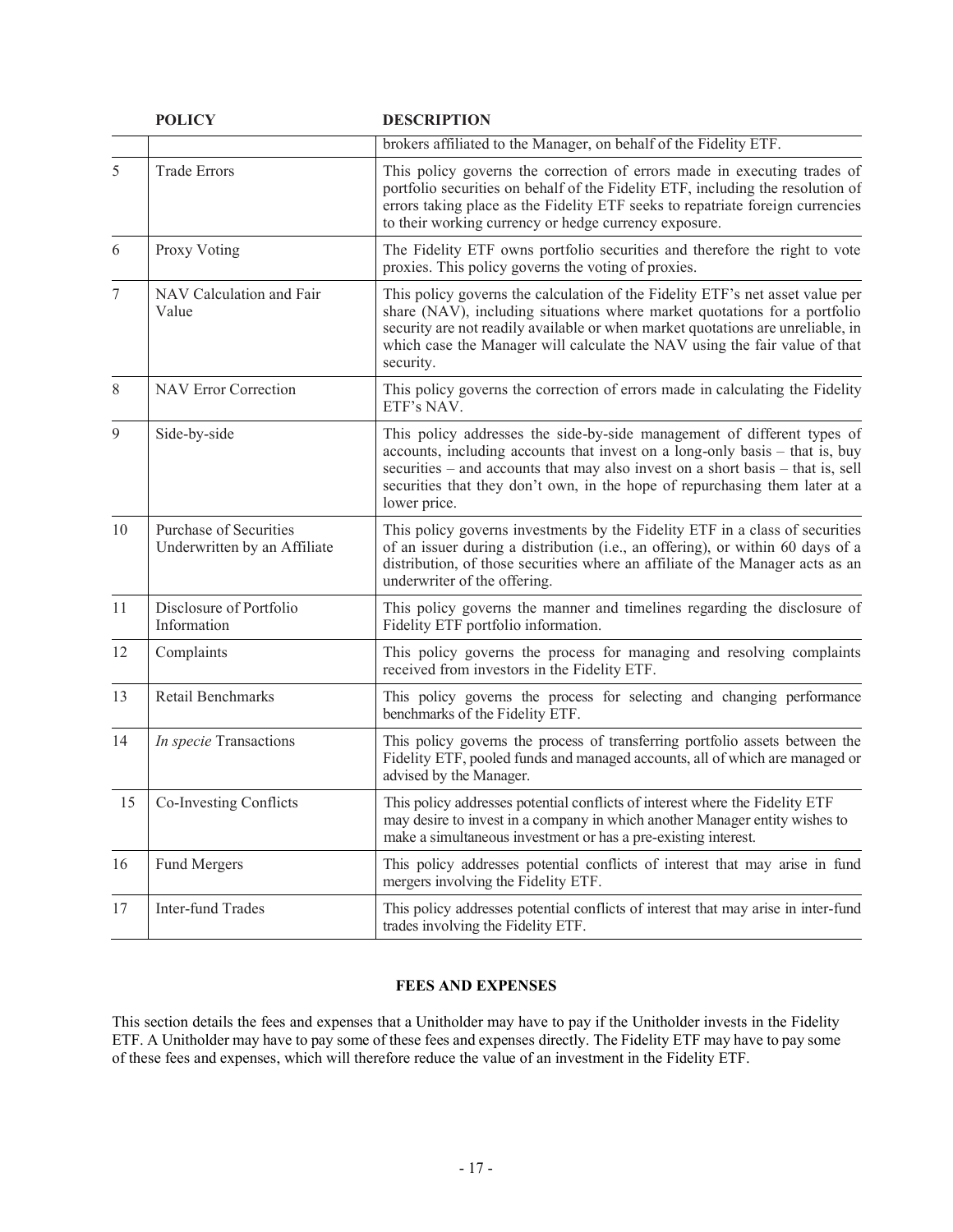# **Fees and Expenses Payable by the Fidelity ETF**

## <span id="page-20-0"></span>*Management Fee*

The Fidelity ETF pays a management fee to the Manager based on the annual rate set forth in the table below and the NAV of the Units of the Fidelity ETF. This management fee, plus applicable GST/HST, is calculated and accrued daily and paid monthly.

The management fee covers certain of the Manager's fees and costs associated with acting as the manager and the portfolio manager of the Fidelity ETF, the fees paid to the Sub-advisor and the other expenses described below that are payable by the Manager in connection with the Fidelity ETF.

| <b>ETF</b><br><b>Fidelity</b>                         | Management fee (annual rate) |
|-------------------------------------------------------|------------------------------|
| <sup>1</sup> Metaverse Index ETF<br>Total<br>Fidelity | $0.50\%$ of NAV              |

From time to time the Manager may decide, in its discretion, to waive a portion of the management fees. The Manager is under no obligation to do so and, if any portion of a management fee is waived by the Manager, it may discontinue this practice at any time without notice.

# *Management Fee Distributions*

In respect of large investments in the Fidelity ETF by a particular Unitholder or for other purposes, the Manager may, in its discretion, agree to charge the Fidelity ETF a reduced management fee as compared to the management fee that it otherwise would be entitled to receive, provided that an amount equal to the reduction in the management fee is distributed periodically by the Fidelity ETF to the Unitholder as a special distribution (the "**Management Fee Distribution**"). Management Fee Distributions, if any, will be paid first out of net income and net realized capital gains of theFidelity ETF and then out of capital. The availability, amount and timing of Management Fee Distributions with respect to Units of the Fidelity ETF will be determined from time to time by the Manager in its sole discretion. The Manager reserves the right to discontinue or change this management fee distribution program at any time. The income tax consequences of a Management Fee Distribution will generally be borne by the Unitholder who receives the distribution.

## *Certain Expenses*

In addition to the applicable management fee, the only expenses payable by the Fidelity ETF are: (i) the fees and expenses relating to the operation of the IRC; (ii) portfolio transaction costs, including brokerage commissions and other securities transaction related expenses, including the costs of derivatives and foreign exchange transactions; (iii) interest and borrowing costs; (iv) any new fee related to external services that is not commonly charged in the Canadian exchange-traded fund industry as of the date of creation of the Fidelity ETF; (v) the costs of complying with any new regulatory requirement, including any new fee introduced after the date of creation of the Fidelity ETF; and (vi) any applicable taxes, including income, withholding or other taxes, and also including applicable GST/HST on expenses.

The Manager may decide, in its discretion, to pay some of these expenses, rather than having the Fidelity ETF incur such expenses. The Manager is under no obligation to do so and, if any expense is reimbursed by the Manager, it may discontinue this practice at any time.

## *Fund of Funds*

The Fidelity ETF may, in accordance with applicable securities laws, invest in other exchange traded funds and other investment funds managed by the Manager or its affiliates and other exchange-traded funds managed by third parties. These other exchange traded funds and other investment funds managed by the Manager may, in turn, invest in other investment funds. With respect to such investments, no management or incentive fees are payable by the Fidelity ETF or such other investment funds that, to a reasonable person, would duplicate a fee payable by the other investment funds for the same service. Where the Fidelity ETF or another investment fund managed by the Manager invests in an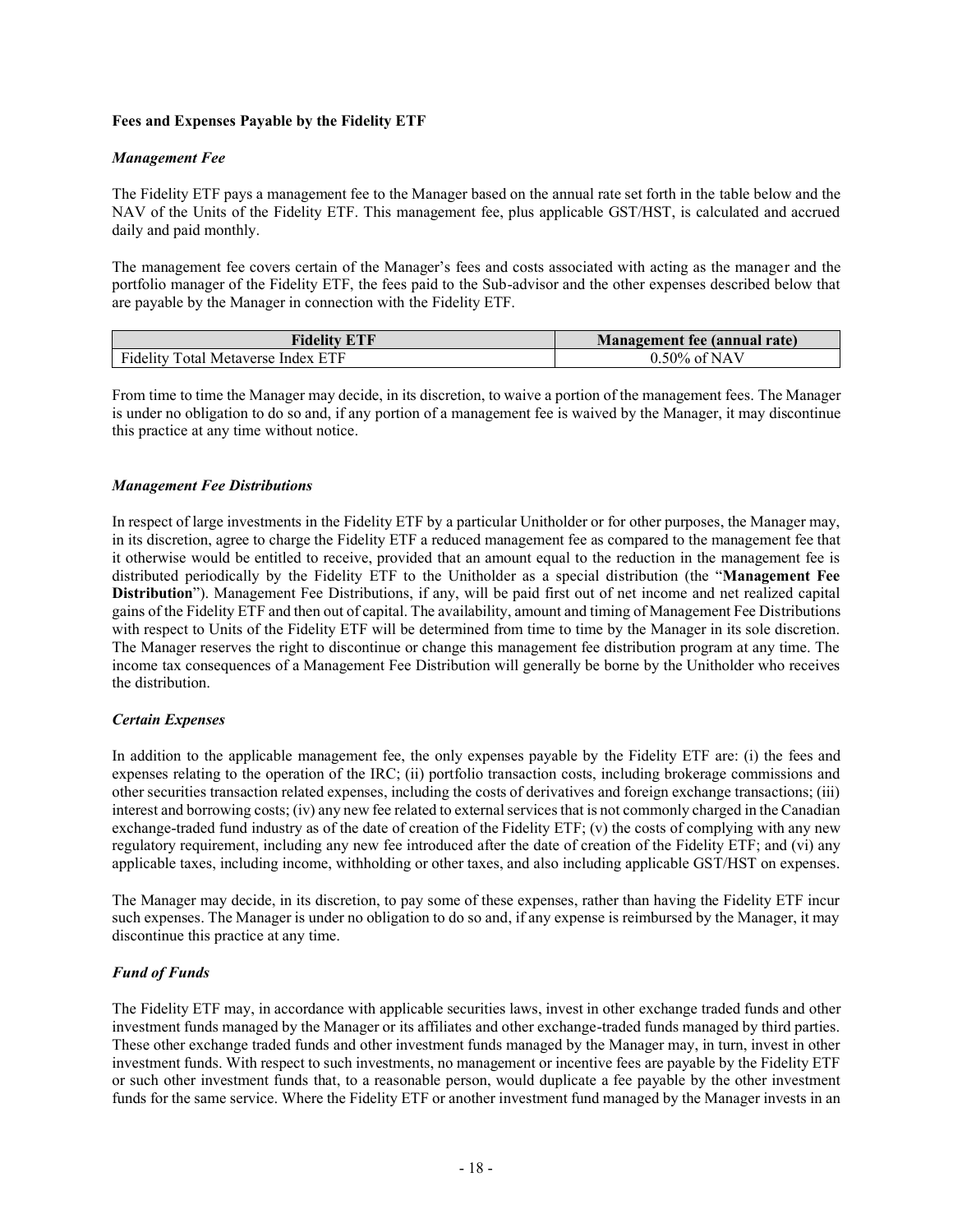Underlying Fidelity ETF or other investment fund managed by the Manager or its affiliates and such other fund pays a management fee to the Manager or its affiliates in respect of such investment that is higher than the management fee payable by the Fidelity ETF, the Manager will adjust the management fee payable by the Fidelity ETF to ensure that the total annual fees paid directly or indirectly to the Manager by the Fidelity ETF does not exceed the annual management fee set out above for the Fidelity ETF.

Where the Fidelity ETF invests in exchange-traded funds or other investment funds that are not managed by the Manager or its affiliates, the fees and expenses payable in connection with the management of those exchange-traded funds, including management and incentive fees, are not duplicative and are in addition to those payable by the Fidelity ETF. No sales or redemption fees are payable by the Fidelity ETF in relation to any purchase or redemption of the securities of such investment funds. Commissions may apply to the purchase or sale of exchange-traded fund securities.

# <span id="page-21-1"></span>**Fees and Expenses Payable Directly by the Manager**

# *Other Expenses*

Other than the expenses payable by the Fidelity ETF, as described above, the Manager is responsible for all of the other costs and expenses of the Fidelity ETF. These costs and expenses include, but are not limited to: (i) transfer agency fees; (ii) legal, audit and custodial fees; (iii) administrative costs and trustee services relating to Registered Plans; (iv) filing, listing and other regulatory fees; and (v) the costs of preparing and distributing the Fidelity ETF's financial reports, prospectus, ETF Facts and the other investor communications that the Manager is required to prepare to comply with applicable laws.

# **Fees and Expenses Payable Directly by Unitholders**

# *Other Charges*

An amount may be charged to a Designated Broker or Dealer to offset certain transaction and other costs associated with the listing, issue, exchange and/or redemption of Units of the Fidelity ETF. This charge, which is payable to the Fidelity ETF, does not apply to Unitholders who buy and sell their Units through the facilities of the NEO Exchange or another exchange or marketplace. See "**[Purchases of Units](#page-34-0)**" and "**[Redemption of Units](#page-36-0)**".

## **RISK FACTORS**

<span id="page-21-0"></span>In addition to the considerations set out elsewhere in this prospectus, the following are certain considerations relating to an investment in Units. These considerations also apply to an investment in an Underlying Fidelity ETF, when applicable. For purposes of this section, a reference to the Fidelity ETF includes an Underlying Fidelity ETF. While the aim of employing the investment strategies is to help achieve the investment objectives of the Fidelity ETF or Underlying Fidelity ETF as applicable, the strategies also include risks that could result in losses.

## **General Risks Relating to an Investment in the Fidelity ETF**

# *Illiquidity Risk*

A security is illiquid if it cannot be readily sold at an amount that at least approximates the amount at which the security is valued. Most securities held in an exchange-traded fund are liquid, but there are some investments that cannot be sold easily or quickly.

Securities can be illiquid for a number of reasons, including: (i) legal rules may restrict the ability to sell them; (ii) the securities might have features that make them difficult to sell; (iii) there may be a shortage of buyers; (iv) the securities might suddenly become illiquid because of sudden changes in the market; and (v) an individual security's liquidity may simply change over time.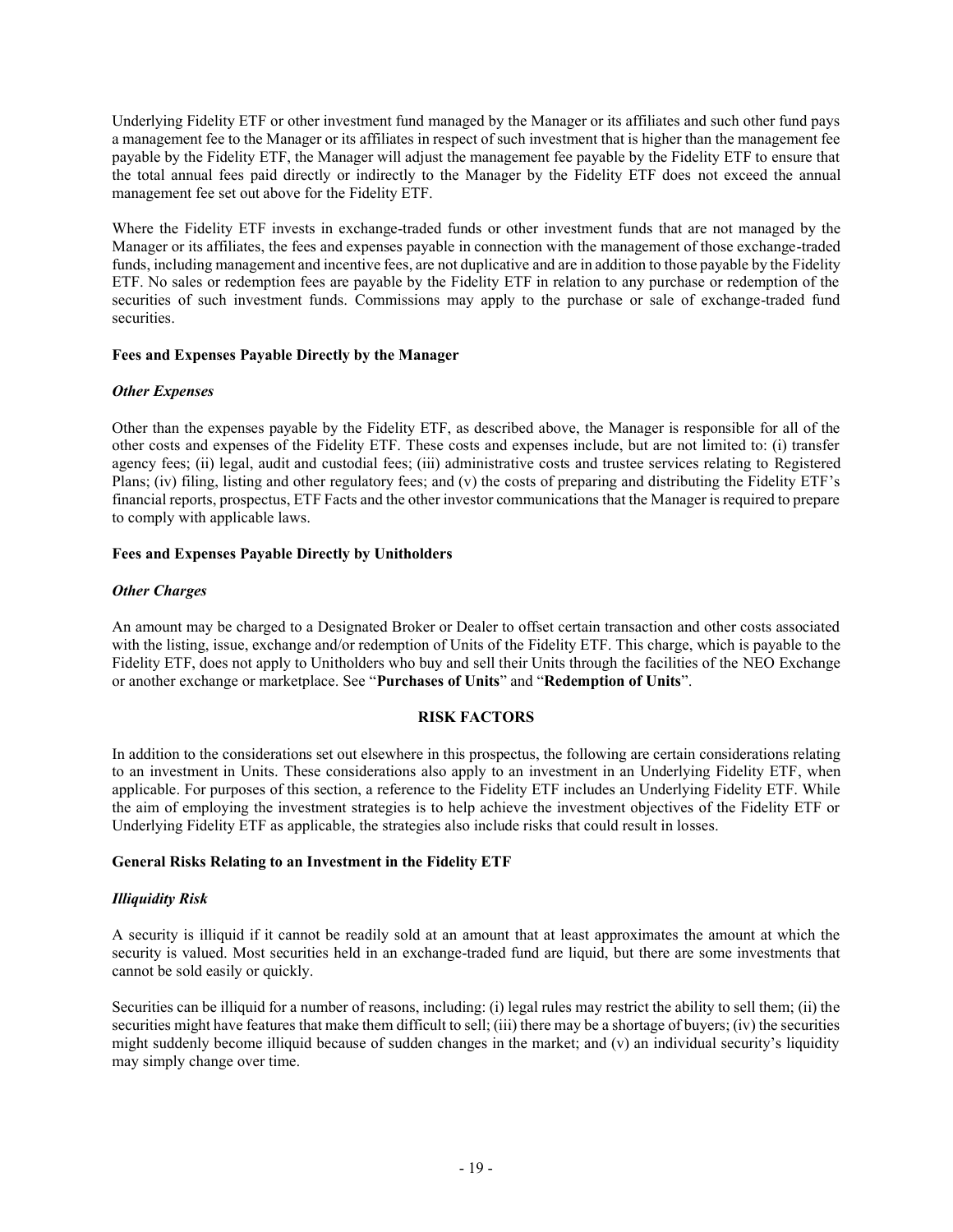If the Fidelity ETF is unable to dispose of some or all of the securities held by it, the Fidelity ETF may experience a delay in the receipt of the proceeds of disposition until such time as it is able to dispose of such securities. Likewise, in the case the Fidelity ETF, if certain Constituent Securities of the applicable Index are particularly illiquid, the Subadvisor may be unable to acquire the number of securities necessary to replicate the weighting of such Constituent Securities in the Index at a price acceptable to the Sub-advisor on a timely basis.

## *Concentration Risk*

The Fidelity ETF may concentrate its investments by (i) investing a large portion of its net assets in relatively few companies, (ii)investing in a particular industry or geographic region, or (iii) holding more than 10% of its net assets in securities of a single issuer. A relatively high concentration of assets in, or exposure to, a particular company, industry or geographic region may reduce the diversification of the Fidelity ETF, and may result in increased volatility in the Fidelity ETF's NAV.

## *Large-Capitalization Investing Risk*

The Fidelity ETF may invest a relatively large percentage of its assets in the securities of large-capitalization companies. As a result, the performance of the Fidelity ETF may be adversely affected if securities of largecapitalization companies underperform securities of smaller-capitalization companies or the market as a whole. The securities of large-capitalization companies may be relatively mature compared to smaller companies and therefore subject to slower growth during times of economic expansion.

#### *Mid-Capitalization Investing Risk*

The Fidelity ETF may invest in securities of mid-capitalization companies. As a result, the performance of the Fidelity ETF may be adversely affected if securities of mid-capitalization companies underperform securities of other capitalization ranges or the market as a whole. Securities of smaller companies are often more vulnerable to market volatility than securities of larger companies.

## *Large Transaction Risk*

The Units may be bought by other mutual funds, investment funds or segregated funds, including mutual funds managed by the Manager, financial institutions in connection with other investment offerings and/or investors who participate in an asset allocation program or model portfolio program. There is a risk that these investments may become large, resulting in large purchases and redemptions of Units. Other investors may also purchase large amounts of the Fidelity ETF. Large purchases and redemptions may result in: (i) the Fidelity ETF maintaining an abnormally high cash balance; (ii) large sales of portfolio securities, impacting market value; (iii) increased transaction costs (e.g., commissions); and (iv) capital gains being realized, which may increase taxable distributions to investors.

If this should occur, the returns of investors, including other funds, that invest in the Fidelity ETF may also be adversely affected.

#### *Absence of Active Market Risk*

Although the Fidelity ETF may be listed on the NEO Exchange, there can be no assurance that an active public market for the Units will develop or be sustained.

## *Trading Price of Units Risk*

Units may trade in the market at a premium or a discount to the NAV per Unit. There can be no assurance that Units will trade at prices that reflect their NAV per Unit. The trading price of the Units will fluctuate in accordance with changes in the Fidelity ETF's NAV, as well as market supply and demand on the NEO Exchange or another exchange or marketplace, as applicable. However, as the Designated Broker and Dealers subscribe for and exchange Prescribed Number of Units of the Fidelity ETF at the NAV per Unit, large discounts or premiums to NAV should not be sustained.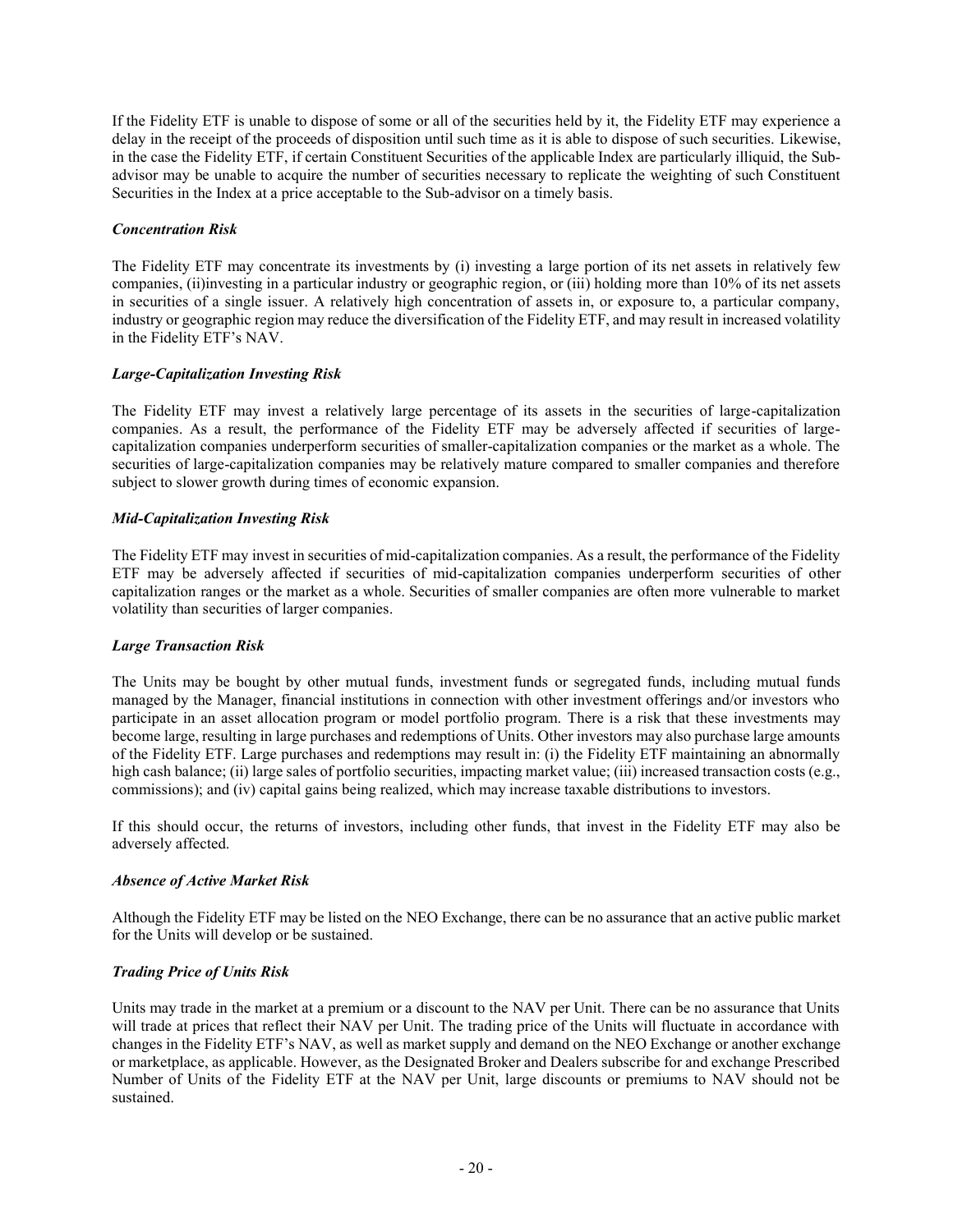#### *Fluctuations in NAV Risk*

The NAV per Unit of the Fidelity ETF will vary according to, among other things, the value of the securities held by the Fidelity ETF. The Manager and the Fidelity ETF have no control over the factors that affect the value of the securities held by the Fidelity ETF, including factors that affect securities markets generally, such as general economic and political conditions, fluctuations in interest rates and factors unique to each issuer of the securities held by the Fidelity ETF, such as changes in management, changes in strategic direction, achievement of strategic goals, mergers, acquisitions and divestitures, changes in distribution and dividend policies and other events. For example, the recent international spread of COVID-19 (coronavirus disease) has caused volatility and decline in global financial markets, as well as significant disruptions to global business activity, which have caused losses for investors. The impact of unanticipated market disruptions, including COVID-19, may cause exchanges to suspend trading and/or investment funds to suspend dealing (which could be for an extended period of time), may exacerbate pre-existing political, social or economic risk, and may disproportionately affect certain issuers, industries or types of securities. These impacts may have an effect on the performance of the Fidelity ETF, the performance of the securities in which the Fidelity ETF invest and may lead to an increase in the amount of redemptions experienced by the Fidelity ETF (including redemptions by large investors. See "**Large Transaction Risk**"). Each of these effects may lead to illiquidity and losses on your investment. Such unanticipated market disruptions, including COVID-19, may be short-term or may last for an extended period of time, and could have effects that cannot necessarily be presently foreseen. Even if general economic conditions do not change or improve, the value of an investment in the Fidelity ETF could decline if the particular industries, sectors, companies or types of securities in which the Fidelity ETF invests do not perform well or are adversely affected by such unanticipated events.

#### *Borrowing Risk*

From time to time, the Fidelity ETF may borrow cash as a temporary measure to fund the portion of a distribution payable to its Unitholders that represents amounts that have not yet been received by the Fidelity ETF. The Fidelity ETF is limited to borrowing up to the amount of the unpaid distribution and, in any event, not more than 5% of the net assets of the Fidelity ETF. There is a risk that the Fidelity ETF will not be able to repay the borrowed amount because it is unable to collect the distribution from the applicable issuer. Under these circumstances, the Fidelity ETF would repay the borrowed amount by disposing of portfolio assets.

## *Legislation Risk*

Securities, tax or other regulators make changes to legislation, rules and administrative practice. Those changes may have an adverse impact on the value of the Fidelity ETF. For instance, there can be no assurance that Canadian federal income tax laws and the administrative policies and assessing practices of the CRA respecting the treatment of mutual fund trusts, SIFT trusts or an investment in a non-resident trust will not be changed in a manner that adversely affects the Fidelity ETF or the Unitholders. See also "**Taxation Risk**" for an additional discussion of the risks associated with changes in tax legislation, rules and administrative practice.

## *Securities Lending Risk*

The Fidelity ETF is eligible to enter into securities lending transactions. In a securities lending transaction, the Fidelity ETF lends its securities through the Securities Lending Agent to another party (often called a "**counterparty**") in exchange for a fee and a form of acceptable collateral. Some of the general risks associated with securities lending transactions include: (i) when entering into securities lending transactions, theFidelity ETF is subject to the credit risk that the counterparty may go bankrupt or may default under the agreement and the Fidelity ETF would be forced to make a claim in order to recover its investment; and (ii) when recovering its investment on a default, the Fidelity ETF could incur a loss if the value of the securities loaned has increased in value relative to the value of the collateral held by the Fidelity ETF.

The Fidelity ETF reduces these risks by requiring the other party to put up collateral. The value of the collateral must be at least 102% of the market value of the security loaned. The value of the collateral is checked and reset daily. The Fidelity ETF only deals with parties who appear to have the resources and the financial strength to live up to the terms of the agreements. Securities lending transactions are limited to 50% of the Fidelity ETF's assets. Collateral held by the Fidelity ETF for loaned securities is not included in the Fidelity ETF's assets when making this calculation.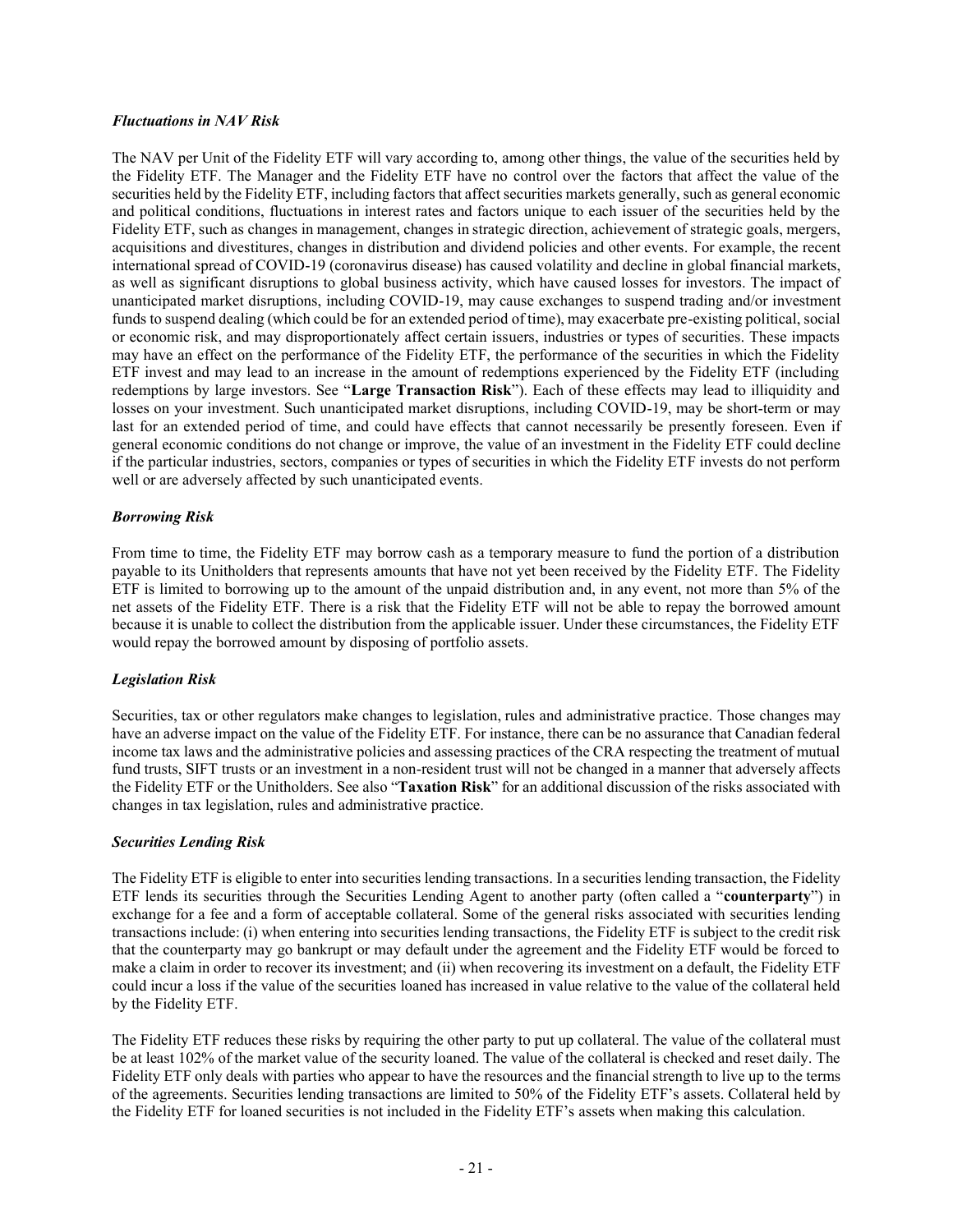## *Derivatives Risk*

The Fidelity ETF may use derivatives to pursue their investment objectives. Derivatives usually take the form of a contract with another party whose value is determined with reference to the market price of an asset, such as a currency, commodity or stock, or the value of an index or an economic indicator, such as a stock market index or a specified interest rate (the "**underlying interest**"). The Fidelity ETF that invests in derivatives are in a position to make or lose money based on changes in the underlying interest, such as interest rates, securities prices or currency exchange rates. The following are some examples of derivatives.

**Options**. Options give the holder the right to buy an asset from, or sell an asset to, another party for a set price, during a set period of time. Fluctuations in the value of the asset during the life of the option impact the value of the option. The holder has the option of exercising the right to buy or sell the asset, and the other party is obliged to satisfy this right. The other party generally receives a cash payment (a premium) for agreeing to provide the option.

**Forward contracts**. In a forward contract, an investor agrees to buy or sell an asset, such as a security or currency, at an agreed price on a specific date in the future.

**Futures contracts**. Futures contracts generally function in a similar manner as forward contracts, but are traded on an exchange.

**Swaps**. With a swap agreement, two parties agree to exchange, or swap, payments. The payments the two parties make are based on an agreed underlying amount, like a bond. Each party's payments are calculated differently. For example, one party's payments may be based on a floating interest rate, while the other party's payments may be based on a fixed interest rate.

**Debt-like securities**. With a debt-like security, the amount of principal and/or interest an investor receives goes up or down depending on whether there is an increase or decrease in the value of an agreed underlying security, like a share.

The use of derivatives by the Fidelity ETF carries several risks, including: (i) there is no guarantee that the Fidelity ETF is able to buy or sell a derivative at the right time to make a profit or limit a loss; (ii) it is possible that the other party to the derivative contract ("**counterparty**") will fail to perform its obligations under the contract, resulting in a loss to the Fidelity ETF; (iii) if the value of a derivative is tied to the value of an underlying interest, there is no guarantee that the value of the derivative at all times accurately reflects the value of the underlying interest; (iv) if the counterparty goes bankrupt, the Fidelity ETF could lose any deposit that was made as part of the contract; (v) if the derivatives are traded on foreign markets, it may be more difficult and take longer to complete the transaction. Foreign derivatives can also be riskier than derivatives traded on North American markets; (vi) securities exchanges could set daily trading limits on options and futures contracts. This could prevent the Fidelity ETF from completing an options or futures transaction, making it very difficult to hedge properly, to make a profit, or to limit a loss; and (vii) if the Fidelity ETF is required to give a security interest in order to enter into a derivative, there is a risk that the other party may try to enforce the security interest against the Fidelity ETF's assets.

The Fidelity ETF can use derivatives to help offset losses that other investments might suffer because of changes in stock prices, commodity prices, interest rates or currency exchange rates. This is called hedging. While using derivatives for hedging has its benefits, it is not without its own risks, including: (i) there is no guarantee that a hedging strategy is always successful; (ii) a derivative does not always offset a drop in the value of a security, even if it has historically done so; (iii) hedging does not prevent changes in the prices of the securities in the Fidelity ETF's portfolio, or prevent losses if the prices of the securities go down; (iv) hedging can also prevent the Fidelity ETF from making a gain if the value of the currency, stock or bond goes up; (v) currency hedging does not result in the impact of currency fluctuations being eliminated altogether; (vi) the Fidelity ETF might not be able to find a suitable counterparty to enable the Fidelity ETF to hedge against an expected change in a market if most other people are expecting the same change; and (vii) hedging may be costly.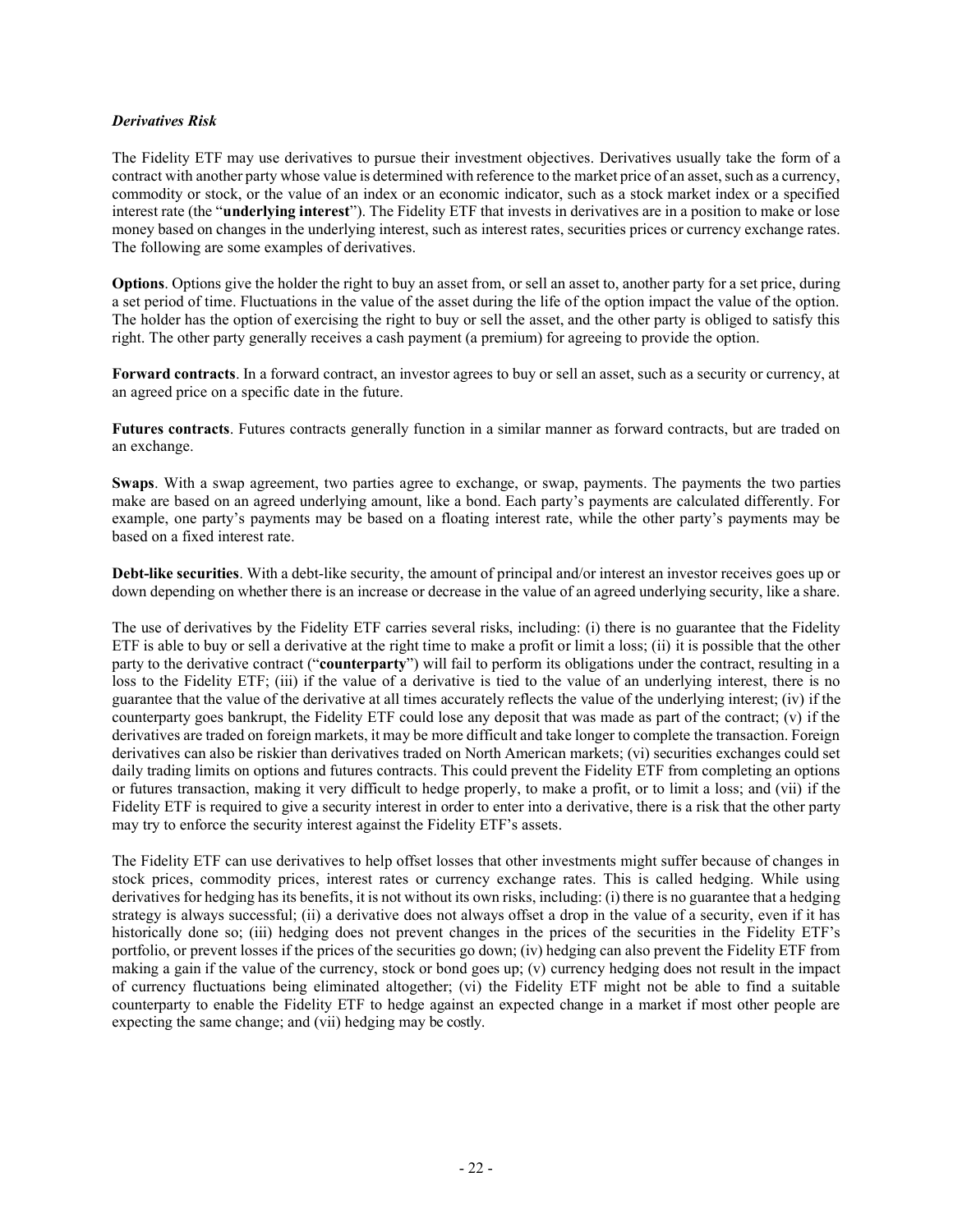## *Taxation Risk*

The Fidelity ETF will be subject to certain tax risks generally applicable to Canadian investment funds, including the following.

The Fidelity ETF is expected to qualify or be deemed to qualify as a mutual fund trust under the Tax Act effective from the date of its creation and at all material times thereafter. If the Fidelity ETF does not qualify or ceases to qualify as a mutual fund trust under the Tax Act, the income tax considerations described under the heading "**Income Tax Considerations**" could be materially and adversely different in some respects. For example, if the Fidelity ETF does not qualify as a mutual fund trust within the meaning of the Tax Act throughout a taxation year, the Fidelity ETF may be liable to pay alternative minimum tax and/or tax under Part XII.2 of the Tax Act, and would not be entitled to the Capital Gains Refund (as defined herein). In addition, if the Fidelity ETF does not qualify as a mutual fund trust, it may be subject to the "mark-to-market" rules under the Tax Act if more than 50% of the fair market value of the Units of the Fidelity ETF are held by "financial institutions" within the meaning of the Tax Act for purposes of the "markto-market" rules.

There can be no assurance that the CRA will agree with the tax treatment adopted by the Fidelity ETF in filing its tax returns. The CRA could reassess the Fidelity ETF on a basis that results in tax being payable by the Fidelity ETF or in an increase in the taxable component of distributions considered to have been paid to Unitholders. A reassessment by the CRA may result in the Fidelity ETF being liable for unremitted withholding tax on prior distributions to nonresident Unitholders. Such liability may reduce the NAV of, or trading prices of, Units of the Fidelity ETF.

If the Fidelity ETF experiences a "loss restriction event" for the purposes of the Tax Act, the taxation year of the Fidelity ETF will be deemed to end and the Fidelity ETF will be deemed to realize its unrealized capital losses. The Fidelity ETF may elect to realize capital gains in order to offset its capital losses and non-capital losses, including undeducted losses from prior years. Any undeducted capital losses will expire and may not be deducted from the Fidelity ETF in future years and any undeducted non-capital losses in future years will be restricted, with the result that income and capital gains distributions in the future may be larger. The Declaration of Trust provides for the automatic distribution to Unitholders of a sufficient amount of income and capital gains of the Fidelity ETF for each taxation year (including a taxation year that is deemed to end by virtue of a loss restriction event) so that the Fidelity ETF will not be liable for ordinary income tax. The Declaration of Trust provides that any such distribution is automatically reinvested in Units of the Fidelity ETF and the Units of the Fidelity ETF is immediately consolidated to the pre-distribution NAV per Unit. It may not be possible for the Fidelity ETF to determine if or when a loss restriction event has occurred because of the way Units are bought and sold. There can be no assurances that the Fidelity ETF will not experience a loss restriction event and there can be no assurances regarding when or to whom the distributions resulting from a loss restriction event will be made, or that the Fidelity ETF will not be required to pay tax notwithstanding such distributions.

The Fidelity ETF will be a SIFT trust if it holds a "non-portfolio property" (as defined in the Tax Act), or holds derivative instruments held in its portfolio or any other property in the course of carrying on a business in Canada. If the Fidelity ETF is a SIFT trust, it will generally be subject to tax at rates applicable to a Canadian corporation on income from a non-portfolio property and net taxable capital gains realized on the disposition of a non-portfolio property. Unitholders who receive distributions from the Fidelity ETF of this type of income and capital gains are deemed to receive an eligible dividend from a Canadian corporation for tax purposes. The total of the tax payable by the Fidelity ETF on its non-portfolio earnings and the tax payable by a Unitholder on the distribution of those earnings will generally be more than the tax that would have been payable in the absence of the tax rules that apply to a SIFT trust. The Declaration of Trust requires that the Fidelity ETF restrict its investments and activities so its non-portfolio earnings and thus SIFT tax liability is immaterial for each taxation year; however, no assurance can be given in this regard.

If the Fidelity ETF realizes capital gains as a result of the transfer or disposition of its property undertaken to permit an exchange or redemption of Units by a Unitholder, allocation of fund-level capital gains may be permitted pursuant to the Declaration of Trust. Recent amendments to the Tax Act will deny the Fidelity ETF a deduction for the portion of the capital gain of the Fidelity ETF allocated and designated to a Unitholder on an exchange or redemption of Units that is greater than the Unitholder's accrued gain on those Units, where the Unitholder's proceeds of disposition are reduced by the designation. Any capital gains that would have been allocated and designated to exchanging or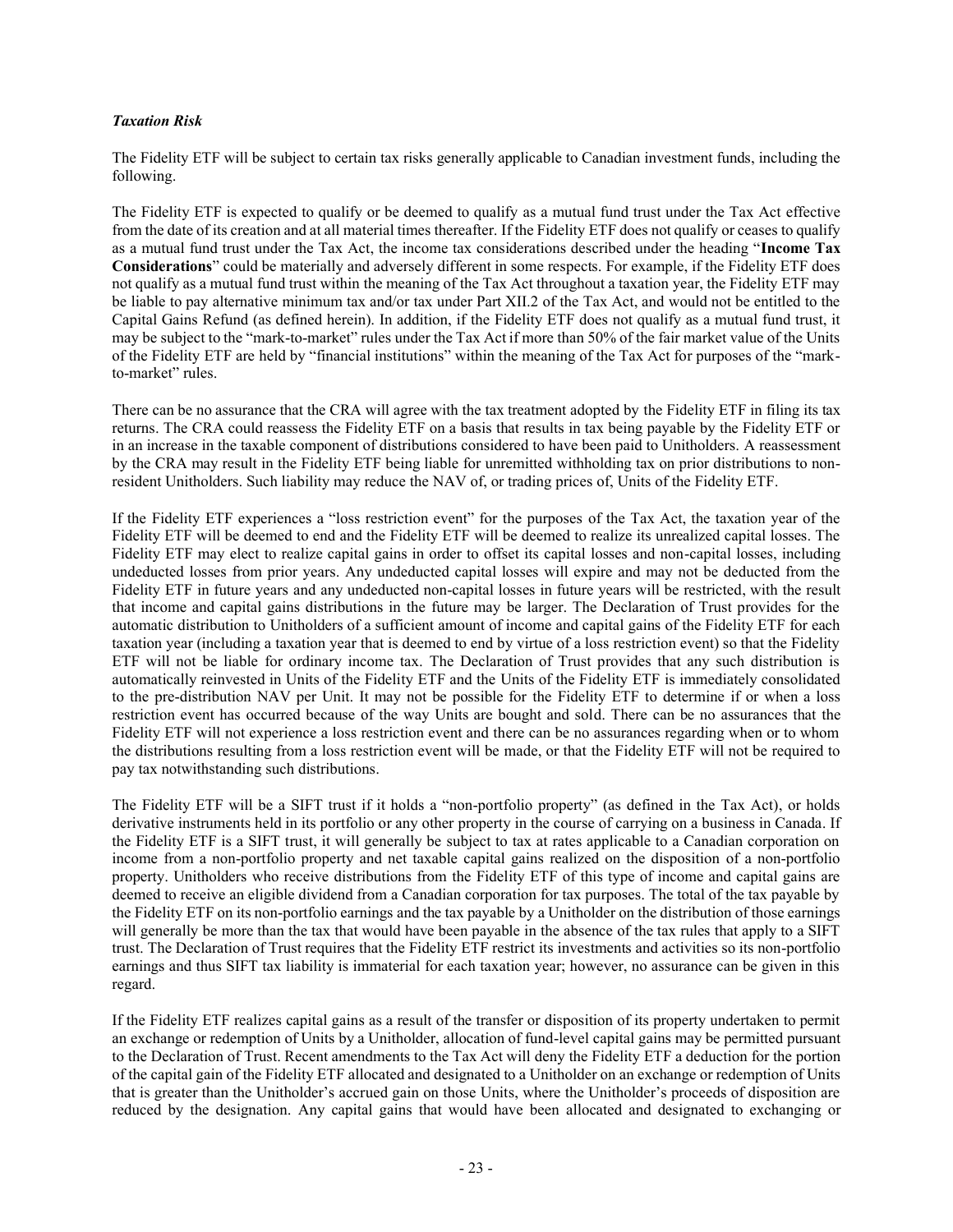redeeming Unitholders in the absence of these recent amendments will be made payable to the remaining nonredeeming Unitholders to ensure the Fidelity ETF will not be liable for non-refundable income tax thereon. Accordingly, the amounts of taxable distributions made to Unitholders of the Fidelity ETF may be greater than they would have been if the amendments had not been enacted.

Notwithstanding the foregoing, provided that certain Tax Proposals (the "**ATR Rule**") are enacted as proposed, the Fidelity ETF will be able to designate capital gains to Unitholders on an exchange or redemption of Units in an amount determined by a formula (the "**Capital Gains Designation Limit**") which is based on (i) the amount of capital gains designated to Unitholders on an exchange or redemption of Units in the taxation year, (ii) the total amount paid for exchanges or redemptions of the Units in the taxation year, (iii) the Fidelity ETF's NAV at the end of the taxation year and the end of the previous taxation year, and (iv) the Fidelity ETF's net taxable capital gains for the taxation year. In general, the formula contained in the Tax Proposals is meant to limit the Fidelity ETF's designation to an amount that does not exceed the portion of the Fidelity ETF's taxable capital gains considered to be attributable to Unitholders that exchanged or redeemed their Units in the year. The amount of capital gains allocated and designated to each redeeming or exchanging Unitholder shall be equal to the Unitholder's *pro rata* share of the Capital Gains Designation Limit.

# *Cease Trading of Securities Risk*

If securities held by the Fidelity ETF are cease traded at any time by a securities regulatory authority or other relevant regulator or stock exchange, the Manager may suspend the exchange or redemption of Units of the Fidelity ETF until such time as the transfer of the securities is permitted. As a result, the Fidelity ETF that holds securities traded on an exchange or other organized market bears the risk of cease trading orders against any security held by the Fidelity ETF.

# *Halted Trading of Units Risk*

Trading of Units on the NEO Exchange may be halted by the activation of individual or market-wide "circuit breakers" (which halt trading for a specific period of time when the price of a particular security or overall market prices decline or increase by a specified percentage). Trading of Units may also be halted if (i) the Units are delisted from the NEO Exchange without first being listed on another exchange; or (ii) NEO Exchange officials determine that such action is appropriate in the interest of a fair and orderly market or to protect Unitholders.

# *Cyber Security Risk*

Cyber security risk is the risk of harm, loss and liability resulting from a failure or breach of an organization's information technology systems.

In general, cyber security risk can result from deliberate attacks or unintentional events, and may arise from external or internal sources. Cyber attacks include gaining unauthorized access to digital systems (e.g., through "hacking" or malicious software coding) for purposes of misappropriating assets or sensitive information, corrupting data, equipment or systems or causing operational disruption. Cyber attacks may also be carried out in a manner that does not require gaining unauthorized access, such as causing denial-of-service attacks on websites (i.e., efforts to make network services unavailable to intended users).

Cyber security risk has the ability to negatively impact the Fidelity ETF and the Unitholders by, among other things, disrupting and impacting business operations, interfering with the Fidelity ETF's ability to calculate its NAV, impeding trading by or in the Fidelity ETF or causing violations of applicable privacy and other laws.

While the Manager has established business continuity plans and risk management systems to address cyber security risk, there are inherent limitations in such plans and systems, including the possibility that certain risks have not been identified. Furthermore, although the Manager has vendor oversight policies and procedures, the Fidelity ETF cannot control the cyber security plans and systems put in place by its service providers or any other third party whose operations may affect the Fidelity ETF or its Unitholders. The Fidelity ETF and its Unitholders could be negatively impacted as a result.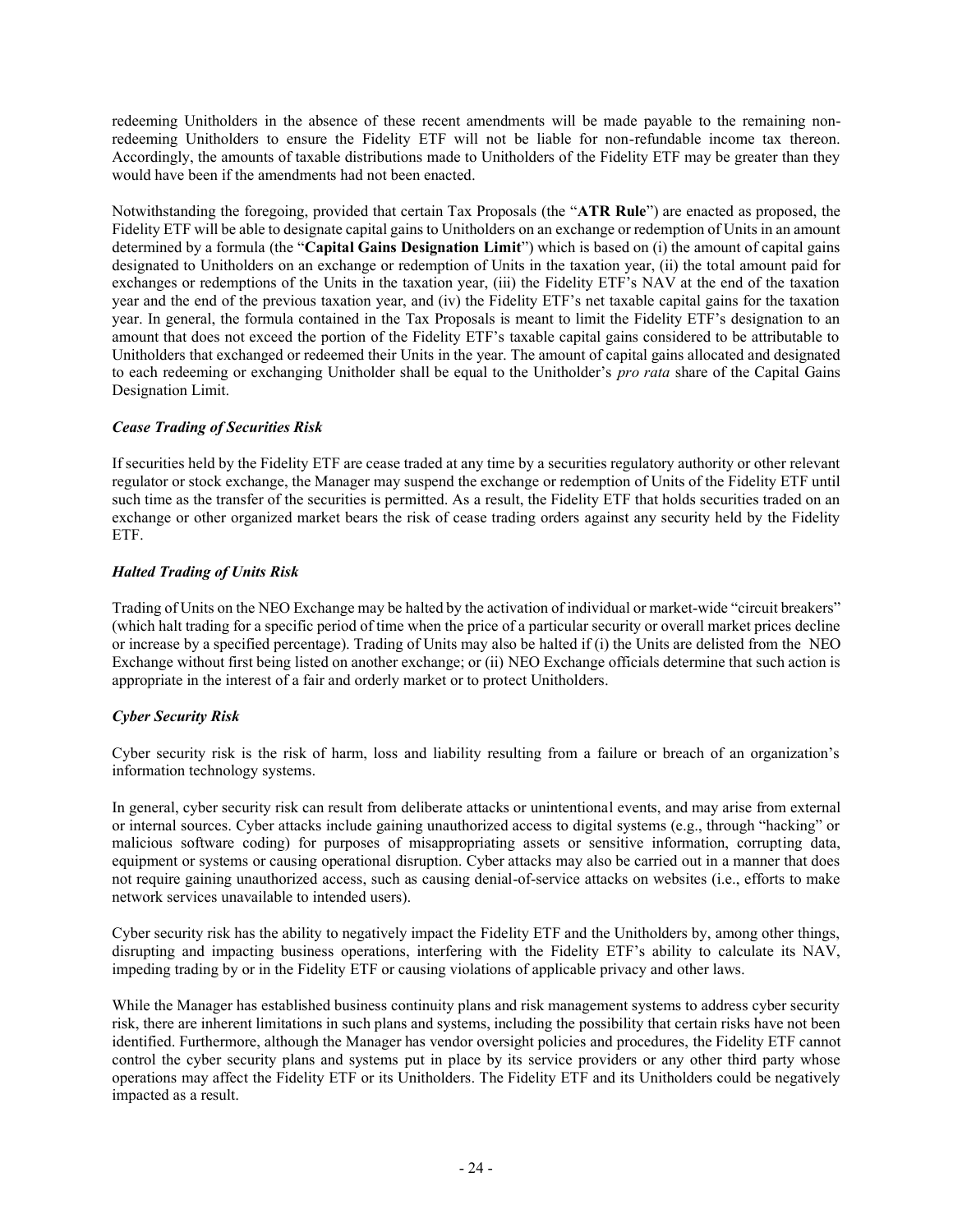# *Series Risk*

The Fidelity ETF may, without notice to Unitholders and without Unitholder approval, offer more than one series of units. If the Fidelity ETF is unable to pay the expenses of one series using that series' proportionate share of the Fidelity ETF's assets, the Fidelity ETF is required to pay those expenses out of the other series' proportionate share of the Fidelity ETF's assets. This could lower the investment returns of the other series.

## *Unit Split and Unit Consolidation Risk*

The Manager may, from time to time, split or consolidate Units when the trading price of Units of the Fidelity ETF reaches certain thresholds, or for other reasons. A consolidation is a reduction in the number of Units of the Fidelity ETF, and a corresponding increase in the net asset value per Unit and in the investor's average cost per Unit. A split is an increase in the number of Units of the Fidelity ETF, and a corresponding decrease in the net asset value per Unit and in the investor's average cost per Unit. A split or consolidation has no effect on the net asset value or the adjusted cost base of an investor's overall position. Splits and consolidations are announced publicly, in advance, by a press release that is posted on SEDAR and on the Manager's website. While the Manager works closely with major brokerage firms in respect of splits and consolidations of Units of the Fidelity ETF, and provides these firms with complete and timely information regarding such splits and consolidations, it can take up to 3-5 business days for an investor's holdings to be properly updated in their brokerage account. Under such circumstances, with certain brokers or custodians, splits and consolidations can disrupt an investor's ability to engage in the normal trading of Units on the NEO Exchange or another exchange or marketplace, as applicable. It is advisable to take extra care and contact your broker prior to trading Units of the Fidelity ETF during the first 3-5 business days following a split or consolidation of Units.

# *Listing Application Risk*

Although the intention is to list the Units of the Fidelity ETF on the NEO Exchange, it has not conditionally approved the listing applications of the Fidelity ETF and there is no assurance that it will do so.

## **Additional Risks Relating to an Investment in the Fidelity ETF**

In addition to the general risk factors, the following additional risk factors are inherent in an investment in the Fidelity ETF. A description of each of these risks, listed in alphabetical order, follows the table.

| <b>Fidelity ETF</b>                   | <b>Additional Risks</b>                                                                                                                                |
|---------------------------------------|--------------------------------------------------------------------------------------------------------------------------------------------------------|
| <b>Fidelity Total Metaverse Index</b> | calculation and termination of the Indices risk; cease trading of Constituent                                                                          |
| ETF                                   | Securities risk; cryptocurrency risk; currency risk; equity risk; foreign                                                                              |
|                                       | investment risk; index investment strategy risk; metaverse risk; rebalancing<br>and subscription risk; sampling methodology risk; specialization risk; |
|                                       | tracking error risk                                                                                                                                    |

## *Calculation and Termination of the Indices Risk*

The Index used by the Fidelity ETF is calculated and maintained by or on behalf of the Index Provider. The Index Provider has the right to make adjustments to the Index without regard to the particular interests of the Manager, the Fidelity ETF or the Unitholders. The Index Provider may also cease to calculate the Index in certain circumstances.

In addition, errors in respect of an Index may occur, including errors in respect of the quality, accuracy and completeness of the data, and these errors will affect the Fidelity ETF and its Unitholders.

If the electronic or other facilities of the Index Provider or the applicable stock exchange malfunction for any reason, calculation of value of the Index and the determination by the Manager of the Prescribed Number of Units and Baskets of Securities for the Fidelity ETF may be delayed, and trading in Units may be suspended, for a period of time.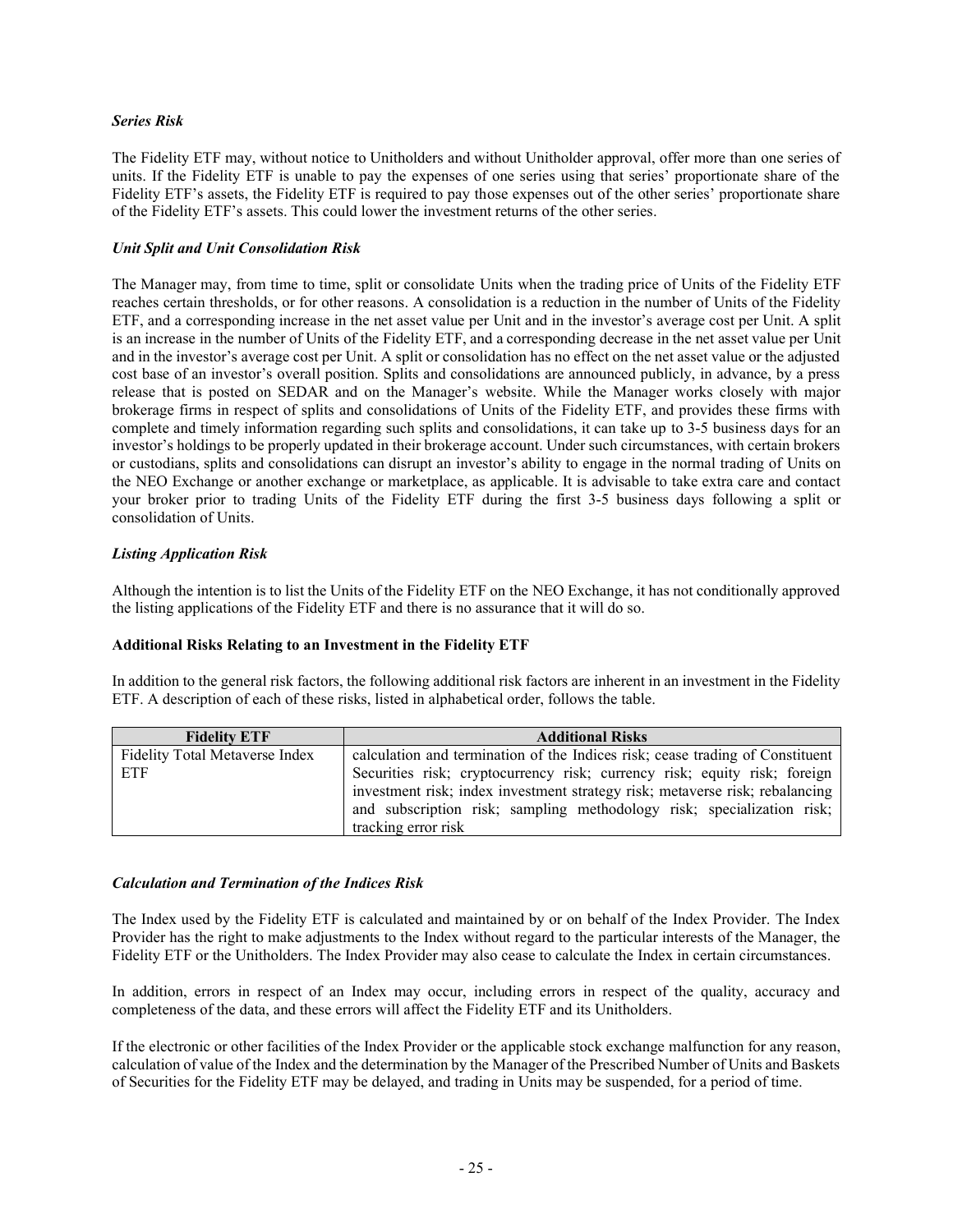The Manager is not responsible for the Index and does not provide any warranty or guarantee in respect of the Index or the activities of the Index Provider.

If the Index Provider ceases to calculate the Index or the Index License Agreement in respect of the applicable Index is terminated, the Manager may: (i) terminate the Fidelity ETF on not less than 60 days' notice to Unitholders; (ii) change the investment objective of the Fidelity ETF or seek to replicate generally an alternative index (subject to any Unitholder approval in accordance with Canadian securities legislation); or (iii) make such other arrangement as the Manager considers appropriate and in the best interests of Unitholders of the Fidelity ETF in the circumstances.

## *Cease Trading of Constituent Securities Risk*

If Constituent Securities of an Index are cease traded at any time by a securities regulatory authority or other relevant regulator or stock exchange, the Manager may suspend the exchange or redemption of Units of the Fidelity ETF until such time as the transfer of the securities is permitted. As a result, the Fidelity ETF that holds securities traded on an exchange or other organized market bears the risk of cease trading orders against any security held by the Fidelity ETF.

# *Cryptocurrency risk*

The Fidelity ETF may invest up to 10% of its net asset value in one or more underlying funds that are referred to as alternative mutual funds. Cryptocurrency ETFs are alternative mutual funds that invest substantially all of their assets in commodities that are digital assets, such as cryptocurrencies like bitcoin or ether. Investing in digital assets presents a variety of risks that are not present when investing in other, more traditional asset classes. These risks include, but are not limited to:

- Digital assets are not legal tender, operate without central authority or banks, and are not backed by any government.
- Digital assets are new technological innovation with a limited history and are highly speculative. They have experienced, and are likely in the future to continue to experience, high volatility, including periods of extreme volatility.
- Digital assets could become subject to forks (i.e. software modifications to the digital asset network's protocol) and various types of cyberattacks.
- Trading platforms on which digital assets trade, including exchanges that may be used to fill trade orders, may stop operating or shut down due to fraud, technical problems, hackers or malware. These trading platforms may be more susceptible to fraud and security breaches than established, regulated exchanges for other products.
- The decentralized, open source protocol of the peer-to-peer computer network supporting a digital asset could be affected by internet disruptions, fraud or cybersecurity attacks, and such network may not be adequately maintained and protected by its participants.
- Regulatory actions or policies may limit the ability to exchange a digital asset or utilize it for payments. Federal, provincial, territorial or foreign governments may restrict the use and exchange of digital assets. Banks and other financial institutions may refuse to process funds for digital asset transactions, process wire transfers to or from digital asset trading platforms, digital asset-related companies or service providers, or maintain accounts for persons or entities transacting in digital assets.
- The regulation of digital assets continues to evolve in Canada and in foreign jurisdictions, and the regulation of digital assets within and outside of Canada is still developing. There may be limitations on the ability of a securities regulator in Canada to enforce or influence the enforcement of rules that apply to digital asset activities that occur in other jurisdictions.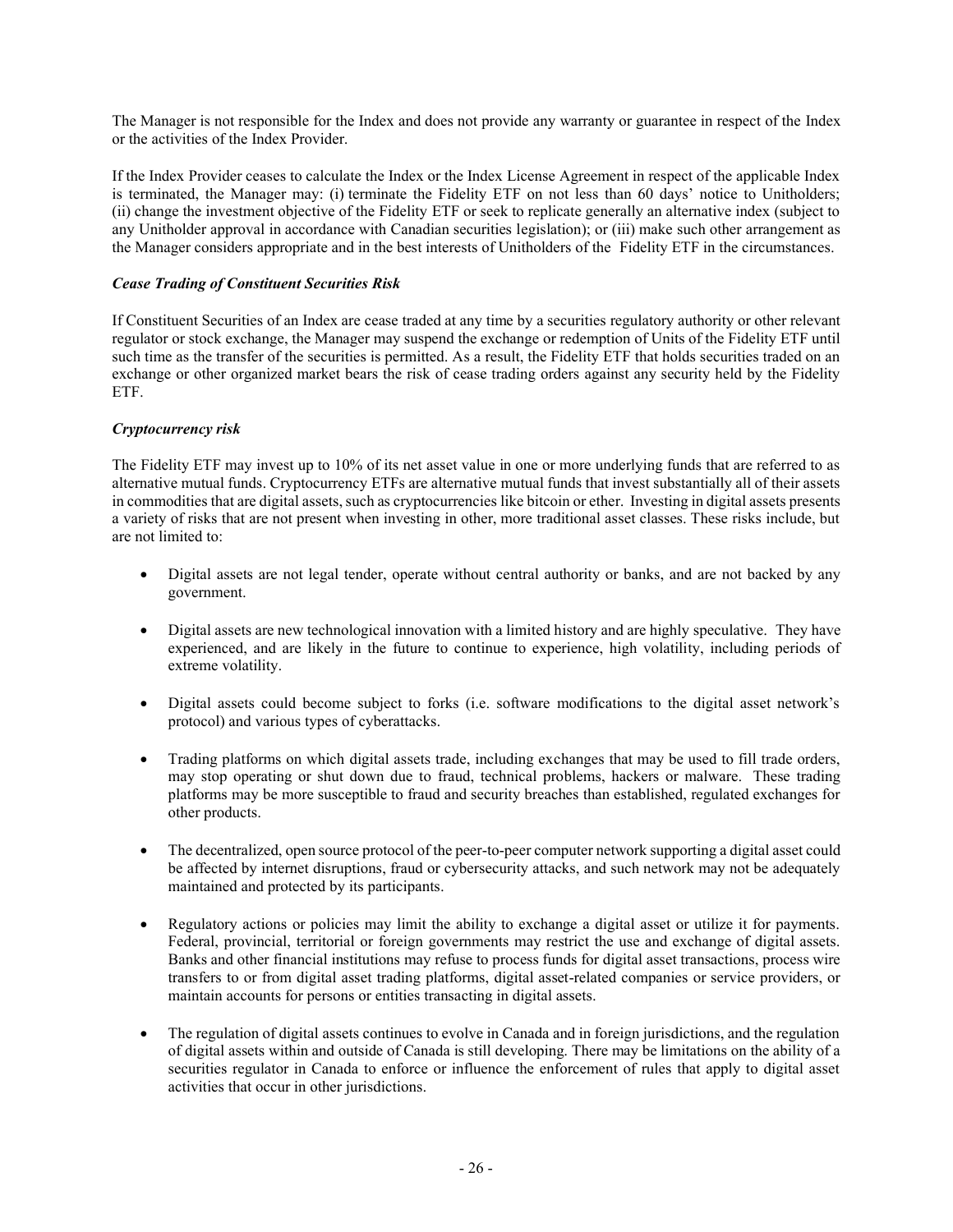- A digital asset could decline in popularity, acceptance or use, thereby impairing its price and liquidity.
- Holding digital assets with a third party may increase certain risks rather than holding digital assets in a private wallet, including insolvency risk (credit risk), fraud risk or proficiency risk on the part of a custodian or sub-custodian.
- There may be difficulty in enforcing legal rights against any digital asset sub-custodian if it is resident, or substantially all of its assets are located, outside of Canada.

# *Currency Risk*

Currency risk, sometimes referred to as exchange rate risk, is the risk that the value of an investment held by the Fidelity ETF is affected by changes in the value of the currency in which the investment is denominated. Movements in exchange rates can affect the day-to-day value of the Fidelity ETF or an Underlying Fidelity ETF, especially if the Fidelity ETF or Underlying Fidelity ETF invests a large percentage of its assets in foreign securities. To understand the exposure of the Fidelity ETF to foreign securities, please refer to its objectives and strategies.

The Fidelity ETF or an Underlying Fidelity ETF that buys and sells securities in currencies other than the Canadian dollar can make money when the value of the Canadian dollar decreases relative to the foreign currency, and can lose money when the value of the Canadian dollar rises compared with the foreign currency. These gains and losses occur when the Fidelity ETF or Underlying Fidelity ETF converts its Canadian dollars to the foreign currency in order to buy a security, and when it converts the foreign currency back into Canadian dollars when it sells the security. If, for example, the value of the Canadian dollar has risen, but the market value of the investment has stayed the same, the investment is worth less in Canadian dollars when it is sold.

The Fidelity ETF or an Underlying Fidelity ETF may use derivatives, such as options, futures contracts, forward contracts, swaps and customized types of derivatives, to reduce the effect of changes in exchange rates.

# *Equity Risk*

Companies issue common shares and other kinds of equity securities to help pay for their operations and finance future growth. Equity securities can drop in price for many reasons. For example, they are affected by general economic and market conditions, interest rates, political developments and changes in the companies that issue them. If investors have confidence in a company and believe it will grow, the price of its equity securities is likely to rise. If investor confidence falls, equity prices are also likely to fall. While these factors impact all securities issued by a company, the values of equity securities generally tend to change more frequently and vary more widely than fixed-income securities. As the Fidelity ETF's NAV is based on the value of either (i) its portfolio securities; or (ii) the Underlying Fidelity ETFs, which in turn is based on the value of their portfolio securities, an overall decline in the value of the portfolio securities that it holds will reduce the value of the Underlying Fidelity ETFs, as applicable, and the value of the Fidelity ETF and, therefore, the value of the Units of the Fidelity ETF.

## *Foreign Investment Risk*

There are some significant reasons to consider investing abroad. The economies of foreign countries may grow faster than Canada's economy. This can mean that investments in those countries may also grow more quickly. Foreign investments can offer diversification, since all of an investor's money is not invested in Canada.

In addition to currency risk discussed herein, foreign investments have other risks, including: (i) not all countries are as well-regulated as Canada, or have the same consistent and reliable accounting, auditing, and financial reporting standards. Some countries may have lower standards of business practices and less stringent regulation and may be more vulnerable to corruption. Even in some relatively well-regulated countries, it can be difficult to get the information investors need about business operations. Foreign investments could suffer as a result; (ii) a small number of companies could make up a large part of the foreign market. If one of these companies does poorly, the whole market could decline; (iii) sometimes foreign governments impose taxes, take over private businesses or change the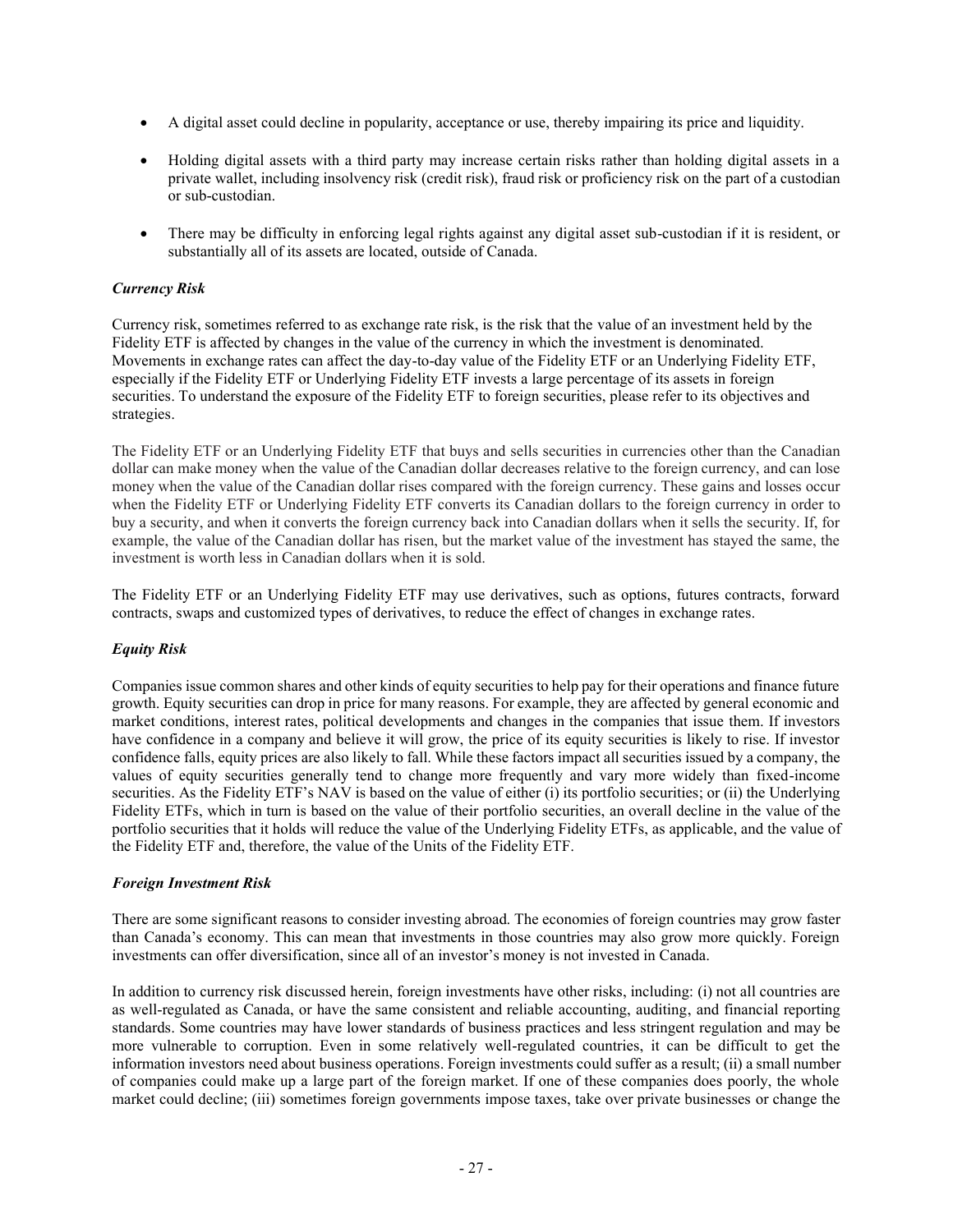rights of foreign investors. They might impose currency controls that greatly restrict the ability to get money out of the country, or they may devalue their currency; (iv) riots, civil unrest or wars, or unstable governments in some countries could hurt investments; and (v) foreign countries may experience relatively high inflation and high interest rates.

It is sometimes difficult to enforce the Fidelity ETF's or an Underlying Fidelity ETF's legal rights in another country.

For fixed income securities bought on foreign markets, including some government bonds, there's a risk that the issuer doesn't pay off the debt, or that the price of the securities drops rapidly.

Of course, the amount of risk varies from country to country. Securities in developed markets generally have lower foreign investment risk because they are usually well regulated and are relatively stable. However, securities of governments and companies in the emerging or developing markets, such as South or Southeast Asia and Latin America, can have significant foreign investment risk. For example, certain ETFs managed by Fidelity may invest in eligible China A-Shares. China A-Shares generally may not be sold, purchased or transferred other than through Stock Connect in accordance with its rules and regulations. Stock Connect is novel in nature, and the uncertainty and change of relevant laws and regulations in the People's Republic of China that may affect financial markets could have an adverse impact on these ETFs. While Stock Connect is not subject to individual investment quotas, there are daily investment quotas imposed by Chinese regulations which apply to all Stock Connect participants. These quotas may restrict or preclude the Fidelity ETF's ability to invest in China A-Shares at the Fidelity ETF's preferred time.

In addition, investment income received, and capital gains realized, by the Fidelity ETF or an Underlying Fidelity ETF from sources within foreign countries may be subject to foreign taxes withheld at the source. Any foreign withholding taxes could reduce the Fidelity ETF's or Underlying Fidelity ETF's distributions. Canada has entered into tax treaties with certain foreign countries which may entitle mutual funds to a reduced rate of tax on such foreign income. Some countries require the filing of a tax reclaim or other forms to receive the benefit of the reduced tax rate. Whether or when the Fidelity ETF or an Underlying Fidelity ETF will receive the tax reclaim is within the control of the particular foreign country. Information required on these forms may not be available (such as unitholder information); therefore, the Fidelity ETF or Underlying Fidelity ETF may not receive the reduced treaty rates or potential reclaims. Certain countries have conflicting and changing instructions and restrictive timing requirements which may cause the Fidelity ETF or Underlying Fidelity ETF not to receive the reduced treaty rates or potential reclaims.

## *Index Investment Strategy Risk*

The value of the applicable Index of the Fidelity ETF may fluctuate in accordance with the financial condition of the Constituent Issuers that are represented in such Index (particularly those that are more heavily weighted), the value of the securities generally and other factors.

Because the investment objective of the Fidelity ETF is to replicate the performance of the applicable Index, the Fidelity ETF is not actively managed by traditional methods and the Sub-advisor will not attempt to take defensive positions in declining markets. Therefore, a Constituent Issuer with an adverse financial condition may not be removed from the portfolio of the Fidelity ETF until that Constituent Issuer is removed from the applicable Index.

# *Metaverse Risk*

The metaverse is an emerging concept and definitions, categorizations and characteristics of the metaverse and its attendant aspects are developing and are likely to change over time. It is not certain that the metaverse will be widely adopted or will represent a meaningful aspect of constituent issuers' revenue. The market price of constituent issuers may not be solely related to their metaverse-related business activities. Unforeseeable events, such as but not limited to the development of metaverse-related regulations, unforeseen consequences of use or fraud, could affect the adoption of the metaverse and its profitability for constituent issuers. Actual metaverse experiences going forward may or may not have the characteristics as described herein.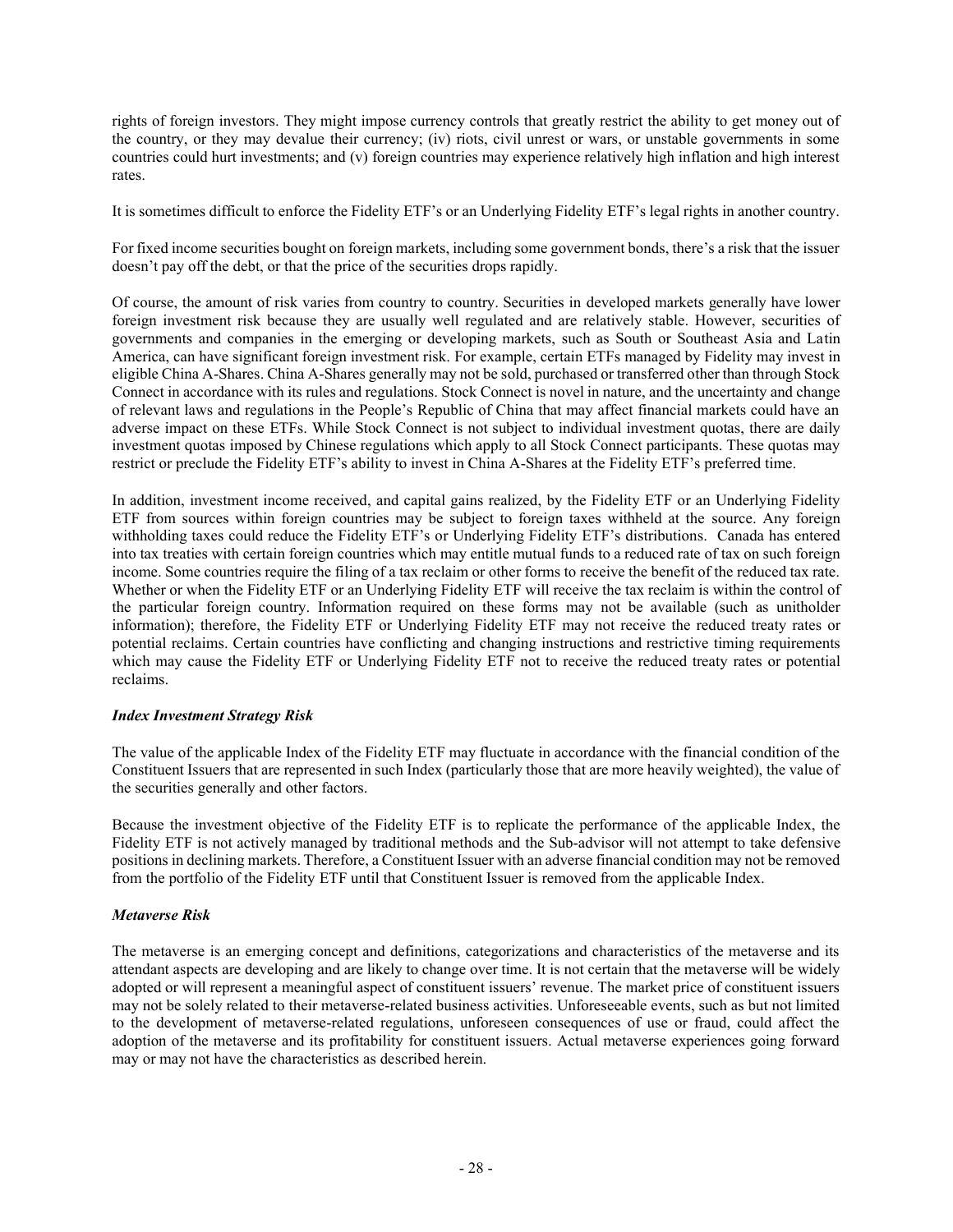## *Rebalancing and Subscription Risk*

Adjustments to the Basket of Securities held by the Fidelity ETF to reflect rebalancing events, including adjustments to the applicable Index or as otherwise determined by the Sub-advisor, will depend on the ability of the Manager and the Designated Broker to perform their respective obligations under the designated broker agreement. If a Designated Broker fails to perform, the Fidelity ETF may be required to sell or purchase, as the case may be, Constituent Securities of the applicable Index in the market. If this happens, the Fidelity ETF would incur additional transaction costs, which would cause the performance of the Fidelity ETF to deviate more significantly from the performance of the applicable Index than would otherwise be expected.

Adjustments to the Basket of Securities necessitated by a rebalancing event could affect the underlying market for the Constituent Securities of the applicable Index, which in turn would affect the value of that Index. Similarly, subscriptions for Units by the Designated Broker and Dealers may impact the market for the Constituent Securities of the Index, as the Designated Broker or the Dealer seeks to buy or to borrow the Constituent Securities to constitute the Basket of Securities to be delivered to the Fidelity ETF as payment for the Units to be issued.

#### *Sampling Methodology Risk*

The Fidelity ETF may employ a sampling methodology. A sampling methodology involves seeking to replicate the performance of the applicable Index by holding a subset of the Constituent Securities or a portfolio of some or all of the Constituent Securities and other securities selected by the Sub-advisor such that the aggregate investment characteristics of the portfolio are reflective of the aggregate investment characteristics of, or a representative sample of, the applicable Index. In certain circumstances, exposure to one or more securities may be obtained through the use of derivatives. It is possible that the use of a sampling methodology may result in a greater deviation in performance relative to the applicable Index than a replication strategy in which only the Constituent Securities are held in the portfolio in approximately the same proportions as they are represented in the applicable Index.

#### *Specialization risk*

The Fidelity ETF specializes in investing in a particular theme, based on an index. Specialization lets the portfolio management or index construction team focus on specific industries, geographic areas, or investment themes, which can boost returns if the industry or geographic area, and the companies selected, prosper. But if the industry, geographic area or companies related to the investment theme experiences a slump, the Fidelity ETF may suffer, because there are relatively few other investments to offset the downturn. The Fidelity ETF must invest in accordance with its Index and continue to invest in securities related to the metaverse, whether it is growing or not.

## *Tracking Error Risk*

The Fidelity ETF will not replicate exactly the performance of the applicable Index because the total return generated by the Units will be reduced by the management fee paid or payable by the Fidelity ETF, the brokerage and commission costs incurred in acquiring and rebalancing the portfolio of securities held by the Fidelity ETF, taxes (including withholding taxes) and the other expenses paid or payable by the Fidelity ETF. These fees and expenses are not included in the calculation of the performance of the applicable Index.

Deviations in the tracking of the applicable Index by the Fidelity ETF could occur for a variety of other reasons. For example, where the Fidelity ETF tenders securities under a successful takeover bid for less than all securities of a Constituent Issuer and the Constituent Issuer is not removed from the applicable Index, the Fidelity ETF may be required to buy replacement securities at a purchase price that may be more than the takeover bid price due to timing variances. Other reasons for tracking error include the temporary unavailability of certain Constituent Securities in the secondary market and the investment strategies and investment restrictions applicable to the Fidelity ETF, including the use of a sampling methodology.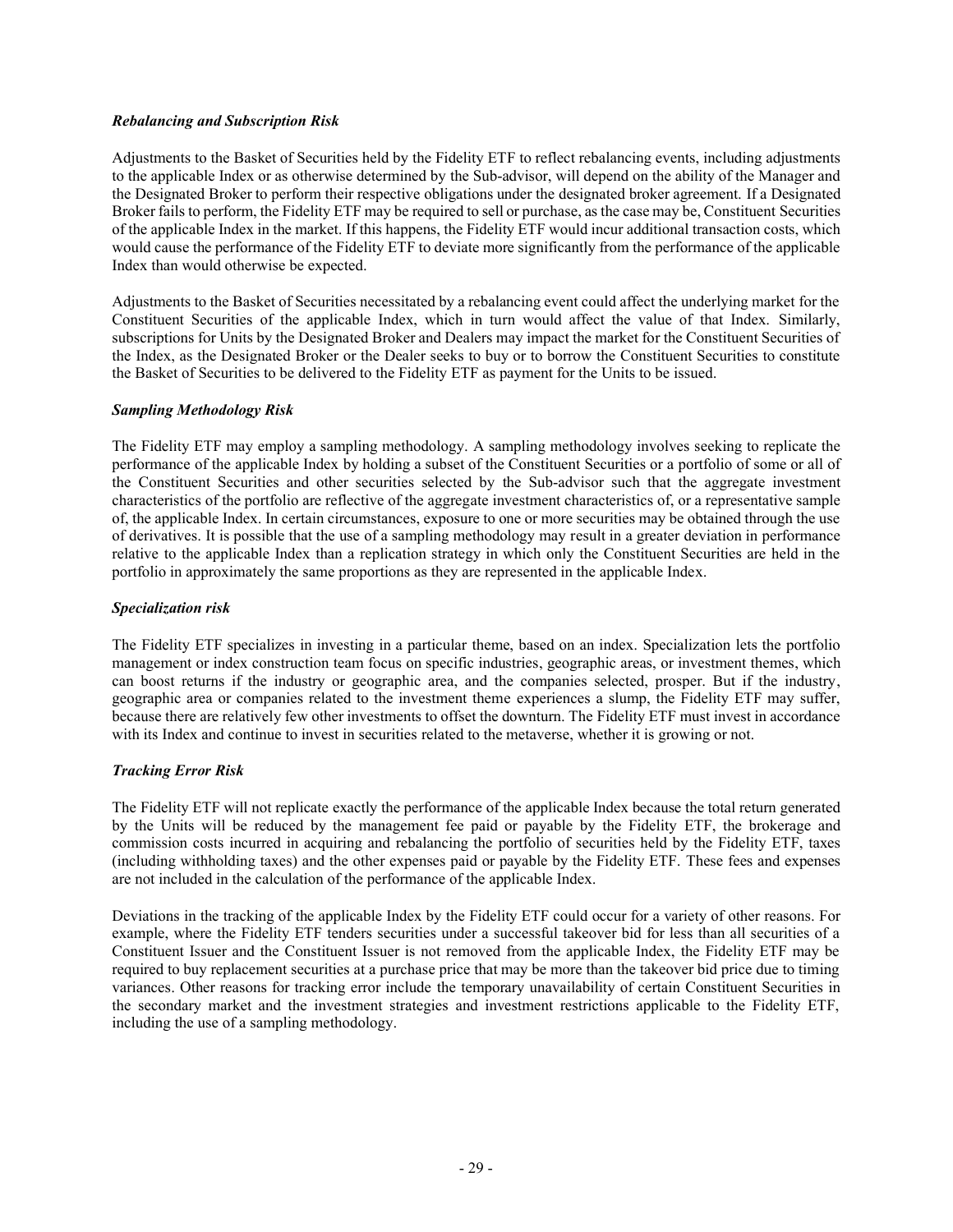#### **Risk Classification Methodology**

The investment risk level of the Fidelity ETF is required to be determined in accordance with a standardized risk classification methodology that is based on the historical volatility of the Fidelity ETF, as measured by the 10-year standard deviation of the returns of the Fidelity ETF. As the Fidelity ETF has less than 10 years of performance history, the Manager calculates the investment risk level of the Fidelity ETF using a reference index that is expected to reasonably approximate the standard deviation of the Fidelity ETF. Once the Fidelity ETF has 10 years of performance history, the methodology will calculate the standard deviation of the Fidelity ETF using the return history of the Fidelity ETF rather than that of the reference index. In such cases, the Fidelity ETF is assigned an investment risk rating in one of the following categories: low, low to medium, medium, medium to high or high risk.

The following chart sets out the risk rating of the Fidelity ETF, as well as the reference index used for the Fidelity ETF:

| <b>Fidelity ETF</b>                | <b>Risk Rating</b> | Reference Index        |
|------------------------------------|--------------------|------------------------|
| Fidelity Total Metaverse Index ETF | High               | NASDAO Composite Index |

The following chart sets out a description of the reference indices used for the Fidelity ETF:

| <b>Reference Index</b> | <b>Description of Reference Index</b>                                |
|------------------------|----------------------------------------------------------------------|
| NASDAQ Composite Index | The NASDAQ Composite Index measures all NASDAQ domestic              |
|                        | and international based common type stocks listed on The Nasdaq      |
|                        | Stock Market. The Index includes over 3,000 securities. The Index is |
|                        | calculated under a market capitalization weighted methodology        |
|                        | index.                                                               |

Unitholders should know that other types of risks, both measurable and non-measurable, exist. Also, just as historical performance may not be indicative of future returns, historical volatility may not be indicative of future volatility. The risk rating of the Fidelity ETF set out above is reviewed annually and any time that it is no longer reasonable in the circumstances. A more detailed explanation of the risk classification methodology used to identify the risk ratings of the Fidelity ETF is available on request, at no cost, by calling toll free at 1-800-263-4077 or by writing to Fidelity Investments Canada ULC, 483 Bay Street, Suite 300, Toronto, Ontario M5G 2N7.

#### **DISTRIBUTION POLICY**

#### <span id="page-32-1"></span><span id="page-32-0"></span>**Distributions**

Cash distributions on Units of the Fidelity ETF will be paid annually.

Where the Fidelity ETF offers more than one series of Units, separate cash distributions are declared for each series, and the ratio of the distribution amount for each series to the NAV per Unit of that series at the time of distribution will be approximately equal. The Manager may, in its discretion, change the frequency of cash distributions, and will issue a press release if such a change is made, or the Manager may make additional distributions if determined to be appropriate. Cash distributions are expected to consist primarily of income, but may, at the Manager's discretion, include capital gains and/or returns of capital. Distributions are not fixed or guaranteed.

The Fidelity ETF distributes a sufficient amount of its net income and net realized capital gains to Unitholders for each taxation year so that the Fidelity ETF will not be liable for ordinary income tax. To the extent that the Fidelity ETF has not otherwise distributed a sufficient amount of its net income or net realized capital gains, it will pay a distribution to Unitholders at the end of the year and that distribution will be automatically reinvested in additional Units. Immediately following such reinvestment, the number of Units outstanding will be consolidated so that the NAV per Unit following the distribution and reinvestment is the same as it would have been if the distribution had not been paid. In the case of a non-resident Unitholder, if tax has to be withheld in respect of the distribution, the Unitholder's Canadian market intermediaries may debit his, her or its account for any such required withholding tax.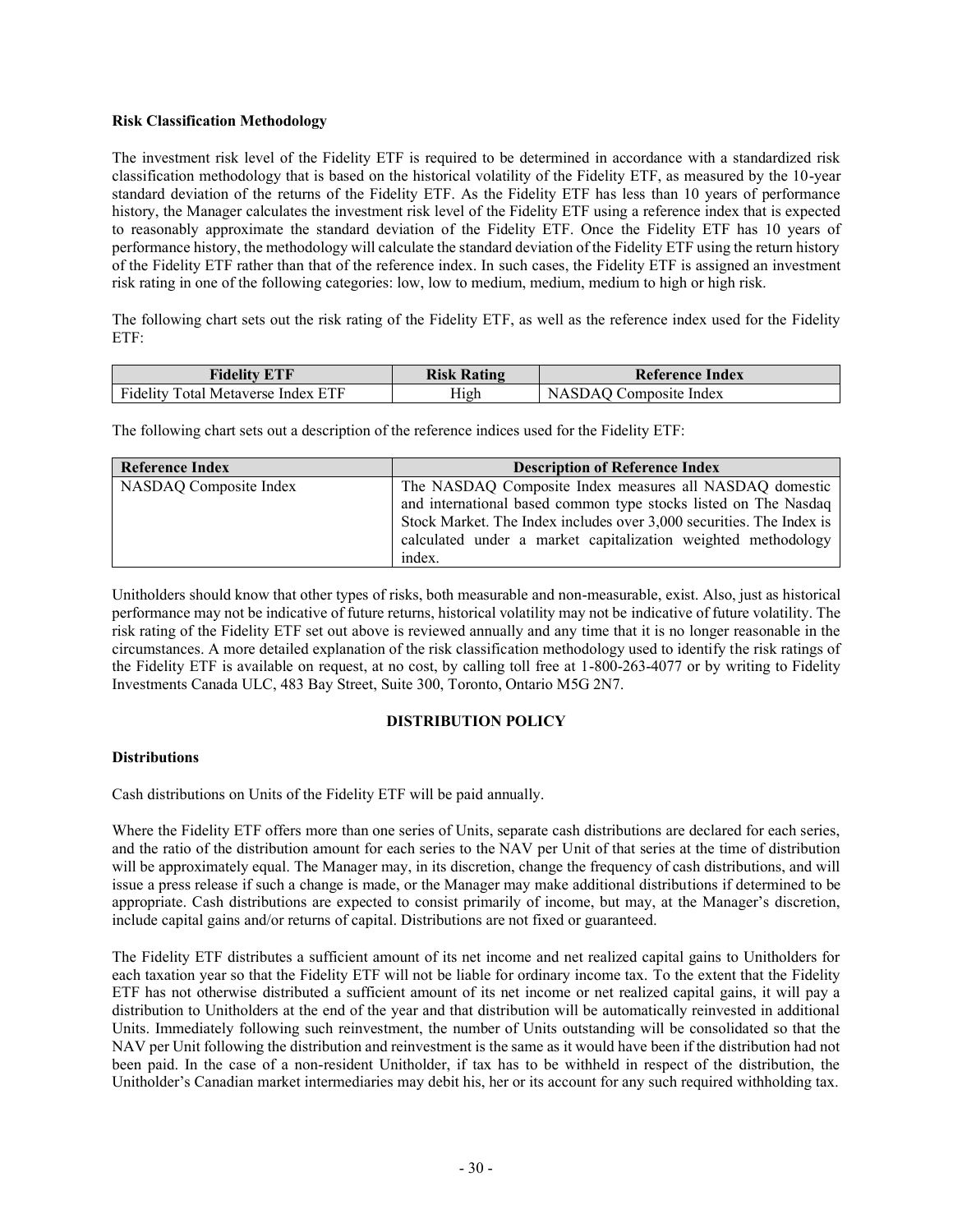Units of the Fidelity ETF trade on an ex-dividend basis at the opening of trading on the date that is one Trading Day prior to the record date for the applicable distribution. A Unitholder that subscribes for Units during the period commencing on and including the date that is one Trading Day before a distribution record date until that distribution record date will not be entitled to receive the applicable distribution in respect of those Units. Capital gains of the Fidelity ETF may be distributed to a Unitholder as part of the price paid to the Unitholder on the exchange or redemption of Units.

Management Fee Distributions, if any, will be paid first out of the net income and net realized capital gains of the Fidelity ETF and then out of capital.

The tax treatment to Unitholders of distributions is discussed under the heading "**[Income Tax Considerations](#page-38-0)**".

## <span id="page-33-0"></span>**Reinvestment Plan**

The Manager has implemented a Reinvestment Plan for the Fidelity ETF under which cash distributions are used to purchase Plan Units in the market, which are then credited to the Plan Participant through CDS. A Unitholder who wishes to enrol in the Reinvestment Plan as of a particular distribution record date should notify his, her or its CDS Participant sufficiently in advance of that distribution record date to allow the CDS Participant to notify CDS no later than 3:00 p.m. (Toronto time) on that distribution record date.

## *Fractional Units*

No fractional Plan Units are delivered under the Reinvestment Plan. Payment in cash for any remaining uninvested funds may be made in lieu of delivering fractional Plan Units by the Plan Agent to CDS or a CDS Participant, on a monthly basis. Where applicable, CDS will, in turn, credit the Plan Participant, via the applicable CDS Participant.

#### *Amendments, Suspension or Termination of the Reinvestment Plan*

Plan Participants are able to terminate their participation in the Reinvestment Plan as of a particular distribution record date by notifying their CDS Participant no later than 4:00 p.m. (Toronto time) at least two business days prior to the applicable distribution record date. Beginning on the first distribution payment date after such notice is delivered, distributions to such Unitholders will be in cash. The form of termination notice is available from CDS Participants and any expenses associated with the preparation and delivery of such termination notice is for the account of the Plan Participant exercising his, her or its right to terminate participation in the Reinvestment Plan.

The Manager is permitted to terminate the Reinvestment Plan, in its sole discretion, upon not less than 30 days' notice to the Plan Participants and the Plan Agent, subject to any required regulatory approval. The Manager is also permitted to amend, modify or suspend the Reinvestment Plan at any time, in its sole discretion, provided that it complies with certain requirements, and gives notice of such amendment, modification or suspension to the Plan Participants and the Plan Agent, subject to any required regulatory approval, which notice may be given by issuing a press release containing a summary description of the amendment or in any other manner that the Manager determines to be appropriate.

The Manager may from time to time adopt rules and regulations to facilitate the administration of the Reinvestment Plan. The Manager reserves the right to regulate and interpret the Reinvestment Plan as it deems necessary or desirable to ensure the efficient and equitable operation of the Reinvestment Plan.

## *Other Provisions*

Participation in the Reinvestment Plan is restricted to Unitholders who are residents of Canada for the purposes of the Tax Act or "Canadian partnerships" as defined in the Tax Act. Immediately upon becoming a non-resident of Canada or ceasing to be a Canadian partnership, a Plan Participant is required to notify his, her or its CDS Participant and terminate participation in the Reinvestment Plan.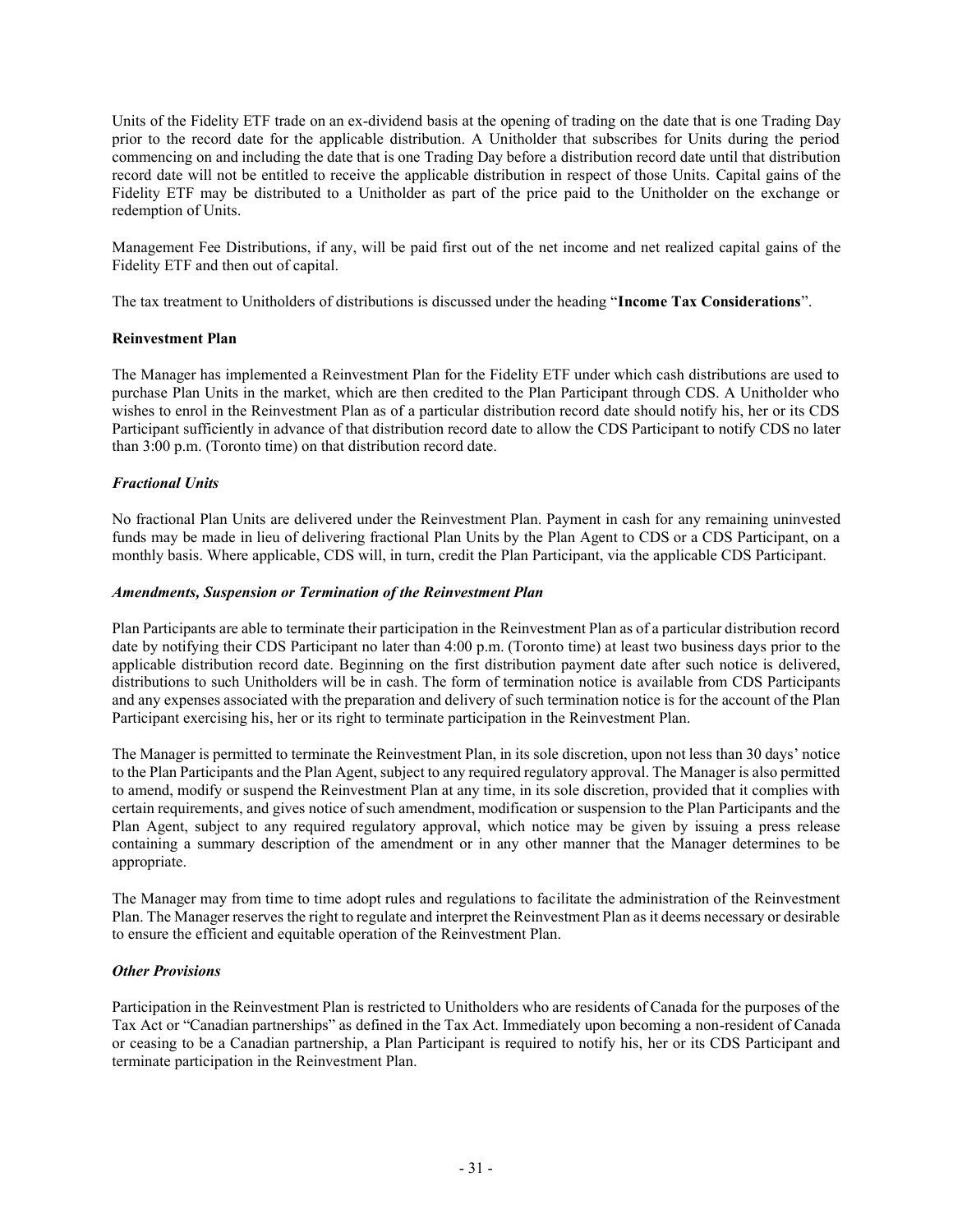The automatic reinvestment of distributions under the Reinvestment Plan does not relieve Plan Participants of any income tax applicable to the distributions. See "**[Income Tax Considerations](#page-38-0)**".

## **PURCHASES OF UNITS**

#### <span id="page-34-0"></span>**Continuous Distribution**

Units of the Fidelity ETF are being offered on a continuous basis and there is no maximum number of Units that may be issued.

#### **Designated Broker**

The Manager, on behalf of the Fidelity ETF, has entered into a designated broker agreement with a Designated Broker pursuant to which the Designated Broker has agreed to perform certain duties relating to the Fidelity ETF including, without limitation: (i) to subscribe for a sufficient number of Units to satisfy the original listing requirements of the NEO Exchange (ii) with respect to the Fidelity ETF, to subscribe for Units in connection with any rebalancing event or other action as described under "**Investment Strategies – Rebalancing Events" and "Investment Strategies – Actions Affecting Constituent Issuers**"; (iii) to subscribe for Units when cash redemptions of Units occur as described under "**[Redemption of Units](#page-36-0)**"; and (iv) to post a liquid two-way market for the trading of Units on the NEO Exchange.

In accordance with the designated broker agreement, the Manager may from time to time require the Designated Broker to subscribe for Units of the Fidelity ETF for cash.

#### <span id="page-34-1"></span>**Issuance of Units**

#### *To Designated Brokers and Dealers*

Generally, all orders to purchase Units directly from the Fidelity ETF must be placed by a Designated Broker or a Dealer. The Fidelity ETF reserves the absolute right to reject any subscription order placed by a Designated Broker or a Dealer. No fees will be payable by the Fidelity ETF to a Designated Broker or a Dealer in connection with the issuance of Units. On the issuance of Units, an amount may be charged to a Designated Broker or a Dealer to offset the expenses incurred in issuing the Units.

After the initial issuance of Units of the Fidelity ETF to the Designated Broker to satisfy the NEO Exchange's original listing requirements, on any Trading Day, a Dealer (who may also be a Designated Broker) may place a subscription order for a Prescribed Number of Units (and any additional multiple thereof) of the Fidelity ETF. If a subscription order is received by the Fidelity ETF by the applicable Cut-Off Time on a Trading Day, the Fidelity ETF will issue to the Dealer a Prescribed Number of Units (and any additional multiple thereof) based on the NAV per Unit determined on the applicable Trading Day. If a subscription order is not received by the applicable Cut-Off Time on a Trading Day, subject to the discretion of the Manager, the subscription order will be deemed to be received only on the next business day. The Cut-Off Times for the Fidelity ETF is set out in the table below.

| <b>Fidelity ETF</b>                | <b>Cut-Off Times for</b>        | <b>Cut-Off Times for all</b> |  |
|------------------------------------|---------------------------------|------------------------------|--|
|                                    | <b>Subscriptions/Exchanges,</b> | other Subscriptions/         |  |
|                                    | Paid in Cash Only               | <b>Exchanges</b>             |  |
| Fidelity Total Metaverse Index ETF | $4:00$ p.m. (Toronto time) on   | $4:00$ p.m. (Toronto time)   |  |
|                                    | the prior Trading Day           | on a Trading Day             |  |

For each Prescribed Number of Units issued, a Dealer must deliver payment consisting of, depending on the terms of the agreement with the Dealer or in the Sub-advisor's discretion: (i) one Basket of Securities and cash in an amount sufficient so that the value of the securities and the cash received is equal to the aggregate NAV per Unit of the Prescribed Number of Units next determined following the receipt of the subscription order; (ii) cash in an amount equal to the aggregate NAV per Unit of the Prescribed Number of Units next determined following the receipt of the subscription order; or (iii) other securities and cash, as determined by the Manager, in an amount sufficient so that the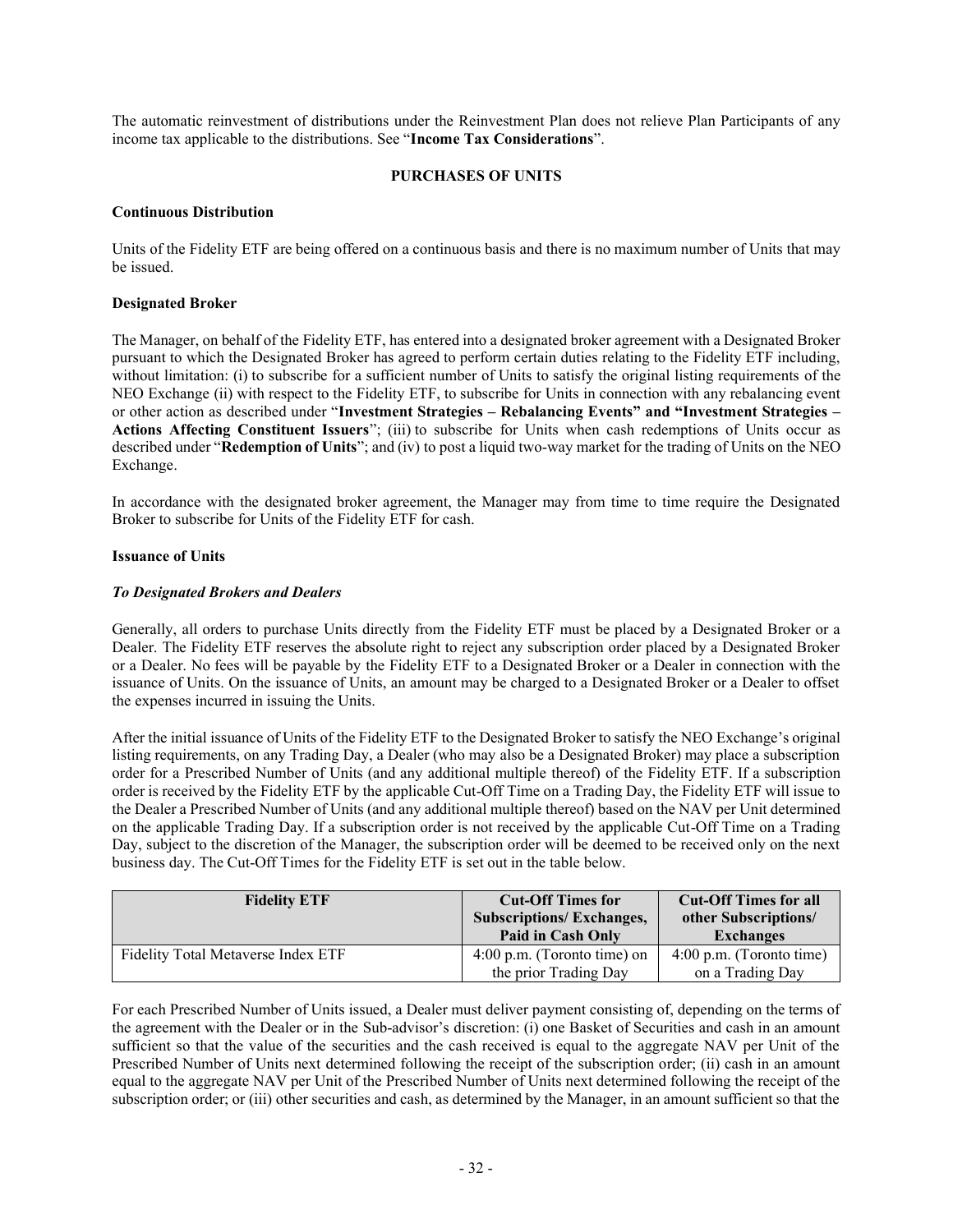value of the securities and cash received is equal to the aggregate NAV per Unit of the Prescribed Number of Units next determined following the receipt of the subscription order.

If a Dealer purchases Units for cash, the purchase price must be paid in Canadian dollars.

The Manager will make available to the applicable Designated Broker and Dealers information as to the Prescribed Number of Units and any Basket of Securities for the Fidelity ETF for each Trading Day. The Manager may, in its discretion, increase or decrease the Prescribed Number of Units from time to time.

## *To Designated Brokers in Special Circumstances*

Units may also be issued by the Fidelity ETF to its Designated Broker in certain special circumstances, including the following: (i) when the Sub-advisor has determined that the Fidelity ETF should acquire Constituent Securities or other securities in connection with a rebalancing event as described under "Investment Strategies – Rebalancing Events"; and (ii) when cash redemptions of Units occur as described under "**[Redemption of Units](#page-36-0) – Redemption of Units in any Number for Cash**".

# *To Unitholders*

Units may be issued by the Fidelity ETF to Unitholders on the automatic reinvestment of certain distributions as described under "**[Distribution Policy](#page-32-0) – [Distributions](#page-32-1)**", and "**[Income Tax Considerations](#page-38-0) – [Taxation of the](#page-39-0)  [Fidelity ETF](#page-39-0)**".

# <span id="page-35-0"></span>**Buying and Selling Units**

The Manager, on behalf of the Fidelity ETF, has applied to list the Units of the Fidelity ETF on the NEO Exchange. Listing is subject to the approval of the NEO Exchange in accordance with its original listing requirements. The NEO Exchange has not conditionally approved the listing applications of the Fidelity ETF and there is no assurance that the NEO Exchange will do so.

A Unitholder may incur customary brokerage commissions in buying or selling Units. No fees are paid by a Unitholder to the Manager or the Fidelity ETF in connection with the buying or selling of Units on the NEO Exchange or another exchange or marketplace, as applicable. Unitholders may trade Units in the same way as other securities listed on the NEO Exchange including by using market orders and limit orders.

## **Special Considerations for Unitholders**

The provisions of the so-called "early warning" reporting requirements in Canadian securities legislation do not apply if a person or company acquires 10% or more of the Units of the Fidelity ETF. The Fidelity ETF has obtained exemptive relief to permit Unitholders to acquire more than 20% of the Units of any exchange traded fund managed by the Manager without regard to the takeover bid requirements of applicable Canadian securities legislation.

In the opinion of the Manager, Units of the Fidelity ETF are index participation units within the meaning of NI 81- 102. A mutual fund wishing to invest in Units of the Fidelity ETF should make its own assessment of its ability to do so after careful consideration of the relevant provisions of NI 81-102.

## **Non-Resident Unitholders**

At no time may (i) non-residents of Canada, (ii) partnerships that are not Canadian partnerships, or (iii) a combination of non-residents of Canada and such partnerships (all as defined in the Tax Act) be the beneficial owners of a majority of the Units of the Fidelity ETF at any time during which more than 10% of the property of the Fidelity ETF consists of certain "taxable Canadian property" (as defined in the Tax Act). The Manager shall inform the Registrar and Transfer Agent of this restriction. The Manager may require declarations as to the jurisdictions in which a beneficial owner of Units is resident and, if a partnership, its status as a Canadian partnership. If the Manager becomes aware, as a result of requiring such declarations as to beneficial ownership or otherwise, that the beneficial owners of 40% of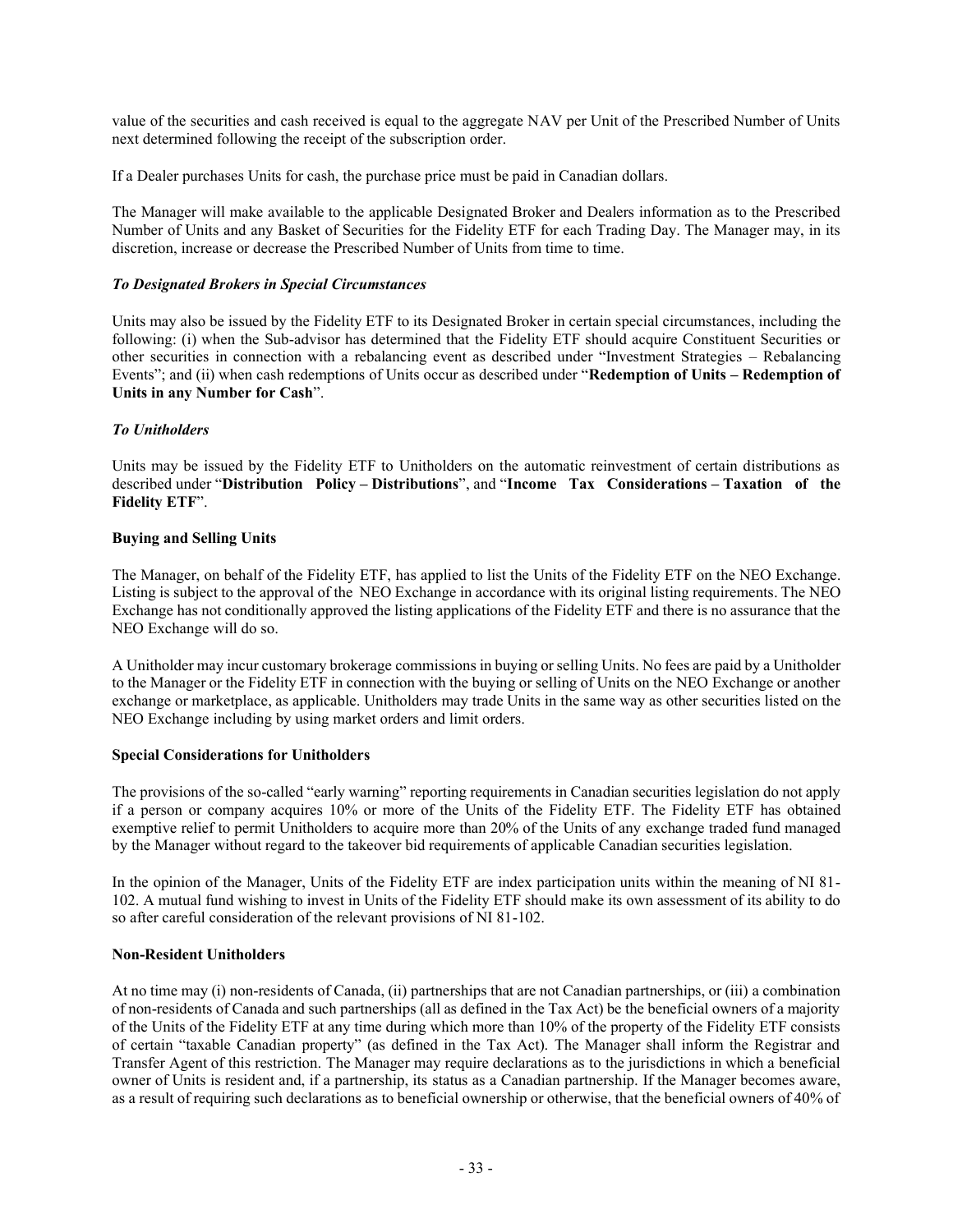the Units of the Fidelity ETF then outstanding are, or may be, non-residents and/or partnerships that are not Canadian partnerships, or that such a situation is imminent, the Manager may make a public announcement thereof. If the Manager determines that more than 40% of such Units are beneficially held by non-residents and/or partnerships that are not Canadian partnerships, the Manager may send a notice to such non-resident Unitholders and partnerships, chosen in inverse order to the order of acquisition or in such manner as the Manager may consider equitable and practicable, requiring them to sell their Units or a portion thereof within a specified period of not less than 30 days. If the Unitholders receiving such notice have not sold the specified number of Units or provided the Manager with satisfactory evidence that they are not non-residents or partnerships other than Canadian partnerships within such period, the Manager may, on behalf of such Unitholders, sell such Units and, in the interim, shall suspend the voting and distribution rights attached to such Units. Upon such sale, the affected holders shall cease to be beneficial holders of Units and their rights shall be limited to receiving the net proceeds of sale of such Units.

Notwithstanding the foregoing, the Manager may determine not to take any of the actions described above if the Manager reasonably determines that the failure to take any such action would not adversely impact the status of the Fidelity ETF as a mutual fund trust for purposes of the Tax Act or, alternatively, may take such other action or actions as may be necessary to maintain the status of the Fidelity ETF as a mutual fund trust for purposes of the Tax Act. Such action may include, without limitation, causing the Fidelity ETF to redeem the Units of that Unitholder for a redemption price equal to their NAV per Unit on the redemption date.

# **Registration and Transfer through CDS**

Registration of interests in, and transfers of, the Units will be made only through the book-entry only system of CDS. Units must be purchased, transferred, and surrendered for exchange or redemption only through a CDS Participant. All rights of an owner of Units must be exercised through, and all payments or other property to which such owner is entitled will be made or delivered by, CDS or the CDS Participant through which the owner holds such Units. Upon purchase of any Units, the owner will receive only the customary confirmation. All distributions and redemption proceeds in respect of Units will be made or paid initially to CDS, which payments will be forwarded by CDS to the CDS Participants and, thereafter, by such CDS Participants to the applicable Unitholders. References in this prospectus to a holder of Units means, unless the context otherwise requires, the owner of the beneficial interest in such Units.

Neither the Fidelity ETF nor the Manager will have any liability for: (i) any aspect of the records maintained by CDS relating to the beneficial interests in the Units or the book-entry accounts maintained by CDS; (ii) maintaining, supervising or reviewing any records relating to such beneficial ownership interests; or (iii) any advice or representation made or given by CDS, whether contained in this prospectus or otherwise, or made or given with respect to the rules and regulations of CDS or any action taken by CDS or at the direction of the CDS Participants. The rules governing CDS provide that it acts as the agent and depository for the CDS Participants. As a result, CDS Participants must look solely to CDS and persons, other than CDS Participants, having an interest in the Units must look solely to CDS Participants for payment made by the Fidelity ETF to CDS.

The ability of a beneficial owner of Units to pledge such Units or otherwise take action with respect to such owner's interest in such Units (other than through a CDS Participant) may be limited due to the lack of a physical certificate.

The Fidelity ETF have the option to terminate registration of the Units through the book-entry only system, in which case certificates for Units in fully registered form will be issued to beneficial owners of such Units or to their nominees.

## <span id="page-36-1"></span>**REDEMPTION OF UNITS**

## <span id="page-36-0"></span>**Redemption of Units in any Number for Cash**

On any Trading Day, Unitholders may redeem Units of theFidelity ETF in any whole number for cash at a redemption price per Unit equal to 95% of the closing price for the Units on the NEO Exchange on the effective day of the redemption, subject to a maximum redemption price of the NAV per Unit. Because Unitholders will generally be able to sell Units at the market price on the NEO Exchange or another exchange or marketplace, as applicable, through a registered broker or dealer subject only to customary brokerage commissions, Unitholders are advised to consult their brokers, dealers or investment advisers before redeeming their Units for cash.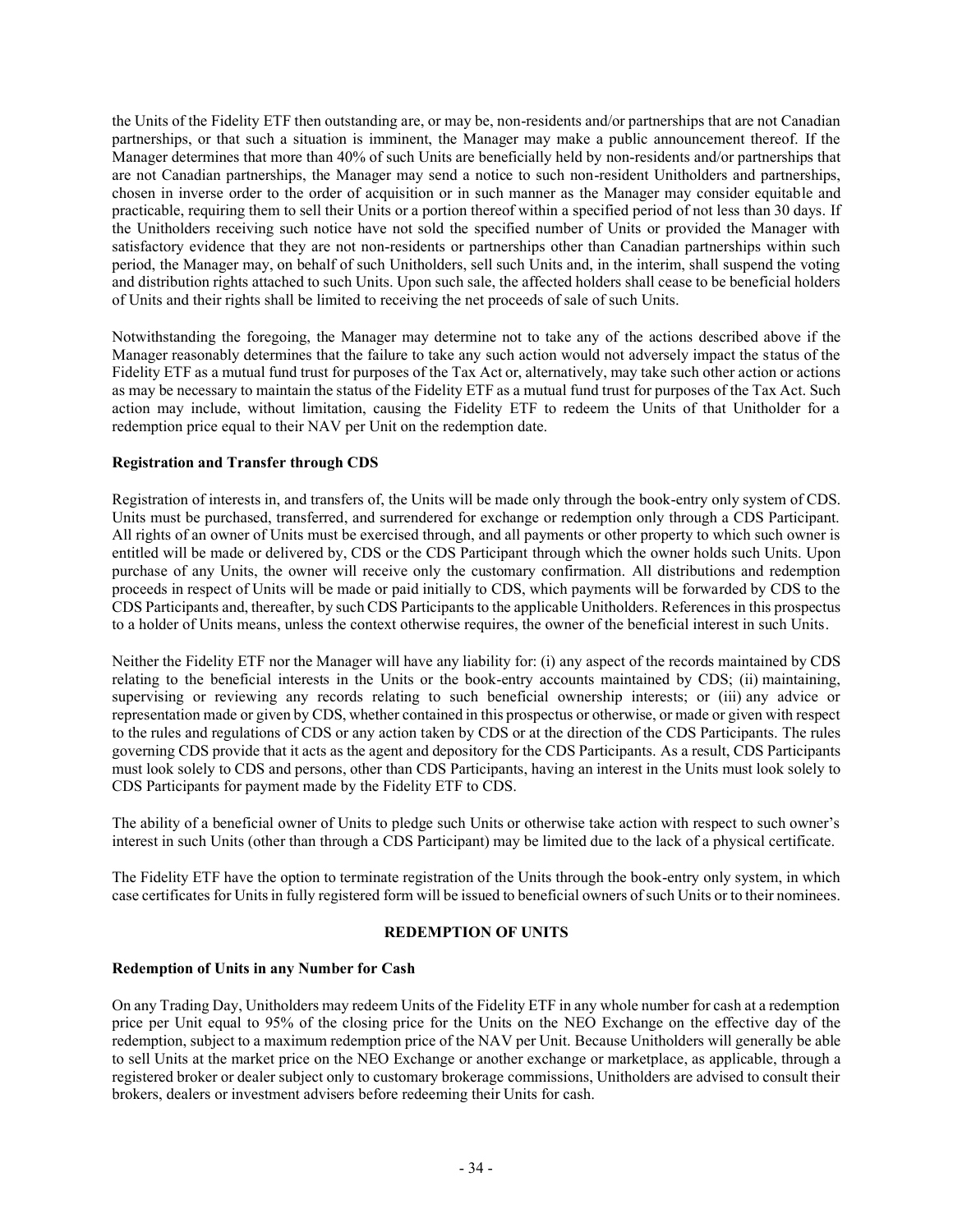For such a cash redemption to be effective on a Trading Day, a cash redemption request in the form prescribed by the Manager from time to time must be delivered through a CDS Participant by 9:00 a.m. (Toronto time) on that day to the Fidelity ETF at its head office or as the Manager may otherwise direct. If a cash redemption request is received after 9:00 a.m. (Toronto time) on a Trading Day, the cash redemption request will be effective only on the next business day.

The redemption price for Units will be paid in Canadian dollars. Payment of the redemption price will be made by no later than the second business day after the effective day of the redemption. The cash redemption request forms may be obtained from the Manager.

Units of the Fidelity ETF trade on an ex-dividend basis at the opening of trading on the date that is one Trading Day prior to the record date for the applicable distribution. A Unitholder that exercises this cash redemption right in respect of Units during the period commencing on and including the date that is one Trading Day before a distribution record date until that distribution record date will not be entitled to receive the applicable distribution in respect of those Units. In connection with the redemption of Units, the Fidelity ETF will generally dispose of securities or other assets in order to fund the required redemption proceeds. Subject to the limits imposed by the Tax Act (including the ATR Rule), capital gains of the Fidelity ETF may be allocated and distributed to a Unitholder as part of the price paid to the Unitholder on the redemption of Units. The remaining portion of the redemption price will be proceeds of disposition.

The Manager reserves the right to cause the Fidelity ETF to redeem the Units held by a Unitholder at a price equal to the NAV per Unit on the effective date of such redemption if the Manager believes it is in the best interests of the Fidelity ETF to do so.

# <span id="page-37-0"></span>**Exchange of Prescribed Number of Units**

On any Trading Day, Unitholders may exchange a minimum of a Prescribed Number of Units (and any additional multiple thereof) for, in the discretion of the Manager, a Basket of Securities and cash, only cash or other securities and cash. To effect an exchange of Units, a Unitholder must submit an exchange request in the form prescribed by the Manager from time to time to the Fidelity ETF at its head office or as the Manager may otherwise direct by the applicable Cut-Off Time on a Trading Day. The exchange price will be equal to the aggregate NAV per Unit of the Prescribed Number of Units on the effective day of the exchange request, payable by delivery of the Basket of Securities (constituted prior to the receipt of the exchange request) and cash, only cash or other securities and cash, depending on the terms of any agreement with the Unitholder or with the consent of the Manager. If the Unitholder receives only cash, the Manager may, in its discretion, require the Unitholder to pay or reimburse the Fidelity ETF for the trading expenses incurred, or expected to be incurred, by the Fidelity ETF in connection with the sale by such Fidelity ETF of securities in order to obtain the necessary cash to fund the exchange price. On an exchange, the applicable Units will be redeemed. Any cash component of the exchange price for Units will be paid in Canadian dollars.

If an exchange request is not received by the applicable Cut-Off Time on a Trading Day, subject to the discretion of the Manager, the exchange request will be deemed to be received only on the next business day. Settlement of exchanges for a Basket of Securities and cash, only cash or other securities and cash, as the case may be, will be made by no later than the second business day after the effective day of the exchange request.

The Manager will make available to the applicable Designated Broker and the Dealers information as to the Prescribed Number of Units and any Basket of Securities for the Fidelity ETF for each Trading Day. The Manager may, in its discretion, increase or decrease the Prescribed Number of Units from time to time.

Units of the Fidelity ETF trade on an ex-dividend basis at the opening of trading on the date that is one Trading Day prior to the record date for the applicable distribution. A Unitholder that exchanges or redeems Units during the period commencing on and including the date that is one Trading Day prior to the distribution record date until that distribution record date will be entitled to receive the applicable distribution in respect of those Units.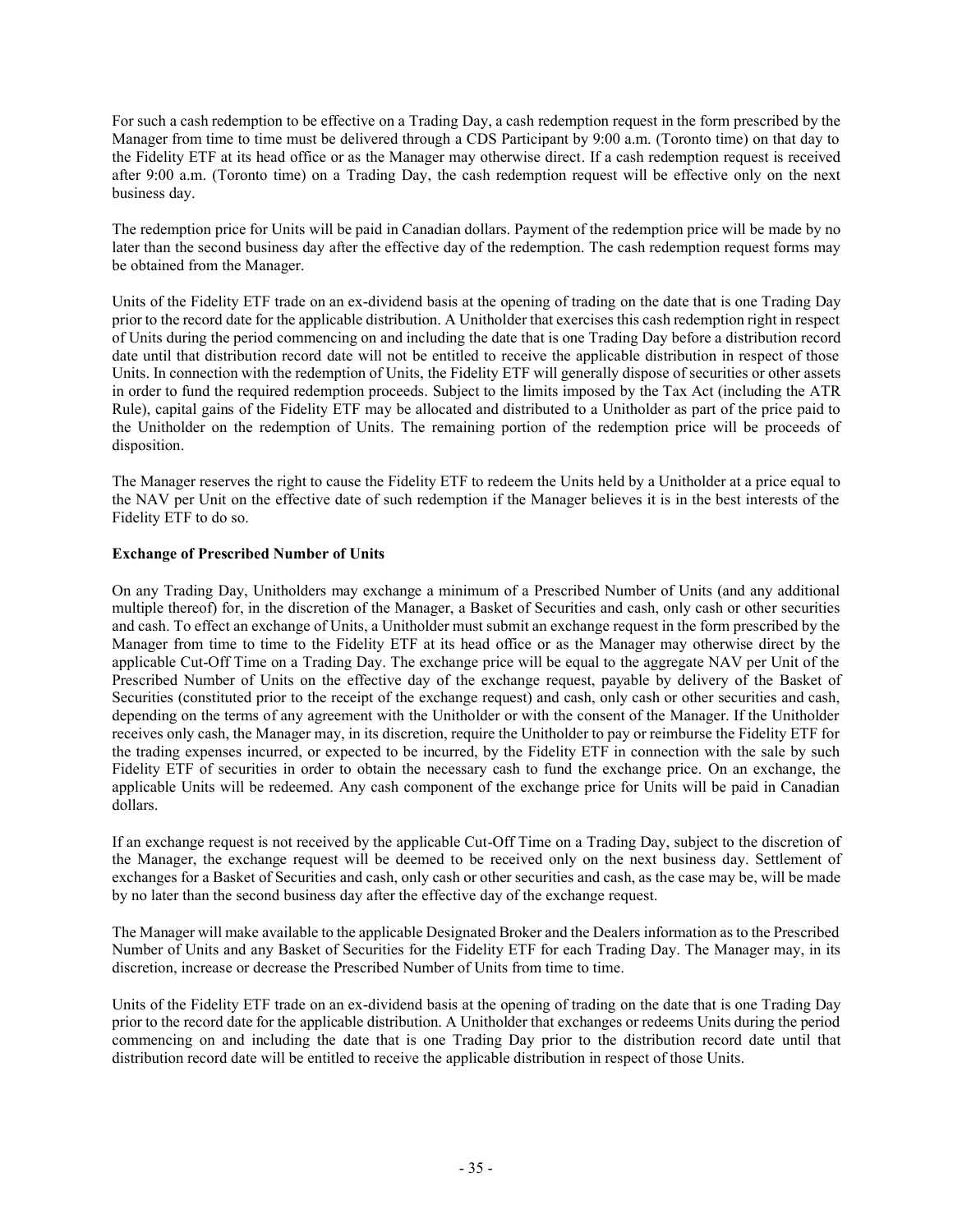If securities held in the portfolio of the Fidelity ETF is cease traded at any time by order of a securities regulatory authority or other relevant regulator or stock exchange, the delivery of such securities to a Unitholder on an exchange may be postponed until such time as the transfer of the securities is permitted by law.

## **Characterization of Redemption or Exchange Amount**

Subject to the limits imposed by the Tax Act (including the ATR Rule), the exchange or redemption price paid to a Unitholder may include capital gains of the Fidelity ETF that are allocated and distributed to the Unitholder. The remaining portion of the exchange or redemption price will be proceeds of disposition.

## <span id="page-38-1"></span>**Suspension of Exchanges and Redemptions**

The Manager may suspend the exchange and/or redemption of Units or the payment of the exchange or redemption price of the Fidelity ETF: (i) during any period when normal trading is suspended on a stock exchange or other market on which securities owned by the Fidelity ETF are listed and traded, if these securities represent more than 50% by value or underlying market exposure of the total assets of the Fidelity ETF, without allowance for liabilities, and if these securities are not traded on any other exchange that represents a reasonably practical alternative for the Fidelity ETF; or (ii) with the prior permission of the securities regulatory authorities. The suspension shall apply to all requests for exchange or redemption received prior to the suspension but as to which payment has not been made, as well as to all requests received while the suspension is in effect. All Unitholders making such requests shall be advised by the Manager of the suspension and that the exchange or redemption will be effected at a price determined on the first Valuation Date following the termination of the suspension. All such Unitholders shall have, and shall be advised that they have, the right to withdraw their requests for exchange or redemption. The Manager shall not accept a subscription order for Units during any period when exchanges or redemptions are suspended unless it has received permission from the Ontario Securities Commission to accept such orders. The suspension shall terminate in any event on the first day on which the condition giving rise to the suspension has ceased to exist, provided that no other condition under which a suspension is authorized then exists. To the extent not inconsistent with the official rules and regulations promulgated by any government body having jurisdiction over the Fidelity ETF, any declaration of suspension made by the Manager shall be conclusive.

## **Exchange and Redemption of Units through CDS Participants**

The exchange and redemption rights described above must be exercised through the CDS Participant through which the owner holds Units. Beneficial owners of Units should ensure that they provide exchange and/or redemption instructions to the CDS Participants through which they hold Units sufficiently in advance of the cut-off times set by CDS Participants to allow such CDS Participants to notify the Manager or as the Manager may direct prior to the relevant cut-off time.

## **Short-Term Trading**

The Manager does not believe that it is necessary to impose any short-term trading restrictions on the Fidelity ETF at this time, as the Fidelity ETF is an exchange-traded fund that is primarily traded in the secondary market.

# **INCOME TAX CONSIDERATIONS**

<span id="page-38-0"></span>In the opinion of Borden Ladner Gervais LLP, the following is, as of the date hereof, a summary of the principal Canadian federal income tax considerations under the Tax Act for the Fidelity ETF and for a prospective Unitholder in the Fidelity ETF who, for the purposes of the Tax Act, is an individual (other than a trust), is resident in Canada, holds Units of the Fidelity ETF either directly as capital property or in a Registered Plan, is not affiliated with the Fidelity ETF and deals at arm's length with the Fidelity ETF. This summary is based on the current provisions of the Tax Act, the Tax Proposals and counsel's understanding of the current published administrative policies and assessing practices of the CRA. This summary does not take into account or anticipate any other changes in law whether by legislative, administrative or judicial action and it does not take into account provincial, territorial or foreign income tax legislation or considerations, which may differ from the considerations described below.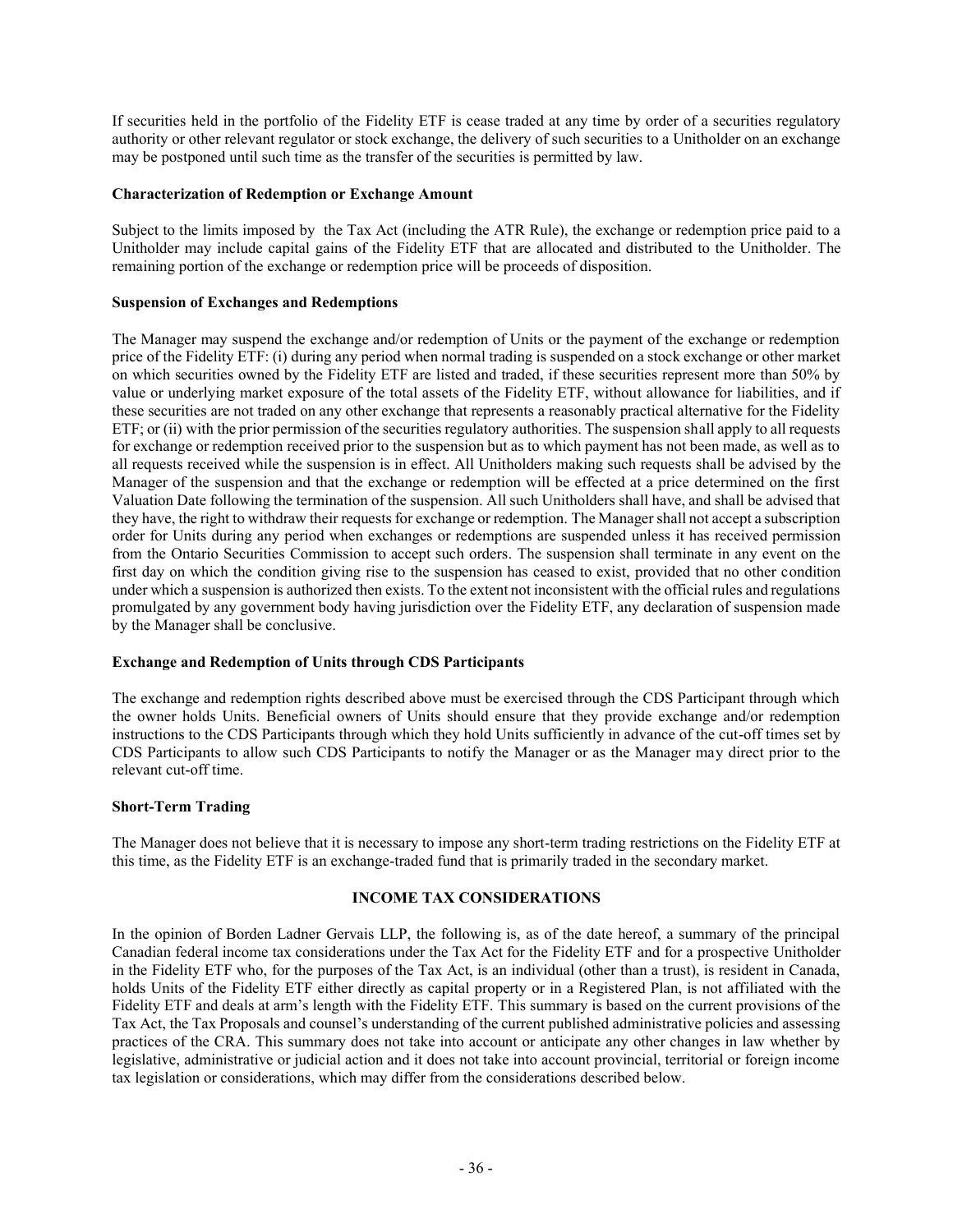#### **This summary is of a general nature only and is not exhaustive of all possible income tax considerations. Prospective investors should therefore consult their own tax advisers about their individual circumstances.**

This summary is based on the assumptions that the Fidelity ETF will: (i) not be a SIFT trust as defined in section 122.1 of the Tax Act at any time; (ii) not invest in any "offshore investment fund property" as defined in section 94.1 of the Tax Act; (iii) not invest 10% or more in any "exempt foreign trust" as described in section 94.2 of the Tax Act; (iv) not invest in securities of an issuer that would be treated as a "foreign affiliate" or a "controlled foreign affiliate" of the Fidelity ETF; and (v) not enter into any arrangement where the result would be a "dividend rental arrangement" under the Tax Act. The Manager has advised counsel that it expects this to be the case and that these assumptions are reasonable.

## **Status of the Fidelity ETF**

This summary is also based on the assumption that the Fidelity ETF will qualify or be deemed to qualify as a mutual fund trust under the Tax Act effective from the date of its creation and at all material times thereafter. If the Fidelity ETF were not to so qualify as a mutual fund trust under the Tax Act throughout a taxation year, the Fidelity ETF, among other things: (i) may become liable for alternative minimum tax under the Tax Act in such year; (ii) would not be eligible for a Capital Gains Refund (defined below) for such year; (iii) may be subject to the "mark-to-market" rules described below; (iv) would be required to withhold on capital gains distributions made to Unitholders who are non-residents of Canada for purposes of the Tax Act; and (v) may be subject to a special tax under Part XII.2 of the Tax Act in such year.

If the Fidelity ETF does not qualify as a mutual fund trust and more than 50% (based on fair market value) of the Units of the Fidelity ETF are held by one or more Unitholders that are considered "financial institutions" for the purposes of certain mark-to-market rules in the Tax Act, then the Fidelity ETF itself will be treated as a financial institution under those rules. As a result, the Fidelity ETF will be required to recognize income for each taxation year during which it is a deemed financial institution on the full amount of any gains and losses accruing on certain types of securities that it holds, and also will be subject to special rules with respect to income inclusion on these securities. Any income arising from such treatment will be included in amounts to be distributed to Unitholders. If more than 50% of the Units of the Fidelity ETF cease to be held by financial institutions, the tax year of the Fidelity ETF will be deemed to end immediately before that time and any gains or losses accrued before that time will be deemed realized by the Fidelity ETF and will be distributed to Unitholders. A new taxation year for the Fidelity ETF will then begin and for that and subsequent taxation years, for so long as not more than 50% of the Units of the Fidelity ETF are held by financial institutions or the Fidelity ETF qualifies as a mutual fund trust, the Fidelity ETF will not be subject to these mark-to-market rules. Initially, following the creation of the Fidelity ETF, financial institutions will hold all the outstanding Units of the Fidelity ETF.

## <span id="page-39-0"></span>**Taxation of the Fidelity ETF**

The Fidelity ETF will elect to have a taxation year that ends on December 15 of each calendar year.

The Fidelity ETF is subject to tax under Part I of the Tax Act on its net income, including net taxable capital gains, as calculated under the Tax Act for a taxation year (after deducting available loss carryforwards) to the extent that it is not paid or payable to Unitholders. The Fidelity ETF that is a mutual fund trust throughout its taxation year is entitled to a refund ("**Capital Gains Refund**") of its tax liability on its net realized taxable capital gains equal to an amount determined by formula under the Tax Act based on the redemption of Units during the year and accrued gains on the Fidelity ETF's assets. The Declaration of Trust requires the Fidelity ETF to distribute a sufficient amount of its net income and net realized capital gains, if any, for each taxation year to Unitholders so that the Fidelity ETF will not be liable in any taxation year for income tax under Part I of the Tax Act after taking into account any entitlement to a Capital Gains Refund.

The Fidelity ETF is required to calculate its net income, including net taxable capital gains, in Canadian dollars for each taxation year according to the rules in the Tax Act. Net income, including net taxable capital gains, is affected by fluctuations in the value of the Canadian dollar relative to foreign currency where amounts of income, expense, cost or proceeds of disposition are denominated in foreign currency. The Fidelity ETF is generally required to include in the calculation of its income interest as it accrues, dividends when they are received and capital gains and losses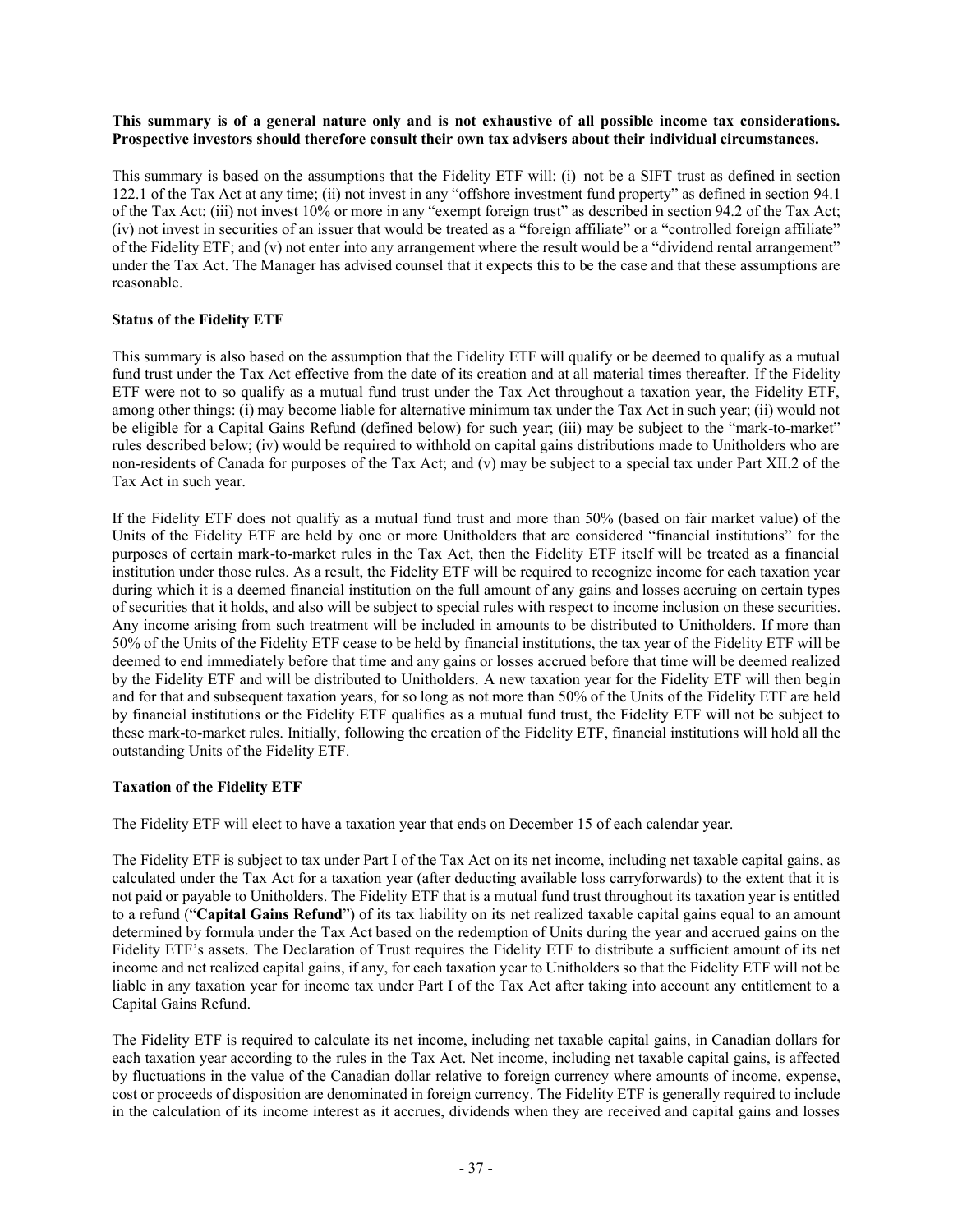when they are realized. Foreign source income received by the Fidelity ETF is generally received net of any taxes withheld in the foreign jurisdiction. The foreign taxes so withheld are included in the calculation of the Fidelity ETF's income. Trust income that is paid or becomes payable to the Fidelity ETF in a calendar year is generally included in income for the taxation year of the Fidelity ETF that ends in the calendar year. Trust income paid or payable to the Fidelity ETF by a Canadian-resident trust may have the character of ordinary property income, foreign source income, dividends received from a taxable Canadian corporation or taxable capital gains.

Gains or losses realized by the Fidelity ETF on the disposition of securities held as capital property constitute capital gains or capital losses. Securities will generally be considered to be held by the Fidelity ETF as capital property unless the Fidelity ETF is considered to be trading or dealing in securities, or otherwise carrying on a business of buying and selling securities, or has acquired the securities in a transaction or transactions considered to be an adventure in the nature of trade. The Manager has advised counsel that the Fidelity ETF purchases securities (other than derivative instruments) with the objective of earning income thereon and takes the position that gains and losses realized on the disposition of these securities are capital gains and capital losses. Generally, a gain or loss from a cash settled option, futures contract, forward contract, total return swap and other derivative instrument is treated on account of income rather than as a capital gain or loss unless the derivative is used by the Fidelity ETF as a hedge to limit its gain or loss on a specific capital asset or group of capital assets held by the Fidelity ETF. Where the Fidelity ETF uses derivatives to hedge exposure with respect to securities held on capital account and the derivatives are sufficiently linked to such securities, gains or losses realized on such derivatives will be treated as capital gains or losses.

If the Fidelity ETF invests in foreign denominated securities, it must calculate its adjusted cost base and proceeds of disposition in Canadian dollars based on the conversion rate on the date the securities were purchased and sold, as applicable. Capital gains realized during a taxation year are reduced by capital losses realized during the year. In certain circumstances, a capital loss realized by the Fidelity ETF may be denied or suspended and, therefore, may not be available to offset capital gains. For example, a capital loss realized by the Fidelity ETF will be suspended if, during the period that begins 30 days before and ends 30 days after the date on which the capital loss was realized, the Fidelity ETF (or a person affiliated with the Fidelity ETF for the purposes of the Tax Act) acquires a property that is the same as or is identical to the particular property on which the loss was realized and owns that property at the end of the period.

A trust is generally subject to a "loss restriction event" for the purposes of the Tax Act each time a person or partnership becomes a "majority-interest beneficiary" of the trust for the purposes of the Tax Act. Generally, a majority-interest means more than 50% of the fair market value of the trust held by the person or partnership and affiliates. If the Fidelity ETF experiences a loss restriction event, the taxation year of the Fidelity ETF will be deemed to end, and the Fidelity ETF will be deemed to realize its unrealized capital losses. The Fidelity ETF may elect to realize capital gains in order to offset its capital losses and non-capital losses, including undeducted losses from prior years. Any undeducted capital losses will expire and may not be deducted by the Fidelity ETF in future years and any undeducted non-capital losses in future years will be restricted, with the result that income and capital gains distributions in the future may be larger.

The Declaration of Trust provides for the automatic distribution to Unitholders of a sufficient amount of income and capital gains of the Fidelity ETF for each taxation year (including a taxation year that is deemed to end by virtue of a loss restriction event) so that the Fidelity ETF will not be liable for ordinary income tax. The Declaration of Trust provides that any such distribution is automatically reinvested in Units of the Fidelity ETF and the Units of the Fidelity ETF are immediately consolidated to the pre-distribution NAV per Unit.

## **Taxation of Unitholders (other than Registered Plans)**

# *Distributions*

A Unitholder is required to include in computing income for tax purposes, the amount of any income and the taxable portion of any capital gains of the Fidelity ETF (including any Management Fee Distributions) that is paid or payable to the Unitholder in the year, whether such amounts are paid in cash or reinvested in additional Units. The non-taxable portion of any capital gains of the Fidelity ETF that is paid or payable to the Unitholder in the year is not included in the Unitholder's income and, provided the Fidelity ETF makes the appropriate designation on its tax return, does not reduce the adjusted cost base of the Unitholder's Units of the Fidelity ETF. Any other non-taxable distribution, such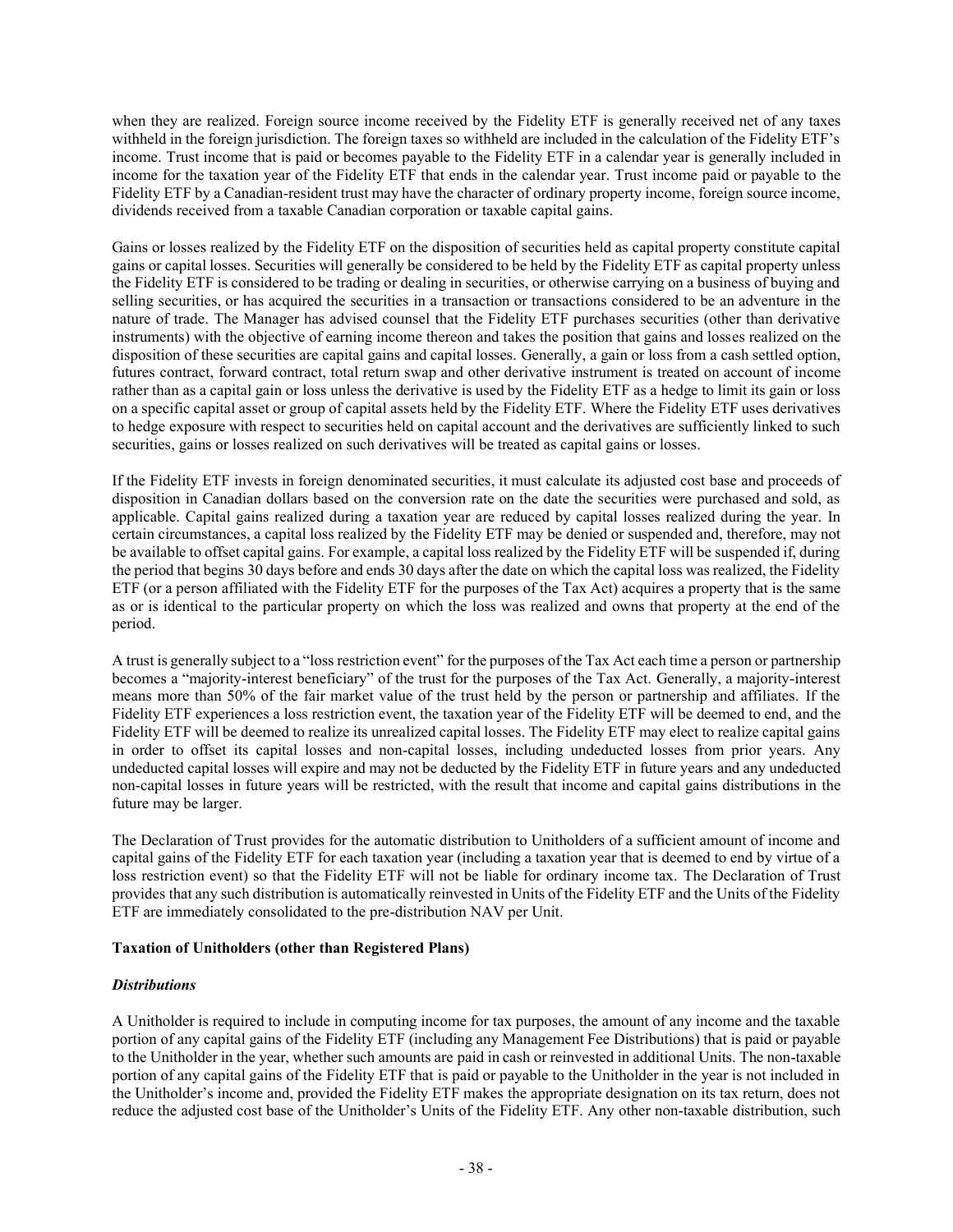as a return of capital, reduces the Unitholder's adjusted cost base. A Unitholder is deemed to realize a capital gain to the extent that the adjusted cost base of the Unitholder's Units would otherwise become a negative amount and the adjusted cost base is nil immediately thereafter.

The Fidelity ETF may, and is expected to designate to the extent permitted by the Tax Act, the portion of the net income of the Fidelity ETF distributed to Unitholders that may reasonably be considered to consist of: (i) taxable dividends (including eligible dividends) received or considered to be received by the Fidelity ETF on shares of taxable Canadian corporations; and (ii) net taxable capital gains realized or considered to be realized by the Fidelity ETF. Any amount so designated is deemed for tax purposes to be received or realized by Unitholders in the year as a taxable dividend and as a taxable capital gain, respectively. The dividend gross-up and tax credit treatment normally applicable to taxable dividends (including eligible dividends) paid by a taxable Canadian corporation applies to amounts designated as taxable dividends. Taxable capital gains so designated are subject to the general rules relating to the taxation of capital gains described below. In addition, the Fidelity ETF may make designations in respect of its foreign source income, if any, so that Unitholders may be able to claim a foreign tax credit (in accordance with and subject to the general limitations under the Tax Act) for foreign taxes paid (and not deducted) by the Fidelity ETF. A loss realized by the Fidelity ETF may not be allocated to and may not be treated as a loss of the Unitholders of the Fidelity ETF.

Individuals and certain trusts may be subject to an alternative minimum tax in respect of taxable dividends (including eligible dividends) received or considered to be received from taxable Canadian corporations and realized capital gains.

# *Disposition of Units*

Generally, a Unitholder realizes a capital gain (or loss) on the sale, redemption, exchange or other disposition of a Unit to the extent that the proceeds of disposition for the Unit exceed (or are less than) the total of the adjusted cost base to the Unitholder of the Unit and any reasonable costs of disposition. In general, the adjusted cost base of all Units of the Fidelity ETF held by the Unitholder at a particular time is the total amount paid for all Units of the Fidelity ETF currently and previously held by the Unitholder (including brokerage commissions paid and the amount of reinvested distributions) less any distributions of capital and less the adjusted cost base of any Units of the Fidelity ETF previously disposed of by the Unitholder. The adjusted cost base to a Unitholder of one Unit is the average adjusted cost base of all Units owned by the Unitholder as capital property at that time. A consolidation of Units after the reinvestment of a distribution in additional Units will not be regarded as a disposition of Units.

When a Unitholder redeems Units of the Fidelity ETF for cash or exchanges Units of the Fidelity ETF for a Basket of Securities and cash, the Fidelity ETF may allocate and designate capital gains to the Unitholder as partial payment of the redemption or exchange price, as applicable. Any capital gains so allocated and designated, which amount will be restricted by the ATR Rule in the manner described under "Risk Factors - Taxation Risk", must be included in the calculation of the Unitholder's income in the manner described above and will reduce the Unitholder's proceeds of disposition.

A Unitholder may acquire securities *in specie* from the Fidelity ETF on the redemption of Units or on the termination of the Fidelity ETF. The cost of any securities acquired by the Unitholder from the Fidelity ETF on the redemption of the Units will generally be the fair market value of the securities at that time. Unitholders who redeem Units are advised to confirm with the Manager the details of any distributions paid at the time of redemption and the fair market value of any securities received from the Fidelity ETF, and are also advised to consult with their own tax advisers.

## *Taxation of Capital Gains and Capital Losses*

One-half of any capital gain realized by a Unitholder and the amount of any net taxable capital gains realized or considered to be realized by the Fidelity ETF and designated by the Fidelity ETF in respect of the Unitholder is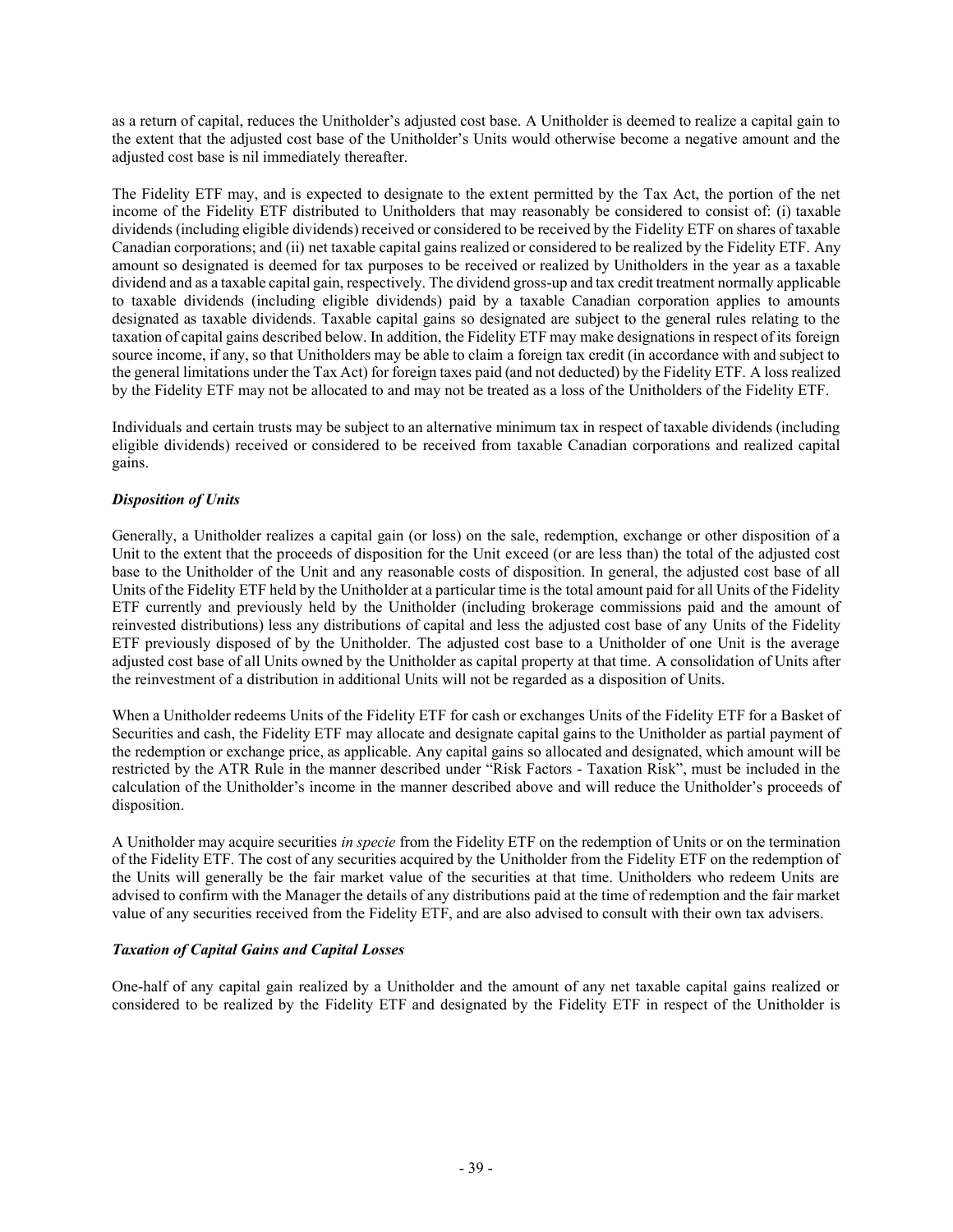included in the Unitholder's income as a taxable capital gain. One-half of a capital loss may be deducted from taxable capital gains subject to and in accordance with detailed rules in the Tax Act.

## **Taxation of Registered Plans**

A Registered Plan that holds Units of the Fidelity ETF and the planholder, annuitant or subscriber of that Registered Plan, as the case may be, will generally not be subject to tax on the value of the Units, income or capital gains distributed by the Fidelity ETF to the Registered Plan or a gain realized by the Registered Plan on the disposition of the Units (whether payment is received in cash or by reinvestment in additional Units), provided the Units are a qualified investment under the Tax Act for the Registered Plan and, in the case of Registered Plans (other than deferred profit-sharing plans), not a prohibited investment for the Registered Plan.

# **Tax Implications of the Fidelity ETF's Distribution Policy**

A portion of the NAV of a Unit of the Fidelity ETF may reflect income and/or capital gains accrued or realized by the Fidelity ETF before the Unit was acquired by a Unitholder. The income and taxable portion of capital gains paid or payable to a Unitholder must be included in the calculation of the Unitholder's income in the manner described above, even if it relates to a period before the Unitholder owned the Units and may have been reflected in the price paid by the Unitholder for the Units. In particular, this may be the case when Units are acquired late in the year, or on or before the date on which a distribution will be paid.

# **INTERNATIONAL INFORMATION REPORTING**

<span id="page-42-0"></span>Generally, Unitholders will be required to provide their dealer with information related to their citizenship and tax residence, including their taxpayer identification number(s). If a Unitholder is identified as a U.S. citizen or a foreign (including U.S.) tax resident, or if the Unitholder fails to provide the required information and indicia of U.S. or non-Canadian status is present, details about the Unitholder and their investment in the Fidelity ETF will be reported to the CRA, unless the investment is held within a Registered Plan. The CRA will provide that information to the U.S. Internal Revenue Service ("**IRS**") (in the case of U.S. citizens or tax residents) or the relevant tax authority of any country that is a signatory of the Multilateral Competent Authority Agreement on Automatic Exchange of Financial Account Information or that has otherwise agreed to a bilateral information exchange with Canada.

The IRS issued a clarification to a set of existing tax rules that resulted in Canadian mutual funds (such as the Fidelity ETF) generally being classified as corporations for U.S. tax purposes. As a result, U.S. taxpayers (including Canadian residents who are U.S. citizens) who hold Canadian mutual funds generally are subject to the Passive Foreign Investment Company ("**PFIC**") rules, including an annual requirement to report each PFIC investment, held directly or indirectly, on a separate U.S. tax form. If you are a U.S. citizen, you should consult your tax advisor about the U.S. tax rules that apply to you and the advisability of making (or refraining from making) any U.S. tax election such as a Qualified Electing Fund ("**QEF**") election.

Generally, the QEF election more closely aligns the Canadian and U.S. tax treatment of an investment in Canadian mutual funds. To assist investors who choose to make QEF elections, the Manager will make available PFIC Annual Information Statements ("**AIS**") for the Fidelity ETF. Investors should consult their dealer or financial advisors about obtaining their AIS from the Manager.

## **ELIGIBILITY FOR INVESTMENT**

<span id="page-42-1"></span>In the opinion of Borden Ladner Gervais LLP, the Units of the Fidelity ETF will be a qualified investment under the Tax Act for a Registered Plan at any time that the Fidelity ETF qualifies or is deemed to qualify as a "mutual fund trust" under the Tax Act or that the Units are listed on a "designated stock exchange" within the meaning of the Tax Act, which includes the NEO Exchange.

A Unit of the Fidelity ETF that is a qualified investment under the Tax Act for a Registered Plan may nevertheless be a prohibited investment under the Tax Act for a Registered Plan (other than a deferred profit-sharing plan). Generally, the Units of the Fidelity ETF will not be a prohibited investment under the Tax Act for a Registered Plan unless the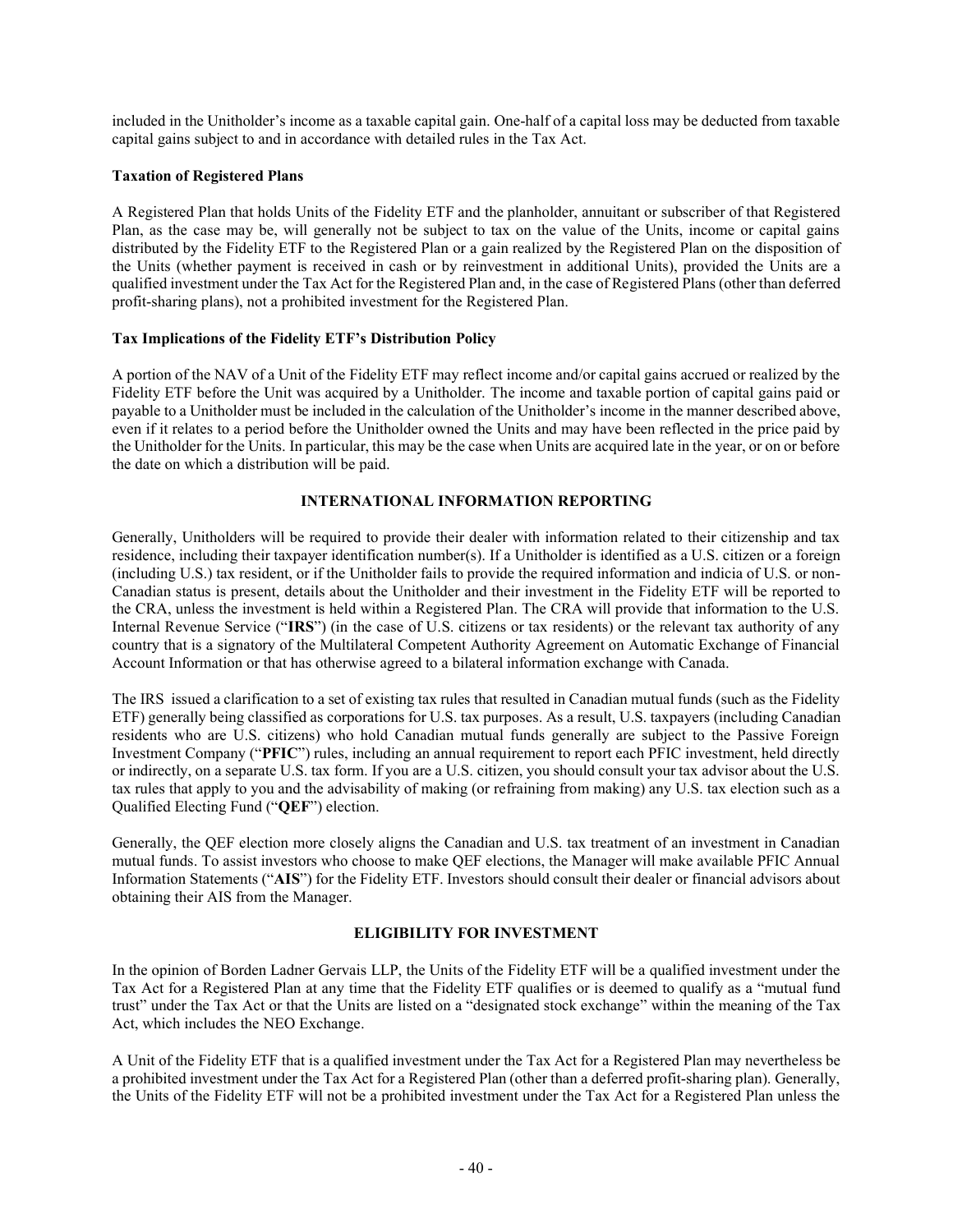planholder, annuitant or subscriber, as the case may be (together with non-arm's length partnerships and persons, including the Registered Plan) directly or indirectly holds Units having a fair market value of 10% or more of the Fidelity ETF. However, under a safe harbour for newly established mutual funds, Units of the Fidelity ETF will not be a prohibited investment under the Tax Act for a Registered Plan at any time during the first 24 months of the Fidelity ETF's existence if the Fidelity ETF is or is deemed to be a mutual fund trust under the Tax Act and either remains in substantial compliance with the requirements of NI 81-102 or follows a reasonable policy of investment diversification throughout that period. Investors should consult their own tax advisers for advice on whether Units would be a prohibited investment for their Registered Plans.

On a distribution *in specie* from the Fidelity ETF on the redemption of Units or on the termination of the Fidelity ETF, a Registered Plan will acquire securities. The Registered Plan and the planholder, annuitant or subscriber of the Registered Plan, as the case may be, will generally not be subject to tax on the value of those securities, income received by the Registered Plan from those securities or gains realized by the Registered Plan on the disposition of those securities, provided each of those securities is a qualified investment under the Tax Act for the Registered Plan at all times that the security is held by the Registered Plan and, in the case of Registered Plans (other than deferred profit-sharing plans), not a prohibited investment for the Registered Plan. Investors should consult their own tax advisers for advice on whether or not such securities would be qualified investments and not prohibited investments for their Registered Plans.

# **ORGANIZATION AND MANAGEMENT DETAILS OF THE FIDELITY ETF**

#### <span id="page-43-1"></span><span id="page-43-0"></span>**Manager of the Fidelity ETF**

Fidelity Investments Canada ULC, a registered portfolio manager and investment fund manager, is the trustee, manager and portfolio manager of the Fidelity ETF. The head office of the Fidelity ETF and the Manager is located at 483 Bay Street, Suite 300, Toronto, Ontario M5G 2N7.

#### *Duties and Services Provided by the Manager*

Pursuant to the Management Agreement, the Manager has been appointed as the investment fund manager of the Fidelity ETF and has agreed to provide, or arrange for the provision of, all general management and administrative services required by the Fidelity ETF in its day-to-day operations, including bookkeeping, record-keeping and other administrative services for the Fidelity ETF. The Manager may delegate all or some of its powers, provided that the Manager shall be fully liable to the Fidelity ETF in the event of a failure of such persons to discharge the duties of the Manager under the Management Agreement, and shall require such persons to perform their services to a standard of care that is at least as high as that imposed on the Manager under the Management Agreement.

The Manager is responsible for providing management, administrative and portfolio advisory and investment management services to the Fidelity ETF. The Manager's duties include, without limitation,

- (i) approving the expenses of the Fidelity ETF and the payment of expenses on behalf of the Fidelity ETF that is the responsibility of the Fidelity ETF;
- (ii) providing office accommodation, office facilities and personnel;
- (iii) preparing financial statements and other financial and accounting information as required by the Fidelity ETF;
- (iv) ensuring that the Fidelity ETF complies with all securities legislation, regulations, rules, policies and guidelines applicable to the Fidelity ETF or the Manager, including stock exchange listing requirements and stock exchange rules;
- (v) delivering or causing to be delivered, all statements, reports, notices, announcements, proxies and other documents to Unitholders, including notices of Unitholder meetings, payment of distributions and dividends, tax disclosure documents and other announcements to Unitholders;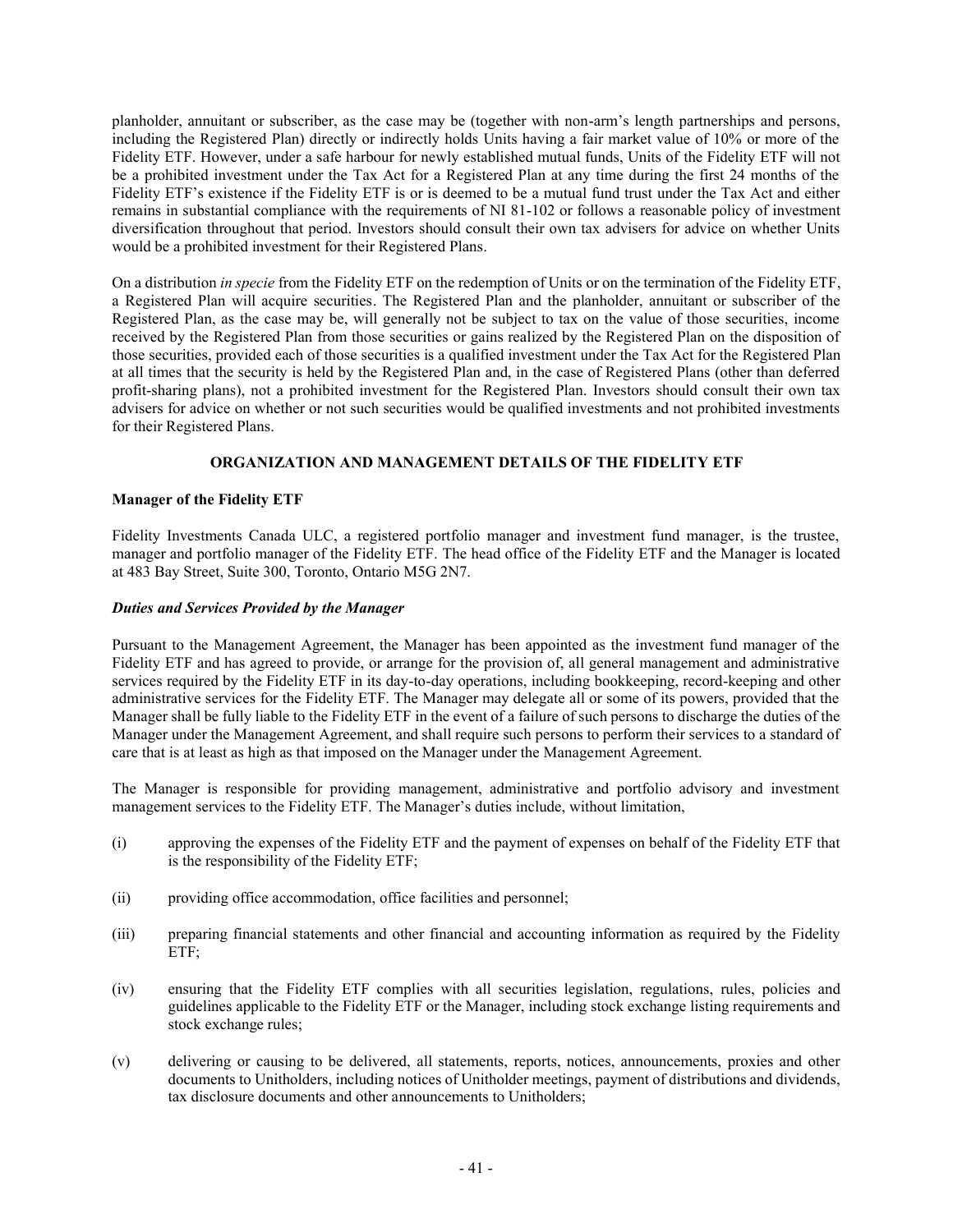- (vi) determining the amount of distributions to be made by the Fidelity ETF;
- (vii) communicating with Unitholders and preparing for and holding any meetings of Unitholders as required;
- (viii) ensuring that the NAV per Unit is calculated and published;
- (ix) administering the issue, exchange and redemption of Units;
- (x) negotiating contractual agreements with third party providers of services, including the Sub-advisor, the Designated Brokers, the Dealers, the Index Provider, the Custodian, the Registrar and Transfer Agent, the Fund Administrator, the auditor, legal counsel and printers; and
- (xi) providing, or causing to be provided, all other services necessary or desirable to conduct and operate the dayto-day business of the Fidelity ETF.

## *Details of the Management Agreement*

Pursuant to the Management Agreement, the Manager is required to exercise its powers and discharge its duties honestly, in good faith and in the best interests of the Fidelity ETF and, in connection therewith, to exercise the degree of care, diligence and skill that a reasonably prudent person would exercise in the circumstances. The Manager will be liable to the Fidelity ETF in the event of any failure to meet this standard of care by the Manager, any associate or affiliate of the Manager or any of its or their respective directors, officers or employees, but will not otherwise be liable to the Fidelity ETF in respect of any matter.

The Management Agreement may be terminated by any of the Fidelity ETF or by the Manager upon 60 days' prior written notice. In addition, either party may terminate the Management Agreement as a result of the insolvency or default of the other party, if the other party ceases to carry on business or if the other party commits any material breach of the Management Agreement and fails to remedy such breach within 30 days after receiving written notice requiring the same to be remedied. The Management Agreement may not be assigned by either party without consent, unless the assignment is to a company affiliated with the Manager within the meaning of the *Securities Act* (Ontario).

The Manager is entitled to fees for its services as manager under the Management Agreement as described under "**[Fees and Expenses](#page-19-0) – [Management Fee](#page-20-0)**". The Manager is indemnified by the Fidelity ETF for any legal fees, judgments and amounts paid in settlement, actually and reasonably incurred by the Manager in connection with the services provided by the Manager to the Fidelity ETF, if: (i) those fees, judgments and amounts were not incurred as a result of a breach by the Manager of the standard of care set out in the Management Agreement; and (ii) the Fidelity ETF has reasonable grounds to believe that the action or inaction that caused the payment of the fees, judgments and amounts paid in settlement was in the best interests of the Fidelity ETF.

The management services of the Manager under the Management Agreement are not exclusive and nothing in the Management Agreement prevents the Manager from providing similar services to other investment funds and other clients (whether or not their investment objectives and policies are similar to those of the Fidelity ETF) or from engaging in other activities. See "**[Conflicts of Interest](#page-48-0)**" below.

## **Executive Officers and Directors of the Manager of the Fidelity ETF**

The name and municipality of residence of each of the directors and executive officers of the Manager, and their principal occupations, are as follows:

| Name and<br><b>Municipality of</b><br>Residence | <b>Position with the</b><br>Manager | <b>Principal Occupation Within Preceding Five Years</b> |
|-------------------------------------------------|-------------------------------------|---------------------------------------------------------|
| Michael Barnett                                 | <b>Executive Vice-</b>              | Executive Vice-President, Institutional.                |
| Toronto, Ontario                                | President, Institutional            |                                                         |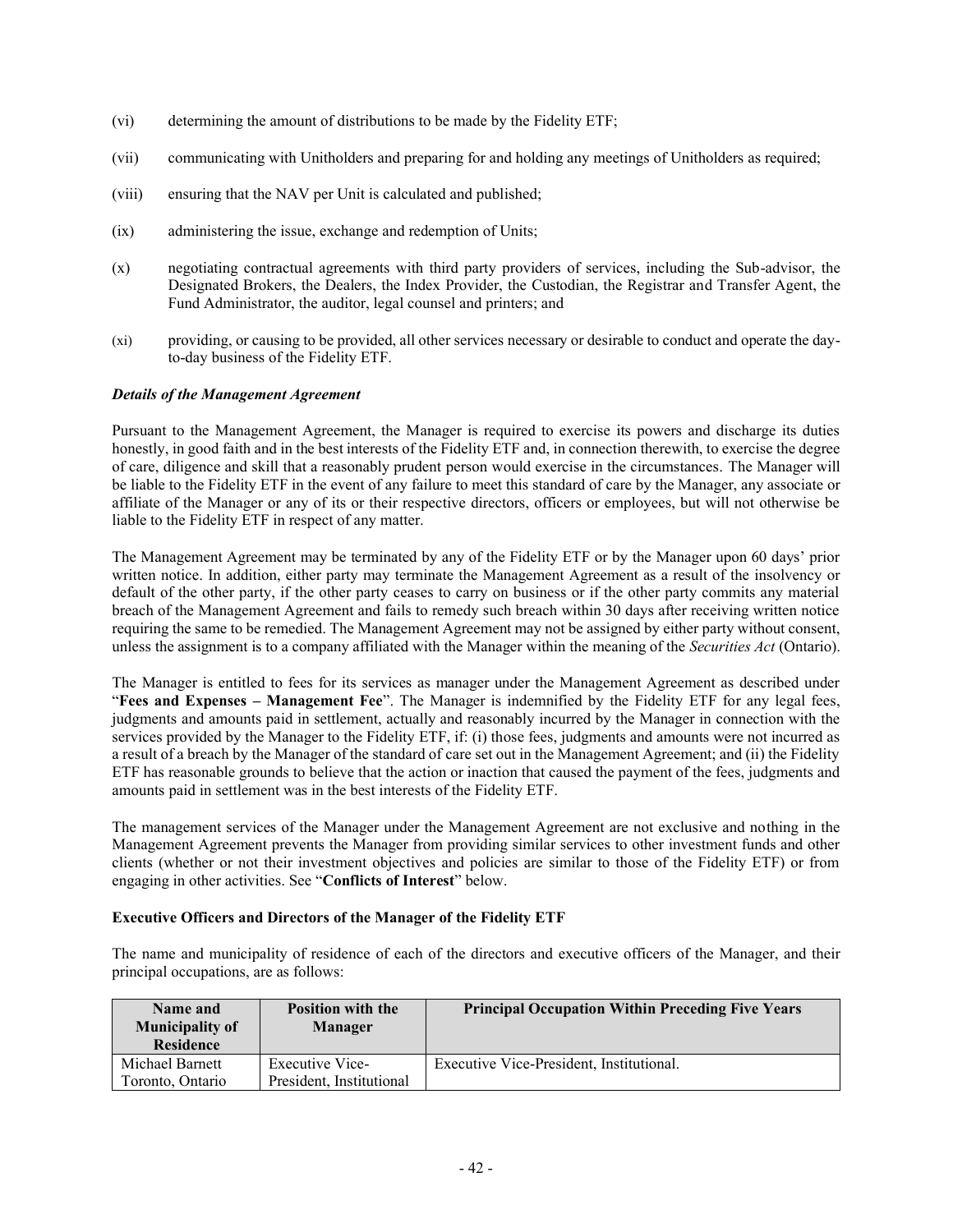| Name and<br><b>Municipality of</b><br>Residence | <b>Position with the</b><br><b>Manager</b>                                                                                                                  | <b>Principal Occupation Within Preceding Five Years</b>                                                                                           |
|-------------------------------------------------|-------------------------------------------------------------------------------------------------------------------------------------------------------------|---------------------------------------------------------------------------------------------------------------------------------------------------|
| W. Sian Burgess<br>Toronto, Ontario             | Senior Vice-President,<br>Fund Oversight,<br>Secretary, Chief<br>Compliance Officer,<br>Chief Privacy Officer<br>and Chief Anti-Money<br>Laundering Officer | Senior Vice-President, Fund Oversight, Secretary, Chief<br>Compliance Officer, Chief Privacy Officer and Chief Anti-<br>Money Laundering Officer. |
| David Bushnell<br>East York, Ontario            | Senior Vice-President,<br><b>Advisor Distribution</b>                                                                                                       | Senior Vice-President, Advisor Distribution. Prior thereto,<br>Senior Vice-President, Marketing and Vice President, Regional<br>Sales.            |
| Kelly Creelman<br>Coldwater, Ontario            | Senior Vice-President,<br>Products and<br>Marketing and Director                                                                                            | Senior Vice-President, Products and Marketing. Prior thereto,<br>Senior Vice-President, Products.                                                 |
| Peter Eccleton<br>Toronto, Ontario              | Director                                                                                                                                                    | Self-employed consultant. Prior thereto, Partner,<br>PricewaterhouseCoopers LLP.                                                                  |
| Diana Godfrey<br>Burlington, Ontario            | Senior Vice-President,<br>Human Resources                                                                                                                   | Senior Vice-President, Human Resources. Prior thereto, Vice-<br>President, Human Resources.                                                       |
| John E. Hall<br>Toronto, Ontario                | Director                                                                                                                                                    | Self-employed advisor. Prior thereto, Partner, Borden Ladner<br>Gervais LLP.                                                                      |
| <b>Andrew Marchese</b><br>Burlington, Ontario   | <b>Chief Investment</b><br>Officer and Director                                                                                                             | Chief Investment Officer.                                                                                                                         |
| Philip McDowell<br>Mississauga,<br>Ontario      | <b>Chief Financial</b><br>Officer, Senior<br>Vice-President and<br>Director                                                                                 | Chief Financial Officer and Senior Vice-President.                                                                                                |
| Cameron Murray<br>Toronto, Ontario              | Senior Vice-President,<br>Client Services, Chief<br><b>Information Officer</b><br>and Director                                                              | Senior Vice-President, Client Services and Chief Information<br>Officer.                                                                          |
| <b>Barry Myers</b><br>Toronto, Ontario          | Director                                                                                                                                                    | Self-employed advisor. Prior thereto, Partner,<br>PricewaterhouseCoopers LLP.                                                                     |
| <b>Andrew Pringle</b><br>Toronto, Ontario       | Director                                                                                                                                                    | Partner and Chairman, RP Investment Advisors LP. Chair of<br>the Board of Trustees of the McMichael Canadian Art<br>Collection.                   |
| <b>Robert Strickland</b><br>Toronto, Ontario    | President, Chief<br>Executive Officer,<br><b>Ultimate Designated</b><br>Person and Director                                                                 | President and Chief Executive Officer.                                                                                                            |
| Don Wilkinson<br>Mississauga,<br>Ontario        | Director                                                                                                                                                    | Self-employed advisor. Prior thereto, Partner, Deloitte Canada.                                                                                   |

# <span id="page-45-0"></span>**Portfolio Manager**

Fidelity Investments Canada ULC, a registered portfolio manager, is the portfolio manager of the Fidelity ETF. Under the Management Agreement, the Portfolio Manager is responsible for providing portfolio advisory and investment management services to the Fidelity ETF and has the authority to engage the services of sub-advisors in connection with any investment advice and/or portfolio management services required by the Fidelity ETF. The Portfolio Manager has engaged the services of Geode as sub-advisor of the Fidelity ETF.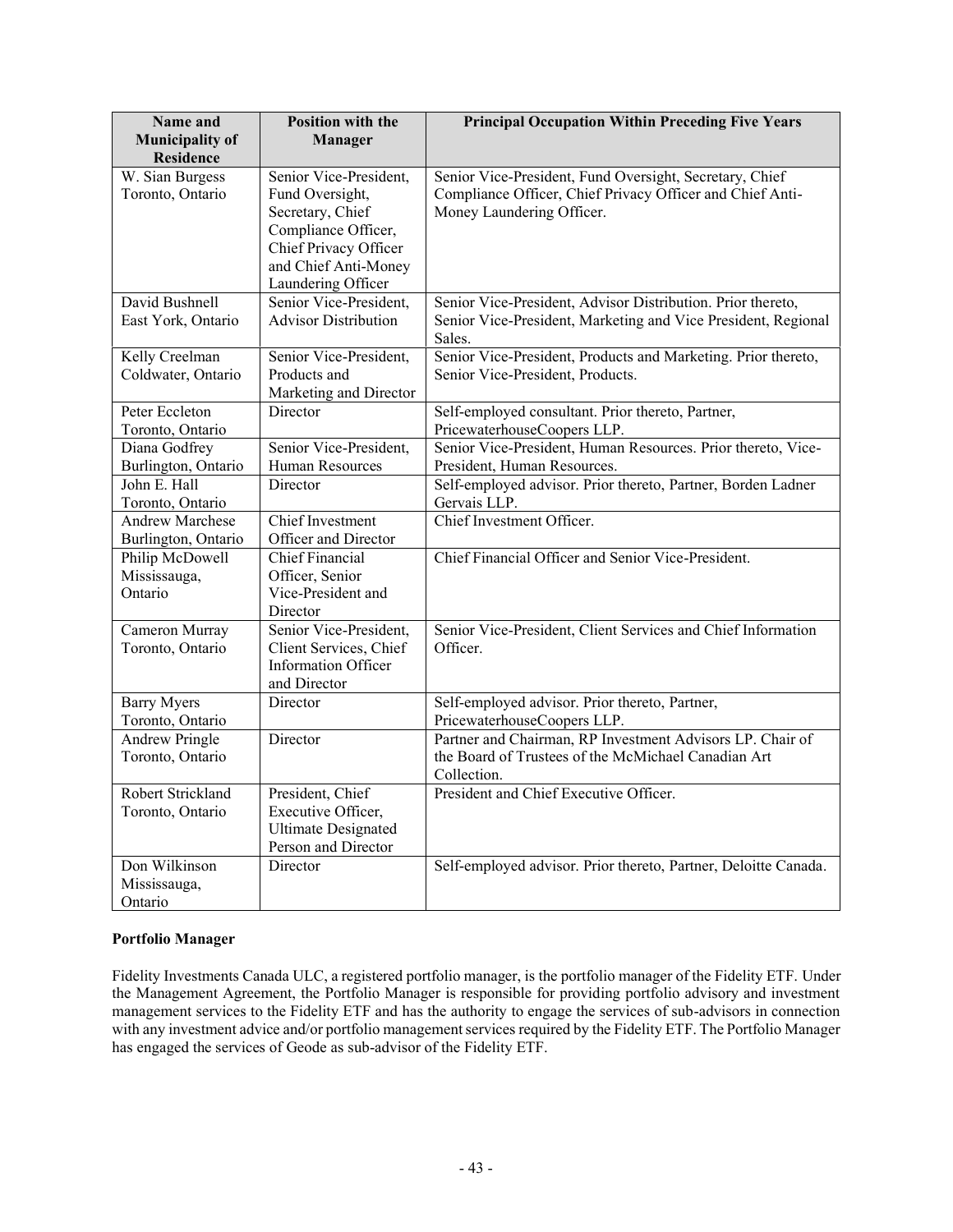## **Sub-advisor**

# *Geode*

Geode Capital Management, LLC has been retained by the Portfolio Manager pursuant to the Geode Sub-advisory Agreement to provide all portfolio management services to the Fidelity ETF.

Geode is a registered investment adviser in the United States with offices based in Boston, Massachusetts.

The individuals at Geode principally responsible for providing advice to each of the Fidelity ETF managed by Geode are as follows:

| <b>Name and Title</b> | <b>With Geode</b><br><b>Since</b> | <b>Principal Occupation Within Preceding Five Years</b>                                                                                        |
|-----------------------|-----------------------------------|------------------------------------------------------------------------------------------------------------------------------------------------|
| Louis Bottari         | 2008                              | Since joining Geode in 2008, Mr. Bottari has worked as an Assistant                                                                            |
| <b>BS</b>             |                                   | Portfolio Manager, Portfolio Manager and Senior Portfolio Manager.                                                                             |
| (co-lead manager)     |                                   |                                                                                                                                                |
| Peter Matthew         | 2007                              | Since joining Geode in 2007, Mr. Matthew has worked as a Senior                                                                                |
| <b>BS</b>             |                                   | Operations Associate, Portfolio Manager Assistant, Assistant Portfolio                                                                         |
| (co-lead manager)     |                                   | Manager, Portfolio Manager and Senior Portfolio Manager.                                                                                       |
| Dan Glenn             | 2018                              | Since joining Geode in 2018, Mr. Glenn has worked as a Portfolio                                                                               |
| BS, MBA               |                                   | Manager. Prior to joining Geode, Mr. Glenn was an Associate Portfolio                                                                          |
| (co-lead manager)     |                                   | Manager at ProShares from 2009 to 2018.                                                                                                        |
| Payal Gupta           | 2019                              | Since joining Geode in 2019, Ms. Gupta has worked as a Portfolio                                                                               |
| BS, MBA               |                                   | Manager. Prior to joining Geode, Ms. Gupta was a Senior Portfolio                                                                              |
| (co-lead manager)     |                                   | Manager at SSGA from 2005 to 2019.                                                                                                             |
| Thomas O'Brien        | 2019                              | Since joining Geode in 2019, Mr. O'Brien has worked as a Portfolio                                                                             |
| BS, MBA, CFA          |                                   | Manager. Prior to joining Geode, Mr. O'Brien was a Senior Global Equity                                                                        |
| (co-lead manager)     |                                   | Portfolio Manager at The Northern Trust from 2004 to 2019.                                                                                     |
| Robert Regan          | 2016                              | Since joining Geode in 2016, Mr. Regan has worked as a Portfolio                                                                               |
| BS, MS                |                                   | Manager. Prior to joining Geode, Mr. Regan was Senior Implementation                                                                           |
| (co-lead manager)     |                                   | Portfolio Manager at SSGA from 2008 to 2016.                                                                                                   |
| Navid Sohrabi         | 2019                              | Since joining Geode in 2019, Mr. Sohrabi has worked as a Portfolio                                                                             |
| BA, MFE, CFA          |                                   | Manager. Prior to joining Geode, Mr. Sohrabi was an Index Portfolio                                                                            |
| (co-lead manager)     |                                   | Manager and Quantitative Strategist at DWS Group from 2015 to 2019.<br>Prior to DWS Group, Mr. Sohrabi was a Derivatives Trader and Analyst at |
|                       |                                   | Analytic Investors LLC from 2013 to 2015.                                                                                                      |
| Chris Toth            | 2019                              | Since joining Geode in 2019, Mr. Toth has worked as a Portfolio Manager.                                                                       |
| BS, CFA               |                                   | Prior to joining Geode, Mr. Toth was a portfolio manager and trader at                                                                         |
| (co-lead manager)     |                                   | Proteus Capital from 2013 to 2018.                                                                                                             |
| Josh Posner           | 2020                              | Since joining Geode in 2020, Mr. Posner has worked as a Portfolio                                                                              |
| BS, CFA               |                                   | Manager. Prior to joining Geode, Mr. Posner was an assistant portfolio                                                                         |
| (co-lead manager)     |                                   | manager and equity trader at Vanguard, LLC from 2016 to 2020, and held                                                                         |
|                       |                                   | various roles at Vanguard since 2006.                                                                                                          |
| Tom Siwik             | 2022                              | Since joining Geode in 2022, Mr. Siwik has worked as a Portfolio                                                                               |
| BS, CFA               |                                   | Manager. Prior to joining Geode, Mr. Siwik was a portfolio manager for                                                                         |
| (co-lead manager)     |                                   | Abu Dhabi Investment Authority from 2011 to 2022.                                                                                              |

## *Details of the Sub-advisory Agreement*

## *Geode Sub-advisory Agreement*

Under the terms of the Geode Sub-advisory Agreement, Geode is responsible for providing all portfolio management services in respect of the Fidelity ETF, other than in respect of currency hedging activities, as applicable, and for ensuring that the trading and investment activities of the Fidelity ETF is in compliance with the Fidelity ETF's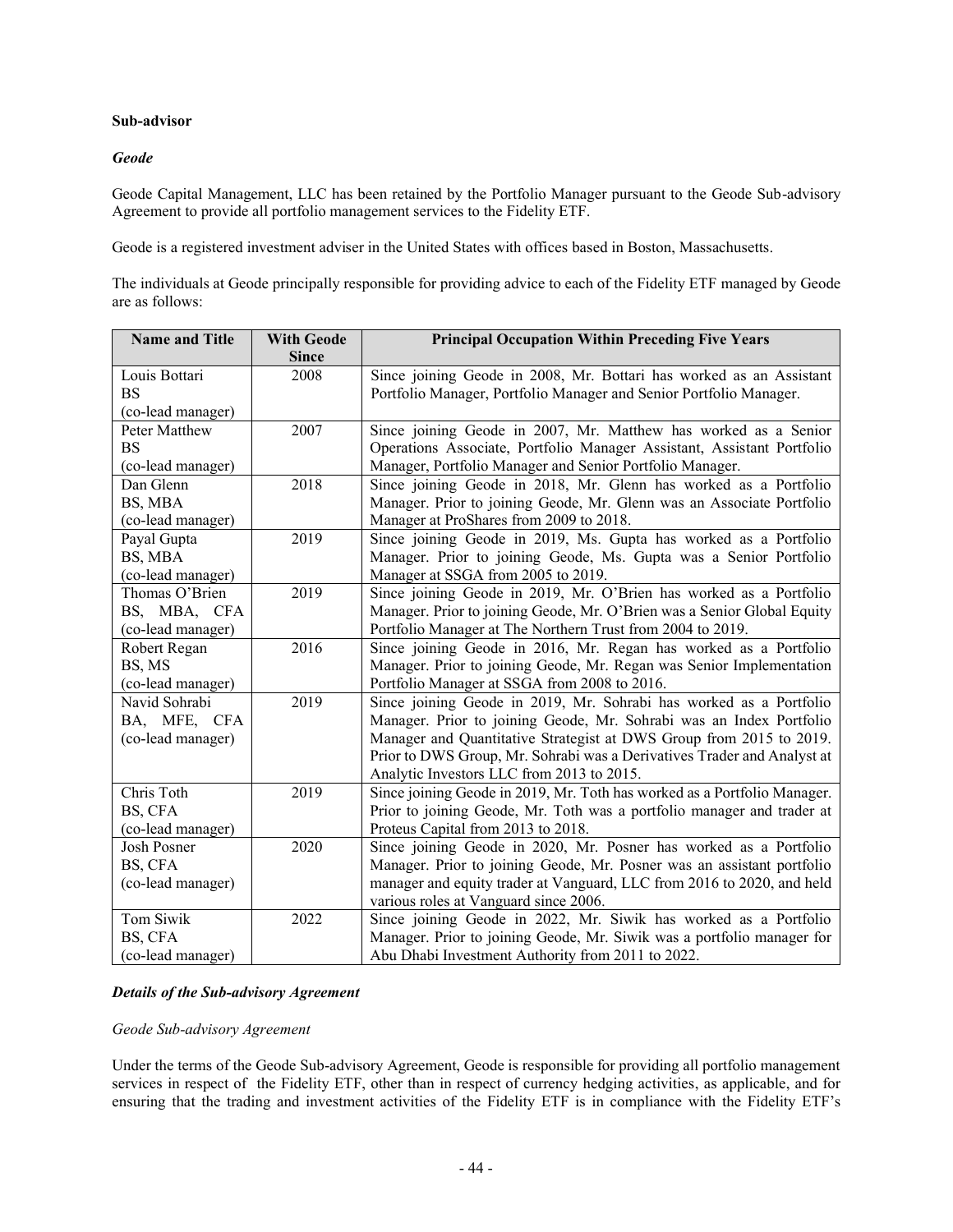investment objective, strategies and restrictions. In connection with its services, Geode identifies and makes all dayto-day investment decisions relating to the securities to be held by the Fidelity ETF, including the securities to be included in each Basket of Securities and, to the extent necessary, executes portfolio transactions.

Geode is required to exercise its powers and discharge its duties honestly, in good faith and in the best interests of each of the Fidelity ETF with a view to meeting the investment objectives of each of the Fidelity ETF and, in connection therewith, to exercise the degree of care, diligence and skill that a reasonably prudent person would exercise in comparable circumstances. The Geode Sub-advisory Agreement provides that, so long as Geode has met its standard of care, it will not be liable for any loss, damage or expense from or relating to the adoption or implementation of any investment program or policy, the purchase, sale or retention of any portfolio investment in the Fidelity ETF or any error of judgment or other performance or non-performance by Geode of its duties. Geode will incur liability, however, in cases of bad faith, fraud or gross negligence in the performance of its duties, failure to meet its standard of care, diligence and skill as prescribed in the Geode Sub-advisory Agreement or any reckless disregard by Geode of its obligations and duties under the Geode Sub-advisory Agreement.

Either Geode or the Portfolio Manager may terminate the Geode Sub-advisory Agreement at any time without penalty on 90 days' prior written notice. In addition, either party may terminate the Geode Sub-advisory Agreement immediately: (i) in the event of a material breach of the Geode Sub-advisory Agreement that has or could have an adverse impact on the reputation of the non-breaching party; (ii) in the event of a material breach of the Geode Subadvisory Agreement that has not been rectified by the party that has breached the Geode Sub-advisory Agreement within 30 days of being provided with notice of such breach by the non-breaching party; or (iii) if the other party becomes bankrupt or insolvent.

## **Brokerage Arrangements**

Decisions as to the purchase and sale of portfolio securities and decisions as to the execution of all portfolio transactions, including selection of market, dealer or broker, and the negotiation, where applicable, of commissions, are made by the Sub-advisor.

In selecting brokers, many factors are considered in the context of a particular trade and in regard to the Sub-advisor's overall responsibilities with respect to the Fidelity ETF and to other investment accounts the Sub-advisor manages. Factors deemed relevant may include the following: (i) price; (ii) size and type of the transaction; (iii) reasonableness of compensation to be paid; (iv) speed and certainty of trade executions, including the broker's willingness to commit capital; (v) nature of markets on which the security is to be purchased or sold; (vi) the availability of liquidity in the security; (vii) reliability of a market center or broker; (viii) overall trading relationship with the broker; (ix) assessment of whether and how closely the broker will likely follow instructions; (x) degree of anonymity that a particular broker or market can provide; (xi) the potential for avoiding market impact; (xii) the execution services rendered on a continuing basis; (xiii) the execution efficiency, settlement capability and financial condition of the firm; (xiv) arrangements for payment of fund expenses, if applicable; and (xv) the provision of additional brokerage and research products and services, if applicable. Notwithstanding the factors listed above, in effecting portfolio transactions, overall service and prompt execution of orders on favourable terms are of primary consideration.

Portfolio transactions may be executed with brokers who provide research services to assist the Sub-advisor with its investment management responsibilities. Such services include reports and analysis that are used to assist with investment decisions in the following subject areas: economic, industry, company, municipal, sovereign, legal or political research reports, market colour commentary, company meeting facilitation, compilation of securities prices, earnings, dividends and similar data, quotation services, data, information and other services, analytical computer software and services and investment recommendations.

The Sub-advisor has established procedures to assist it in making a good faith determination that its clients, including the Fidelity ETF, receive a reasonable benefit considering the value of research goods and services and the amount of brokerage commissions paid.

The Sub-advisor may enter into commission sharing arrangements ("**CSA**") whereby the Fidelity ETF pay a bundled commission into a CSA account maintained by the broker for order execution and research goods and services. The Sub-advisor directs the broker to use the CSA account to pay for research goods and services. Research goods and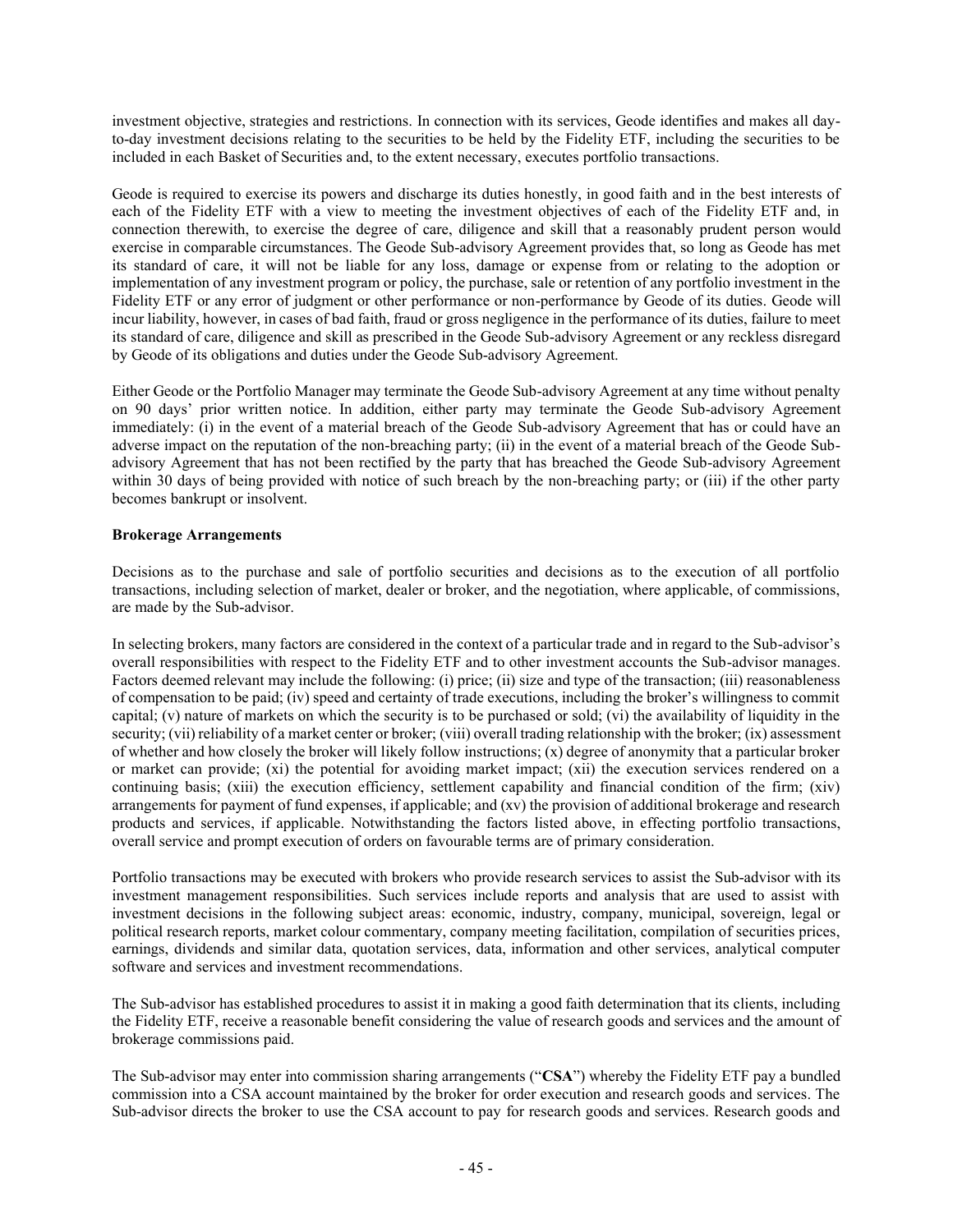services must be used to assist with investment or trading decisions or with effecting securities transactions. The research goods and services that are purchased through CSAs generally support broad categories of investment mandates. In order to ensure that the Fidelity ETF is receiving reasonable benefit from CSAs, the Sub-advisor uses an annual budget process to ensure that: (i) only eligible research goods and services are purchased; (ii) such research goods and services add value to the Sub-advisor's quantitative or qualitative reviews and are not duplicated by other goods or services; (iii) the cost of such research goods and services are reasonable given the nature of the investment mandates, the availability of alternative services and the extent to which the research good or service is used; and (iv) the research good or service is paid for by the Fidelity ETF which will benefit from the research goods and services.

The Sub-advisor may place trades with certain affiliated brokers, and in doing so determine that their trade execution capabilities and costs are comparable to those of non-affiliated, qualified brokerage firms. In addition, the Sub-advisor may place trades with brokers that use affiliated companies as a clearing agent. With respect to client trades that are executed by affiliates, the Sub-advisor seeks to ensure that the trade execution obtained is comparable to that of unaffiliated brokers and that the continued use of such affiliate is appropriate.

Where brokerage transactions involving client brokerage commissions of the Fidelity ETF has been or might be directed to a broker in return for the provision of any good or service by the broker or a third party, other than order execution, the names of such dealers or third parties will be provided upon request by contacting Fidelity at 1-800- 263-4077 or via email at cs.english@fidelity.ca (for assistance in English) or sc.francais@fidelity.ca (for assistance in French).

Investment decisions for the Fidelity ETF are made independently from those of other funds or investment accounts, including proprietary accounts advised by the Sub-advisor. The same security is often held in the portfolio of more than one of these funds or investment accounts. Simultaneous transactions are inevitable when several funds and investment accounts are managed by the same sub-advisor, particularly when the same security is suitable for the investment objective of more than one fund or investment account. The Sub-advisor has established allocation policies for its various funds and investment accounts to ensure allocations are appropriate given its clients' differing investment objectives and other considerations.

## <span id="page-48-0"></span>**Conflicts of Interest**

The management services of the Manager under the Management Agreement are not exclusive and nothing in the Management Agreement prevents the Manager from providing similar management services to other investment funds and other clients (whether or not their investment objectives and policies are similar to the Fidelity ETF) or from engaging in other activities. The portfolio management services of the Sub-advisor under the applicable Geode Subadvisory Agreement is not exclusive and nothing in the Geode Sub-advisory Agreement prevents the Sub-advisor from providing similar portfolio management services to other investment funds and other clients (whether or not their investment objectives and policies are similar to the Fidelity ETF) or from engaging in other activities.

Directors and officers of the Manager and of the Sub-advisor must obtain the prior approval of the Manager or the Sub-advisor, as the case may be, in order to engage in any outside business activities. One of the activities that requires approval is acting as a director or officer of another company (an "**Issuer**"). The Fidelity ETF may purchase securities of an Issuer if this transaction is permitted by law and the Manager or the Sub-advisor, as the case may be, has approved this transaction. This approval will be given only if the Manager is satisfied that there has been proper resolution of any potential conflicts of interest.

No Designated Broker or Dealer has been involved in the preparation of this prospectus or has performed any review of the contents of this prospectus and, as such, the Designated Brokers and the Dealers do not perform many of the usual underwriting activities in connection with the distribution by the Fidelity ETF of its Units under this prospectus. Units of the Fidelity ETF does not represent an interest or an obligation of any Designated Broker, any Dealer or any affiliate thereof and a Unitholder does not have any recourse against any such parties in respect of amounts payable by the Fidelity ETF to such Designated Brokers or Dealers.

One or more registered dealers act or may act as a Designated Broker, a Dealer and/or a market maker. These relationships may create actual or perceived conflicts of interest that Unitholders should consider in relation to an investment in the Fidelity ETF. In particular, by virtue of these relationships, these registered dealers may profit from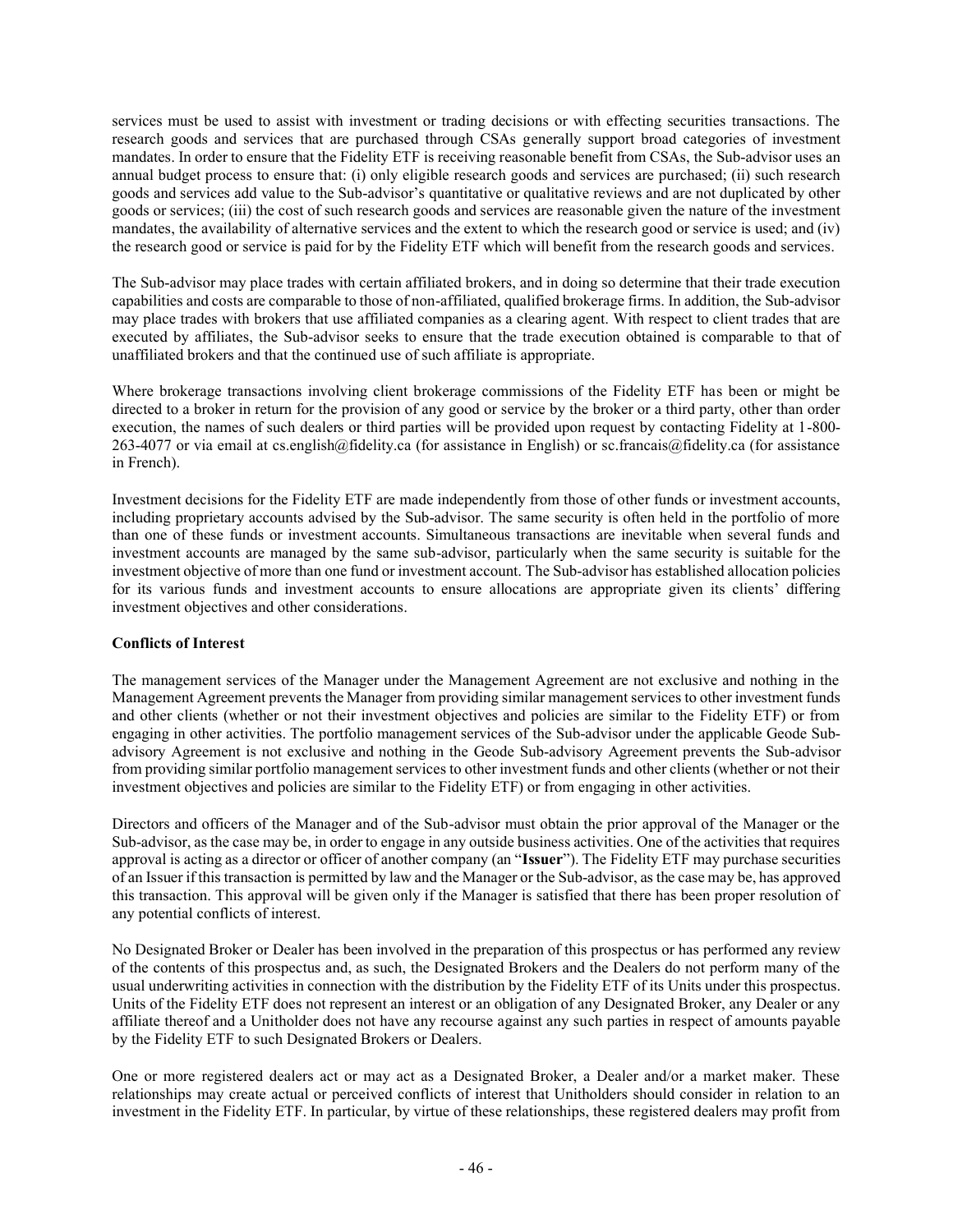the sale and trading of Units. The Designated Broker, as market maker of the Fidelity ETF in the secondary market, may therefore have economic interests that differ from, and may be adverse to, those of Unitholders. Any such registered dealer and its affiliates may, at present or in the future, engage in business with the Fidelity ETF, with the issuers of securities making up the investment portfolio of the Fidelity ETF or with the Manager or any funds sponsored by the Manager or its affiliates, including by making loans, entering into derivative transactions or providing advisory or agency services. In addition, the relationship between any such registered dealer and its affiliates and the Manager and its affiliates may extend to other activities, such as being part of a distribution syndicate for other funds sponsored by the Manager or its affiliates.

## **Independent Review Committee**

As required by NI 81-107, the Manager has established an IRC to review all conflicts of interest matters identified and referred to the IRC by the Manager relating to the investment funds managed by the Manager, including the Fidelity ETF. The IRC reviews and gives its approval or recommendations as to the conflict of interest matters referred to it. A conflict of interest matter is a situation where a reasonable person would consider the Manager or an entity related to the Manager to have an interest that conflicts with the Manager's ability to act in good faith and in the best interest of the Fidelity ETF. The IRC is also required to approve certain mergers involving the Fidelity ETF and any change of the auditor of the Fidelity ETF.

The IRC must have all independent members. The Manager considers that an individual is independent if the individual is not a director, officer, or employee of any of the Manager, the Sub-advisor, an affiliate of the Manager or an affiliate of the Sub-advisor. In addition, the individual must be independent of management and free from any interest and any business or other relationship that could, or could reasonably be perceived to, materially interfere with the individual's ability to act with the view to the best interest of the Fidelity ETF.

The members of the IRC are as follows:

James E. Cook (Chair) Douglas Nowers Victoria (Vicki) Ringelberg Frances Horodelski

The IRC has a written charter that sets out its powers, duties, and responsibilities. Additionally, pursuant to NI 81-107, the IRC assesses, at least annually, the adequacy and effectiveness of the following:

- (i) the Manager's policies and procedures regarding conflict of interest matters;
- (ii) any standing instructions that the IRC gave to the Manager for conflict of interest matters related to the Fidelity ETF;
- (iii) the compliance of the Manager and the Fidelity ETF with any conditions imposed by the IRC in a recommendation or approval it has provided to the Manager; and
- (iv) the independence and compensation of its members, the IRC's effectiveness as a committee and the contribution of each member to the IRC.

The IRC prepares a report for Unitholders, at least annually, of its activities. Such report is made available on the Manager's website at www.fidelity.ca or, at the request of a Unitholder and at no cost, by contacting the Manager at 483 Bay Street, Suite 300, Toronto, Ontario M5G 2N7, or by sending an e-mail to at cs.english@fidelity.ca (for assistance in English) or sc.francais@fidelity.ca (for assistance in French).

Each member of the IRC is paid an annual retainer of \$55,000 (\$65,000 for the Chair) by the Manager to serve on the IRC and a fee of \$2,500 (\$4,000 for the Chair) for each meeting attended. A portion of the retainer and meeting fees paid to each member is allocated to each investment fund managed by the Manager, including the Fidelity ETF, and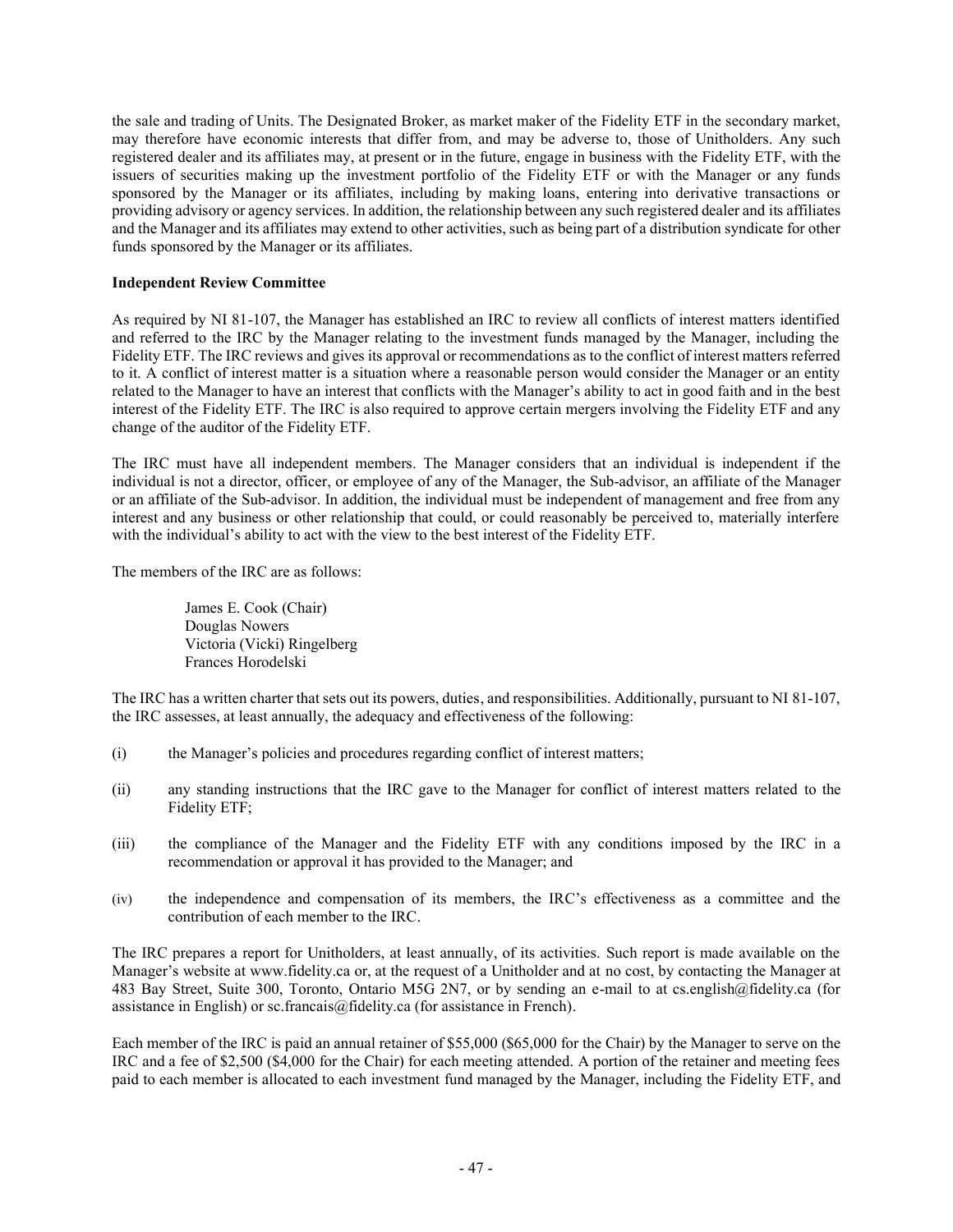depends, among other things, on the total number of investment funds managed by the Manager for which such member acted as an IRC member during the fiscal year.

## <span id="page-50-0"></span>**Trustee**

Pursuant to the Declaration of Trust, the Manager is also the trustee of the Fidelity ETF.

The trustee may resign upon 90 days' notice to Unitholders and the Manager. If the trustee resigns or if it becomes incapable of acting as trustee, the trustee may appoint a successor trustee and its resignation shall become effective upon the acceptance of such appointment by its successor. If no successor has been appointed within 90 days, the Fidelity ETF will be terminated.

The Declaration of Trust provides that the trustee shall act honestly, in good faith and in the best interests of the Fidelity ETF and shall perform its duties to the standard of care that a reasonably prudent person would exercise in the circumstances. In addition, the Declaration of Trust contains other customary provisions limiting the liability of the trustee and indemnifying the trustee in respect of certain liabilities incurred by it in carrying out the trustee's duties.

At any time during which the Manager is the trustee, the Manager will receive no fee in respect of the provision of services as trustee.

# <span id="page-50-1"></span>**Custodian**

State Street Trust Company Canada, at its principal offices in Toronto, Ontario, is custodian of the assets of the Fidelity ETF pursuant to the Custodian Agreement. The Custodian has a qualified foreign sub-custodian in each jurisdiction in which the Fidelity ETF has securities. The Custodian may terminate the Custodian Agreement at any time upon 180 days' written notice and the Manager may terminate the Custodian Agreement at any time upon 30 days' written notice.

The Custodian is entitled to receive fees from the Manager as described under "**[Fees and Expenses](#page-19-0)**" and to be reimbursed for all expenses and liabilities that are properly incurred by the Custodian in connection with the activities of the Fidelity ETF.

## <span id="page-50-2"></span>**Securities Lending Agent**

The Manager, on behalf of the Fidelity ETF, has entered into a Securities Lending Agreement. The Securities Lending Agreement appoints and authorizes State Street Bank and Trust Company, a sub-custodian of the Fidelity ETF, to act as agent for securities lending transactions for the Fidelity ETF that engage in securities lending and to execute, in the Fidelity ETF's name and on its behalf, securities lending agreements with borrowers in accordance with NI 81-102. The Securities Lending Agreement requires that the collateral received by the Fidelity ETF in a securities lending transaction must have a market value of not less than 102% of the value of the securities loaned. Under the Securities Lending Agreement, the Securities Lending Agent agrees to indemnify the Fidelity ETF from certain losses incurred in connection with its failure to perform any of its obligations under the Securities Lending Agreement. The Securities Lending Agreement may be terminated at any time at the option of either party upon 30 days' prior notice to the other party.

## <span id="page-50-4"></span>**Auditor**

The auditor of the Fidelity ETF is PricewaterhouseCoopers LLP, Chartered Professional Accountants, PwC Tower, 18 York Street, Suite 2600, Toronto, Ontario M5J 0B2.

## <span id="page-50-3"></span>**Registrar and Transfer Agent**

State Street Trust Company Canada is the registrar and transfer agent for the Units of the Fidelity ETF. The register of the Fidelity ETF is kept in Toronto, Ontario.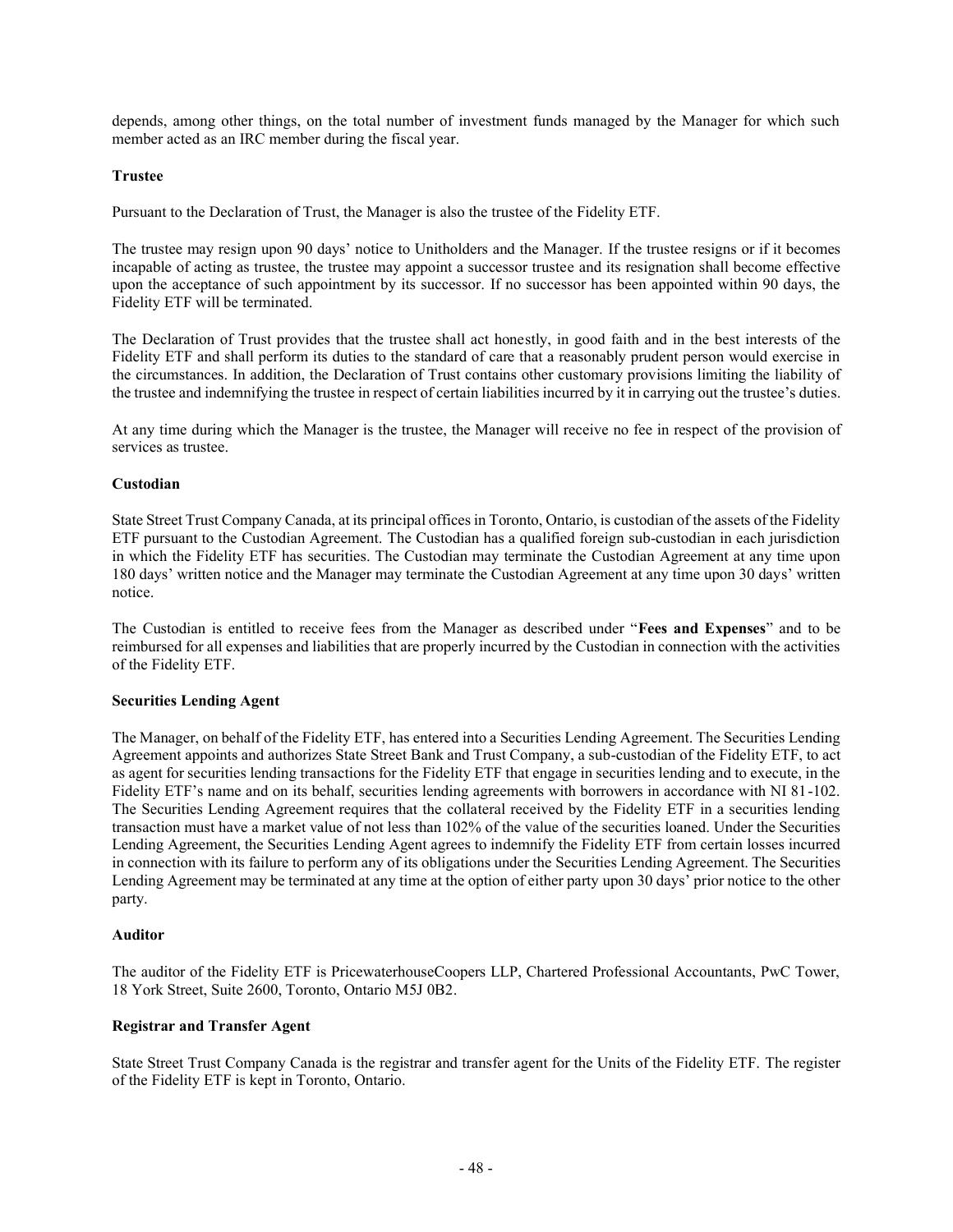#### <span id="page-51-1"></span>**Promoter**

The Manager has taken the initiative in founding and organizing the Fidelity ETF and is, accordingly, the promoter of the Fidelity ETF within the meaning of securities legislation of certain provinces and territories of Canada. The Manager, in its capacity as manager of the Fidelity ETF, receives compensation from any Underlying Fidelity ETFs. See "**[Fees and Expenses](#page-19-0)**".

#### <span id="page-51-2"></span>**Fund Administrator**

State Street Trust Company Canada, at its principal offices in Toronto, Ontario, is the fund administrator. The Fund Administrator is responsible for certain aspects of the day-to-day administration of the Fidelity ETF, including NAV calculations, accounting for net income and net realized capital gains of the Fidelity ETF and maintaining books and records with respect to the Fidelity ETF.

#### **CALCULATION OF NET ASSET VALUE**

<span id="page-51-0"></span>The NAV of the Fidelity ETF is the value of all assets of that Fidelity ETF less its liabilities. The NAV and the NAV per Unit of the Fidelity ETF is calculated by the Fund Administrator on each Valuation Date, subject to any temporary suspension of the right to exchange or redeem units as described under "**[Redemption of Units](#page-36-0)** – **[Suspension of](#page-38-1)  [Exchanges and Redemptions](#page-38-1)**" above. If the Fidelity ETF offers different series of Units, a separate NAV is calculated for each series of Units of the Fidelity ETF. The NAV per Unit of each series of the Fidelity ETF is calculated by dividing the NAV of the series at the close of business on a Valuation Date by the total number of Units of the series outstanding at that time. The Fidelity ETF is valued, and can be bought, in Canadian dollars.

The issue, exchange or redemption of Units and the reinvestment of distributions is reflected in the next calculation of the NAV made after the time such transactions become binding. Portfolio transactions (investment purchases and sales) are reflected in the next calculation of the NAV made after the date on which they become binding. The NAV per Unit of the Fidelity ETF calculated on each Valuation Day remains in effect until the NAV per Unit of the Fidelity ETF is next calculated.

## **Valuation Policies and Procedures of the Fidelity ETF**

The value of the portfolio securities and other assets of the Fidelity ETF is determined by applying the following rules:

- (i) liquid assets (which term includes cash on hand or on deposit or on call, bills and demand notes and accounts receivable, prepaid expenses, cash dividends declared and interest accrued and not yet received) will be valued at the full amount thereof unless the Manager determines an otherwise fair value;
- (ii) securities listed on a public securities exchange are valued at their last sale or closing price as reported on that Valuation Date or, if no sale is reported to have taken place on that Valuation Date and there is no reported closing price, at the closing bid price on that Valuation Date;
- (iii) unlisted securities traded on an over-the-counter market are valued at the closing bid price on that Valuation Date:
- (iv) restricted securities that are not illiquid are valued at the lesser of:
	- (a) the value thereof based on reported quotations in common use on that Valuation Date; and
	- (b) that percentage of the market value of securities of the same class, the trading of which is not restricted or limited by reason of any representation, undertaking or agreement or by law, equal to the percentage that the Fidelity ETF's acquisition cost was of the market value of such securities at the time of acquisition, provided that a gradual taking into account of the actual value of the securities may be made where the date on which the restrictions will be lifted is known;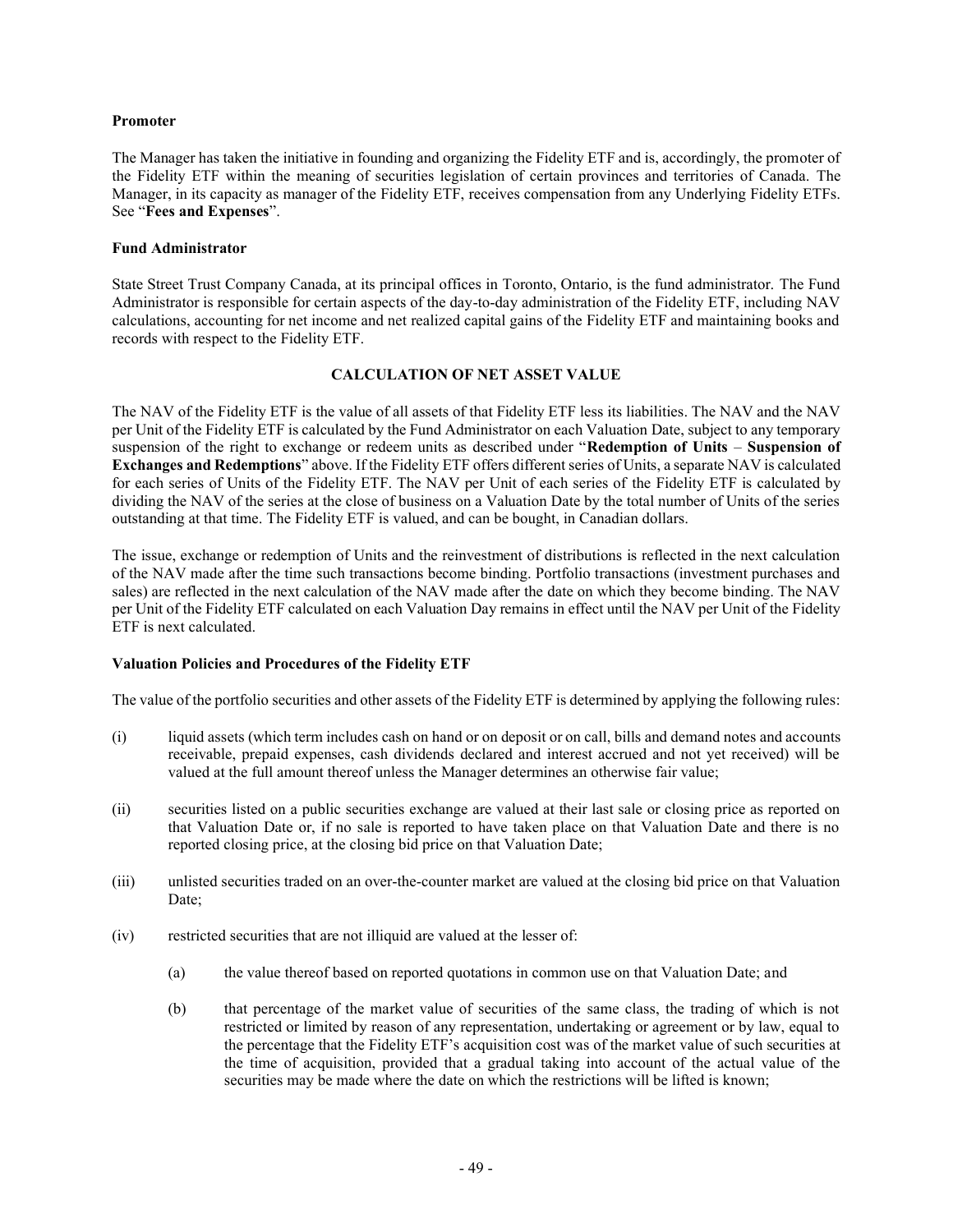- (v) long positions in clearing corporation options, options on futures, over-the-counter options, debt-like securities and listed warrants shall be valued at the fair value thereof;
- (vi) where a covered clearing corporation option, option on futures or over the counter option is written by the Fidelity ETF, the premium received by the Fidelity ETF will be reflected as a deferred credit which will be valued at an amount equal to the current market value of the clearing corporation option, option on futures or over-the-counter option which would have the effect of closing the position; any difference resulting from revaluation shall be treated as an unrealized gain or loss on investment; the deferred credit shall be deducted in arriving at the NAV of the Fidelity ETF; the securities, if any, which are the subject of a written covered clearing corporation option or over-the-counter option will be valued in the manner described above for listed securities;
- (vii) securities quoted in currencies other than the Canadian dollar are translated to Canadian dollars using the closing rate of exchange as quoted by customary banking sources on that Valuation Date;
- (viii) the value of a futures contract, forward contract or swap shall be the gain or loss, if any, that would arise as a result of closing the position in the futures contract or forward contract or swap, as the case may be, on that Valuation Date unless daily limits are in effect, in which case fair market value shall be based on the current value of the underlying interest;
- (ix) where the Fidelity ETF owns securities issued by another investment fund, the securities of the other investment fund are valued at either the price calculated by the manager of the other investment fund for the applicable series of securities of the other investment fund for that Valuation Date in accordance with the constating documents of the other investment fund if such securities are acquired by the Fidelity ETF from the other investment fund or at their close price or last sale price reported before the Valuation Time on a Valuation Date if such securities are acquired by the Fidelity ETF on a public securities exchange;
- (x) if securities are interlisted or traded on more than one exchange or market the Manager shall use the last sale price or the closing bid price, as the case may be, reported on the exchange or market determined by the Manager to be the principal exchange or market for such securities;
- (xi) margin paid or deposited in respect of futures contracts, forward contracts, and swaps shall be reflected as an account receivable and margin consisting of assets other than cash shall be noted as held as margin;
- (xii) short-term securities may be valued using market quotations, amortized cost or original cost plus accrued interest, unless the Manager determines that these no longer approximate market value of the assets; and
- (xiii) notwithstanding the foregoing, securities and other assets for which market quotations are, in the Manager's opinion, inaccurate, unreliable, not reflective of all available material information or not readily available are valued at their fair value, as determined by the Manager.

The Declaration of Trust contains details of the method of determining the value of liabilities to be deducted in determining the NAV of the Fidelity ETF. In arriving at the NAV, the Manager will generally use the latest reported information available to it on the Valuation Day.

The financial statements of the Fidelity ETF are required to be prepared in compliance with IFRS. The Fidelity ETF's accounting policies for measuring the fair value of their investments under IFRS are identical to those used in measuring the NAV per Unit for transactions with Unitholders. However, if the closing price of a security of the Fidelity ETF falls outside of the bid and ask price spread of the security, the Manager may adjust the net assets attributable to holders of redeemable Units in the Fidelity ETF's financial statements. As a result, the NAV per Unit for transactions with Unitholders may be different from the net assets attributable to securityholders of that series of Units that is reported in such Fidelity ETF's financial statements under IFRS.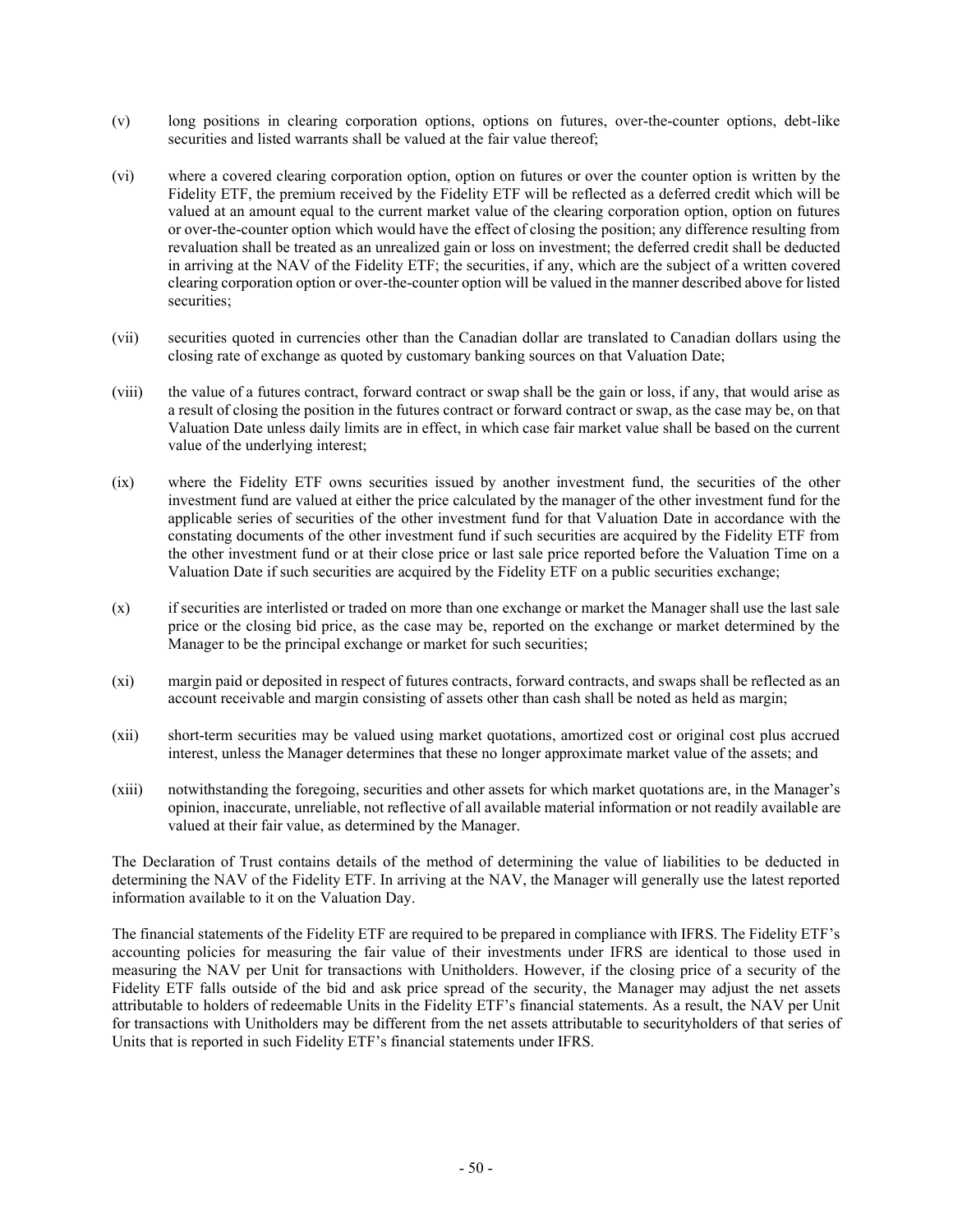#### **Reporting of Net Asset Value**

The aggregate NAV of the Fidelity ETF and the NAV per Unit are available to the public on the Manager's website at www.fidelity.ca.

#### **ATTRIBUTES OF THE UNITS**

#### <span id="page-53-0"></span>**Description of the Securities Distributed**

The Fidelity ETF is authorized to issue an unlimited number of Units, each of which represents an equal, undivided interest in the Unit's proportionate share of the assets of the Fidelity ETF.

On December 16, 2004, the *Trust Beneficiaries' Liability Act, 2004* (Ontario) came into force. This statute provides that holders of units of a trust are not, as beneficiaries, liable for any default, obligation or liability of the trust if, when the default occurs or the liability arises (i) the trust is a reporting issuer under the *Securities Act* (Ontario); and (ii) the trust is governed by the laws of Ontario. The Fidelity ETF is a reporting issuer under the *Securities Act* (Ontario) and the Fidelity ETF is governed by the laws of Ontario by virtue of the provisions of the Declaration of Trust.

#### **Certain Provisions of the Units**

Each Unit held by a Unitholder entitles that Unitholder to one vote at all meetings of Unitholders. Each Unit is entitled to participate equally with all other Units with respect to all distributions made by the Fidelity ETF to Unitholders, other than Management Fee Distributions and amounts paid on the exchange or redemption of Units. Units are issued only as fully paid and are non-assessable.

On any Trading Day, Unitholders may exchange a minimum of a Prescribed Number of Units (and any additional multiple thereof) for a Basket of Securities and cash, only cash or other securities and cash, at the discretion of the Manager. See "**[Redemption of Units](#page-36-0) – [Exchange of Prescribed Number of Units](#page-37-0)**".

On any Trading Day, Unitholders may redeem Units in any whole number for cash at a redemption price per Unit equal to 95% of the closing price for the Units on the NEO Exchange on the effecti[ve day of the redemption, subject](#page-36-1)  to a maximum redemption price of the NAV per Unit. See "**[Redemption of Units](#page-36-0) –**

#### **[Redemption of Units in any Number for](#page-36-1)** Cash".

#### **Modification of Terms**

All rights attached to the Units may only be modified, amended, or varied in accordance with the terms of the Declaration of Trust. See "**[Unitholder Matters](#page-53-1) – [Amendments to the Declaration of Trust](#page-55-0)**".

The Manager may amend the Declaration of Trust from time to time to redesignate the name of the Fidelity ETF or to create a new class or series of units of the Fidelity ETF without notice to existing Unitholders, unless such amendment in some way affects the existing Unitholders' rights or the value of their investment.

## **UNITHOLDER MATTERS**

#### <span id="page-53-1"></span>**Meeting of Unitholders**

Except as otherwise required by law, meetings of Unitholders of the Fidelity ETF will be held if called by the Manager upon written notice of not less than 21 days nor more than 50 days before the meeting.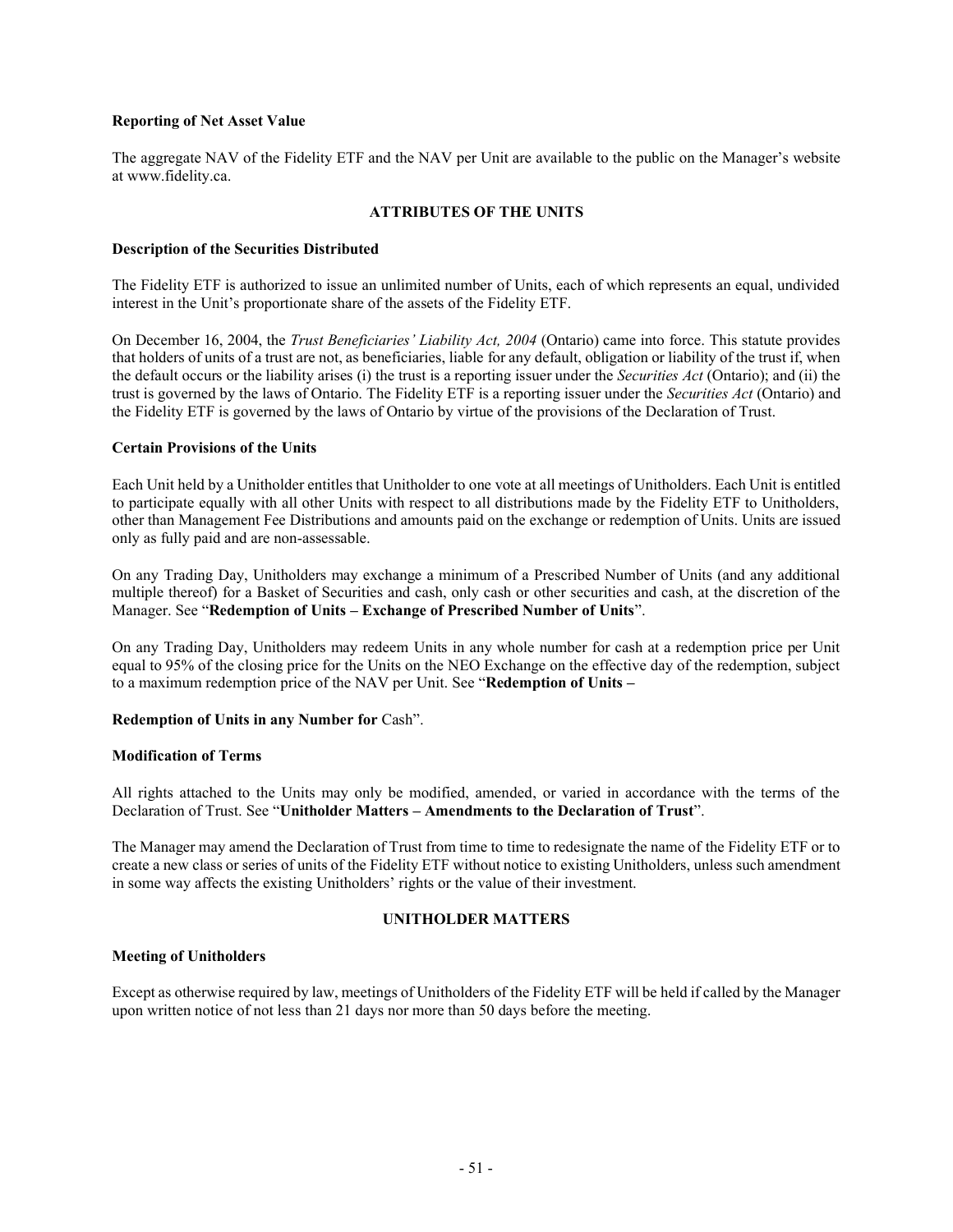#### <span id="page-54-0"></span>**Matters Requiring Unitholders Approval**

Under the Declaration of Trust, Unitholders are entitled to vote on any matter that pursuant to Canadian securities legislation must be submitted to Unitholders for approval. NI 81-102 requires that Unitholders of the Fidelity ETF approve the following:

- (i) any change to the basis of the calculation of a fee or expense that is charged to the Fidelity ETF or directly to its Unitholders if such change could result in an increase in charges to the Fidelity ETF or its Unitholders, except where:
	- (a) the Fidelity ETF is at arm's length with the person or company charging the fee or expense;
	- (b) the Unitholders have received at least 60 days' written notice before the effective date of the change; and
	- (c) the right to notice described in (b) is disclosed in the prospectus of the Fidelity ETF;
- (ii) the introduction of a fee or expense, to be charged to the Fidelity ETF or directly to its Unitholders by the Fidelity ETF or the Manager in connection with the holding of Units of the Fidelity ETF that could result in an increase in charges to the Fidelity ETF or its Unitholders (which would not include expenses associated with complying with governmental or regulatory requirements introduced after the date the Fidelity ETF was created), except where:
	- (a) the Fidelity ETF is at arm's length with the person or company charging the fee or expense;
	- (b) the Unitholders have received at least 60 days' written notice before the effective date of the change; and
	- (c) the right to notice described in (b) is disclosed in the prospectus of the Fidelity ETF;
- (iii) any change to the Manager, unless the new manager of the Fidelity ETF is an affiliate of the Manager;
- (iv) any change to the fundamental investment objective of the Fidelity ETF;
- (v) the decrease in the frequency of the calculation of the Fidelity ETF's NAV per Unit;
- (vi) the undertaking by the Fidelity ETF of a reorganization with, or transfer of its assets to, another mutual fund, if the Fidelity ETF ceases to continue after the reorganization or transfer of assets and the transaction results in the Unitholders of the Fidelity ETF becoming securityholders in the other mutual fund, unless:
	- (a) the IRC of the Fidelity ETF has approved the change;
	- (b) the Fidelity ETF is being reorganized with, or its assets are being transferred to, another mutual fund to which NI 81-102 and NI 81-107 apply and that is managed by the Manager, or an affiliate of the Manager;
	- (c) the Unitholders have received at least 60 days' written notice before the effective date of the change;
	- (d) the right to notice described in (c) is disclosed in the prospectus of the Fidelity ETF; and
	- (e) the transaction complies with certain other requirements of applicable securities legislation; and
- (vii) the undertaking by the Fidelity ETF of a reorganization with, or acquisition of assets from, another mutual fund, if the Fidelity ETF continues after the reorganization or acquisition of assets, the transaction results in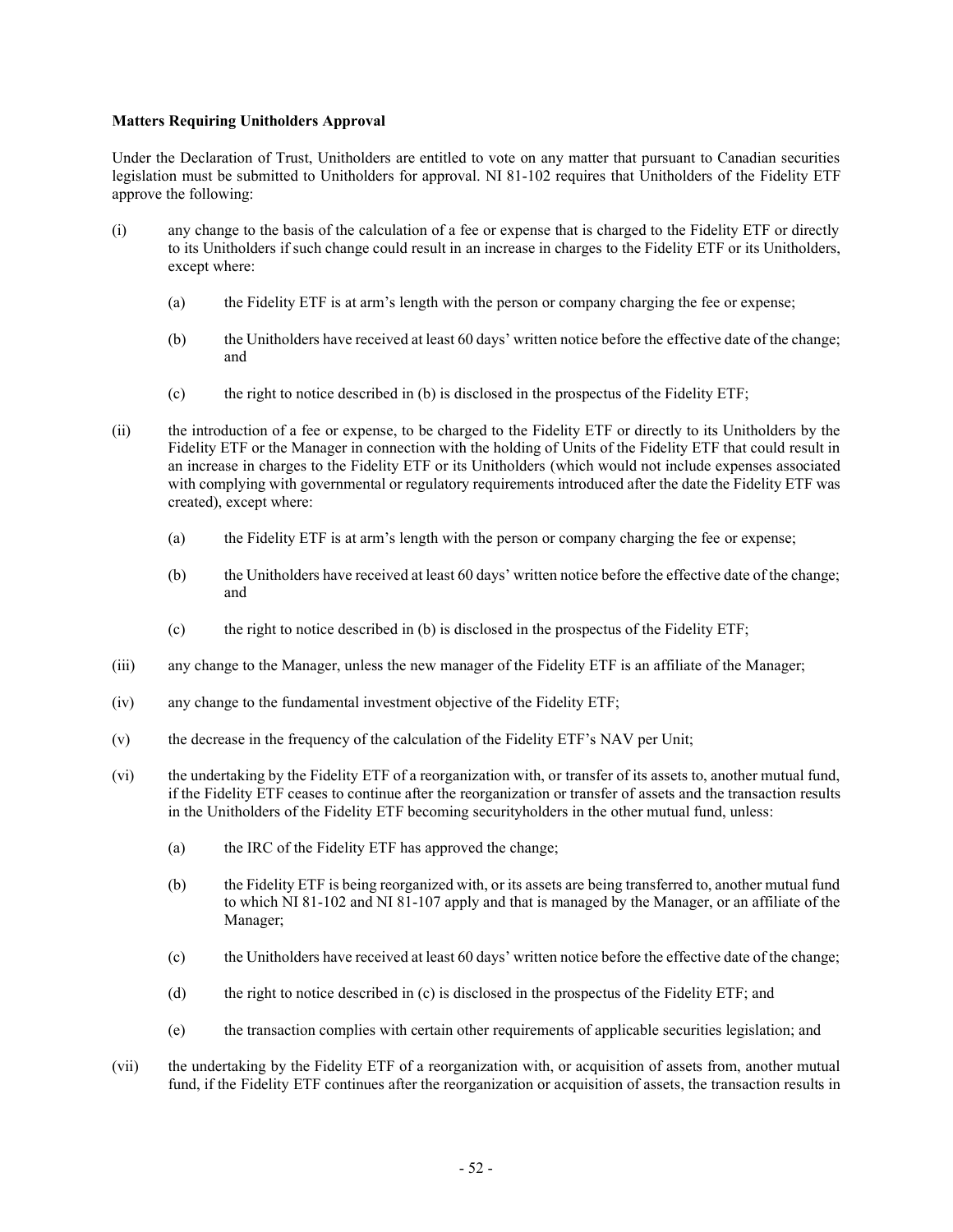the securityholders of the other mutual fund becoming Unitholders of the Fidelity ETF and the transaction would be a material change to the Fidelity ETF.

In addition, the auditor of the Fidelity ETF may not be changed unless the IRC has approved the change and Unitholders have received at least 60 days' written notice before the effective date of the change.

Approval of Unitholders of the Fidelity ETF of any such matter will be given if a majority of the votes cast at a meeting of Unitholders of the Fidelity ETF duly called and held for the purpose of considering the same approve the related resolution.

#### <span id="page-55-0"></span>**Amendments to the Declaration of Trust**

The Trustee may amend the Declaration of Trust from time to time, but it may not, without the approval of a majority of the votes of Unitholders of the Fidelity ETF voting at a meeting of Unitholders duly called for such purpose, make any amendment relating to any matter in respect of which NI 81-102 requires a meeting, as set out above, or any amendment that will adversely affect the voting rights of Unitholders.

Unitholders are entitled to one vote per Unit of the Units held on the record date established for voting at any meeting of Unitholders.

#### **Accounting and Reporting to Unitholders**

The fiscal year-end of the Fidelity ETF is March 31. The Fidelity ETF will deliver or make available to Unitholders (i) audited comparative annual financial statements; (ii) unaudited interim financial statements; and (iii) annual and interim MRFPs. Such documents are incorporated by reference into, and form an integral part of, this prospectus. See "**[Documents Incorporated by Reference](#page-60-0)**".

Each Unitholder will also be mailed annually, by his, her or its broker, no later than March 31, information necessary to enable such Unitholder to complete a Canadian income tax return with respect to amounts paid or payable by the Fidelity ETF owned by such Unitholder in respect of the preceding taxation year of such Fidelity ETF.

The Manager will ensure that the Fidelity ETF complies with all applicable reporting and administrative requirements. The Manager will also ensure that adequate books and records are kept reflecting the activities of the Fidelity ETF. A Unitholder or his, her or its duly authorized representative has the right to examine the books and records of the Fidelity ETF during normal business hours at the offices of the Fund Administrator. Notwithstanding the foregoing, a Unitholder shall not have access to any information that, in the opinion of the Manager, should be kept confidential in the interests of the Fidelity ETF.

#### **Permitted Mergers**

The Fidelity ETF may, without Unitholder approval, enter into a merger or other similar transaction that has the effect of combining that Fidelity ETF with any other investment fund or funds that have investment objectives, valuation procedures and fee structures that are similar to the Fidelity ETF, subject to

- (i) approval of the merger by the IRC;
- (ii) compliance with certain merger pre-approval conditions set out in section 5.6 of NI 81-102; and
- (iii) written notice being sent to Unitholders at least 60 days before the effective date of the merger.

In connection with any such merger, the merging funds will be valued at their respective NAVs and Unitholders of the Fidelity ETF will be offered the right to redeem their Units for cash at the applicable NAV per Unit.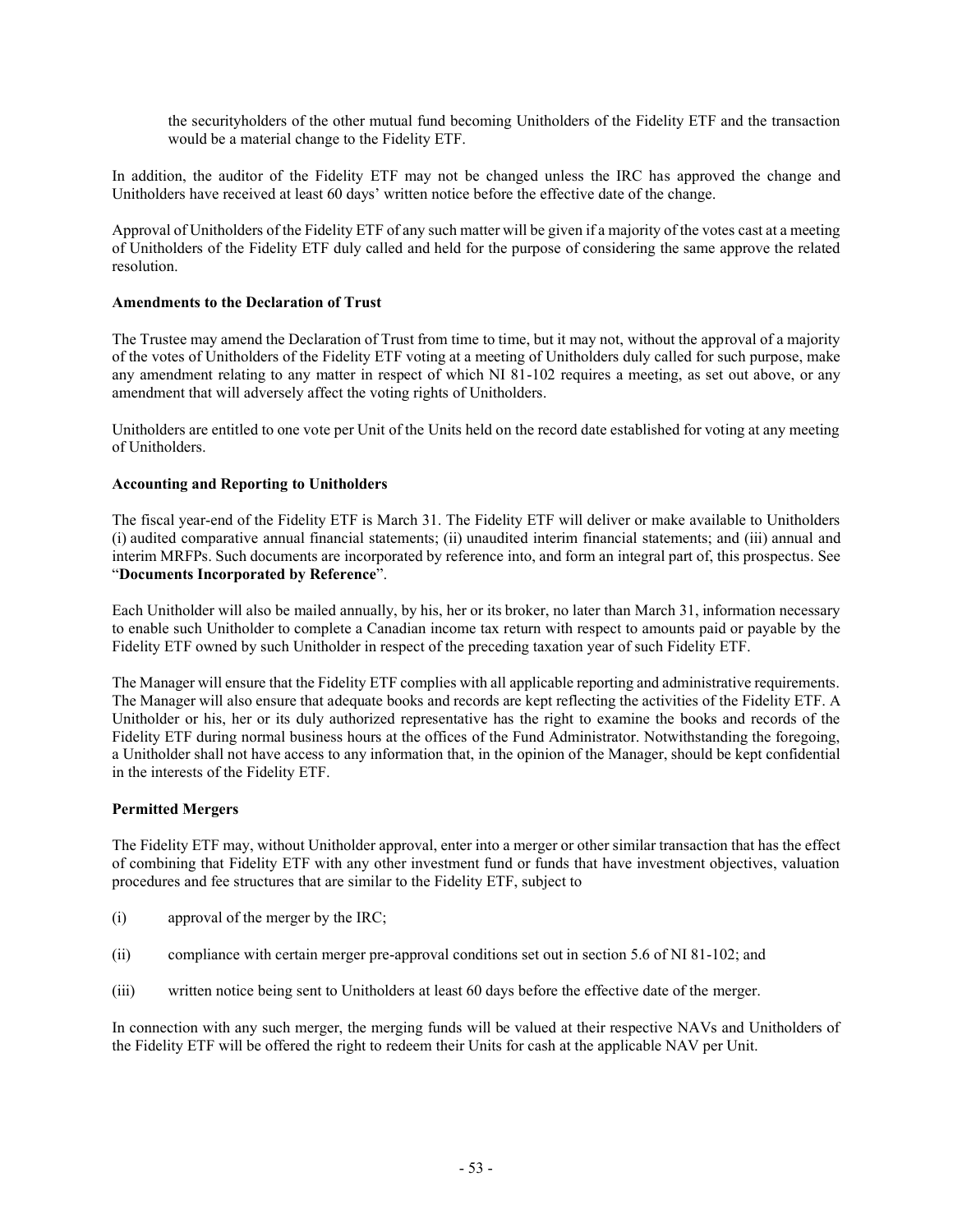# **TERMINATION OF THE FIDELITY ETF**

<span id="page-56-0"></span>The Fidelity ETF may be terminated by the Manager on at least 60 days' notice to Unitholders of such termination and the Manager will issue a press release in advance thereof. The Manager may also terminate the Fidelity ETF if the Trustee resigns or becomes incapable of acting and is not replaced or, in the case of the Fidelity ETF, if the Index Provider ceases to calculate the applicable Index or the Index License Agreement in respect of the applicable Index is terminated, as described under "**The Index for the Fidelity ETF - Termination of the Index**".

Upon such termination, the securities held by the Fidelity ETF, cash and other assets remaining after paying or providing for all liabilities and obligations of the Fidelity ETF and any termination-related expenses payable by the Fidelity ETF shall be distributed pro rata among the Unitholders of the Fidelity ETF.

The rights of Unitholders to exchange and redeem Units described under "**[Redemption of Units](#page-36-0)**" will cease as and from the date of termination of that Fidelity ETF.

# **RELATIONSHIP BETWEEN THE FIDELITY ETF AND DEALERS**

<span id="page-56-1"></span>The Manager, on behalf of the Fidelity ETF, may enter into various continuous distribution dealer agreements with registered dealers (that may or may not be Designated Brokers) pursuant to which the Dealers may subscribe for Units of the Fidelity ETF as described under "**[Purchases of Units](#page-34-0) – [Issuance of Units](#page-34-1)**".

No Designated Broker or Dealer has been involved in the preparation of this prospectus or has performed any review of the contents of this prospectus and, as such, the Designated Brokers and the Dealers do not perform many of the usual underwriting activities in connection with the distribution by the Fidelity ETF of its Units under this prospectus. The Fidelity ETF has obtained exemptive relief from the Canadian securities regulatory authorities to relieve them from the requirement that this prospectus contain a certificate of the underwriter or underwriters.

# **PRINCIPAL HOLDERS OF SECURITIES OF THE FIDELITY ETF**

<span id="page-56-3"></span><span id="page-56-2"></span>As at April 18, 2022, the Fidelity ETF was created with an initial contribution of \$100 from the Manager. As at the date of this prospectus, the Manager holds all of the issued and outstanding Units of the Fidelity ETF.

# **PROXY VOTING DISCLOSURE FOR PORTFOLIO SECURITIES HELD**

## **Geode Proxy Voting Disclosure**

The Manager, in its capacity as Portfolio Manager to the Fidelity ETF, has retained Geode, pursuant to the Geode Sub-advisory Agreement, to manage the proxy voting on behalf of the Fidelity ETF in accordance with Geode's proxy voting guidelines (the "**Geode Guidelines**"). The following are descriptions of the general principles followed by Geode in respect of voting securities held by the Fidelity ETF. Details of the specific proxy voting guidelines followed by Geode are set out in the Geode Guidelines.

When the Fidelity ETF invests in an underlying fund also managed by the Manager, Geode will not vote those securities of the underlying fund held by the Fidelity ETF. Instead, where applicable, the Manager may arrange for such securities of the fund to be voted by the beneficial holders of the Fidelity ETF. When the Fidelity ETF invests in an underlying fund that is not managed by the Manager, Geode will vote in the same proportion as all other unitholders of such underlying fund ("echo voting"). Geode may choose not to vote if "echo voting" is not operationally feasible.

## *General Principles*

(i) All proxy votes shall be considered and made in a manner consistent with the best interests of Geode's clients (including shareholders of mutual fund clients) without regard to any other relationship, business or otherwise, between the portfolio company subject to the proxy vote and Geode or its affiliates.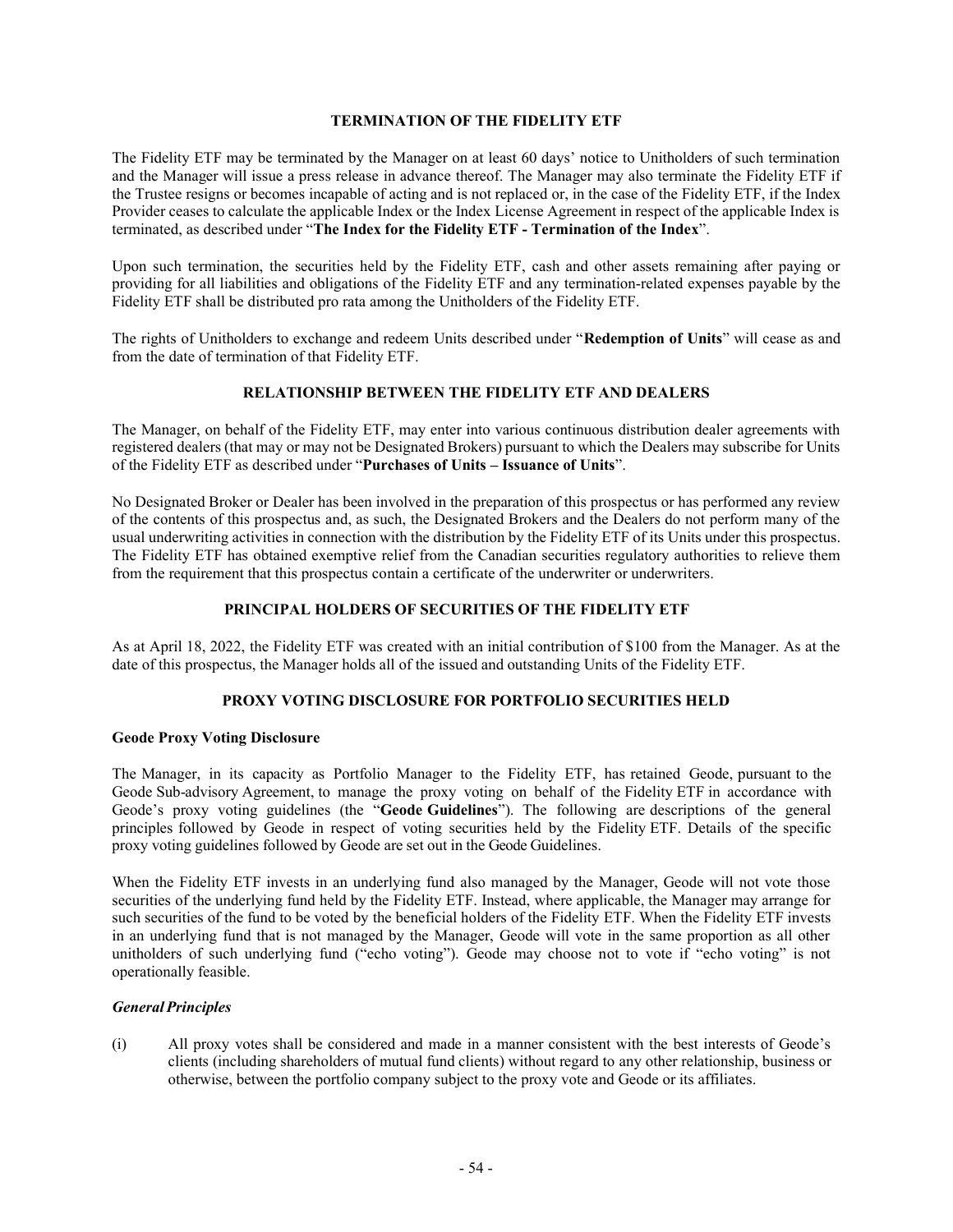- (ii) Geode seeks to maximize the value of investments of the Fidelity ETF, which it believes will be furthered through (1) accountability of a company's management and directors to its shareholders, (2) alignment of the interests of management with those of shareholders (including through compensation, benefit and equity ownership programs), and (3) increased disclosure of a company's business and operations. Geode reserves the right to override any of its proxy voting policies with respect to a particular shareholder vote when such an override is, in Geode's best judgment, consistent with the overall principle of voting proxies in the best long-term economic interests of Geode's clients (including the Fidelity ETF).
- (iii) As a general matter: (1) proxies will be voted FOR incumbent members of a board of directors and FOR routine management proposals, except as otherwise addressed under the Geode Guidelines; (2) shareholder and non-routine management proposals addressed by the Geode Guidelines will be voted as provided in the Geode Guidelines; and (3) shareholder and non-routine management proposals not addressed by the Geode Guidelines will be evaluated by Geode Proxy, Geode's proxy services group, based on fundamental analysis and/or research and recommendations provided by a third-party proxy advisory service and other thirdparty proxy advisory firms.
- (iv) When voting the securities of non-U.S. issuers, Geode will evaluate proposals in accordance with the Geode Guidelines but will also take local market standards and best practices into consideration. Geode may also limit or modify its voting at certain non-U.S. meetings (e.g., if shares are required to be blocked or reregistered in connection with voting).

# *Fund of Fund Voting*

When the Fidelity ETF invests in an Underlying Fidelity ETF, Geode will not vote those securities of the Underlying Fidelity ETF held by the Fidelity ETF. Instead, where applicable, the Manager may arrange for such securities of the Underlying Fidelity ETF to be voted by the beneficial holders of the Fidelity ETF. When the Fidelity ETF invests in an underlying fund that is not managed by the Manager, Geode will vote in the same proportion as all other unitholders of such underlying fund.

The policies and procedures relating to proxy voting, including the Geode Guidelines, are available on request, at no cost, by calling the Manager at 1-800-263-4077, by sending the Manager an e-mail at cs.english@fidelity.ca (for assistance in English) or sc.francais@fidelity.ca (for assistance in French) or on the Manager's website at www.fidelity.ca. The Fidelity ETF's proxy voting record for the most recent period ended June 30 of each year is available free of charge to any Unitholder of the Fidelity ETF on request at any time after August 31 of that year. It can also be viewed on the Manager's website at www.fidelity.ca.

## **MATERIAL CONTRACTS**

<span id="page-57-0"></span>The following contracts can reasonably be regarded as material to purchasers of Units:

- (i) Declaration of Trust;
- (ii) Management Agreement;
- (iii) Custodian Agreement; and
- (iv) Index License Agreement

Copies of the agreements referred to above may be inspected during business hours at the principal office of the Manager.

#### **LEGAL AND ADMINISTRATIVE PROCEEDINGS**

<span id="page-57-1"></span>The Fidelity ETF is not involved in any legal proceedings, nor is the Manager aware of existing or pending legal or arbitration proceedings involving any Fidelity ETF.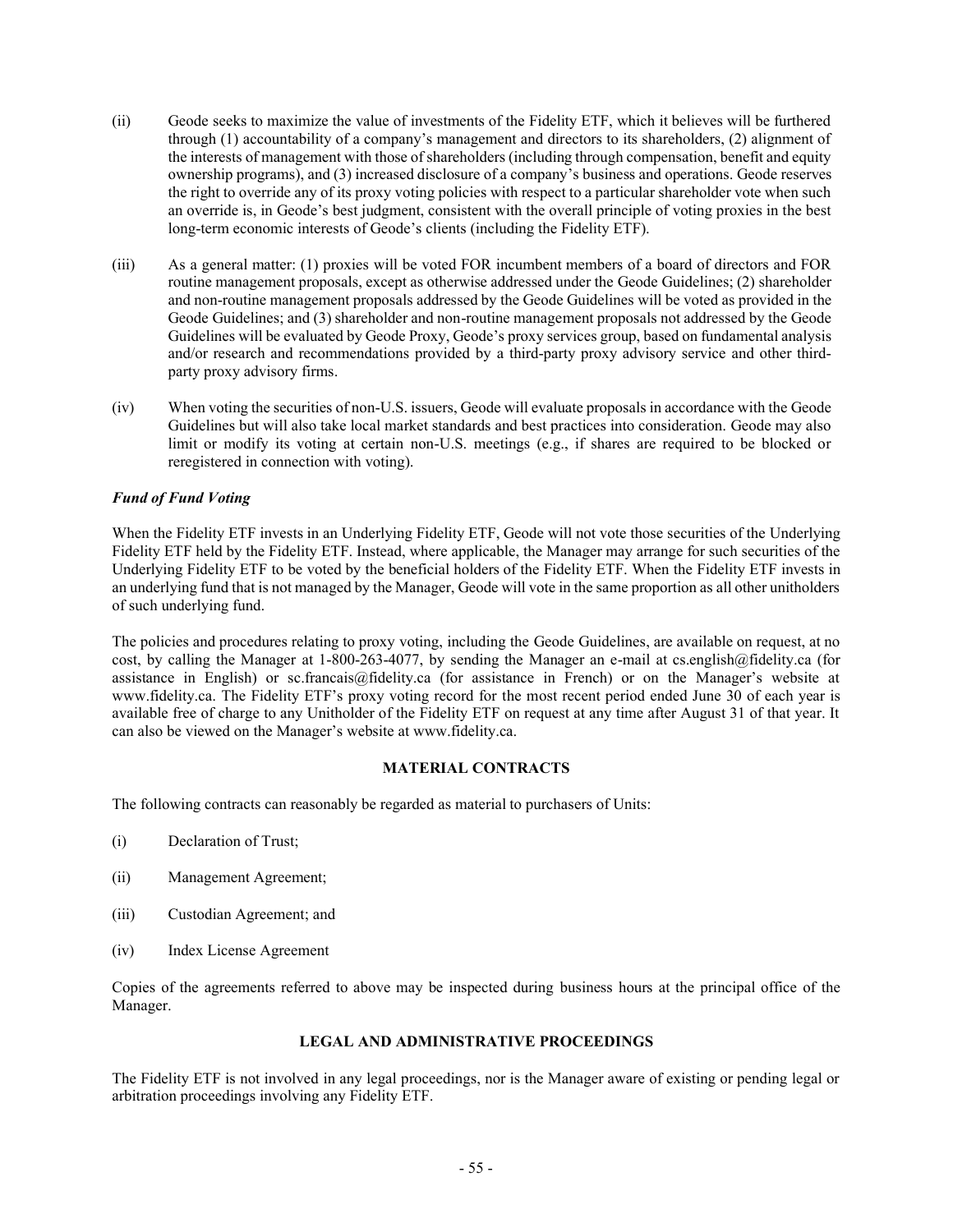#### **EXPERTS**

<span id="page-58-0"></span>Borden Ladner Gervais LLP, legal counsel to the Fidelity ETF and the Manager, has provided certain legal opinions regarding the principal Canadian federal income tax considerations that apply to an investment in the Units by a Canadian resident individual and by a Registered Plan. See "**[Income Tax Considerations](#page-38-0)**" and "**[Eligibility for](#page-42-1)  [Investment](#page-42-1)**".

PricewaterhouseCoopers LLP, the auditor of the Fidelity ETF, has consented to the use of its report dated April 18, 2022 to the Unitholder and Trustee of the Fidelity ETF on each of their statements of financial position as at April 18, 2022 and the related notes thereto, incorporated by reference herein.

PricewaterhouseCoopers LLP has confirmed that it is independent with respect to the Fidelity ETF within the meaning of the Rules of Professional Conduct of the Chartered Professional Accountants of Ontario.

#### **EXEMPTIONS AND APPROVALS**

<span id="page-58-1"></span>The Fidelity ETF has obtained exemptive relief from the Canadian securities regulatory authorities to permit:

- (i) the purchase by a Unitholder of more than  $20\%$  of the Units of the Fidelity ETF without regard to the takeover bid requirements of applicable Canadian securities legislation;
- (ii) The Fidelity ETF to borrow cash in an amount not exceeding 5% of the net assets of the Fidelity ETF for a period not longer than 45 days and, if required by the lender, to provide a security interest over any of its portfolio assets as a temporary measure to fund the portion of any distribution payable to Unitholders that represents amounts that have not yet been received by the Fidelity ETF; and
- (iii) the Fidelity ETF to prepare a prospectus without including a certificate of an underwriter.
- (iv) the Fidelity ETF to purchase debt securities from, or sell debt securities to investment funds that are not reporting issuers and to which NI 81-102 and NI 81-107 do not apply (each, a "**Pooled Fund**") or a fund managed by Fidelity in the U.S. and offered to U.S. investors (a "**U.S. Fund**") and to engage in inter-fund trades between and amongst the Fidelity ETF, other ETFs managed by Fidelity and Pooled Funds, a Canadian client account managed by Fidelity, the Fidelity ETF, other ETFs managed by Fidelity and Pooled Fund, and the Fidelity ETF, other ETFs managed by Fidelity, a Pooled Fund and a U.S. Fund, subject to compliance with Section 6.1(2) of NI 81-107 Investment Funds Independent Review Committee. Certain conditions must be met, including, the approval of the IRC of the Fidelity ETF engaging in such transactions; and
- (v) an exemption from the requirements relating to holding illiquid assets under Sections 2.4(1), (2) and (3) of NI 81-102 with respect to fixed income securities that qualify for, and may be traded pursuant to the exemption from the registration requirements of the U.S. *Securities Act of 1933*, as amended (the "**U.S. Securities Act**"), as set out in Rule 144A of the U.S. Securities Act for resales of certain fixed income securities to "qualified institutional buyers" (as defined in the U.S. Securities Act). Certain conditions must be met including that the Fidelity ETF qualifies as a "qualified institutional buyer" at the time of purchase of the securities, the securities can be readily disposed of through market facilities on which public quotations in common use are widely available at an amount that at least approximates the amount at which the portfolio asset is valued in calculating the net asset value per security of the Fidelity ETF, the securities are traded on a mature and liquid market, and that the prospectus of the Fidelity ETF relying on the exemption discloses the fact that the Fidelity ETF has obtained this exemption.

In addition, the Fidelity ETF may rely on exemptive relief obtained by Fidelity's mutual funds to permit them to:

(i) invest up to 10% of the Fidelity ETF's NAV in precious metals and other physical commodities on an unlevered basis through Commodity ETFs and derivatives; and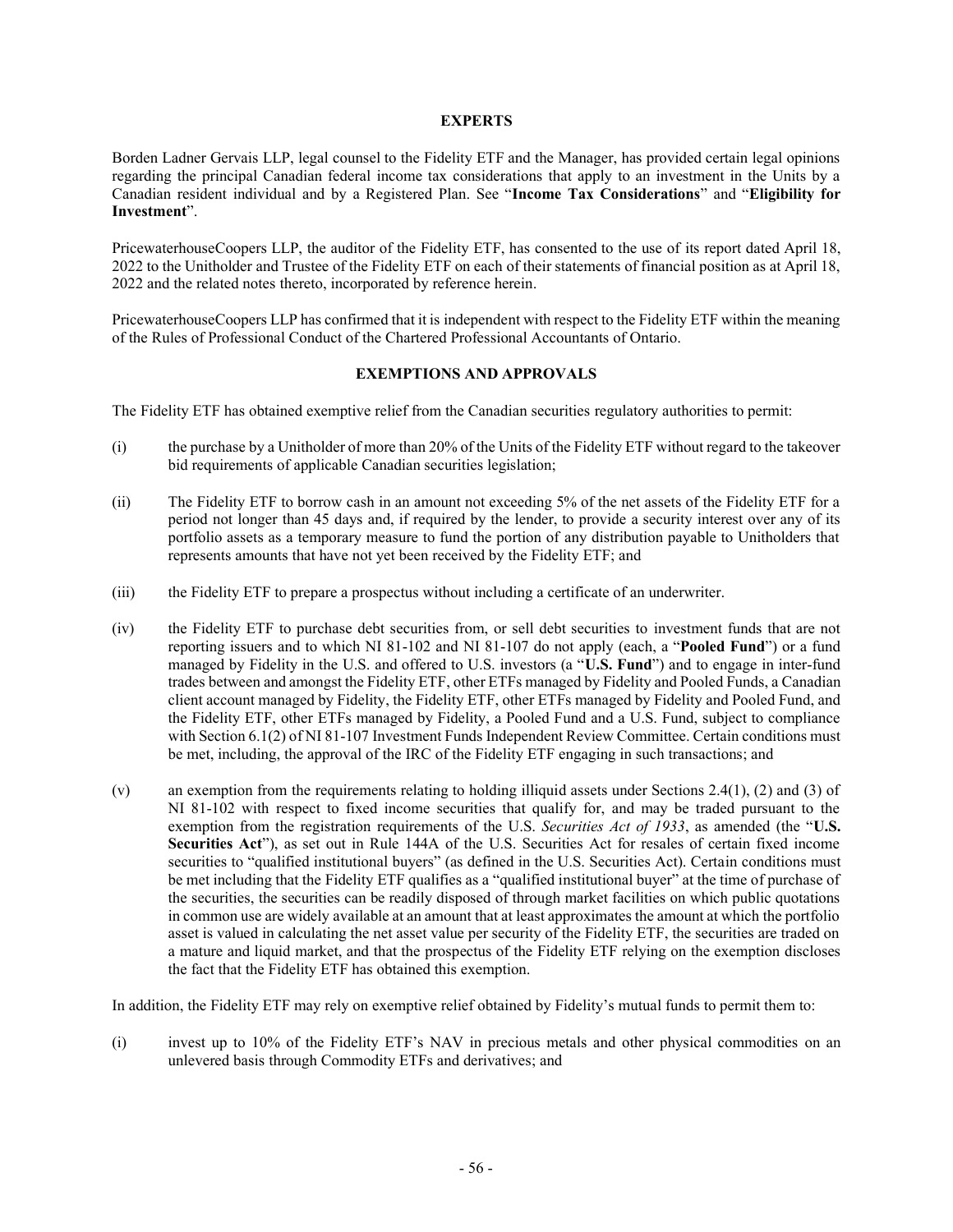- (ii) use additional assets to cover the Fidelity ETF's market exposure: (i) when opening or maintaining a long position in a debt-like security that has a component that is a long position in a forward contract, or in a standardized future or forward contract; and (ii) when entering into or maintaining a swap position; and
- (iii) hold as cover, in respect of the requirement under Section 2.8(1)(d) of NI 81-102, receivables arising from declared dividends to facilitate equitization of those payments once declared, thereby permitting the Fidelity ETF to track its applicable index in respect of the receivable or to otherwise invest the amount of the receivable, as applicable. For each long position in a standardized future that a Fidelity ETF opens or maintains in order to equitize a receivable, the Fidelity ETF must hold a combination of the amount of the receivable, cash cover and margin or collateral posted by the Fidelity ETF in connection with its obligation under that futures position that, in the aggregate, has a value that is not less than the underlying market exposure of the standardized future.

The Fidelity ETF has received an exemption to permit it to invest in securities of an Underlying Fidelity ETF that may, at the time of the purchase, hold more than 10% of its net asset value in securities that are not index participation units of another Underlying Fidelity ETF.

# **OTHER MATERIAL FACTS**

#### <span id="page-59-0"></span>**Index Names**

Fidelity Canada Total Metaverse Index is a name used by the Index Provider. The Manager is permitted to use this name in connection with the Fidelity ETF pursuant to the Index License Agreement made between the Manager and the Index Provider.

#### **Index Provider Disclaimers**

THE FIDELITY ETF IS NOT SPONSORED, ENDORSED, SOLD OR PROMOTED BY FIDELITY PRODUCT SERVICES LLC ("**FPSLLC**"). FPSLLC MAKES NO REPRESENTATION OR WARRANTY, EXPRESS OR IMPLIED, TO THE OWNERS OF THE FIDELITY ETF OR ANY MEMBER OF THE PUBLIC REGARDING THE ADVISABILITY OF INVESTING IN SECURITIES GENERALLY OR IN THE FIDELITY ETF PARTICULARLY OR THE ABILITY OF THE INDEX TO PERFORM AS INTENDED. OTHER THAN AS INDICATED BELOW, FPSLLC'S ONLY RELATIONSHIP TO THE MANAGER OR THE FIDELITY ETF IS THE LICENSING OF THE INDEX WHICH WERE DEVELOPED BY FPSLLC AND ARE CALCULATED BY FPSLLC OR ITS AGENTS WITHOUT REGARD TO THE MANAGER OR THE FIDELITY ETF. NEITHER FPSLLC NOR ITS AGENTS HAS ANY OBLIGATION TO TAKE THE NEEDS OF THE MANAGER, THE FIDELITY ETF OR THE UNITHOLDERS OF THE FIDELITY ETF INTO CONSIDERATION IN DETERMINING, COMPOSING OR CALCULATING THE INDEX. FPSLLC IS NOT RESPONSIBLE FOR, NOR HAS IT PARTICIPATED IN THE DETERMINATION OF, THE NET ASSET VALUE OF THE FIDELITY ETF OR THE TIMING OF THE ISSUANCE OR SALE OF UNITS OF THE FIDELITY ETF OR IN THE DETERMINATION OR CALCULATION OF THE REDEMPTION PRICE PER UNIT OF THE FIDELITY ETF. FPSLLC HAS NO OBLIGATION OR LIABILITY IN CONNECTION WITH THE ADMINISTRATION, MARKETING OR TRADING OF THE FIDELITY ETF.

FPSLLC DOES NOT GUARANTEE THE ACCURACY AND/OR THE COMPLETENESS OF THE INDEX OR ANY DATA INCLUDED THEREIN OR RELATING THERETO, ALL OF WHICH IS PROVIDED "AS IS," OR THAT THE FIDELITY ETF OR THE INDEX ARE SUITABLE FOR ANY INVESTOR, AND FPSLLC HEREBY EXPRESSLY DISCLAIMS ANY AND ALL LIABILITY FOR ANY ERRORS, OMISSIONS, OR INTERRUPTIONS THEREIN OR IN THE CALCULATION THEREOF. FPSLLC MAKES NO WARRANTY, EXPRESS OR IMPLIED, AS TO THE RESULTS TO BE OBTAINED BY THE FIDELITY ETF, THE UNITHOLDERS, OR ANY OTHER PERSON OR ENTITY FROM USE OF THE INDEX OR ANY DATA INCLUDED THEREIN. FPSLLC MAKES NO EXPRESS OR IMPLIED WARRANTIES, AND EXPRESSLY DISCLAIMS ALL WARRANTIES OF NON-INFRINGEMENT, MERCHANTABILITY OR FITNESS FOR A PARTICULAR PURPOSE OR USE WITH RESPECT TO THE INDEX OR ANY DATA INCLUDED THEREIN. WITHOUT LIMITING ANY OF THE FOREGOING, FPSLLC HEREBY EXPRESSLY DISCLAIMS ANY AND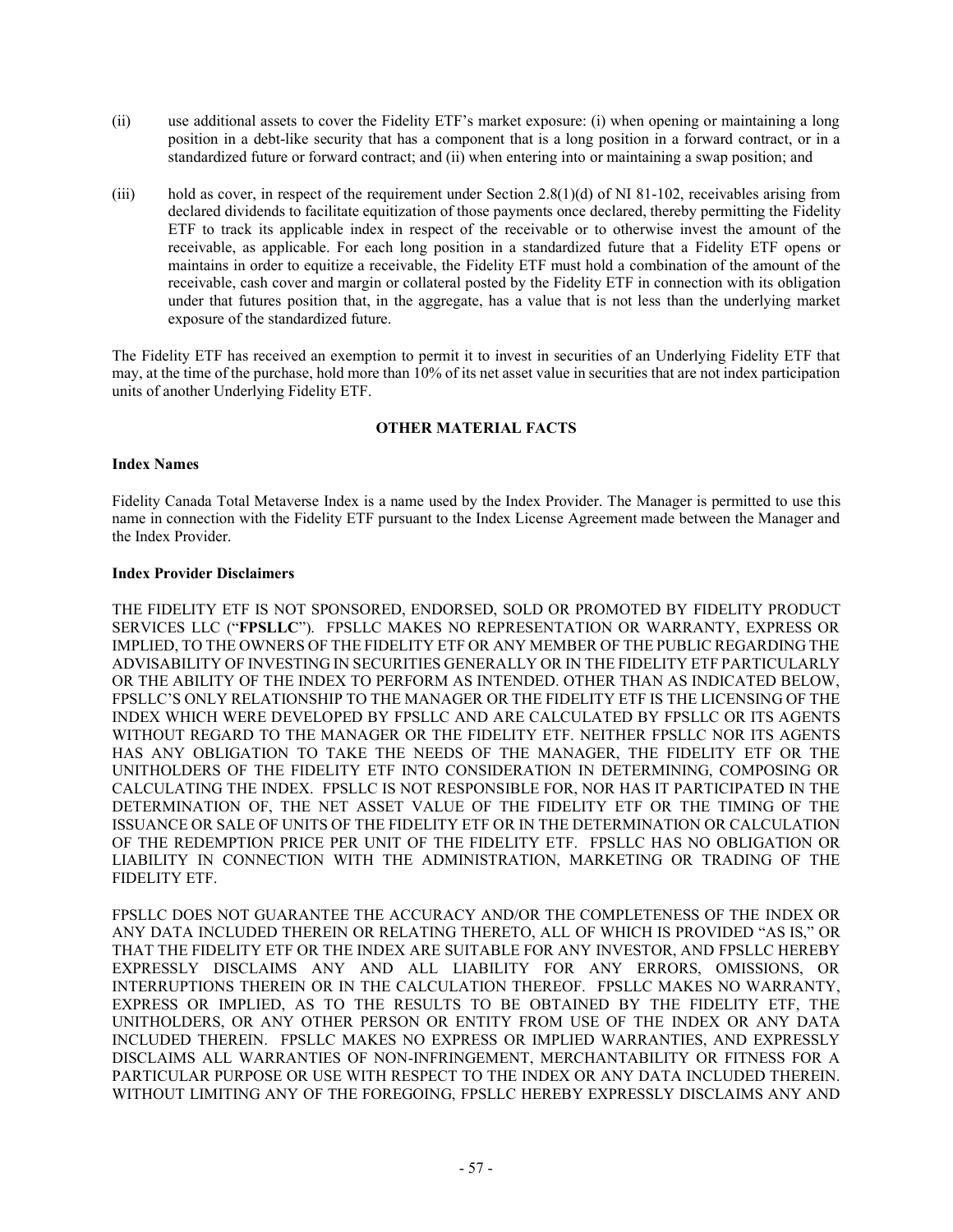## ALL LIABILITY FOR ANY SPECIAL, PUNITIVE, INDIRECT, OR CONSEQUENTIAL DAMAGES (INCLUDING LOST PROFITS), EVEN IF NOTIFIED OF THE POSSIBILITY OF SUCH DAMAGES.

## **PURCHASERS' STATUTORY RIGHTS OF WITHDRAWAL AND RESCISSION**

<span id="page-60-1"></span>Securities legislation in certain of the provinces and territories of Canada provides purchasers with the right to withdraw from an agreement to purchase securities of exchange-traded funds within 48 hours after receipt of a confirmation of a purchase of such securities. In several of the provinces and territories of Canada, the securities legislation further provides a purchaser with remedies for rescission or, in some jurisdictions, revisions of the price or damages, if the prospectus and any amendment contains a misrepresentation or non-delivery of the ETF Facts, provided that the remedies for rescission, revisions of the price or damages are exercised by the purchaser within the time limit prescribed by the securities legislation of the purchaser's province or territory.

The Manager has obtained exemptive relief from the requirement in securities legislation to include an underwriter's certificate in the prospectus. As such, purchasers of Units of the Fidelity ETF will not be able to rely on the inclusion of an underwriter's certificate in the prospectus or any amendment for the statutory rights and remedies that would otherwise have been available against an underwriter that would have been required to sign an underwriter's certificate.

Purchasers should refer to the applicable provisions of the securities legislation and the decisions referred to above for the particulars of their rights or consult with a legal adviser.

# **DOCUMENTS INCORPORATED BY REFERENCE**

<span id="page-60-0"></span>During the period in which the Fidelity ETF is in continuous distribution, additional information is available in:

- (i) the most recently filed ETF Facts documents of the Fidelity ETF;
- (ii) the most recently filed annual financial statements of the Fidelity ETF, together with the accompanying report of the auditor, if any;
- (iii) any interim financial statements filed after the most recently filed annual financial statements of the Fidelity ETF;
- (iv) the most recently filed annual MRFP of the Fidelity ETF, if any; and
- (v) any interim MRFP of the Fidelity ETF filed after the most recent annual MRFP.

These documents are incorporated by reference into the prospectus, which means that they legally form part of this document just as if they were printed as part of this document. A Unitholder can get a copy of these documents upon request and at no cost by calling 1-800-263-4077 or by contacting a registered dealer.

These documents are available on the Manager's website at www.fidelity.ca or by contacting the Manager at 1-800- 263-4077 or via e-mail at cs.english@fidelity.ca (for assistance in English) or sc.francais@fidelity.ca (for assistance in French).

These documents and other information about the Fidelity ETF are available on the internet at www.sedar.com.

In addition to the documents listed above, any document of the type described above that are filed on behalf of the Fidelity ETF after the date of this prospectus and before the termination of the distribution of the Fidelity ETF are deemed to be incorporated by reference into this prospectus.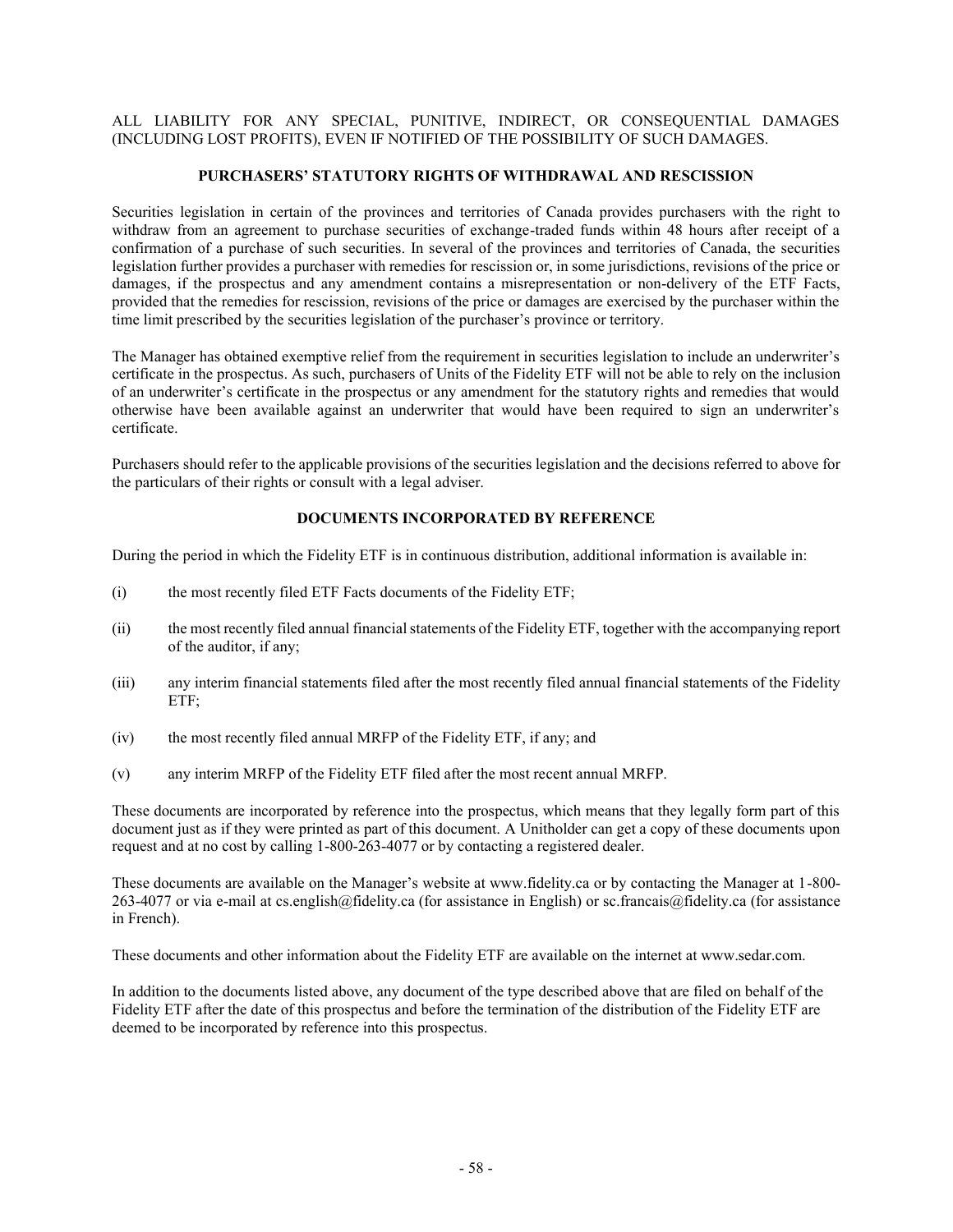#### **INDEPENDENT AUDITOR'S REPORT**

<span id="page-61-0"></span>To the Unitholder and Trustee of

#### **Fidelity Total Metaverse Index ETF**

(the "Fund")

#### *Our opinion*

In our opinion, the accompanying financial statement presents fairly, in all material respects, the financial position of the Fund as at April 18, 2022 in accordance with those requirements of International Financial Reporting Standards (IFRS) relevant to preparing a statement of financial position.

#### *What we have audited*

The Fund's financial statement comprises the statement of financial position as at April 18, 2022 and the notes to the financial statement, which include significant accounting policies and other explanatory information.

#### *Basis for opinion*

We conducted our audit in accordance with Canadian generally accepted auditing standards. Our responsibilities under those standards are further described in the *Auditor's responsibilities for the audit of the financial statement* section of our report.

We believe that the audit evidence we have obtained is sufficient and appropriate to provide a basis for our opinion.

#### *Independence*

We are independent of the Fund in accordance with the ethical requirements that are relevant to our audit of the financial statement in Canada. We have fulfilled our other ethical responsibilities in accordance with these requirements.

## *Emphasis of matter – basis of accounting*

We draw to users' attention the fact that the financial statement does not comprise a full set of financial statements prepared in accordance with IFRS. Our opinion is not modified in respect of this matter.

#### *Responsibilities of management and those charged with governance for the financial statement*

Management is responsible for the preparation and fair presentation of the financial statement in accordance with those requirements of IFRS relevant to preparing a statement of financial position, and for such internal control as management determines is necessary to enable the preparation of a financial statement that is free from material misstatement, whether due to fraud or error.

In preparing the financial statement, management is responsible for assessing the Fund's ability to continue as a going concern, disclosing, as applicable, matters related to going concern and using the going concern basis of accounting unless management either intends to liquidate the Fund or to cease operations, or has no realistic alternative but to do so.

Those charged with governance are responsible for overseeing the Fund's financial reporting process.

#### *Auditor's responsibilities for the audit of the financial statement*

Our objectives are to obtain reasonable assurance about whether the financial statement as a whole is free from material misstatement, whether due to fraud or error, and to issue an auditor's report that includes our opinion. Reasonable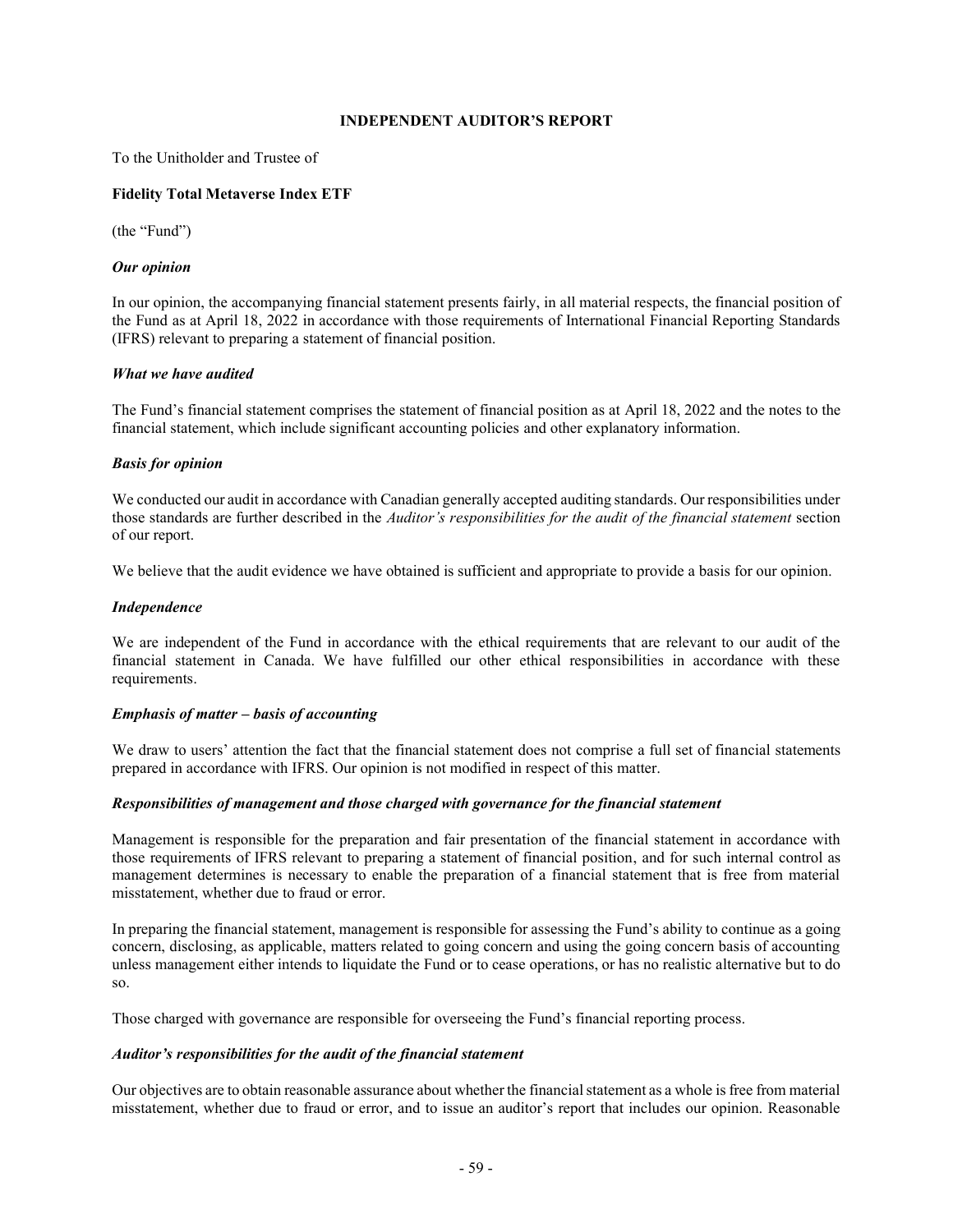assurance is a high level of assurance, but is not a guarantee that an audit conducted in accordance with Canadian generally accepted auditing standards will always detect a material misstatement when it exists. Misstatements can arise from fraud or error and are considered material if, individually or in the aggregate, they could reasonably be expected to influence the economic decisions of users taken on the basis of this financial statement.

As part of an audit in accordance with Canadian generally accepted auditing standards, we exercise professional judgment and maintain professional skepticism throughout the audit. We also:

- Identify and assess the risks of material misstatement of the financial statement, whether due to fraud or error, design and perform audit procedures responsive to those risks, and obtain audit evidence that is sufficient and appropriate to provide a basis for our opinion. The risk of not detecting a material misstatement resulting from fraud is higher than for one resulting from error, as fraud may involve collusion, forgery, intentional omissions, misrepresentations, or the override of internal control.
- Obtain an understanding of internal control relevant to the audit in order to design audit procedures that are appropriate in the circumstances, but not for the purpose of expressing an opinion on the effectiveness of the Fund's internal control.
- Evaluate the appropriateness of accounting policies used and the reasonableness of accounting estimates and related disclosures made by management.
- Conclude on the appropriateness of management's use of the going concern basis of accounting and, based on the audit evidence obtained, whether a material uncertainty exists related to events or conditions that may cast significant doubt on the Fund's ability to continue as a going concern. If we conclude that a material uncertainty exists, we are required to draw attention in our auditor's report to the related disclosures in the financial statement or, if such disclosures are inadequate, to modify our opinion. Our conclusions are based on the audit evidence obtained up to the date of our auditor's report. However, future events or conditions may cause the Fund to cease to continue as a going concern.
- Evaluate the overall presentation, structure and content of the financial statement, including the disclosures, and whether the financial statement represents the underlying transactions and events in a manner that achieves fair presentation.

We communicate with those charged with governance regarding, among other matters, the planned scope and timing of the audit and significant audit findings, including any significant deficiencies in internal control that we identify during our audit.

## **(signed) PricewaterhouseCoopers LLP**

#### **Chartered Professional Accountants, Licensed Public Accountants**

Toronto, Ontario April 18, 2022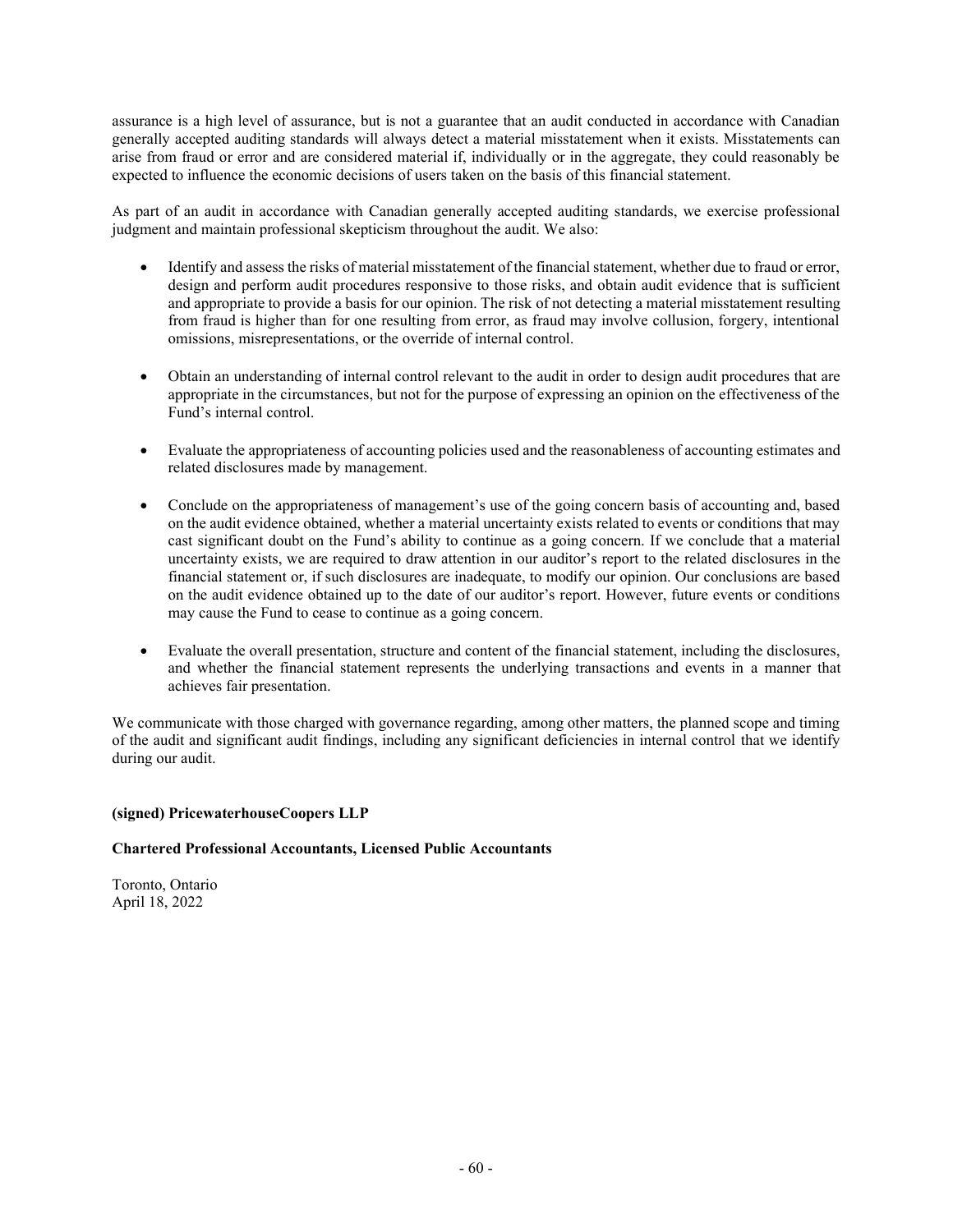## **FIDELITY TOTAL METAVERSE INDEX ETF STATEMENT OF FINANCIAL POSITION**

#### **As at April 18, 2022**

| <b>Assets</b>                                   |   |     |
|-------------------------------------------------|---|-----|
| <b>Current assets</b><br>Cash                   | S | 100 |
|                                                 |   |     |
| Net assets attributable to Unitholder           | S | 100 |
| Net assets attributable to Unitholders per Unit |   | 10  |

Approved on behalf of the Board of Directors of Fidelity Investments Canada ULC, as trustee of Fidelity Total Metaverse Index ETF

*"Philip McDowell"* Philip McDowell Chief Financial Officer, Senior Vice-President and Director

*"Barry Myers"* 

Barry Myers Director

The accompanying notes are an integral part of this statement of financial position.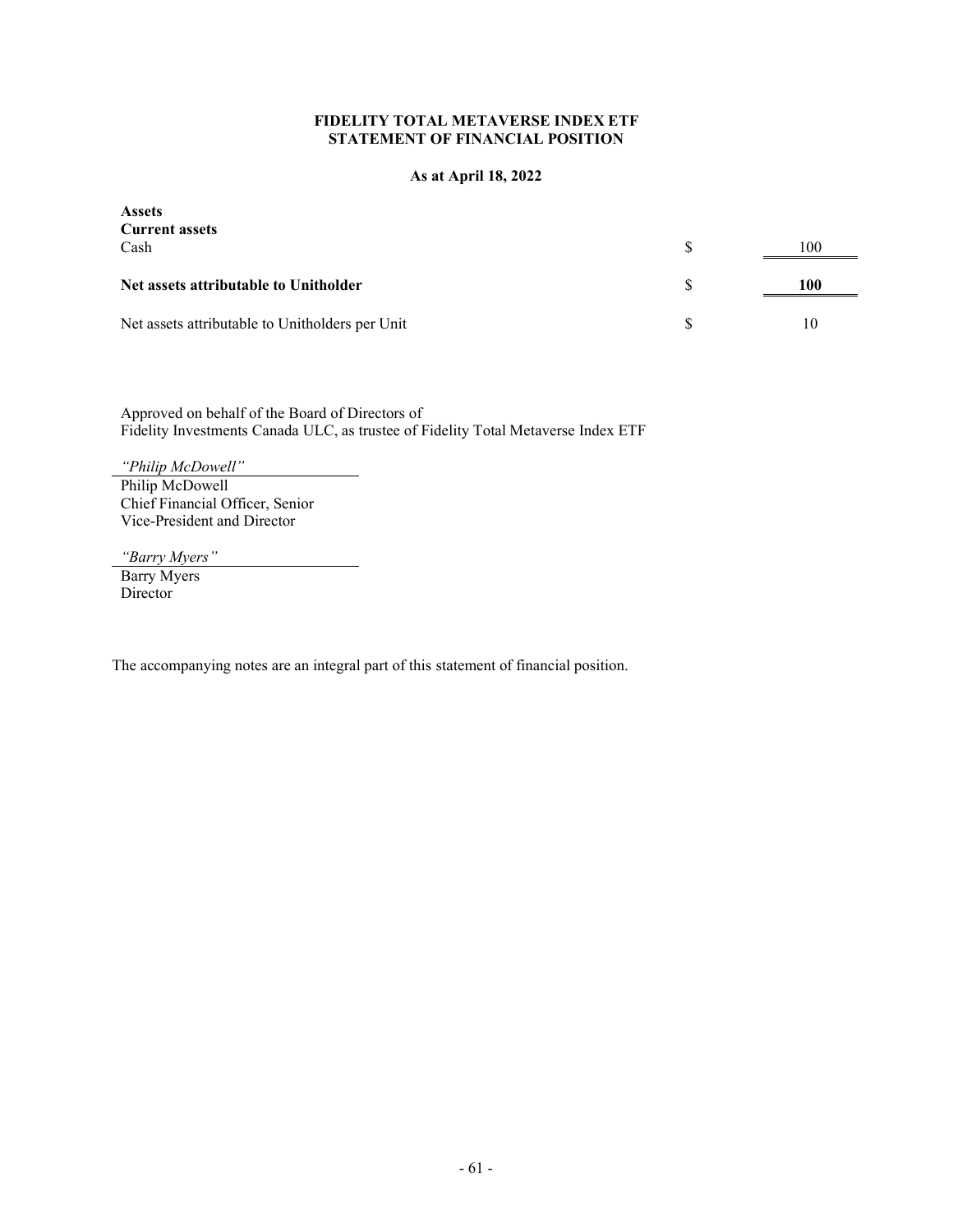#### **Notes to the Statement of Financial Position as at April 18, 2022:**

#### **1. Formation of the Fidelity ETF**

The Fidelity Total Metaverse Index ETF (the "**Fidelity ETF**") is an exchange-traded fund established as a trust under the laws of the Province of Ontario effective April 18, 2022. The Fidelity ETFhas been established pursuant to a declaration of trust.

The number of units which may be issued by the Fidelity ETF is unlimited. Fidelity Investments Canada ULC ("**Fidelity**"), as manager and trustee of the Fidelity ETF, is responsible for the day-to-day operations and provides all general management and administrative services. Fidelity is responsible for the investment management of the Fidelity ETF's portfolio. The registered office of the Fidelity ETF is located at 483 Bay Street, Suite 300, Toronto, Ontario M5G 2N7. The statement of financial position of the Fidelity ETF as at April 18, 2022 was authorized for issue by Fidelity's board of directors on April 18, 2022.

The Fidelity ETF meets the definition of an investment entity as its purpose is to invest its net assets for capital growth and/or investment income for the benefit of its unitholders, and its investment performance is measured on a fair value basis.

#### **2. Summary of significant accounting policies**

#### *Basis of presentation*

The Statement of Financial Position of the Fidelity ETF has been prepared in accordance with those requirements of International Financial Reporting Standards ("**IFRS**") as published by the International Accounting Standards Board (IASB) relevant to preparing a statement of financial position. In applying IFRS, management may make estimates and assumptions that affect the reported amounts of assets and liabilities. Actual results could differ from those estimates.

The following is a summary of significant accounting policies followed by the Fidelity ETF in the preparation of the Statement of Financial Position of the Fidelity ETF.

#### *Cash*

Cash is comprised of cash on deposit with a Canadian financial institution.

## *Classification of units issued by the Fidelity ETF*

In accordance with IAS 32, the Fidelity ETF's units' entitlements include a contractual obligation to distribute any net income and net realized capital gains at least annually in cash (at the request of the unitholder) and, therefore, the ongoing redemption feature is not the units' only contractual obligation. Therefore, the Fidelity ETF's redeemable units do not meet the criteria for classification as equity and have been classified as financial liabilities on the Statement of Financial Position. The Fidelity ETF's obligation for net assets attributable to unitholders is recorded at the redemption amount.

#### **3. Functional and presentation currency**

The Statement of Financial Position of the Fidelity ETF is presented in Canadian dollars, which is the functional currency of the Fidelity ETF.

#### **4. Related party transactions**

Fidelity serves as the manager and the portfolio adviser of the Fidelity ETF. The Fidelity ETF pays Fidelity a monthly management fee as outlined below. As at April 18, 2022 there have been no fees charged to the Fidelity ETF as it has not yet commenced operations.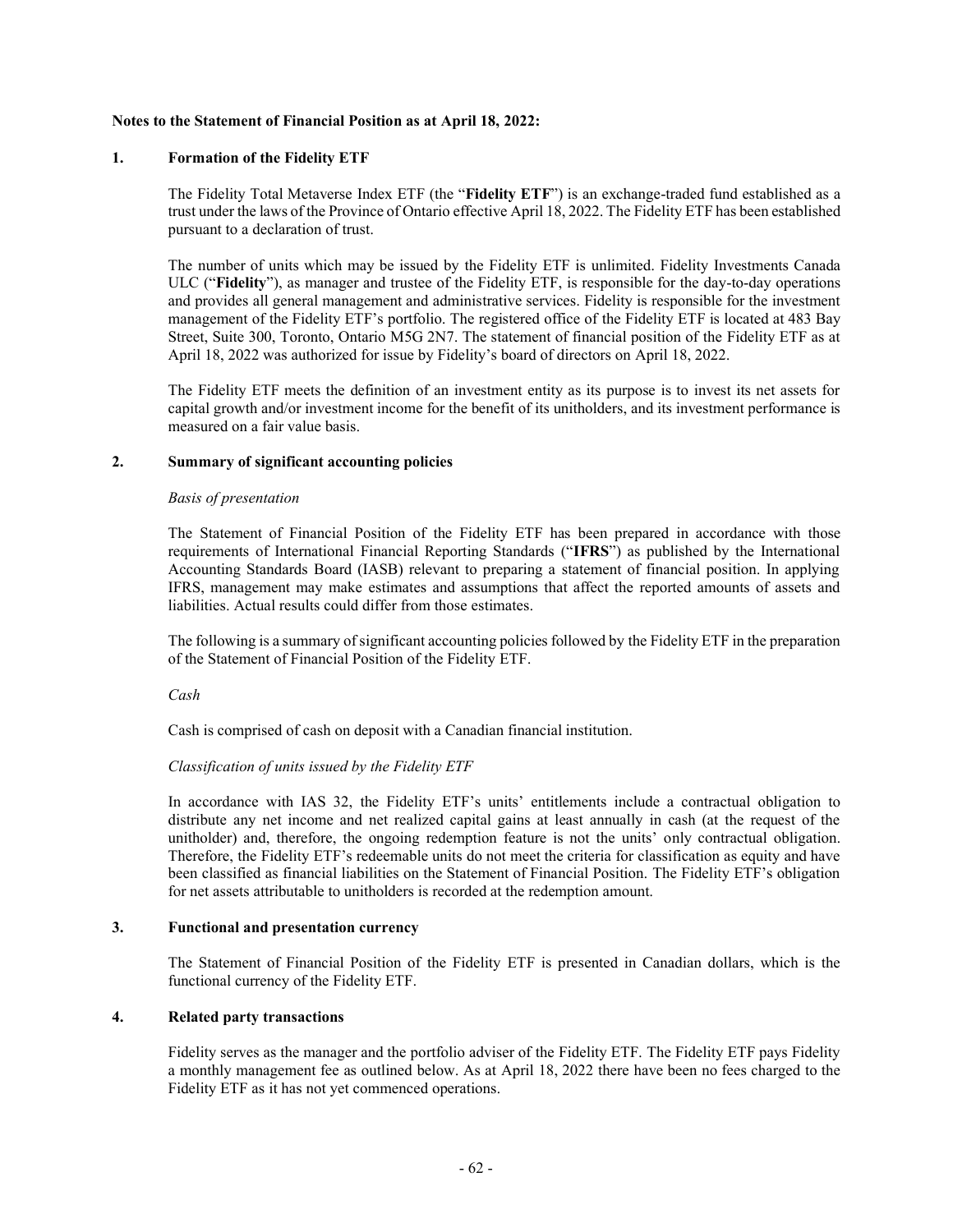#### **5. Management fee**

The Fidelity ETF pays a management fee based on the annual rate set forth in the table below and the net asset value of the units of the Fidelity ETF. This management fee, plus applicable GST/HST, is calculated and accrued daily and paid monthly.

| <b>Fidelity ETF</b>                       | Management fee (annual rate) |
|-------------------------------------------|------------------------------|
| <b>Fidelity Total Metaverse Index ETF</b> | $0.50\%$ of NAV              |

This management fee covers certain of Fidelity's fees and costs associated with acting as the manager and the portfolio manager of the Fidelity ETF, the fees paid to the sub-advisors and the other expenses that are payable by Fidelity in connection with the Fidelity ETF.

In addition to the applicable management fee, the only expenses payable by the Fidelity ETF are: (i) the fees and expenses relating to the operation of the IRC; (ii) portfolio transaction costs, including brokerage commissions and other securities transaction related expenses, including the costs of derivatives and foreign exchange transactions; (iii) interest and borrowing costs; (iv) any new fee related to external services that is not commonly charged in the Canadian exchange-traded fund industry as of the date of creation of the Fidelity  $ETF$ ; (v) the costs of complying with any new regulatory requirement, including any new fee introduced after the date of creation of the Fidelity ETF; and (vi) any applicable taxes, including income, withholding or other taxes, and also including applicable GST/HST on expenses.

Fidelity may decide, in its discretion, to pay some of these expenses, rather than having the Fidelity ETF incur such expenses. Fidelity is under no obligation to do so and, if any expense is reimbursed by Fidelity, it may discontinue this practice at any time.

#### **6. Net assets attributable to unitholders**

A total of ten units of the Fidelity ETF were issued for cash on April 18, 2022 to Fidelity. Fidelity holds all outstanding units of the Fidelity ETF as at April 18, 2022.

Unitholders may redeem units of the Fidelity ETF in any whole number for cash for a redemption price per unit of 95% of the closing price for the units on the NEO Exchange on the effective day of the redemption, subject to a maximum redemption price of the applicable net asset value per unit, or may exchange a minimum of a prescribed number of units (and any additional multiple thereof) for, in the discretion of Fidelity, securities and cash or only cash. A prescribed number of units is a number of units determined by Fidelity from time to time for the purpose of subscription orders, exchanges, redemptions or for other purposes.